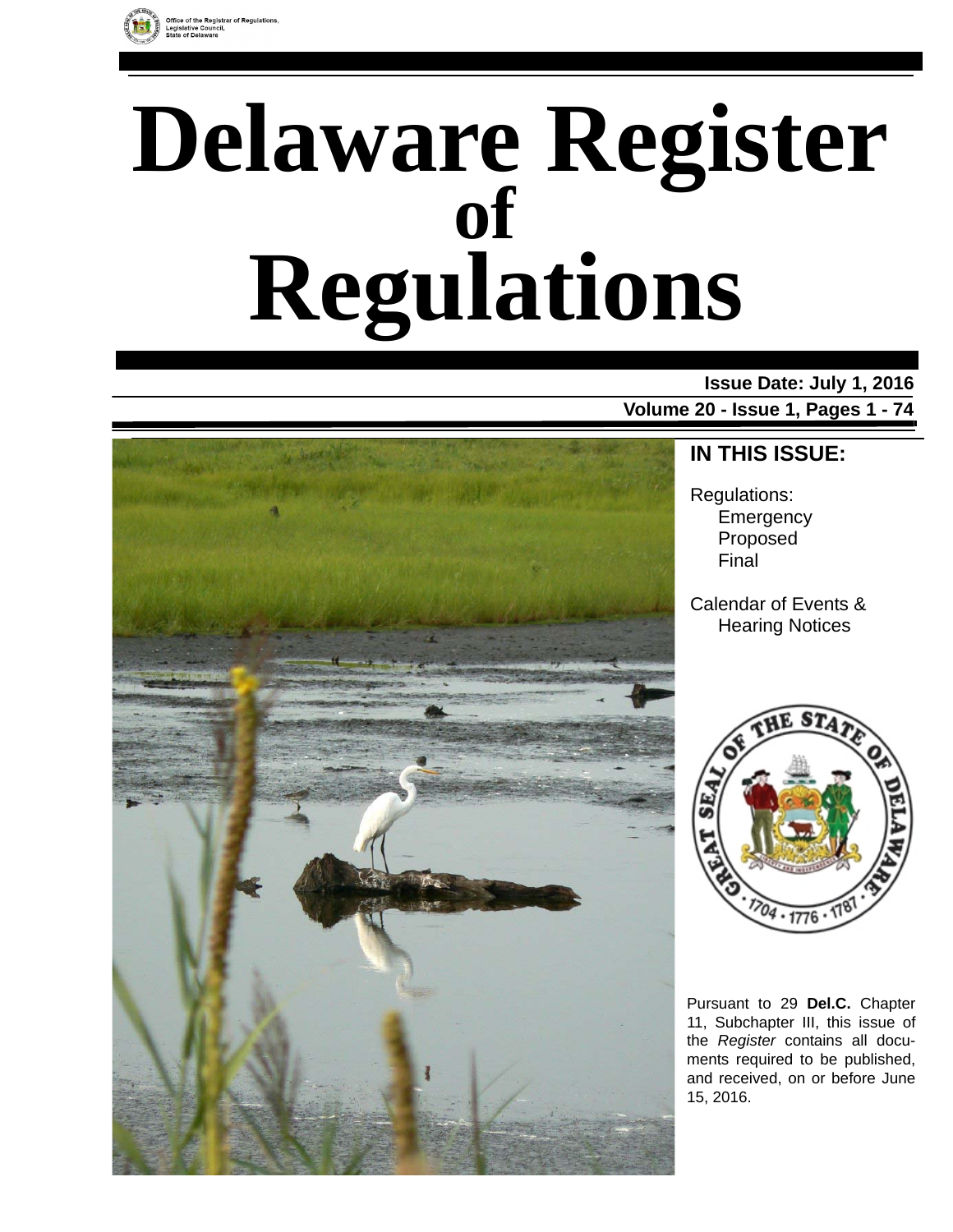# **INFORMATION ABOUT THE DELAWARE REGISTER OF REGULATIONS**

### **DELAWARE REGISTER OF REGULATIONS**

The *Delaware Register of Regulations* is an official State publication established by authority of 69 *Del. Laws*, c. 107 and is published on the first of each month throughout the year.

The *Delaware Register* will publish any regulations that are proposed to be adopted, amended or repealed and any emergency regulations promulgated.

The *Register* will also publish some or all of the following information:

- Governor's Executive Orders
- Governor's Appointments
- Agency Hearing and Meeting Notices
- Other documents considered to be in the public interest.

### **CITATION TO THE DELAWARE REGISTER**

The *Delaware Register of Regulations* is cited by volume, issue, page number and date. An example would be:

19 **DE Reg.** 1100 - 1102 (06/01/16)

Refers to Volume 19, pages 1100 - 1102 of the *Delaware Register* issued on June 1, 2016.

### **SUBSCRIPTION INFORMATION**

The cost of a yearly subscription (12 issues) for the *Delaware Register of Regulations* is \$135.00. Single copies are available at a cost of \$12.00 per issue, including postage. For more information contact the Division of Research at 302-744-4114 or 1-800-282-8545 in Delaware.

### **CITIZEN PARTICIPATION IN THE REGULATORY PROCESS**

Delaware citizens and other interested parties may participate in the process by which administrative regulations are adopted, amended or repealed, and may initiate the process by which the validity and applicability of regulations is determined.

Under 29 **Del.C.** §10115 whenever an agency proposes to formulate, adopt, amend or repeal a regulation, it shall file notice and full text of such proposals, together with copies of the existing regulation being adopted, amended or repealed, with the Registrar for publication in the *Register of Regulations* pursuant to §1134 of this title. The notice shall describe the nature of the proceedings including a brief synopsis of the subject, substance, issues, possible terms of the agency action, a reference to the legal authority of the agency to act, and reference to any other regulations that may be impacted or affected by the proposal, and shall state the manner in which persons may present their views; if in writing, of the place to which and the final date by which such views may be submitted; or if at a public hearing, the date, time and place of the hearing. If a public hearing is to be held, such public hearing shall not be scheduled less than 20 days following publication of notice of the proposal in the *Register of Regulations*. If a public hearing will be held on the proposal, notice of the time, date, place and a summary of the nature of the proposal shall also be published in at least 2 Delaware newspapers of general circulation. The notice shall also be mailed to all persons who have made timely written requests of the agency for advance notice of its regulation-making proceedings.

#### **DELAWARE REGISTER OF REGULATIONS, VOL. 20, ISSUE 1, FRIDAY, JULY 1, 2016**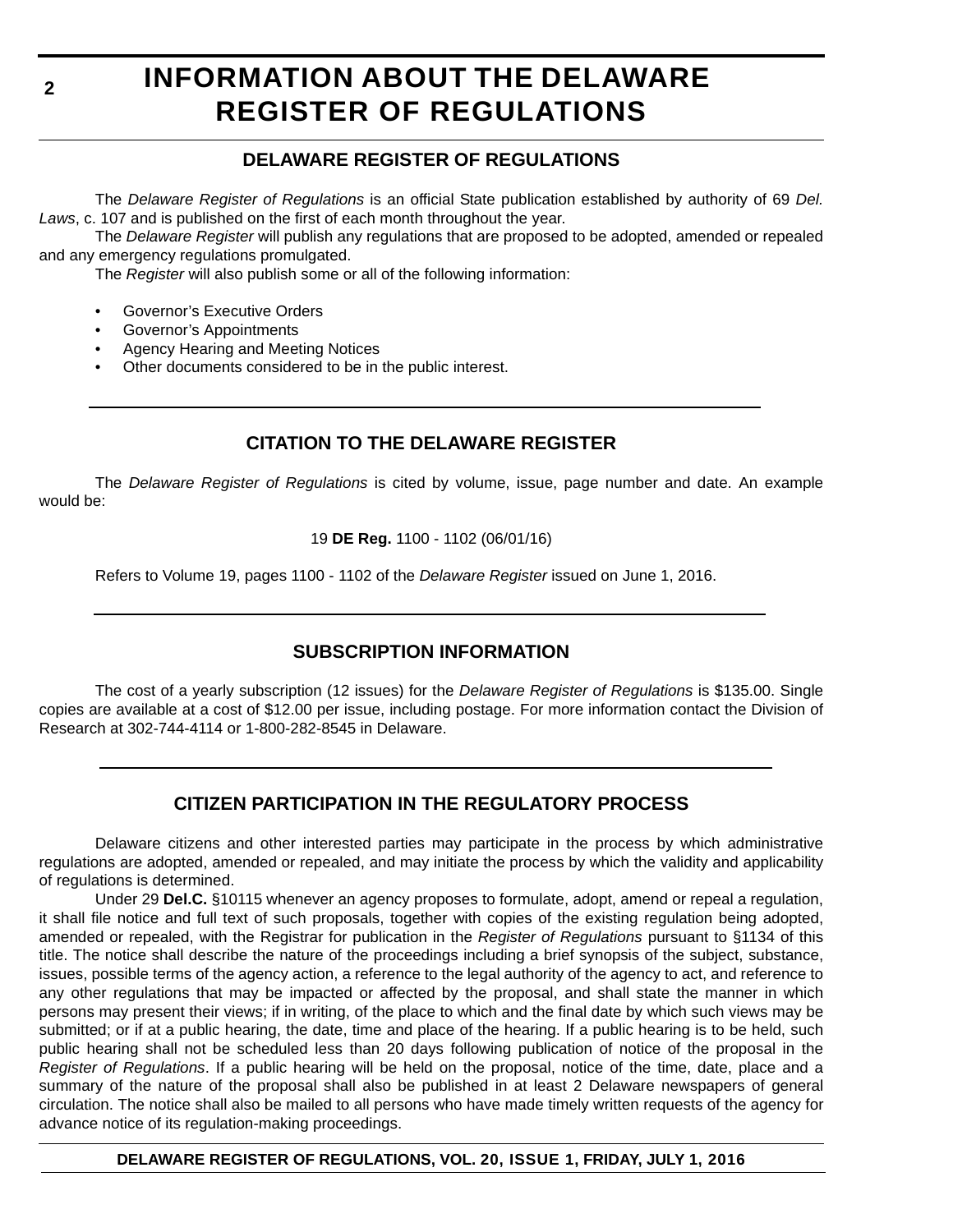# **INFORMATION ABOUT THE DELAWARE REGISTER OF REGULATIONS**

The opportunity for public comment shall be held open for a minimum of 30 days after the proposal is published in the *Register of Regulations*. At the conclusion of all hearings and after receipt, within the time allowed, of all written materials, upon all the testimonial and written evidence and information submitted, together with summaries of the evidence and information by subordinates, the agency shall determine whether a regulation should be adopted, amended or repealed and shall issue its conclusion in an order which shall include: (1) A brief summary of the evidence and information submitted; (2) A brief summary of its findings of fact with respect to the evidence and information, except where a rule of procedure is being adopted or amended; (3) A decision to adopt, amend or repeal a regulation or to take no action and the decision shall be supported by its findings on the evidence and information received; (4) The exact text and citation of such regulation adopted, amended or repealed; (5) The effective date of the order; (6) Any other findings or conclusions required by the law under which the agency has authority to act; and (7) The signature of at least a quorum of the agency members.

The effective date of an order which adopts, amends or repeals a regulation shall be not less than 10 days from the date the order adopting, amending or repealing a regulation has been published in its final form in the *Register of Regulations*, unless such adoption, amendment or repeal qualifies as an emergency under §10119.

Any person aggrieved by and claiming the unlawfulness of any regulation may bring an action in the Court for declaratory relief.

No action of an agency with respect to the making or consideration of a proposed adoption, amendment or repeal of a regulation shall be subject to review until final agency action on the proposal has been taken.

When any regulation is the subject of an enforcement action in the Court, the lawfulness of such regulation may be reviewed by the Court as a defense in the action.

Except as provided in the preceding section, no judicial review of a regulation is available unless a complaint therefor is filed in the Court within 30 days of the day the agency order with respect to the regulation was published in the *Register of Regulations*.

### **CLOSING DATES AND ISSUE DATES FOR THE DELAWARE REGISTER OF REGULATIONS**

| <b>ISSUE DATE</b> | <b>CLOSING DATE</b> | <b>CLOSING TIME</b> |
|-------------------|---------------------|---------------------|
| August 1          | July 15             | 4:30 p.m.           |
| September 1       | August 15           | 4:30 p.m.           |
| October 1         | September 15        | 4:30 p.m.           |
| November 1        | October 17          | 4:30 p.m.           |
| December 1        | November 15         | 4:30 p.m.           |

### **DIVISION OF RESEARCH STAFF**

**Lori Christiansen,** Director; **Mark J. Cutrona,** Deputy Director; **Tara Donofrio**, Administrative Specialist II; **Bethany Fiske**, Assistant Registrar of Regulations; **Robert Lupo**, Printer; **Deborah J. Messina,** Print Shop Supervisor; **Kathleen Morris**, Human Resources/Financials; **Georgia Roman**, Unit Operations Support Specialist; **Victoria Schultes,** Administrative Specialist II; **Don Sellers,** Printer; **Yvette W. Smallwood**, Registrar of Regulations; **Holly Vaughn Wagner**, Research Analyst; **Verity Watson**, Joint Sunset Analyst; **Rochelle Yerkes**, Office Manager; **Sara Zimmerman**, Legislative Librarian.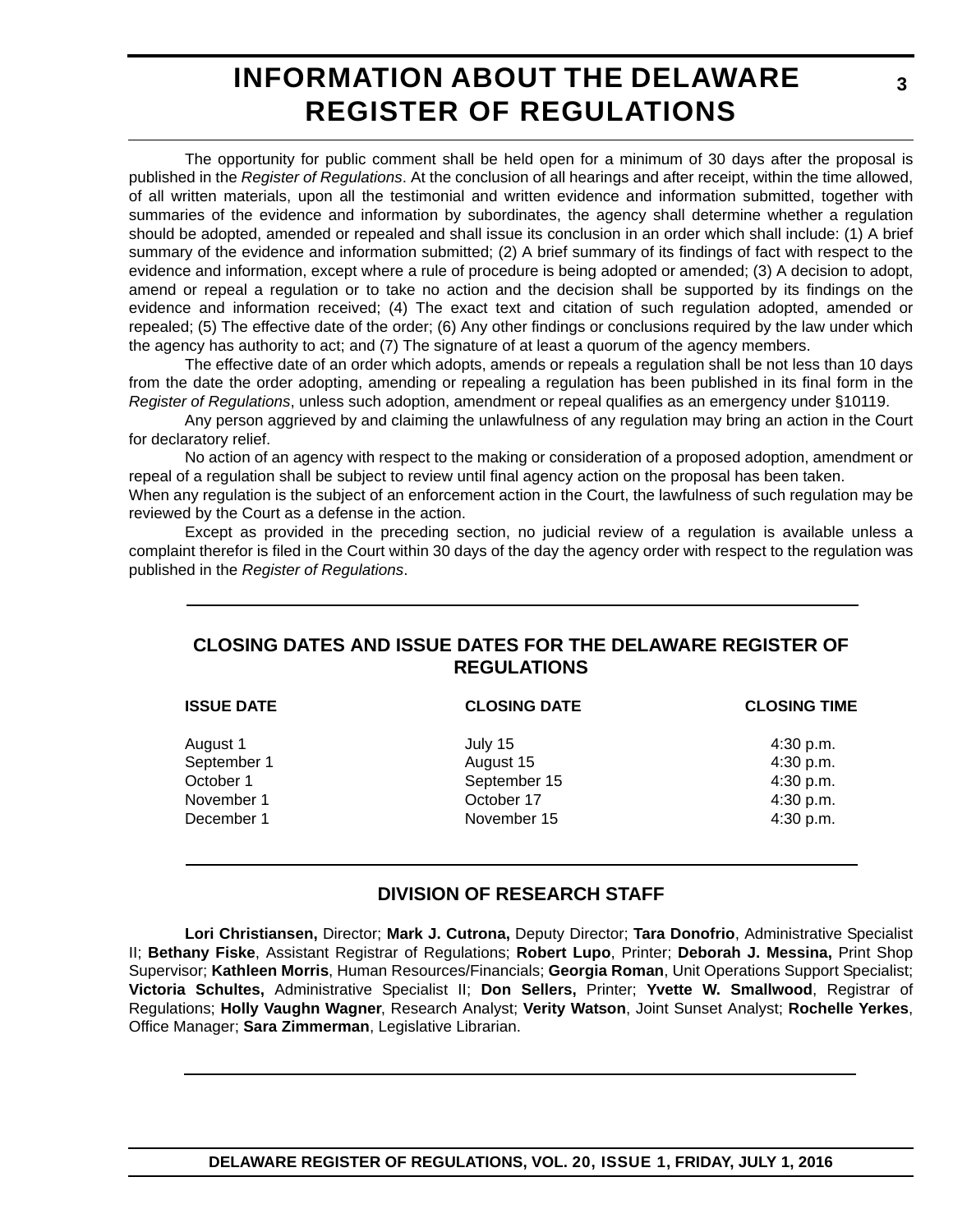# **TABLE OF CONTENTS**

### **EMERGENCY**

<span id="page-3-0"></span>

|                                | <b>PROPOSED</b>                                                                                                               |
|--------------------------------|-------------------------------------------------------------------------------------------------------------------------------|
|                                | <b>DEPARTMENT OF EDUCATION</b>                                                                                                |
| <b>Office of the Secretary</b> |                                                                                                                               |
|                                | <b>DEPARTMENT OF HEALTH AND SOCIAL SERVICES</b>                                                                               |
|                                | <b>Division of Medicaid and Medical Assistance</b>                                                                            |
|                                | Title XIX Medicaid State Plan: Medical Care and Other Types of Remedial Care - Behavioral                                     |
|                                | DEPARTMENT OF NATURAL RESOURCES AND ENVIRONMENTAL CONTROL                                                                     |
| <b>Division of Air Quality</b> | 1141 Limiting Emissions of Volatile Organic Compounds from Consumer and Commercial                                            |
|                                |                                                                                                                               |
|                                | <b>DEPARTMENT OF SAFETY AND HOMELAND SECURITY</b>                                                                             |
|                                | <b>Division of State Police</b>                                                                                               |
| <b>DEPARTMENT OF STATE</b>     |                                                                                                                               |
|                                | <b>Division of Professional Regulation</b>                                                                                    |
|                                | 3000 Board of Professional Counselors of Mental Health and Chemical Dependency Professionals                                  |
|                                |                                                                                                                               |
|                                | <b>DEPARTMENT OF TRANSPORTATION</b>                                                                                           |
|                                | <b>Division of Transportation Solutions</b>                                                                                   |
|                                |                                                                                                                               |
|                                | <b>FINAL</b>                                                                                                                  |
|                                | <b>DEPARTMENT OF EDUCATION</b>                                                                                                |
|                                | <b>Professional Standards Board</b>                                                                                           |
|                                |                                                                                                                               |
|                                |                                                                                                                               |
|                                | <b>DEPARTMENT OF HEALTH AND SOCIAL SERVICES</b>                                                                               |
|                                | <b>Division of Medicaid and Medical Assistance</b>                                                                            |
|                                |                                                                                                                               |
|                                |                                                                                                                               |
|                                |                                                                                                                               |
| <b>DEPARTMENT OF JUSTICE</b>   | <b>Fraud and Consumer Protection Division</b><br>104 Privacy Policies For Commercial Online Sites, Services, and Applications |

**DELAWARE REGISTER OF REGULATIONS, VOL. 20, ISSUE 1, FRIDAY, JULY 1, 2016**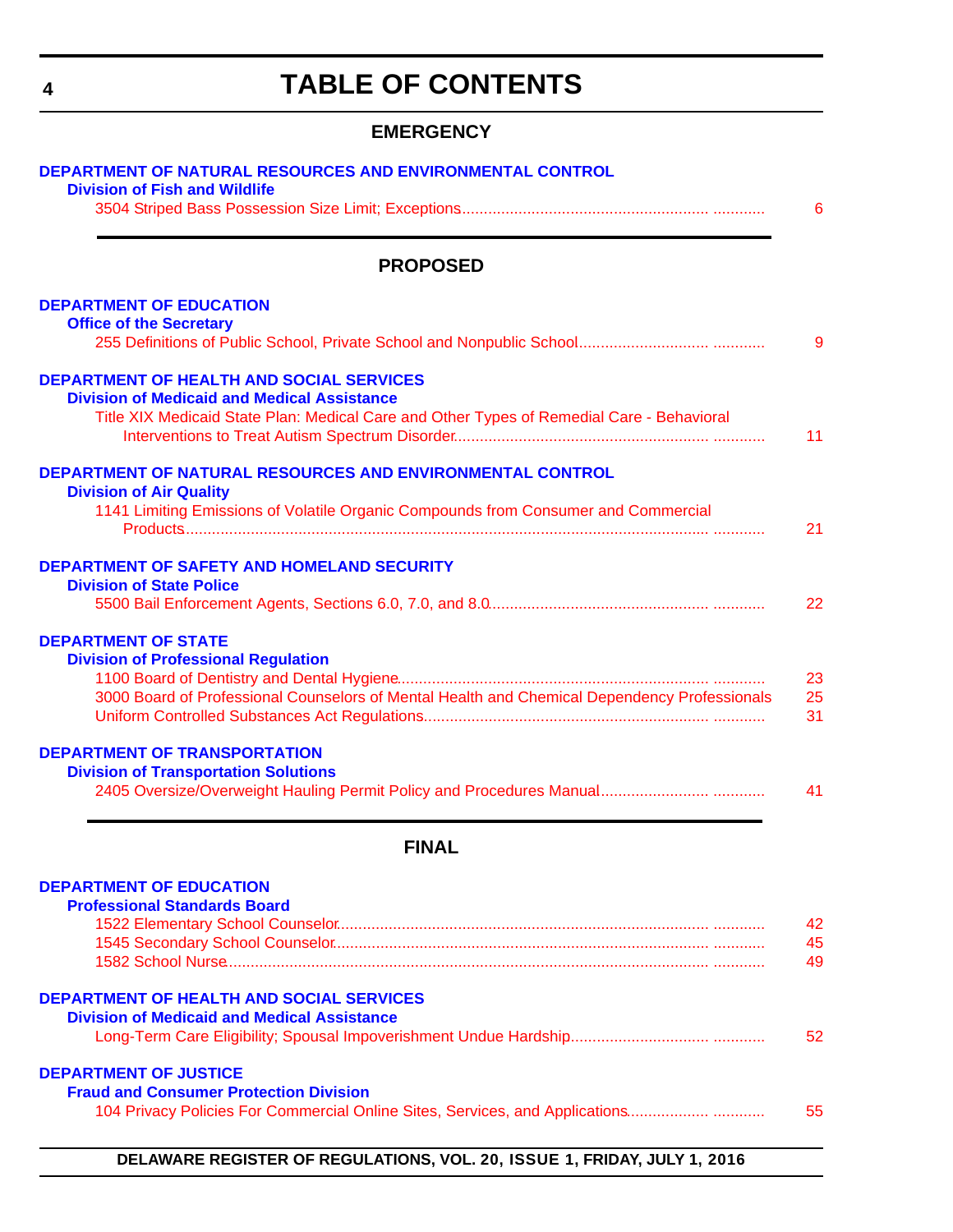# **TABLE OF CONTENTS**

**5**

| DEPARTMENT OF NATURAL RESOURCES AND ENVIRONMENTAL CONTROL<br><b>Division of Fish and Wildlife</b> | 58  |
|---------------------------------------------------------------------------------------------------|-----|
| <b>DEPARTMENT OF SAFETY AND HOMELAND SECURITY</b>                                                 |     |
| <b>Division of State Police</b>                                                                   | -61 |
| <b>DEPARTMENT OF STATE</b>                                                                        |     |
| <b>Division of Professional Regulation</b>                                                        |     |
|                                                                                                   | 62  |
|                                                                                                   | 65  |
| <b>DEPARTMENT OF TRANSPORTATION</b>                                                               |     |
| <b>Division of Motor Vehicles</b>                                                                 |     |
|                                                                                                   | 66  |
| <b>EXECUTIVE DEPARTMENT</b>                                                                       |     |
| <b>Office of Management and Budget</b>                                                            |     |
|                                                                                                   | 70  |

### **CALENDAR OF EVENTS/HEARING NOTICES**

|                                                                                                                                                                                                                 | 71 |
|-----------------------------------------------------------------------------------------------------------------------------------------------------------------------------------------------------------------|----|
| Dept. of Health and Social Services, Div. of Medicaid and Medical Assistance, Notice of Public Comment<br>Period                                                                                                | 71 |
| Dept. of Natural Resources and Environmental Control, Div. of Air Quality; Division of Water, Notices of Public<br>71 - 72                                                                                      |    |
| Dept. of Safety and Homeland Security; Div. of State Police, Bail Enforcement Agents, Notice of Public                                                                                                          | 72 |
| Dept. of State, Div. of Prof. Reg., Board of Dentistry and Dental Hygiene; Board of Professional Counselors<br>of Mental Health and Chemical Dependency Professionals; Controlled Substance Advisory Committee, |    |
| Dept. of Transportation, Div. of Transportation Solutions, Notice of Public Comment Period                                                                                                                      | 74 |
|                                                                                                                                                                                                                 |    |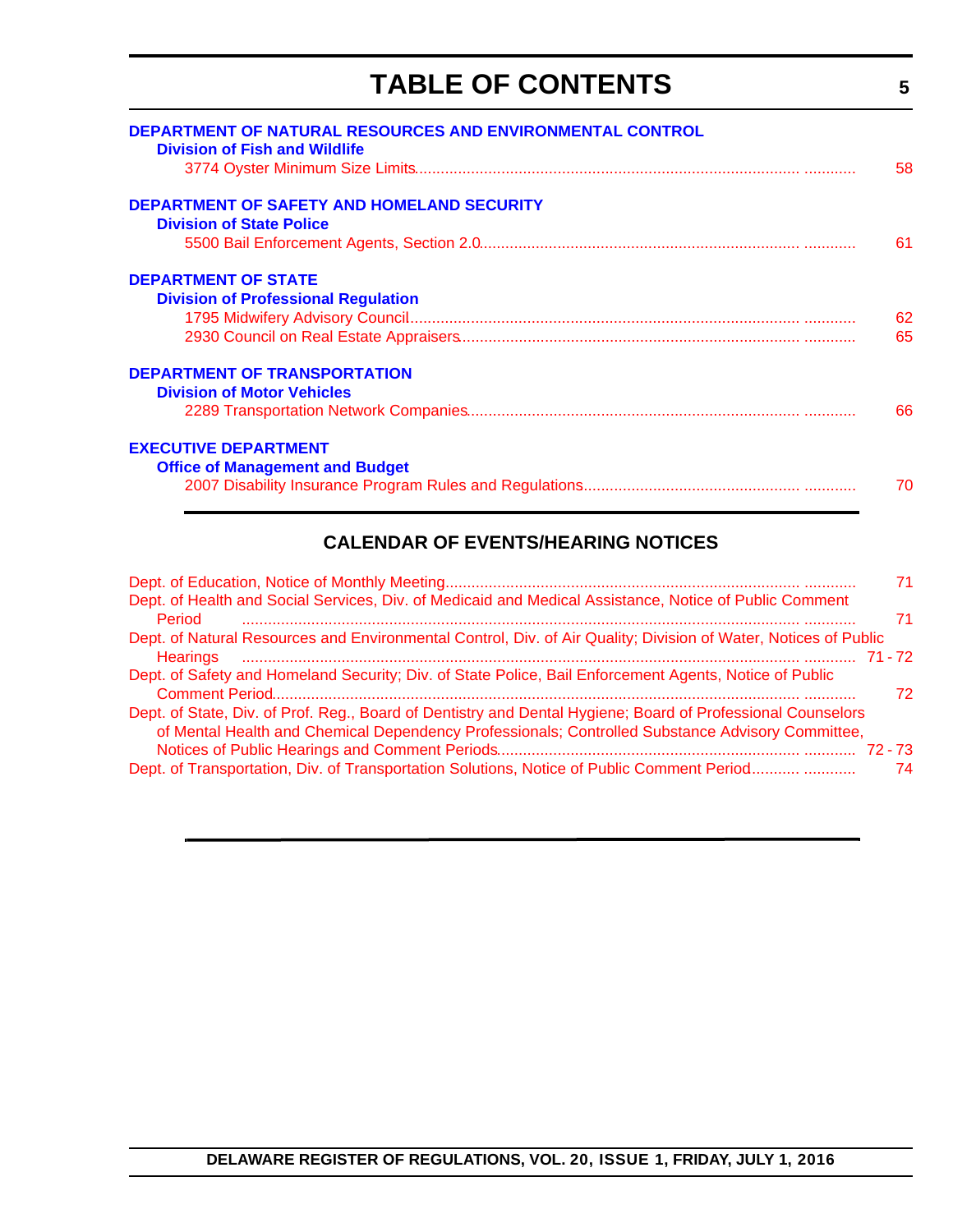### **EMERGENCY REGULATIONS**

#### **Symbol Key**

<span id="page-5-0"></span>Arial type indicates the text existing prior to the regulation being promulgated. Underlined text indicates new text. Language which is stricken through indicates text being deleted.

#### **Emergency Regulations**

Under 29 **Del.C.** §10119 an agency may promulgate a regulatory change as an Emergency under the following conditions:

#### **§ 10119. Emergency regulations.**

If an agency determines that an imminent peril to the public health, safety or welfare requires the adoption, amendment or repeal of a regulation with less than the notice required by § 10115, the following rules shall apply:

(1) The agency may proceed to act without prior notice or hearing or upon any abbreviated notice and hearing that it finds practicable;

(2) The order adopting, amending or repealing a regulation shall state, in writing, the reasons for the agency's determination that such emergency action is necessary;

(3) The order effecting such action may be effective for a period of not longer than 120 days and may be renewed once for a period not exceeding 60 days;

(4) When such an order is issued without any of the public procedures otherwise required or authorized by this chapter, the agency shall state as part of the order that it will receive, consider and respond to petitions by any interested person for the reconsideration or revision thereof; and

(5) The agency shall submit a copy of the emergency order to the Registrar for publication in the next issue of the *Register of Regulations*. (60 Del. Laws, c. 585, § 1; 62 Del. Laws, c. 301, § 2; 71 Del. Laws, c. 48, § 10.)

### **[DEPARTMENT OF NATURAL RESOURCES AND ENVIRONMENTAL](http://www.dnrec.delaware.gov/fw/Pages/DFW-Portal.aspx)  CONTROL**

#### **DIVISION OF FISH AND WILDLIFE**

Statutory Authority: 7 Delaware Code, Section 903(h)

(7 **Del.C.** §903(h))

### 7 **DE Admin. Code** 3500

#### **SECRETARY'S ORDER**

*Pursuant to 29 Del.C. §10119 and 7 Del.C. §903(h)* **Order No. 2016-F-0027**

#### **[3504 Striped Bass Possession Size Limit; Exceptions](#page-3-0)**

#### **AUTHORITY:**

Pursuant to 29 **Del.C.** §10119, the Department of Natural Resources and Environmental Control is adopting amendments to Tidal Finfish Regulation 3504 without prior notice or public hearing to assure that Delaware's commercial Striped Bass harvesters are not burdened with an unnecessary harvest constraint that also results in unintended wanton waste of fish, which collectively pose an actual and imminent danger to this fishing resource and its associated businesses. 7 **Del.C.** §903(h) authorizes the Department to adopt emergency regulations when such regulations are necessary to deal with an actual or imminent public health threat or danger to a fishing resource or habitat involving finfish.

#### **REASON FOR THE EMERGENCY ORDER:**

The Atlantic States Marine Fisheries Commission approved in 2014 Addendum IV to Amendment 6 to the Interstate Fisheries Management Plan for Atlantic Striped Bass (the Addendum) that imposed a 25% commercial quota poundage reduction on all states with commercial Striped Bass fisheries, resulting in Delaware reducing in

#### **DELAWARE REGISTER OF REGULATIONS, VOL. 20, ISSUE 1, FRIDAY, JULY 1, 2016**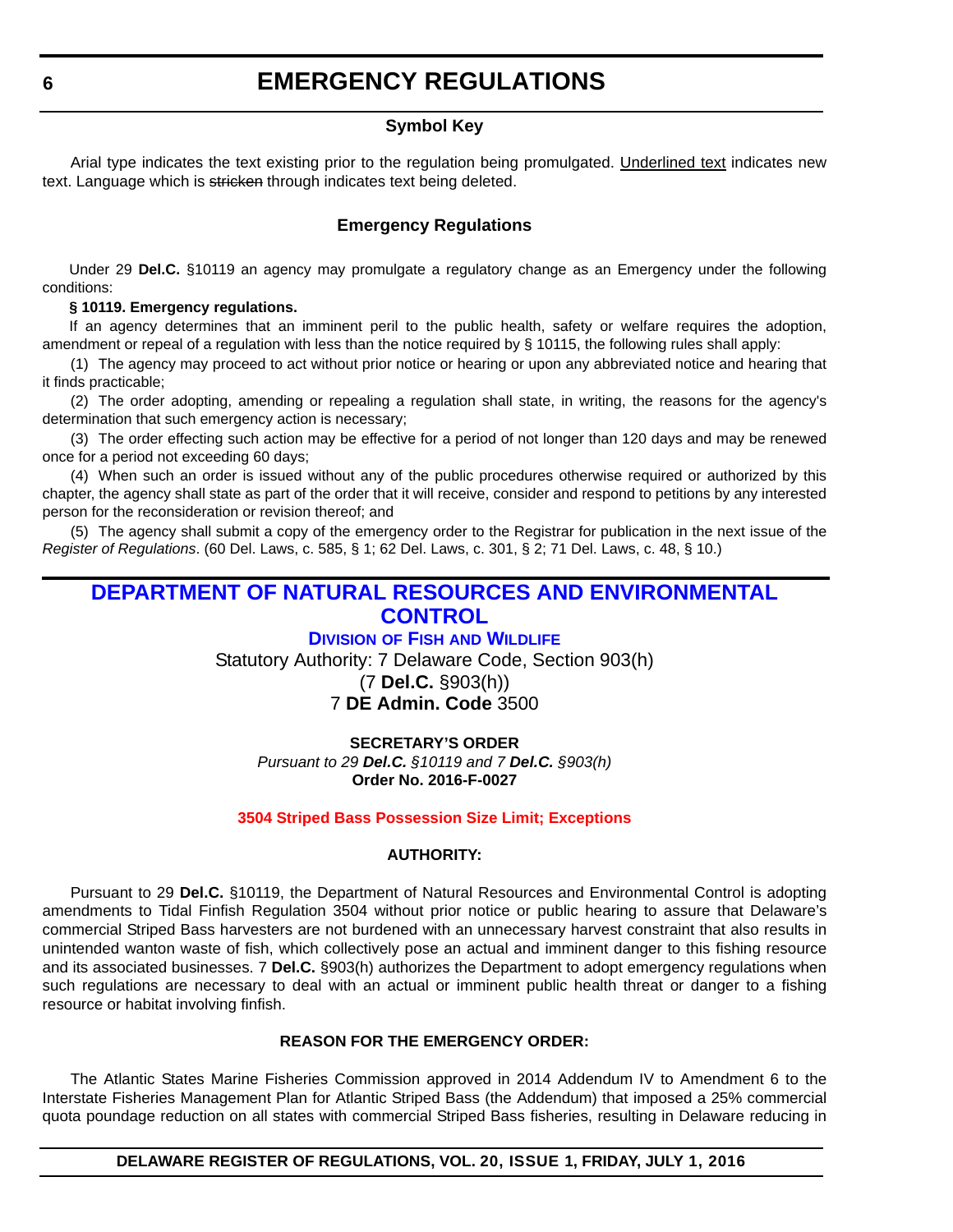### **EMERGENCY REGULATIONS**

2015 its commercial quota poundage by 25%. The Addendum also required all states to reduce their recreational Striped Bass harvest by 25%, resulting in Delaware changing in 2015 its recreational Striped Bass size limit from a 28" minimum length to a slot size limit of 28" to 37" and 44" or greater. The regulation change implementing the new slot size limits for the recreational fishery inadvertently required the Striped Bass commercial hook and line fishery and commercial fall gill fishery to abide by these new recreational slot size limits. This presents a hardship for these two commercial fisheries as an additional and unnecessary constraint to their harvest within the already required 25% commercial poundage quota reduction.

If Delaware does not use an emergency order to change the size limits for its Striped Bass current commercial hook and line fishery and upcoming fall commercial gill net fishery, these two fisheries, which already had their harvest reduced by 25% due to the 2015 commercial quota reductions, face a continued unintended and unnecessary harvest constraint of restrictive recreational fishery slot size limits that require greater effort to fill or prevent filling their reduced harvest quotas. This harvest constraint also threatens the Striped Bass population by increasing the number of Striped Bass that these two fisheries catch to reach or attempt to reach their harvest quota, with catches not meeting the slot size limits released (discarded) as a substantial portion of dead or dying fish (wanton waste).

The change is needed immediately since there is insufficient time to promulgate and adopt the regulation change through the Administrative Procedures Act during the ongoing commercial hook and line fishery or before the upcoming commercial fall gill net fishery. Therefore, this action is being taken 'to deal with an actual or imminent public health threat or danger to a fishing resource or habitat involving finfish' by returning the Striped Bass size limit for the commercial hook and line fishery and fall gill net fishery to the 28" minimum length.

#### **EFFECTIVE DATE OF ORDER:**

This Emergency Order shall take effect at 12:01 a.m. on June 15, 2016, and shall remain in effect for 90 days.

#### **PETITION FOR RECOMMENDATIONS:**

The Department will receive, consider and respond to petitions by any interested person for recommendations or revisions of this Order. Petitions should be presented to the Fisheries Section, Division of Fish and Wildlife, 89 Kings Highway, Dover, Delaware, 19901.

#### **ORDER**

It is hereby ordered, the 13<sup>th</sup> day of June, 2016, that the above referenced amendment to Tidal Finfish Regulation 3504, a copy of which is hereby attached, are adopted pursuant to 29 **Del.C.** §10119 and 7 **Del.C.** §903(h) and supported by the evidence contained herein.

David S. Small, Secretary Department of Natural Resources and Environmental Control June 13, 2016

#### **3504 Striped Bass Possession Size Limit; Exceptions.**

(Penalty Section 7 **Del.C.** §936(b)(2))

- 1.0 Notwithstanding, the provisions of 7 **Del.C.** §929(b)(1), it is unlawful for any recreational fisherman to take and reduce to possession any striped bass that measures less than twenty-eight (28) inches in total length or any striped bass that measures greater than thirty-seven (37) inches but less than fortyfour (44) inches in total length, except that recreational hook and line fisherman may take two (2) striped bass measuring not less than twenty (20) inches and not greater than twenty-five (25) inches from the Delaware River, Delaware Bay, or their tributaries during the months of July and August.
- 2.0 Notwithstanding, the provisions of 7 **Del.C.** §929(b)(1), it is unlawful for any commercial food fisherman to take and reduce to possession any striped bass that measure less than twenty-eight (28) inches in total length from the tidal waters of this State except that commercial gill net fishermen may take striped bass measuring no less than twenty (20) inches in total length from the tidal waters of the

#### **DELAWARE REGISTER OF REGULATIONS, VOL. 20, ISSUE 1, FRIDAY, JULY 1, 2016**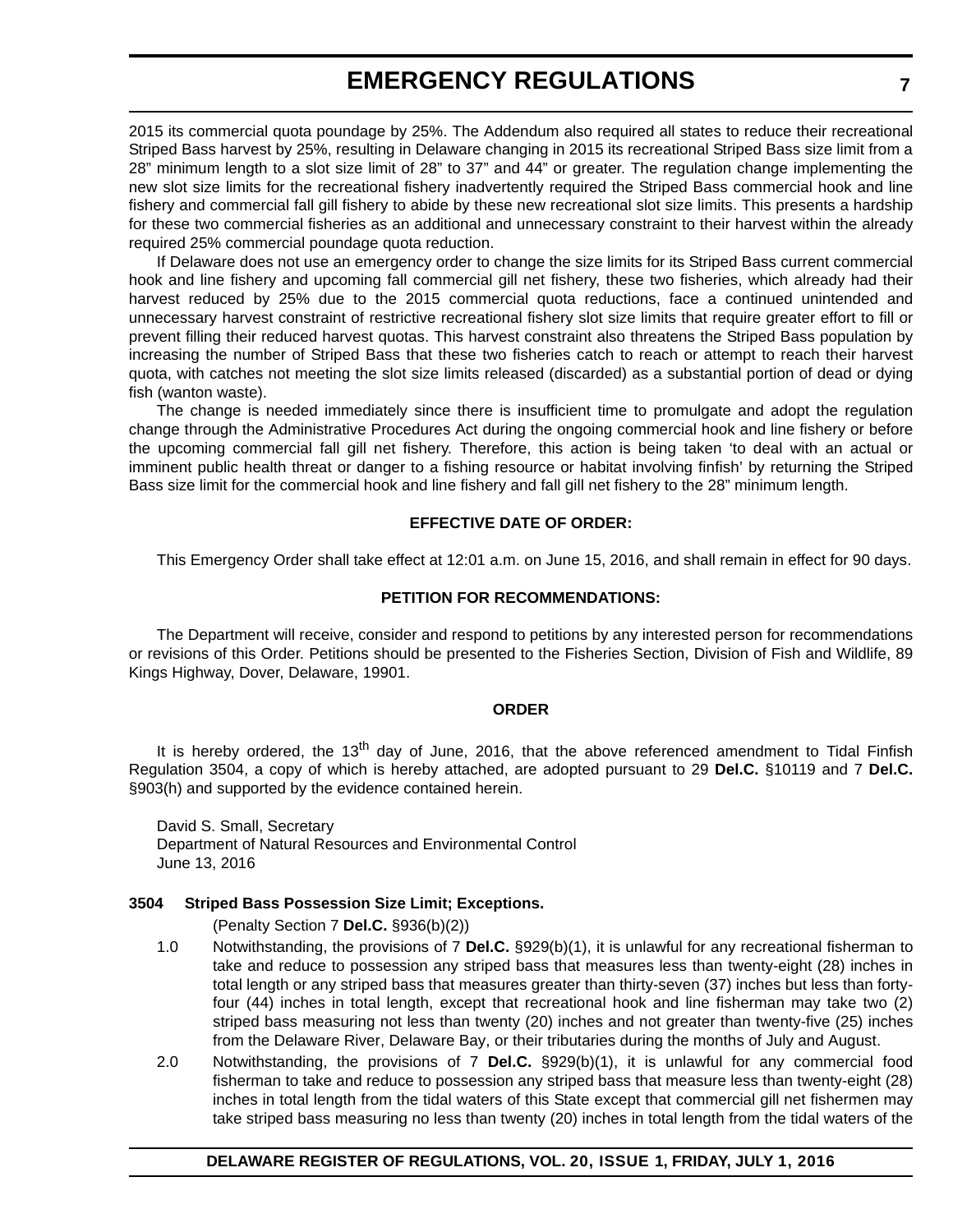### **EMERGENCY REGULATIONS**

Delaware River and Delaware Bay or their tributaries during the period from February 15 through May 31 or from the tidal waters of the Nanticoke River or its tributaries during the period from February 15 through the month of March.

- 3.0 It is unlawful for any person to possess a striped bass that measures less than 28 inches in total length or a striped bass that measures greater than thirty-seven (37) inches but less than forty-four (44) inches, total length, unless said striped bass is in one or more of the following categories:
	- 3.1 It has affixed, a valid strap tag issued by the Department to a commercial gill net food fisherman and was legally taken and tagged by said commercial gill net food fisherman from the tidal waters of the Delaware River and Delaware Bay or their tributaries during the period from February 15 through May 31; or from the tidal waters of the Nanticoke River or its tributaries during the period from February 15 through the month of March; or
	- 3.2 It was legally landed in another state for commercial purposes and has affixed a valid tag issued by said state's marine fishery authority; or
	- 3.3 It entered Delaware packed or contained for shipment, either fresh or frozen, and accompanied by a bill-of-lading with a destination to a state other than Delaware; or
	- 3.4 It was legally landed in another state for non commercial purposes by the person in possession of said striped bass and there is affixed to either the striped bass or the container in which the striped bass is contained a tag that depicts the name and address of the person landing said striped bass and the date, location, and state in which said striped bass was landed; or
	- 3.5 It is the product of a legal aquaculture operation and the person in possession has a written bill of sale or receipt for said striped bass.
- 4.0 It is unlawful for any commercial finfisherman to possess any striped bass for which the total length has been altered in any way prior to selling, trading or bartering said striped bass.
- 5.0 The words "land" and "landed" shall mean to put or cause to go on shore from a vessel.
- 6.0 It is unlawful for any person to land any striped bass that measures less than twenty-eight (28) inches in total length or a striped bass that measures greater than thirty-seven (37) inches but less than fortyfour (44) inches, total length at any time, except those striped bass caught in a commercial gill net legally fished in the waters of Delaware River or Delaware Bay or their tributaries during the period from February 15 through May 31 or from a commercial gill net legally fished in the tidal waters of the Nanticoke River or its tributaries during the period from February 15 through the month of March.
- 7.0 It is unlawful for a commercial finfisherman authorized to fish during Delaware's commercial striped bass fishery to land any striped bass that measures less than twenty (20) inches in total length.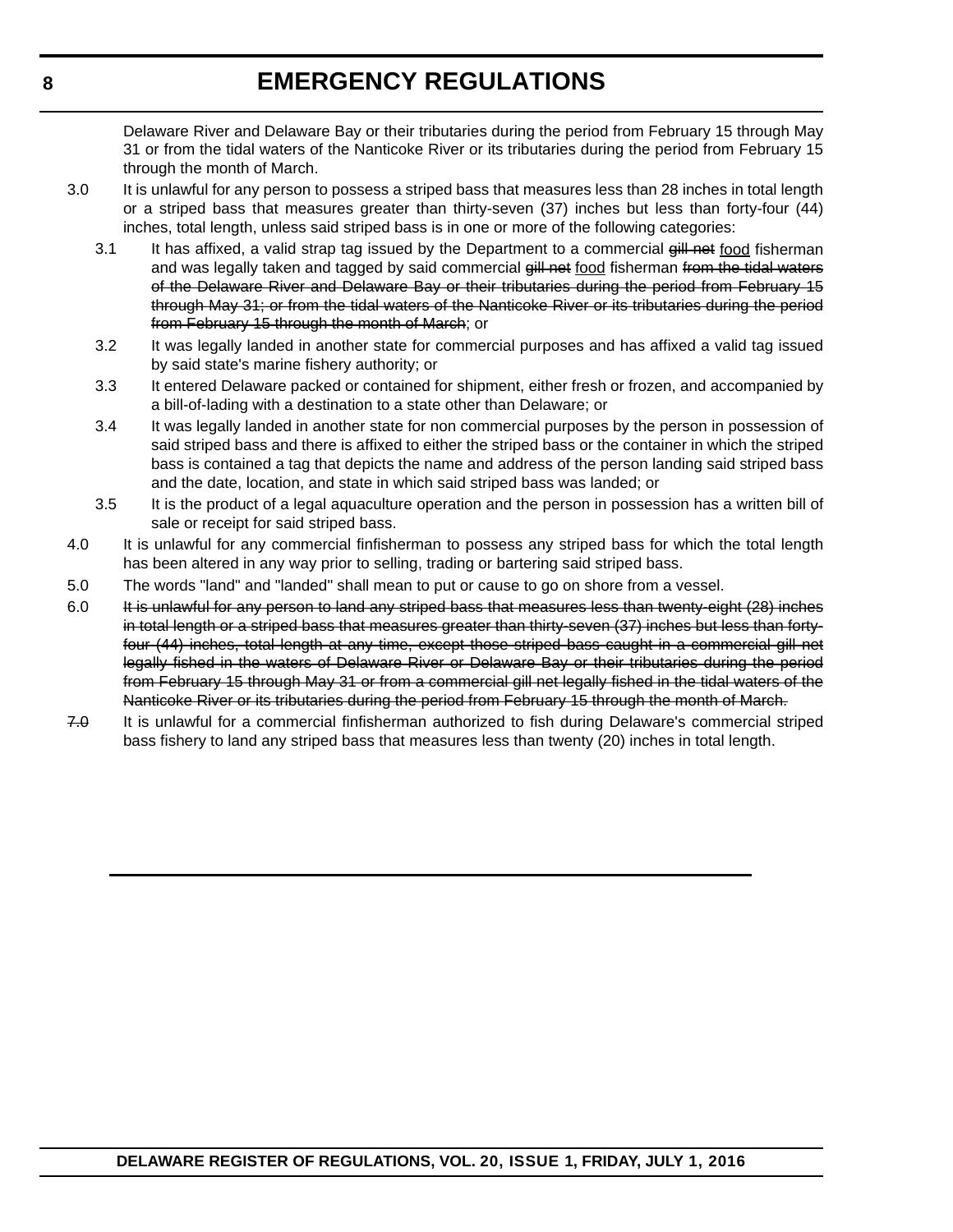### **Symbol Key**

<span id="page-8-0"></span>Arial type indicates the text existing prior to the regulation being promulgated. Underlined text indicates new text. Language which is stricken through indicates text being deleted.

### **Proposed Regulations**

Under 29 **Del.C.** §10115 whenever an agency proposes to formulate, adopt, amend or repeal a regulation, it shall file notice and full text of such proposals, together with copies of the existing regulation being adopted, amended or repealed, with the Registrar for publication in the *Register of Regulations* pursuant to §1134 of this title. The notice shall describe the nature of the proceedings including a brief synopsis of the subject, substance, issues, possible terms of the agency action, a reference to the legal authority of the agency to act, and reference to any other regulations that may be impacted or affected by the proposal, and shall state the manner in which persons may present their views; if in writing, of the place to which and the final date by which such views may be submitted; or if at a public hearing, the date, time and place of the hearing. If a public hearing is to be held, such public hearing shall not be scheduled less than 20 days following publication of notice of the proposal in the *Register of Regulations*. If a public hearing will be held on the proposal, notice of the time, date, place and a summary of the nature of the proposal shall also be published in at least 2 Delaware newspapers of general circulation. The notice shall also be mailed to all persons who have made timely written requests of the agency for advance notice of its regulation-making proceedings.

### **[DEPARTMENT OF EDUCATION](http://www.doe.k12.de.us/)**

**OFFICE OF [THE SECRETARY](https://pubapps.doe.k12.de.us/EducationalDirectoryPublic/pages/DDOE/Branches.aspx?page=branches&BID=1)**

Statutory Authority: 14 Delaware Code, Section 122(b) (14 **Del.C.** §122(b))

#### **PUBLIC NOTICE**

**Education Impact Analysis Pursuant To 14 Del.C**. **Section 122(d)**

**[255 Definitions of Public School, Private School and Nonpublic School](#page-3-0)**

#### **A. TYPE OF REGULATORY ACTION REQUIRED**

Amendment to Existing Regulation

#### **B. SYNOPSIS OF SUBJECT MATTER OF THE REGULATION**

The Secretary of Education intends to amend 14 **DE Admin. Code** 255 Definitions of Public School, Private School and Nonpublic School. The purpose of amending this regulation is to expand and clarify definitions of various types of schools as well as change the title of the regulation to more accurately reflect its content.

Persons wishing to present their views regarding this matter may do so in writing by the close of business on or before August 5, 2016 to Tina Shockley, Education Associate, Department of Education, Regulatory Review, at 401 Federal Street, Suite 2, Dover, Delaware 19901. A copy of this regulation may be viewed online at the Registrar of Regulation's website, http://regulations.delaware.gov/services/current\_issue.shtml, or obtained at the Department of Education, Finance Office located at the address listed above.

#### **C. IMPACT CRITERIA**

1. Will the amended regulation help improve student achievement as measured against state achievement standards? The amended regulation does not directly address the improvement of student achievement as measured against state achievement standards.

2. Will the amended regulation help ensure that all students receive an equitable education? The amended regulation does not directly help to ensure that all students receiving an equitable education.

3. Will the amended regulation help to ensure that all students' health and safety are adequately protected? The amendments do not address students' health and safety.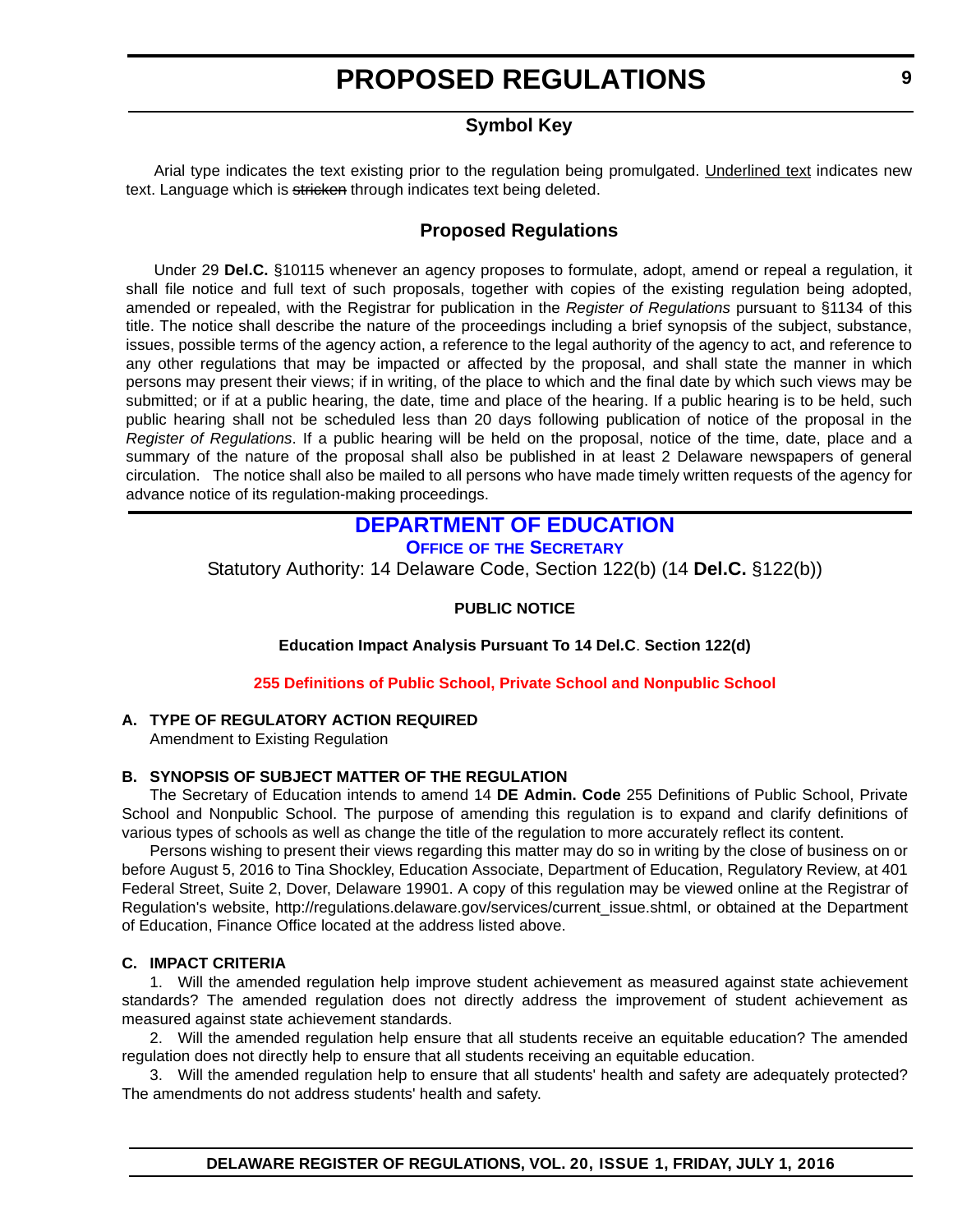4. Will the amended regulation help to ensure that all students' legal rights are respected? The amended regulation does not address student's legal rights.

5. Will the amended regulation preserve the necessary authority and flexibility of decision making at the local board and school level? The amended regulation does not change the decision making at the local board and school level.

6. Will the amended regulation place unnecessary reporting or administrative requirements or mandates upon decision makers at the local board and school levels? The amended regulation does not place any unnecessary reporting or administrative requirements on decision makers.

7. Will the decision making authority and accountability for addressing the subject to be regulated be placed in the same entity? The decision making authority and accountability for addressing the subject to be regulated do not change because of the amendment.

8. Will the amended regulation be consistent with and not an impediment to the implementation of other state educational policies, in particular to state educational policies addressing achievement in the core academic subjects of mathematics, science, language arts and social studies? The amendment is consistent with and not an impediment to the implementation of other state educational policies.

9. Is there a less burdensome method for addressing the purpose of the regulation? There is not a less burdensome method for addressing the purpose of the regulation.

10. What is the cost to the State and to the local school boards of compliance with the regulation? There is no expected cost to implementing this amended regulation.

#### **\*Please Note: The Regulatory Flexibility Analysis and Impact Statement for this regulation, as required by 29 Del.C. Ch. 104, is available at:**

**<http://regulations.delaware.gov/register/july2016/proposed/20 DE Reg 9RFA 07-01-16.pdf>**

#### **255 Definitions of Public School, Private School and Nonpublic School Types of Schools**

#### **1.0 Public School Purpose**

A public school shall mean a school or Charter School having any or all of grades kindergarten through twelve, supported primarily from public funds and under the supervision of public school administrators. It also shall include the agencies of states and cities which administer the public funds. The purpose of this regulation is to define various types of schools and educational entities operating in the State of Delaware identified in Title 14 of the Delaware Code.

#### **2.0 Private School Definitions**

A private school shall mean a school having any or all of grades kindergarten through twelve, operating under a board of trustees and maintaining a faculty and plant which are properly supervised and shall be interpreted further to include an accredited or approved college or university.

"**Charter School**" means a non-homebased public school including two or more of grade kindergarten through twelve, which is managed by a board of directors. It operates independent of any school board, under a charter granted for an initial period of four school years of operation and renewable every five school years thereafter by a public school district or the State Department of Education with the approval of the State Board of Education, pursuant to 14 **Del.C.** Ch. 5.

"**Homeschool**" means a nonpublic school as defined in 14 **Del.C.** §2703A.

"**Local Education Agency (LEA)**" means a reorganized traditional school district, vocational/technical school district or Charter School legally constituted and established, under Delaware law for either administrative control or direction of public elementary or secondary school(s).

"**Nonpublic School**" means a private school or any home school as defined in this regulation or 14 **Del.C.** §2703A.

"**Private School**" means a school having any or all of grades kindergarten through twelve, operating under a board of trustees and maintaining a faculty and plant which are properly supervised.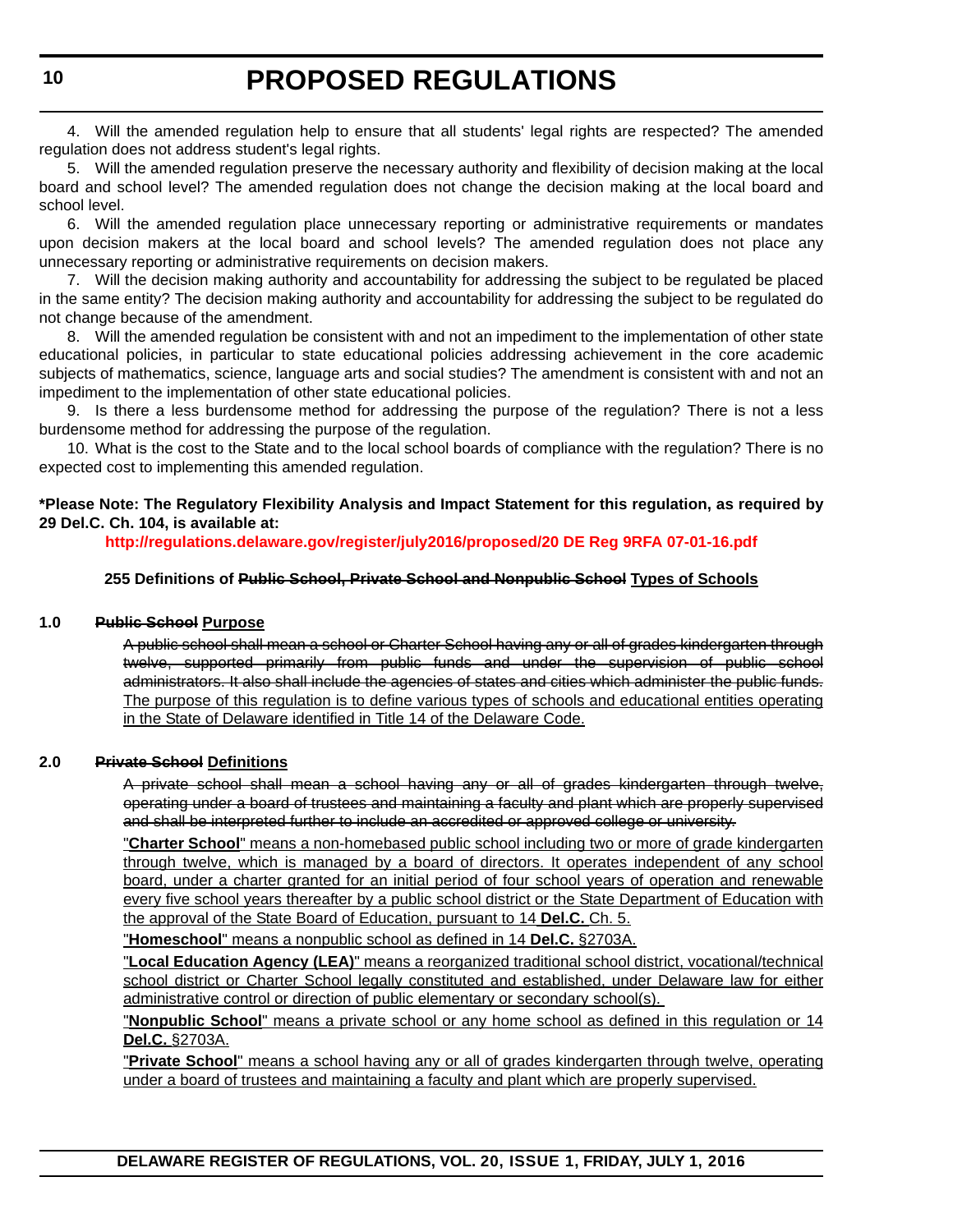<span id="page-10-0"></span>"**Public School**" means a Local Education Agency having any or all of grades kindergarten through twelve, supported primarily from public funds and under the supervision of public school administrators. A Charter School, as defined herein, is also a public school.

"**Reorganized School District or School District**" means a clearly defined geographic subdivision of the state organized for the purposes of administering public education in that area. This definition may also include vocational/technical school districts.

#### **3.0 Nonpublic School**

A nonpublic school shall mean a private school as that term is defined in paragraph 2.0 of this regulation or any homeschool defined in 14 **Del.C.** §2703A.

### **[DEPARTMENT OF HEALTH AND SOCIAL SERVICES](http://www.dhss.delaware.gov/dhss/dmma/) DIVISION OF MEDICAID AND MEDICAL ASSISTANCE**

Statutory Authority: 31 Delaware Code, Section 512 (31 **Del.C.** §512)

#### **PUBLIC NOTICE**

#### **[Medical Care and Other Types of Remedial Care - Behavioral Interventions to Treat Autism Spectrum](#page-3-0)  Disorder**

In compliance with the State's Administrative Procedures Act (APA - Title 29, Chapter 101 of the Delaware Code), 42 CFR §447.205, and under the authority of Title 31 of the Delaware Code, Chapter 5, Section 512, Delaware Health and Social Services (DHSS) / Division of Medicaid and Medical Assistance (DMMA) is proposing to amend the Delaware Title XIX Medicaid State Plan regarding Medical Care and Other Types of Remedial Care, specifically, *to establish coverage and reimbursement for treatment services for Medicaid recipients up to age twenty-one (21) years of age who have a diagnosis of Autism Spectrum Disorder.*

Any person who wishes to make written suggestions, compilations of data, testimony, briefs or other written materials concerning the proposed new regulations must submit same to Kimberly Xavier, by email: Kimberly.xavier@state.de.us, by mail: Planning & Policy Development Unit, Division of Medicaid and Medical Assistance, 1901 North DuPont Highway, P.O. Box 906, New Castle, Delaware 19720-0906, or by fax: 302-255- 4425 by August 1, 2016. Please identify in the subject line: Behavioral Interventions to Treat Autism Spectrum Disorder.

The action concerning the determination of whether to adopt the proposed regulation will be based upon the results of Department and Division staff analysis and the consideration of the comments and written materials filed by other interested persons.

#### **SUMMARY OF PROPOSAL**

The purpose of this notice is to advise the public that Delaware Health and Social Services (DHSS)/Division of Medicaid and Medical Assistance (DMMA) is proposing to amend the Title XIX Medicaid State Plan regarding Medical Care and Other Types of Remedial Care, specifically, *to establish coverage and reimbursement methodologies for treatment services for Medicaid recipients up to twenty-one (21) years of age who have a diagnosis of Autism Spectrum Disorder.*

#### **Statutory Authority**

- §1905 of the Social Security Act (a)(4)(B), *Early and Periodic Screening, Diagnostic, and Treatment Services*
- §1905 of the Social Security Act (a)(6), *Remedial Care and any other type of remedial care (services of other licensed practitioners)*
- §1905 of the Social Security Act (a)(13)(c), *Preventive services*
- §1905 of the Social Security Act (r)(5), *Other necessary health care, diagnostic service, and other measures as described in section 1905(a)*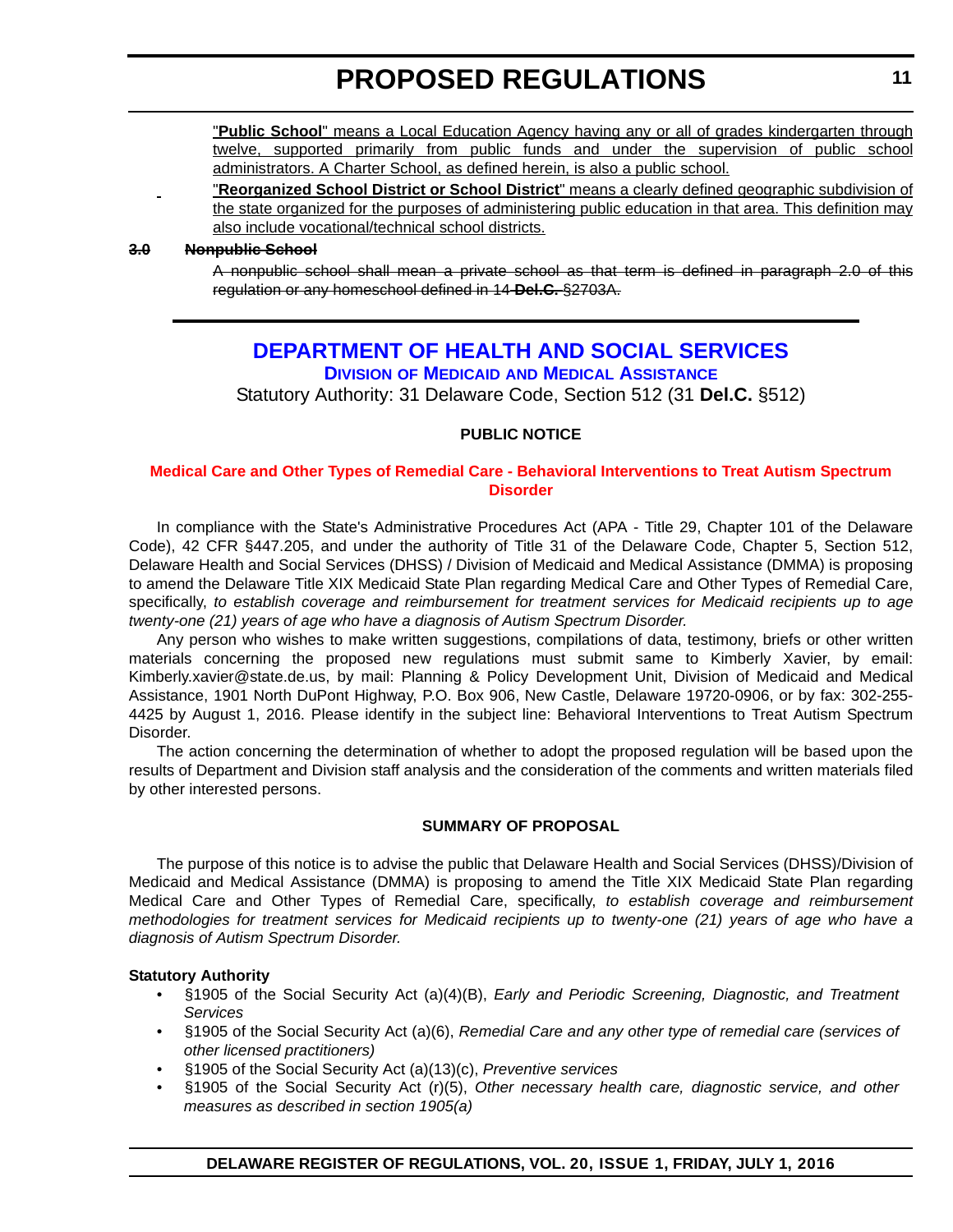- 42 CFR §440.60(a), *Medical or other remedial care provided by licensed practitioners*
- 42 CFR §440.130(c), *Diagnostic, screening, preventive, and rehabilitative services*
- 42 CFR §447.205, *Public notice of changes in statewide methods and standards for setting payment rates*

#### **Background**

Autism Spectrum Disorder (ASD) is a developmental disorder that can cause significant social, communication, and behavioral challenges. A diagnosis of ASD now includes several conditions that used to be diagnosed separately: autistic disorder, pervasive developmental disorder not otherwise specified (PDD-NOS), and Asperger's syndrome. These conditions are now all called Autism Spectrum Disorder.

Treatments for children with ASD can improve physical and mental development. Generally these treatments can be categorized in four categories: 1) behavioral and communication approaches; 2) dietary approaches; 3) medications; and 4) complementary and alternative medicine.

The federal Medicaid program may reimburse for services to address ASD through a variety of authorities. Services can be reimbursed through section 1905(a) of the Social Security Act (the Act), section 1915(i) state plan Home and Community-Based Services, section 1915(c) Home and Community-Based Services (HCBS) waiver programs, and section 1115 research and demonstration programs.

#### *State Plan Authorities*

Under the Medicaid state plan, services to address ASD may be covered under several different section 1905(a) benefit categories. Those categories include: section 1905(a)(6) - services of other licensed practitioners; section 1905(a)(13)(c) - preventive services; and section 1905(a)(10) - therapy services. States electing these services may need to update the Medicaid State Plan in order to ensure federal financial participation (FFP) is available for expenditures for these services. In addition, for children, as discussed below, states must cover services that could otherwise be covered at state option under these categories consistent with the provisions at 1905(a)(4)(B) for Early and Periodic Screening, Diagnostic, and Treatment services (EPSDT). The following information briefly describes these coverage categories for services to address ASD. Under these section 1905(a) benefit categories, all other state Medicaid plan requirements such as state-wideness and comparability must also be met.

#### 1) Other Licensed Practitioner Services

Other Licensed Practitioner services, defined at 42 CFR 440.60(a), are "medical or remedial care or services, other than physicians' services, provided by licensed practitioners within the scope of practice as defined under State law." If a state licenses practitioners who furnish services to address ASD, the state may elect to cover those providers under this section of their state plan even if the providers are not covered under other sections of the plan (e.g., physical therapist, occupational therapist, etc.). A state would need to submit a state plan amendment (SPA) to add the new licensed provider to their Medicaid plan. The SPA must describe the provider's qualifications and include a reimbursement methodology for paying the provider.

#### 2) Preventive Services

Preventive Services, defined at 42 CFR 440.130(c) are "services recommended by a physician or other licensed practitioner of the healing arts within the scope of his practice under state law to--

- Prevent disease, disability, and other health conditions or their progression;
	- Prolong life; and
	- Promote physical and mental health and efficiency."

A regulatory change that took effect January 1, 2014, permits coverage of preventive services furnished by non-licensed practitioners who meet the qualifications set by the state, to furnish services under this state plan benefit as long at the services are recommended by a physician or other licensed practitioner. Under the preventive services benefit, in the state plan, the state must 1) list the services to be provided to ensure that services meet the definition of preventive services as stated in section 4385 of the State Medicaid Manual (including the requirement for the service to involve direct patient care); 2) identify the type(s) of non-licensed practitioners who may furnish the services; and 3) include a summary of the state's provider qualifications that make these practitioners qualified to furnish the services, including any required education, training, experience, credentialing, supervision, oversight and/ or registration.

#### **DELAWARE REGISTER OF REGULATIONS, VOL. 20, ISSUE 1, FRIDAY, JULY 1, 2016**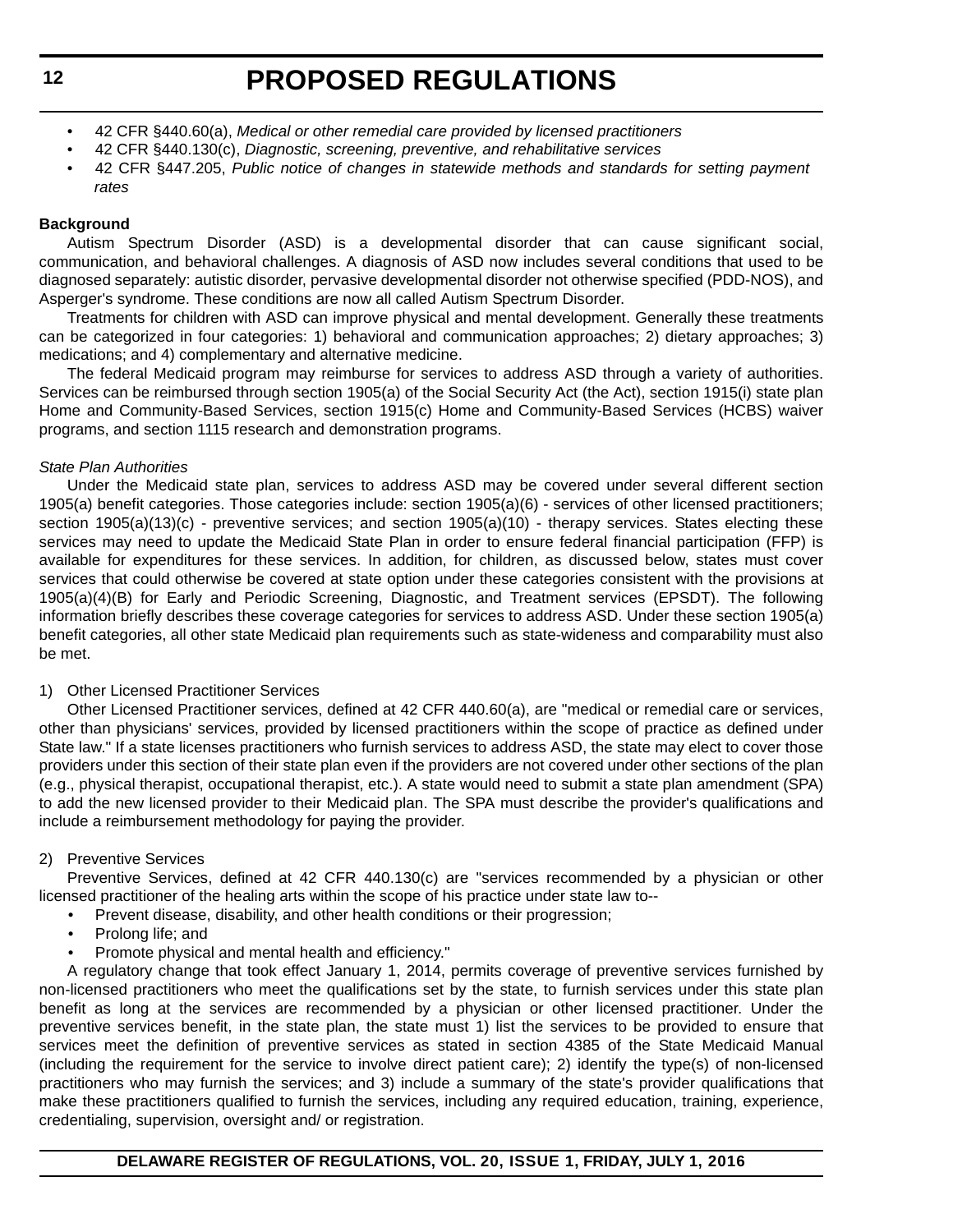#### 3) Therapy Services

Physical therapy, occupational therapy, and services for individuals with speech, hearing, and language disorders, may be covered under the Medicaid therapies benefit at 42 CFR 440.110. Physical and occupational therapy must be prescribed by a physician or other licensed practitioner of the healing arts within the scope of his/ her practice under state law and provided to a beneficiary by or under the direction of a qualified therapist. Services for individuals with speech, hearing, and language disorders include diagnostic, screening, preventive, or corrective services provided by or under the direction of a speech pathologist or audiologist, for which a patient is referred by a physician or other licensed practitioner of the healing arts within the scope of his or her practice under state law.

#### **Summary of Proposal**

#### *Purpose*

Effective July 1, 2016 Delaware Health and Social Services (DHSS)/Division of Medicaid and Medical Assistance (DMMA) proposes to adopt provisions to establish coverage and reimbursement methodologies for treatment services for Medicaid recipients up to twenty-one (21) years of age who have a diagnosis of Autism Spectrum Disorder pursuant to 42 CFR §440.60(a) and 42 CFR 440.130(c).

DMMA published a proposed regulation in the April 2016 Delaware *Register.* Due to the extensive comments received, and subsequent changes to the proposed regulation, DMMA has chosen to re-publish this rule as proposed.

The purpose of this proposal is to establish service descriptions, provider qualifications and reimbursement methodologies in the Medicaid State Plan for treatment services for Medicaid recipients up to twenty-one (21) years of age who have a diagnosis of Autism Spectrum Disorder.

#### *Public Notice*

In accordance with the *federal* public notice requirements established at Section 1902(a)(13)(A) of the Social Security Act and 42 CFR 447.205 and the state public notice requirements of Title 29, Chapter 101 of the Delaware Code, Delaware Health and Social Services (DHSS)/Division of Medicaid and Medical Assistance (DMMA) gives public notice and provides an open comment period for thirty (30) days to allow all stakeholders an opportunity to provide input on the agency's decision to establish coverage and reimbursement for treatment services for Medicaid recipients up to twenty-one (21) years of age who have a diagnosis of Autism Spectrum Disorder. Comments must be received by 4:30 p.m. on August 1, 2016.

#### *CMS Review and Approval*

The provisions of this draft state plan amendment (SPA) are subject to the Centers for Medicare and Medicaid Services (CMS) review and approval. The draft SPA page(s) may undergo further revisions before and after submittal to CMS based upon public comment and/or CMS feedback. The final version may be subject to significant change.

#### *Provider Manual Update*

Also, upon CMS approval, the applicable Delaware Medical Assistance Program (DMAP) Provider Policy Specific Manuals will be updated. Manual updates, revised pages or additions to the provider manual are issued, as required, for new policy, policy clarification, and/or revisions to the DMAP program. Provider billing guidelines or instructions to incorporate any new requirement may also be issued. A newsletter system is utilized to distribute new or revised manual material and to provide any other pertinent information regarding manual updates.

#### **Fiscal Impact**

The following represents the potential increase in expenditures with the increased level of treatment services for Medicaid recipients up to twenty-one (21) years of age who have a diagnosis of Autism Spectrum Disorder effective July 1, 2016.

The following fiscal impact is projected:

|                       | Federal Fiscal Year 2016 (1) | Federal Fiscal Year 2017 |
|-----------------------|------------------------------|--------------------------|
| General (State) funds | 301,710                      | 1,223,105                |

**DELAWARE REGISTER OF REGULATIONS, VOL. 20, ISSUE 1, FRIDAY, JULY 1, 2016**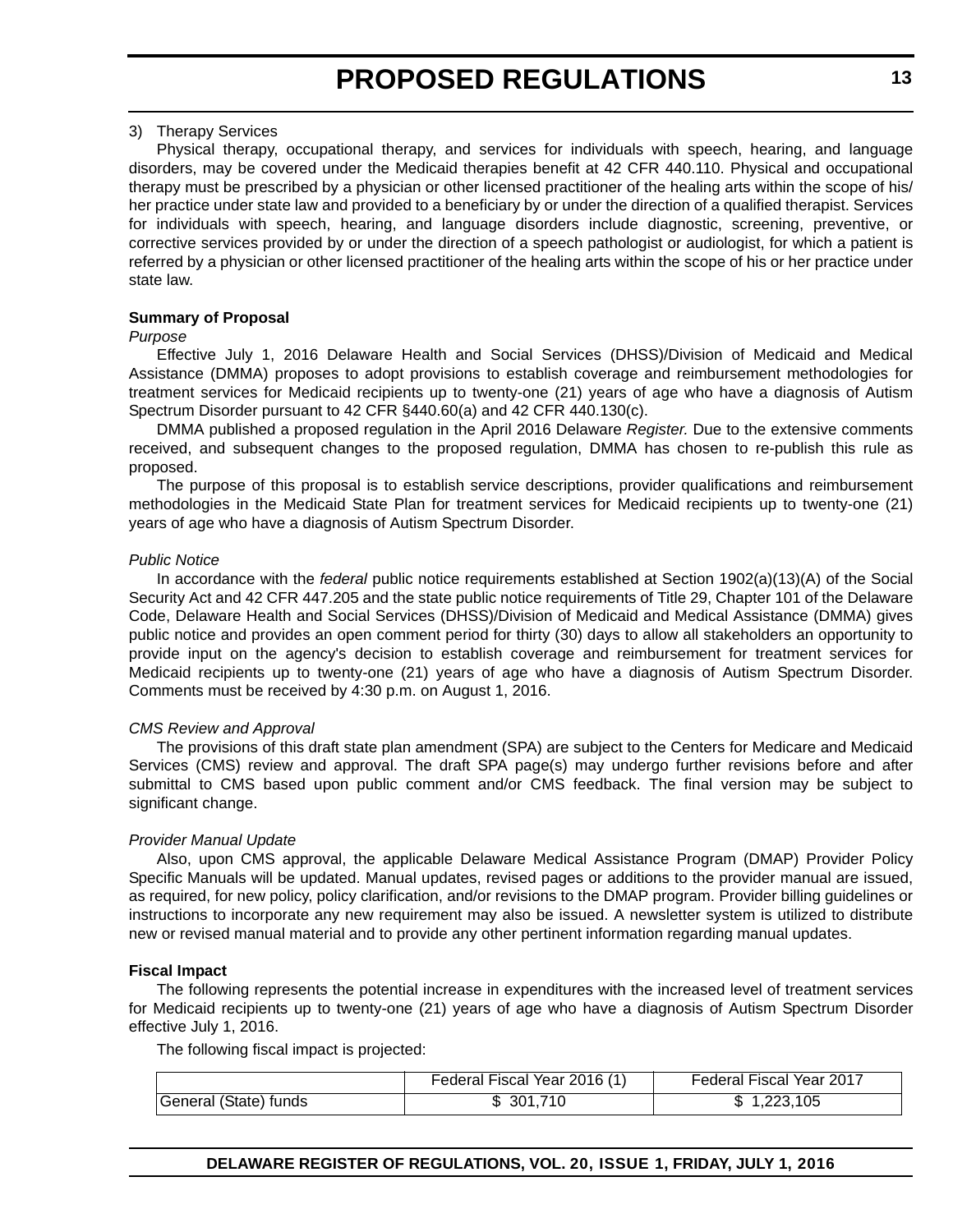Federal funds **but a set of the set of the set of the set of the set of the set of the set of the set of the set of the set of the set of the set of the set of the set of the set of the set of the set of the set of the set** 

(1) Represents July – September 2016 only

#### **\*Please Note: The Regulatory Flexibility Analysis and Impact Statement for this regulation, as required by 29 Del.C. Ch. 104, is available at:**

**<http://regulations.delaware.gov/register/july2016/proposed/20 DE Reg 11RFA 07-01-16.pdf>**

#### **DMMA RE-PROPOSED REGULATION #16-015a REVISION:**

ATTACHMENT 3.1-A Page 6 Addendum 1

#### STATE PLAN UNDER TITLE XIX OF THE SOCIAL SECURITY ACT STATE: DELAWARE

#### LIMITATIONS ON AMOUNT, DURATION, AND SCOPE OF MEDICAL AND REMEDIAL CARE AND SERVICES PROVIDED TO THE CATEGORICALLY NEEDY

#### **13.c. Preventive Services**

In accordance with section 4106 of the Affordable Care Act, Delaware Medicaid Covers and reimburses all preventative services assigned a grade of A or B by the United States Preventive Services Task Force (USPSTF), and all approved vaccines and their administration, recommended by the Advisory Committee on Immunization Practices (ACIP), and behavioral interventions to treat Autism Spectrum Disorder (ASD) without cost-sharing.

Preventative services are any medical or remedial services recommended by a physician or other licensed practitioner of the healing arts acting within the scope of their practice under State law and include all preventive services not otherwise covered under the State Plan pursuant to Section §1905(r)(5) of the Social Security Act, *Early and Periodic Screening, Diagnostic, and Treatment Services*, for other necessary health care, diagnostic services, treatment, and other measures described in section 1905(a) to correct or ameliorate defects and physical and mental illnesses and conditions discovered by the screening services, whether or not such services are covered under the State plan. Preventive Services are reimbursed according to the methodologies for services described in Attachment 4.19-B. *Methods and Standards for Establishing Payment Rates – Other Types of Care,* of the State Plan.

The State assures the availability of documentation to support the claiming of federal reimbursement for these preventative services.

The State assures that the benefit package will be updated as changes are made to the USPSTF and ACIP recommendation, and that the State will update the coverage and billing codes to comply with these revisions.

#### **DMMA RE-PROPOSED REGULATION #16-015b NEW:**

ATTACHMENT 3.1-A Page 6 Addendum 1a

STATE PLAN UNDER TITLE XIX OF THE SOCIAL SECURITY ACT STATE: DELAWARE

#### **DELAWARE REGISTER OF REGULATIONS, VOL. 20, ISSUE 1, FRIDAY, JULY 1, 2016**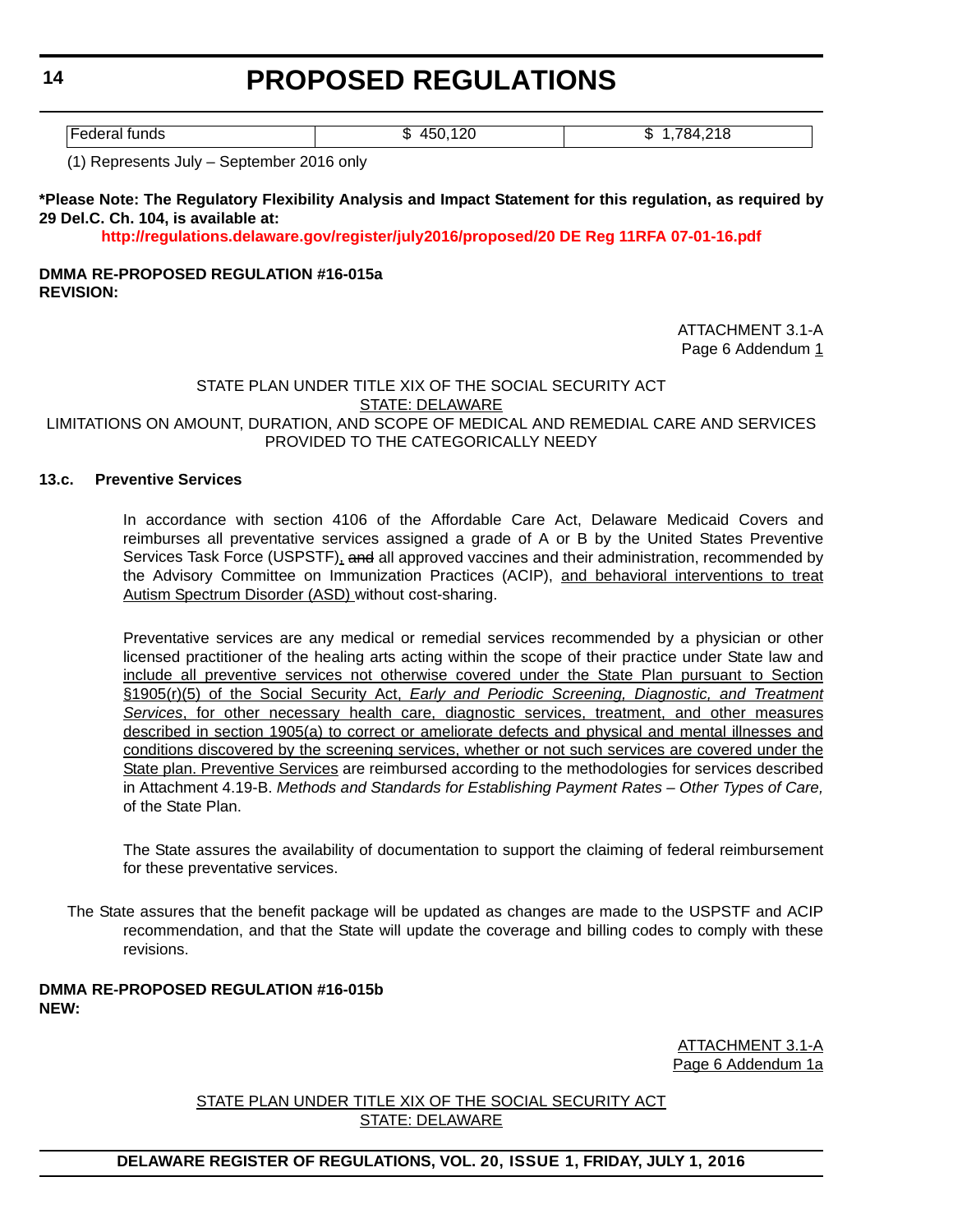#### LIMITATIONS ON AMOUNT, DURATION, AND SCOPE OF MEDICAL AND REMEDIAL CARE AND SERVICES PROVIDED TO THE CATEGORICALLY NEEDY

#### **13.c. Preventive Services Continued**

#### **Behavioral Interventions to Treat Autism Spectrum Disorder (ASD) Pursuant to Act, Early and Periodic Screening, Diagnostic, and Treatment (EPSDT) Services**

Covered services are provided in accordance with §1905(a)(4)(B), 1905 (A)(13), and 1905(r) of the Social Security Act. Behavioral interventions to treat Autism Spectrum Disorder (ASD) pursuant to EPSDT are provided only to Medicaid beneficiaries under age twenty-one. Pursuant to 42 C.F.R. § 440.130(c), these services are provided as preventive services and are recommended by a physician or other licensed practitioner of the healing arts within his or her scope of practice under state law to prevent the progression of ASD, prolong life, and promote the physical and mental health and efficiency of the child.

Pursuant to section 4385 of the State Medicaid Manual, preventive services must be direct patient care provided to the child for the primary purpose of diagnosing or treating ASD, which is a set of conditions that directly affects the child's mental and physical health.

#### *Required Evaluation:*

Prior to receiving an ASD Assessment or ASD Treatment Services, the child must receive a medical / physical evaluation. This evaluation is a review of the child's overall medical health, hearing, speech, and vision, including relevant information and should include a validated ASD screening tool. The evaluation is designed to rule out medical or behavioral conditions other than ASD so that they can be properly treated, including those that may have behavioral implications and/or may co-occur with ASD. The medical/physical evaluation must be provided by licensed practitioners operating within their scope of practice under state law or regulation, including medical doctors (MD and DO), advanced practice registered nurses (APRN), nurse practitioners, and physician assistants. The medical evaluation may be done at any point prior to a request for ASD services and does not need to immediately precede the request for service.

> ATTACHMENT 3.1-A Page 6 Addendum 1b

#### STATE PLAN UNDER TITLE XIX OF THE SOCIAL SECURITY ACT STATE: DELAWARE LIMITATIONS ON AMOUNT, DURATION, AND SCOPE OF MEDICAL AND REMEDIAL CARE AND SERVICES PROVIDED TO THE CATEGORICALLY NEEDY

#### **13.c. Preventive Services Continued**

#### **Behavioral Interventions to treat (ASD) Pursuant to Act, (EPSDT) Services Continued**

*Autism Spectrum Disorder (ASD) Covered Services*

- (1.) ASD Assessments and Support/Treatment Plans
	- (a.) Functional Behavior Assessment (FBA)

**15**

#### **DELAWARE REGISTER OF REGULATIONS, VOL. 20, ISSUE 1, FRIDAY, JULY 1, 2016**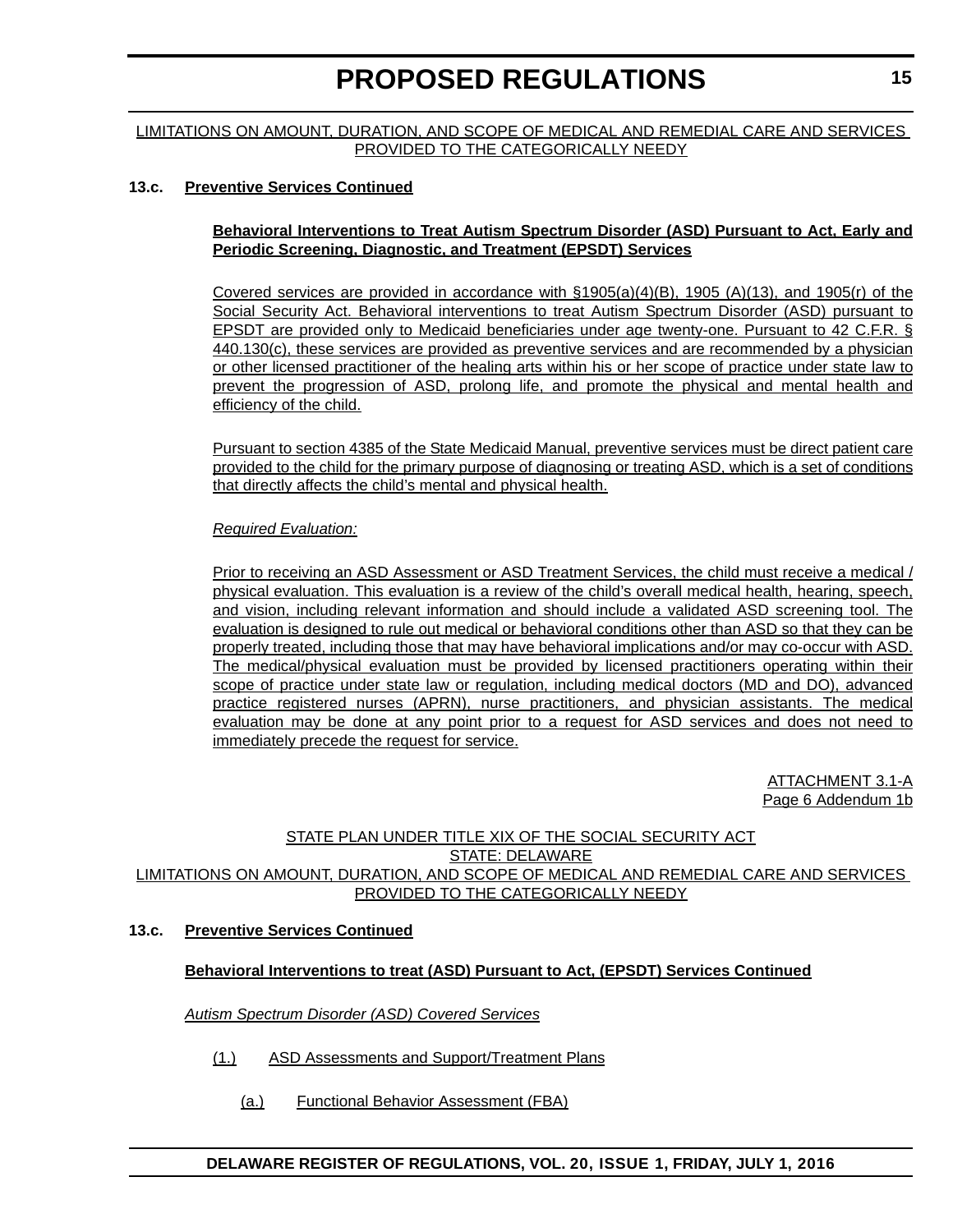- (1.) Service Description: The FBA attempts to determine the function of maladaptive behaviors subsequent to the diagnosis and to determine appropriate treatment options and recommendations. The FBA is a clinical compilation of observational data, behavior rating scales, and reports from various sources (e.g., the child, schools, family, pediatricians, and other sources) designed to identify the child's current strengths and needs across developmental and behavioral domains. It takes into account all available information, including the medical/physical evaluation and any comprehensive diagnostic evaluations that are available. The FBA should be reviewed no less frequently than every six months or as behaviors or the circumstances of the child change.
- (2.) Assessment Tool: FBA practitioners must use a validated assessment tool or instrument and can include direct observational assessment, observation, record review, data collection and analysis. The FBA must include the current level of functioning of the child using a validated data collection instrument or tool.
- (b.) Behavior Support Plan (pursuant to a FBA)

Service Description: Based on the Functional Behavior Assessment, the Behavioral Support Plan is a detailed plan of ASD treatment services specifically tailored to address each child's adaptive and/or behavioral needs. The plan includes at least the following: measurable goals and expected outcomes to determine if ASD treatment services are effective; specific description of the recommended amount, type, frequency, setting and duration of ASD treatment services; and amount and type of recommended caregiver ongoing participation in the ASD treatment services necessary to maximize the success of the services. The service includes skill modeling, feedback, and reinforcement to family members or caregivers based on the Behavior Support Plan to ensure that treatment strategies outlined in the Plan are being transferred and implemented by the family or caregiver. The service is for the direct benefit of the Medicaid recipient.

> ATTACHMENT 3.1-A Page 6 Addendum 1c

#### STATE PLAN UNDER TITLE XIX OF THE SOCIAL SECURITY ACT STATE: DELAWARE LIMITATIONS ON AMOUNT, DURATION, AND SCOPE OF MEDICAL AND REMEDIAL CARE AND SERVICES PROVIDED TO THE CATEGORICALLY NEEDY

#### **13.c. Preventive Services Continued**

#### Behavioral Interventions to treat (ASD) Pursuant to Act, (EPSDT) Services Continued

*ASD Covered Services - ASD Assessments and Support/Treatment Plans continued:*

- (c.) Applied Behavior Analysis (ABA) Assessment
	- (1.) Service Description: A developmentally appropriate Applied Behavior Analysis (ABA) Assessment may be performed in lieu of, or in conjunction with, the FBA. An ABA Assessment typically utilizes information obtained from multiple methods and multiple informants, including the following: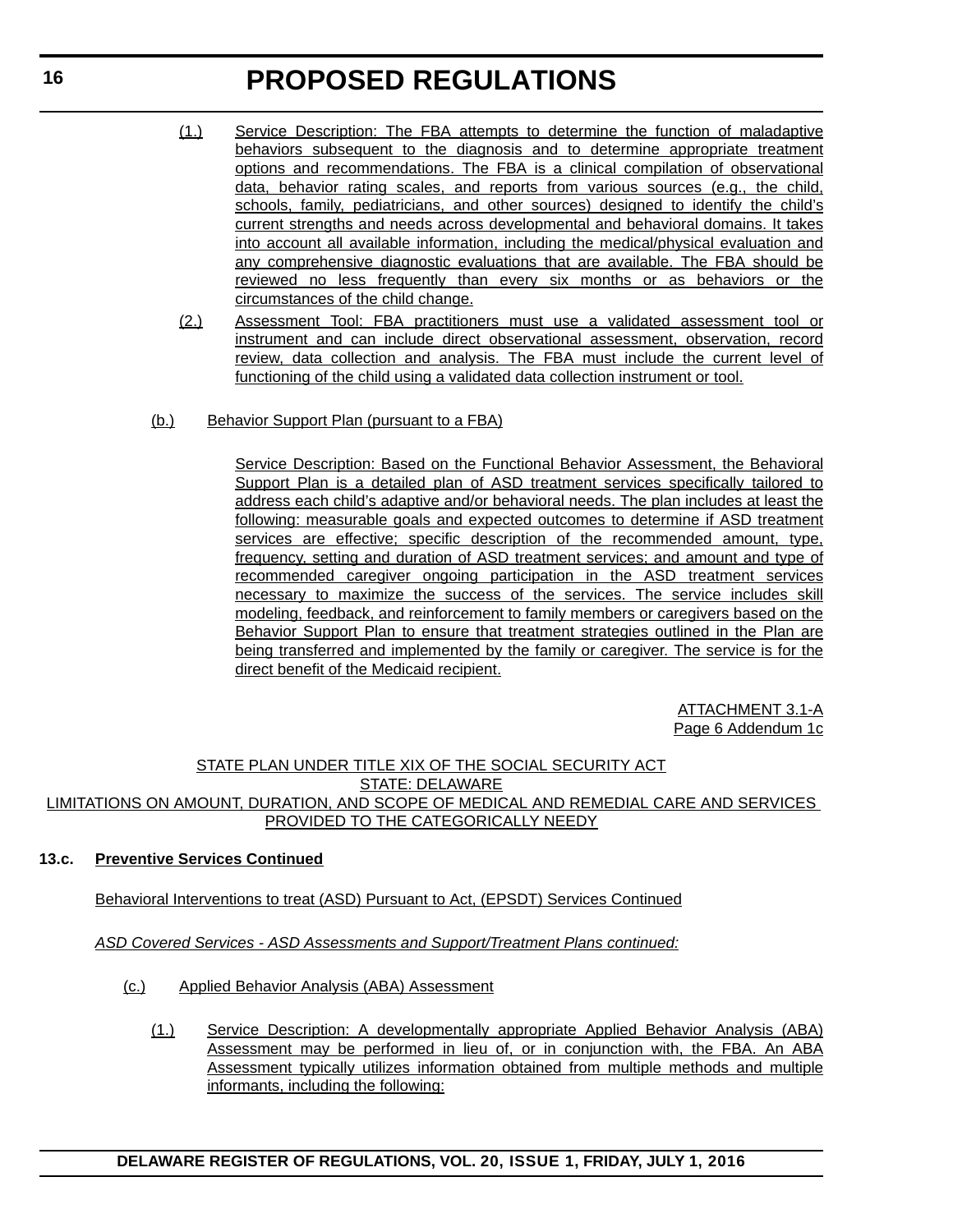- (a.) A file review that includes information about medical status, prior assessment results, response to prior treatment and other relevant information which will be incorporated into the development of treatment goals and intervention.
- (b.) Rating scales and interviews with the child, caregivers, and other stakeholders, as appropriate, are included when selecting treatment goals, developing protocols, and evaluating progress.
- (c.) Direct observation and data collection and analysis serves as the primary basis for identifying pretreatment levels of functioning, developing and adapting treatment protocols on an ongoing basis, and evaluating response to treatment and progress toward goals. Behavior should be directly observed in a variety of relevant naturally occurring settings and structured interactions.
- (d.) Periodic assessments from other professionals.
- (d.) ABA Treatment Plan (pursuant to an ABA Assessment)
	- (1.) Service Description: Based on the ABA Assessment, the ABA Treatment Plan is a detailed plan that identifies pretreatment levels of functioning, and develops and adapts treatment protocols on an ongoing basis by evaluating response to treatment and progress toward goals. ABA treatment goals are identified based on the previously described ABA Assessment process. Each goal should be defined in a specific, measurable way to allow frequent evaluation of progress toward a specific mastery criterion. The number and complexity of goals should be consistent with the intensity and setting of service provision. The appropriateness of existing and new goals should be considered on a periodic basis. Goals are prioritized based on their implications for the client's health and well-being, the impact on client, family and community safety, and contribution to functional independence.

ATTACHMENT 3.1-A Page 6 Addendum 1d

#### STATE PLAN UNDER TITLE XIX OF THE SOCIAL SECURITY ACT STATE: DELAWARE LIMITATIONS ON AMOUNT, DURATION, AND SCOPE OF MEDICAL AND REMEDIAL CARE AND SERVICES PROVIDED TO THE CATEGORICALLY NEEDY

#### **13.c. Preventive Services Continued**

#### **Behavioral interventions to treat (ASD) Pursuant to Act, (EPSDT) Services Continued**

#### *ASD Covered Services Continued*

- (2.) ASD Treatment Services
	- (a.) Service Description: ASD treatment services are interventions designed to treat children with ASD, including a variety of behavioral interventions, which have been identified as evidence-based by nationally recognized research reviews and/or other nationally recognized substantial scientific and clinical evidence. These services are designed to be delivered primarily in the home or in other community settings and include any intervention supported by credible scientific and/or evidence, as appropriate to each child, such as Applied Behavior Analysis (ABA). ABA is the design, implementation, and evaluation of environmental modifications, including the use of direct observation, measurement, and

#### **DELAWARE REGISTER OF REGULATIONS, VOL. 20, ISSUE 1, FRIDAY, JULY 1, 2016**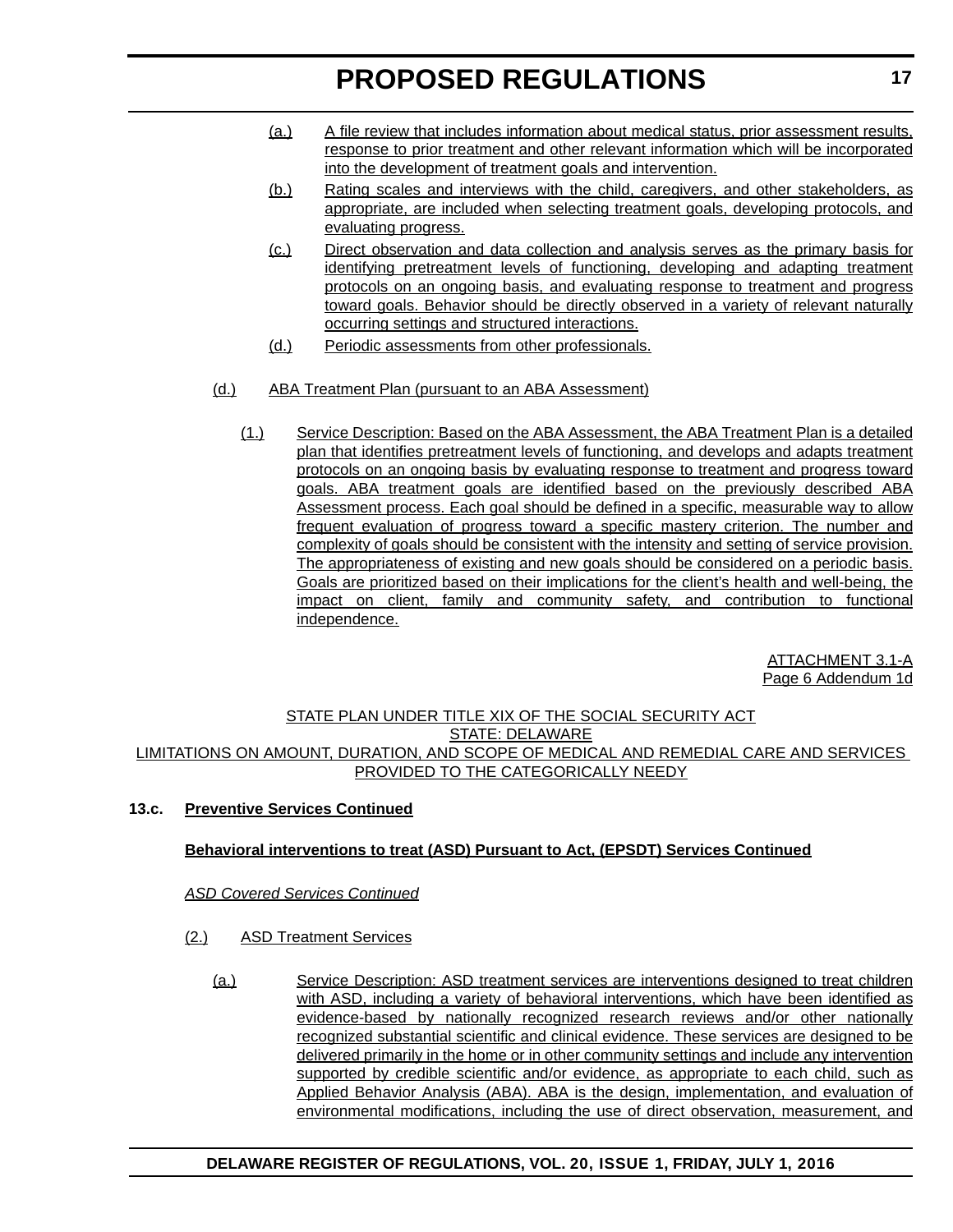functional analysis of the relationship between the environment and behavior and the use of behavioral stimuli and consequences, to produce socially significant improvement in human behavior.

- (b.) Prohibited practices in the treatment of ASD include:
	- (1.) Aversive interventions;
	- (2.) Seclusion;
	- (3.) Denial of nutritionally adequate diet;
	- (4.) Chemical Restraints;
	- (5.) Mechanical Restraints; and
	- (6.) The use of Behavior Modifying Medications without a formal assessment and diagnosis of a corresponding mental health disorder by physician or advance practice nurse.
- (c.) ASD Service Delivery: ASD treatment services shall be rendered in accordance with the beneficiary's treatment plan. The treatment plan shall:
	- (1.) Be person-centered and based upon individualized goals over a specific timeline;
	- (2.) Be developed by a qualified autism service provider for the specific beneficiary being treated;

ATTACHMENT 3.1-A Page 6 Addendum 1e

#### STATE PLAN UNDER TITLE XIX OF THE SOCIAL SECURITY ACT STATE: DELAWARE

#### LIMITATIONS ON AMOUNT, DURATION, AND SCOPE OF MEDICAL AND REMEDIAL CARE AND SERVICES PROVIDED TO THE CATEGORICALLY NEEDY

#### **13.c. Preventive Services Continued**

#### **Behavioral Interventions to treat (ASD) Pursuant to Act, (EPSDT) Services Continued**

- *ASD Covered Services ASD Treatment Services Continued*
	- (c.) ASD Service Delivery Continued:
		- (3.) Delineate both the frequency of baseline behaviors and the treatment planned to address the behaviors;
		- (4.) Identify long, intermediate, and short-term goals and objectives that are specific, behaviorally defined, measurable, and based upon clinical observation;
		- (5.) Include outcome measurement assessment criteria that will be used to measure achievement of behavior objectives;
		- (6.) Utilize evidence-based practices with demonstrated clinical efficacy in treating ASD, that are tailored to the beneficiary;
		- (7.) Ensure that interventions are consistent with evidenced-based ASD treatment techniques;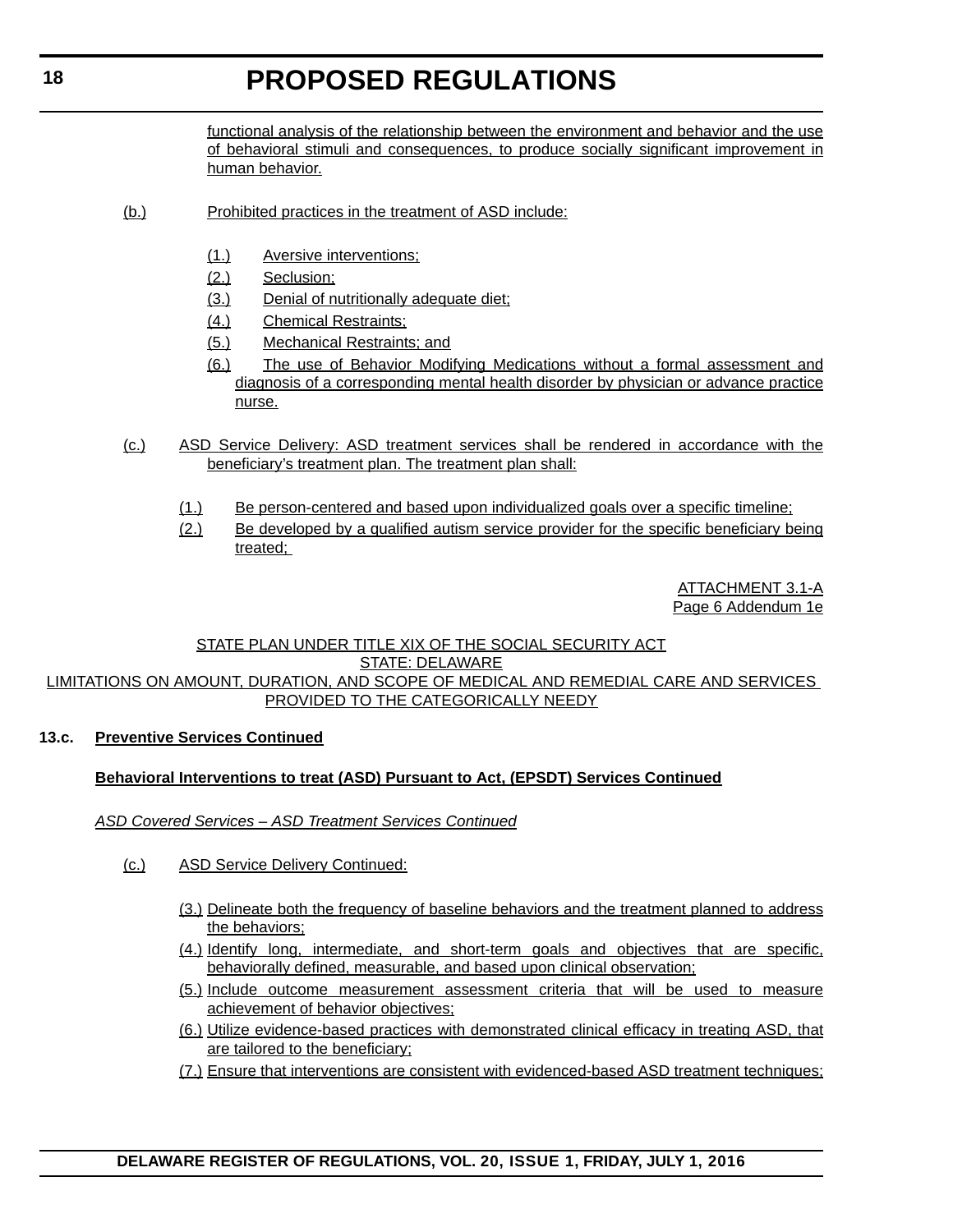- (8.) Clearly identify the service type, number of hours of direct service and supervision, and parent or guardian participation, if applicable, needed to achieve the plan's goals and objectives;
- (9.) Clearly identify the frequency at which the child's progress is reported;
- (10.)Clearly identify the individual providers responsible for delivering the services;
- (11.)Include case management to be provided by the ASD service provider involving individuals that are significant in the person's life, school, state disability programs, and others as applicable; and
- (12.)Include recommendations for training, support, and participation of the parent/guardian, and other persons chosen by the child as appropriate, to benefit the Medicaid eligible child, as described in the treatment plan. The practitioner must specify the expected level of participation of all caregivers, based on the practitioner's clinical judgment and the child's unique circumstances, as specified in the Behavior Support Plan or ABA Treatment Plan. This participation also acts as training of the caregiver for the benefit of the child and enables the caregiver to be able to reinforce the services for the child in a clinically effective manner.

ATTACHMENT 3.1-A Page 6 Addendum 1f

#### STATE PLAN UNDER TITLE XIX OF THE SOCIAL SECURITY ACT STATE: DELAWARE LIMITATIONS ON AMOUNT, DURATION, AND SCOPE OF MEDICAL AND REMEDIAL CARE AND SERVICES PROVIDED TO THE CATEGORICALLY NEEDY

#### **13.c. Preventive Services Continued**

#### **Behavioral Interventions to treat (ASD) Pursuant to Act, (EPSDT) Services Continued**

*ASD Covered Services – ASD Treatment Services Continued*

- (e.) Limitations on ASD Treatment Services: Total ASD treatment services covered under this section and recommended as part of the Behavior Support Plan or ABA Treatment Plan may only be the amount medically necessary for each child. Plans that recommend more than 40 hours per week require prior authorization.
- (3.) Qualified Providers:

Autism Spectrum Disorder services must be provided by qualified practitioners, as specified in the section below. Unlicensed practitioners may operate under the supervision of a licensed practitioner that is responsible for the work and work methods, regularly reviews the work performed, and is accountable for the results. Supervision must adhere to the requirements of the practitioner's licensing board and the supervisory relationship must be documented in writing. Qualified practitioners may also be certified by the Behavior Analyst Certification Board (BACB) under one of the categories listed below, and must act within the scope of their certification, as determined by the BACB.

- (a.) Licensed Practitioners
	- (1.) The following qualified licensed practitioners under Delaware or other State regulation are licensed by a state and may provide ASD services without any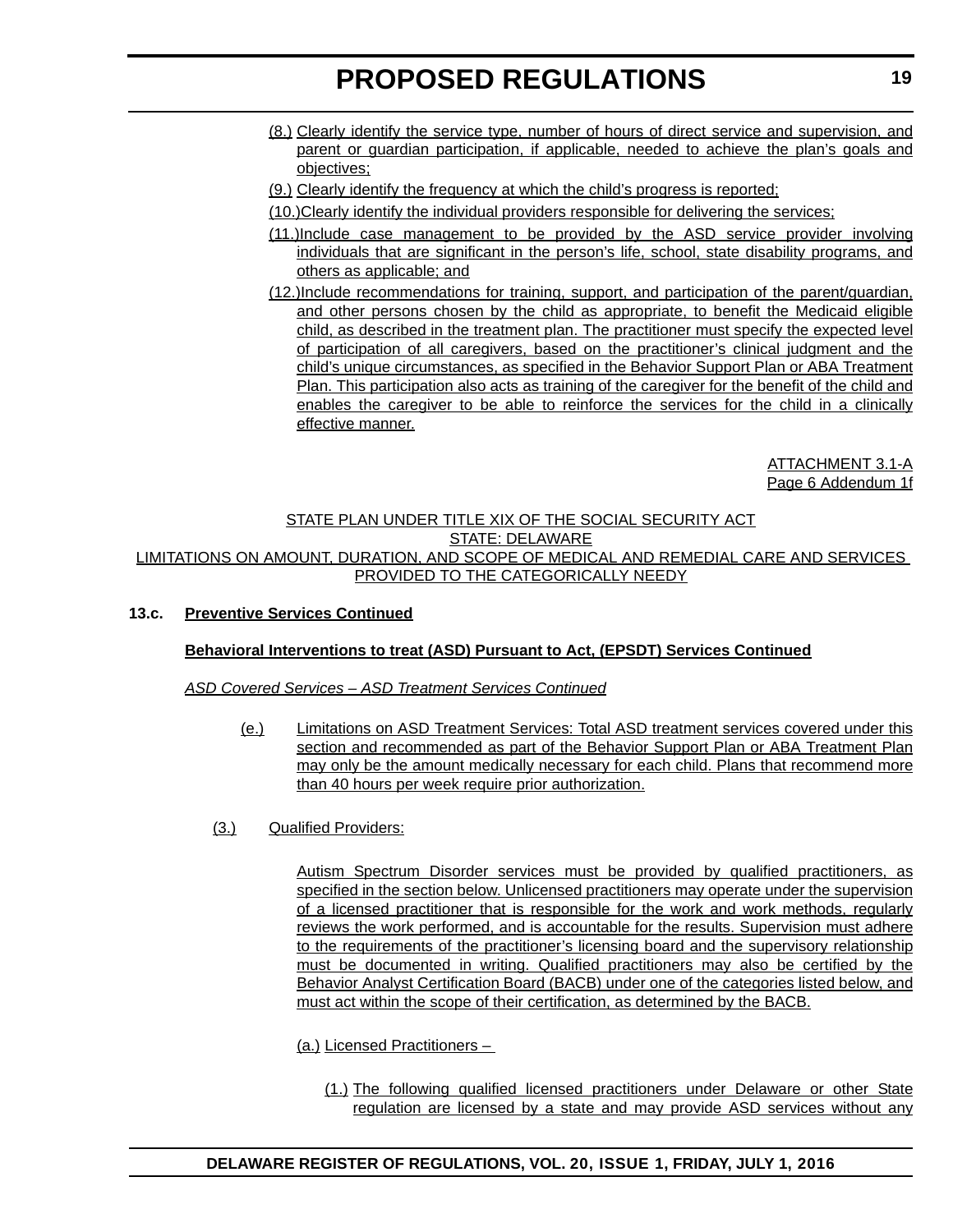other certification: Licensed Clinical Social Workers (LCSWs), Licensed Professional Counselors of Mental Health (LPCMH), advanced practice nurses (APNs), medical doctors (MD and DO), psychiatrists, and psychologists or their assistants. Psychological assistants may only practice under the supervision of a licensed practitioner.

> ATTACHMENT 3.1-A Page 6 Addendum 1g

#### STATE PLAN UNDER TITLE XIX OF THE SOCIAL SECURITY ACT STATE: DELAWARE LIMITATIONS ON AMOUNT, DURATION, AND SCOPE OF MEDICAL AND REMEDIAL CARE AND SERVICES PROVIDED TO THE CATEGORICALLY NEEDY

#### **13.c. Preventive Services Continued**

#### **Behavioral Interventions to treat (ASD) Pursuant to Act, (EPSDT) Services Continued**

#### *ASD Covered Services – Qualified Providers Continued*

(b.) Unlicensed Professionals –

- (1.) Unlicensed Professionals must be certified by the Behavior Analyst Certification Board (BACB) under one of the following categories:
	- (a.) Board Certified Behavior Analyst ® (BCBA®)
	- (b.) Board Certified Assistant Behavior Analyst ® (BCaBA®) working under the supervision of a BCBA®
	- (c.) Registered Behavior Technician working under the supervision of a BCaBA® or BCBA®
- (c.) The practitioner who develops the Behavioral Support Plan or Applied Behavior Analysis Treatment Plan should be the same practitioner who performed the Functional Behavior Assessment or Applied Behavior Analysis, except in extenuating circumstances, such as if the practitioner changed employers, moved to another geographic area, or needed to collaborate with another practitioner with different expertise.

Medicaid shall not cover for program services or components of services that are of an unproven, experimental, of a research nature, or that do not relate to the child's diagnosis, symptoms, functional limitations or medical history.

#### **DMMA RE-PROPOSED REGULATION #16-015c NEW:**

ATTACHMENT 4.19-B Page 19j

#### STATE PLAN UNDER TITLE XIX OF THE SOCIAL SECURITY ACT STATE: DELAWARE METHODS AND STANDARDS FOR ESTABLISHING PAYMENT RATES – OTHER TYPES OF CARE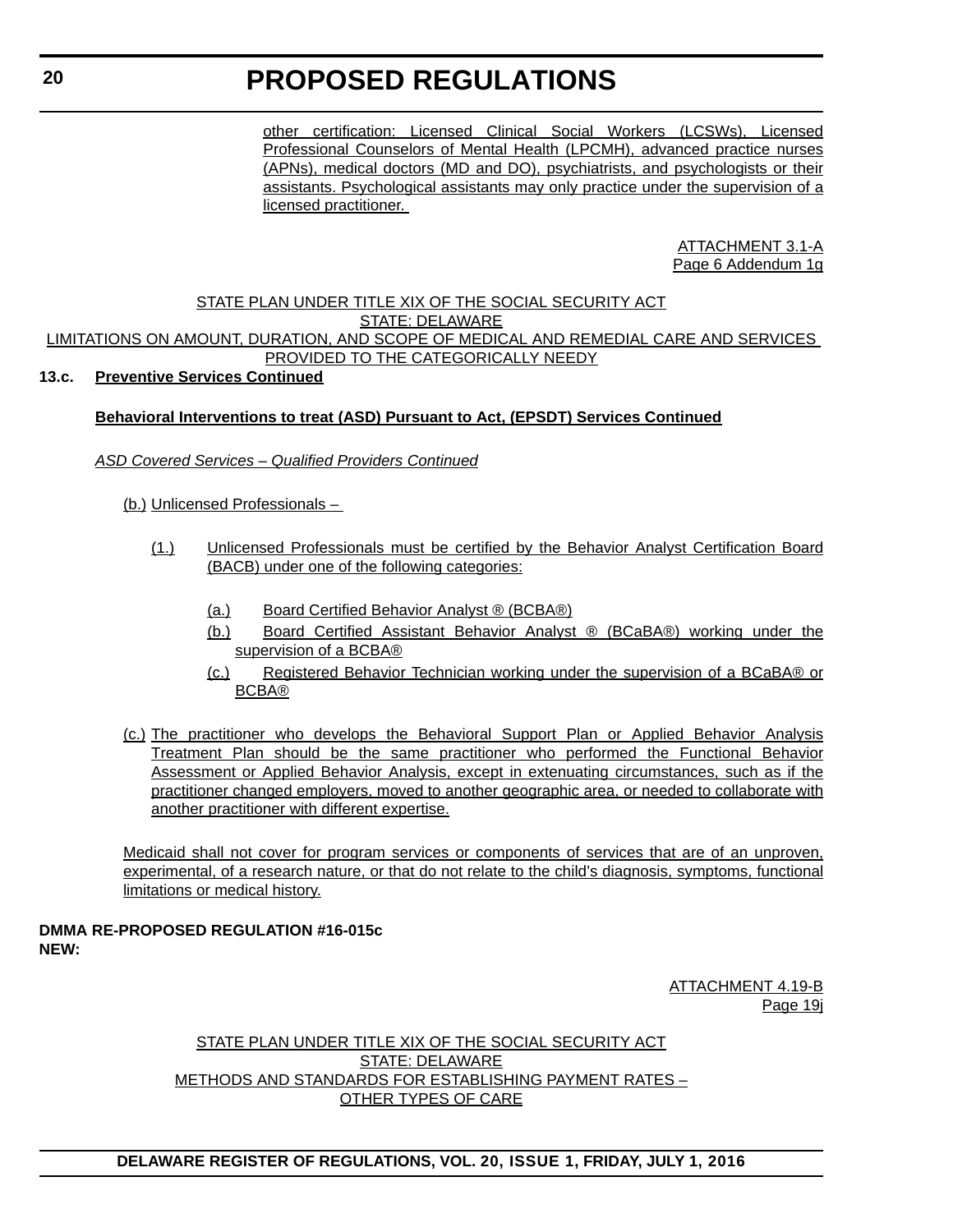#### <span id="page-20-0"></span>**5. Other EPSDT Services Continued**

(f) Services to Treat Autism Spectrum Disorder (ASD) Pursuant to EPSDT:

As available, rates are developed using the Resource Based Relative Value Scale (RBRVS) methodology. Rates are established and updated based on the RBRVS methodology as adopted by the Medicare Fee Schedule Data Base.

If no RVU exists, the agency examines the CMS-approved Medicaid fee-for-service rate schedules of other states for similar services that are comparable in program design, program structure and relative costs to Delaware's services. For those services that are substantially similar, another state's fee for the procedure may be adopted.

Except as otherwise noted in the plan, fee schedule rates are the same for both governmental and private providers of these services. Rates are published on the agencies website at the following link:

[The fee schedule and any annual periodic adjustments to these rates are published on the Delaware](http://www.dmap.state.de.us/downloads/feeschedules.html) Medical Assistance Program (DMAP) website at: http://www.dmap.state.de.us/downloads/ feeschedules.html

### **[DEPARTMENT OF NATURAL RESOURCES AND ENVIRONMENTAL](http://www.dnrec.delaware.gov/Pages/Portal.aspx)  CONTROL**

#### **DIVISION [OF AIR QUALITY](http://www.dnrec.delaware.gov/air/Pages/Default.aspx)**

Statutory Authority: 7 Delaware Code, Chapter 60 (7 **Del.C.** Ch. 60) 7 **DE Admin. Code** 1141

#### **REGISTER NOTICE SAN #2016-08**

**[1141 Limiting Emissions of Volatile Organic Compounds from Consumer and Commercial Products](#page-3-0)**

#### **1. TITLE OF THE REGULATION:**

Regulation 1141 "Limiting Emissions of Volatile Organic Compounds from Consumer and Commercial Products", Section 1.0 "Architectural and Industrial Maintenance Coatings".

#### **2. BRIEF SYNOPSIS OF THE SUBJECT, SUBSTANCE AND ISSUES:**

To bring Delaware's rule up-to-date with the most current Ozone Transport Commission (OTC) model rule for regulation of the volatile organic compound (VOC) content of architectural and industrial maintenance (AIM) coatings to aid in meeting ground-level ozone national ambient air quality standards. The OTC model rule was developed by a team composed of environmental personnel from a number of OTC states and is based upon the 2007 Suggested Control Measure (SCM) which amended the California Air Resources Board (CARB) 2000 AIM SCM, the ultimate basis of the first Delaware AIM rule in 2002. CARB has a long history of regulating architectural coatings starting in 1977 and amended their rule four times over the years. The EPA developed a national rule in 1998, but the CARB SCM remains the most stringent architectural coating rule and is used by the OTC states, and other states with ground-level ozone attainment problems. CARB has performed significant scientific studies and held many stakeholder meetings to ensure product categories were correctly identified and that VOC content targets specified were attainable. Based upon CARB experience, this rule revision will yield approximately one ton per day of VOC reductions in Delaware.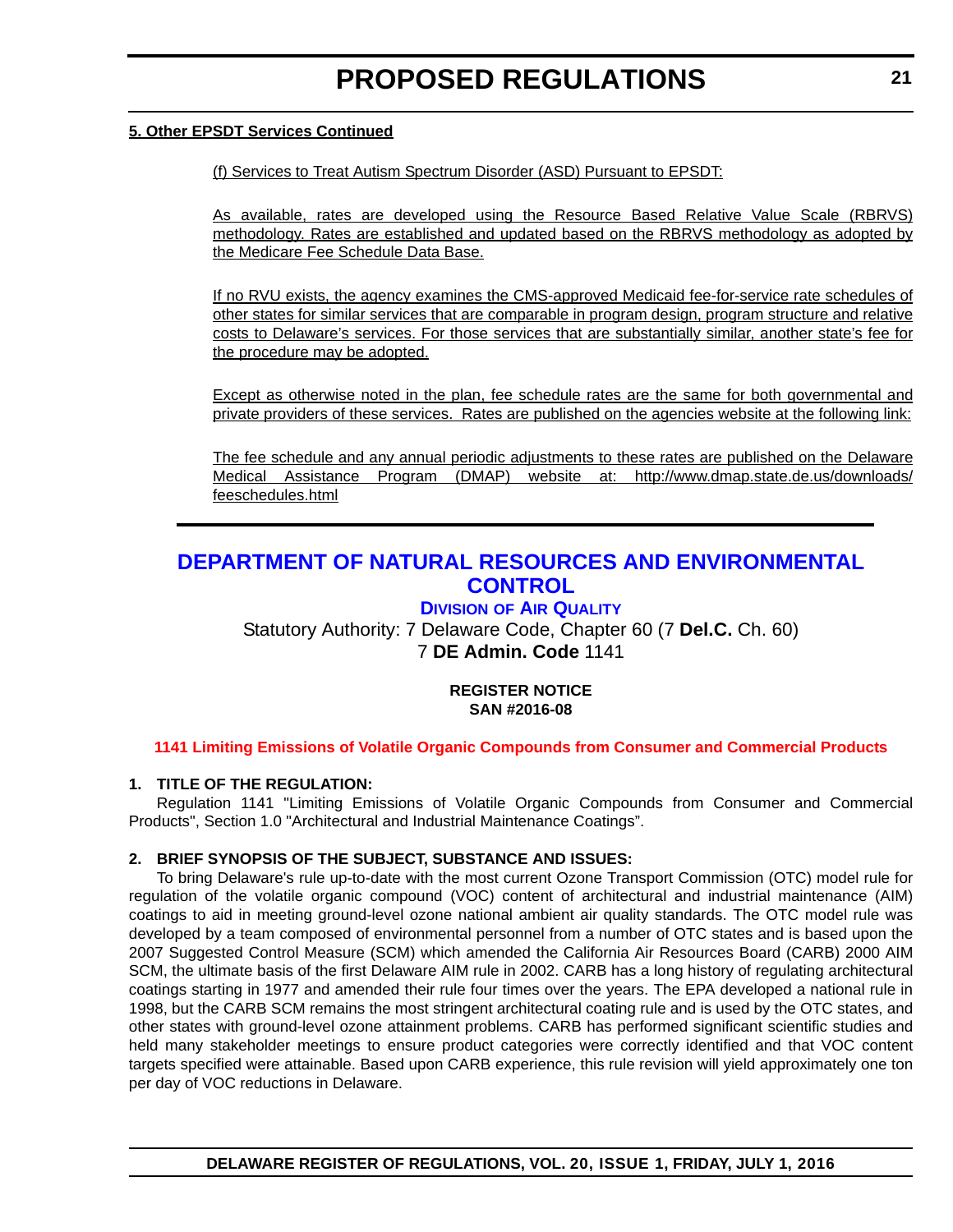- <span id="page-21-0"></span>**3. POSSIBLE TERMS OF THE AGENCY ACTION:** None.
- **4. STATUTORY BASIS OR LEGAL AUTHORITY TO ACT:** 7 Delaware Code, Chapter 60.
- **5. OTHER REGULATIONS THAT MAY BE AFFECTED BY THE PROPOSAL:** None.

#### **6. NOTICE OF PUBLIC COMMENT:**

There will be a public hearing on this proposed amendment on Tuesday July 26, 2016 beginning at 6pm in the Dover DAQ offices at State Street Commons, 100 West Water Street, Suite 6A, Dover, DE 19904. Interested parties may submit comments in writing to David Fees, Division of Air Quality, State Street Commons, 100 West Water Street Suite 6A Dover, DE 19904 and/or statements and testimony may be presented either orally or in writing at the public hearing.

#### **7. PREPARED BY:**

David Fees david.fees@state.de.us 302-739-9402

#### **\*Please Note:**

**(1) The Regulatory Flexibility Analysis and Impact Statement for this regulation, as required by 29 Del.C. Ch. 104, is available at:**

**[http://regulations.delaware.gov/register/july2016/proposed/20 DE Reg 21RFA 07-01-16.pdf](http://regulations.delaware.gov/register/july2016/proposed/20 DE Reg 21 07-01-16.htm)**

**(2) Due to the size of the proposed regulation, it is not being published here. A copy of the regulation is available at:**

**[1141 Limiting Emissions of Volatile Organic Compounds from Consumer and Commercial Products](http://regulations.delaware.gov/register/july2016/proposed/20 DE Reg 21 07-01-16.htm)**

### **[DEPARTMENT OF SAFETY AND HOMELAND SECURITY](http://dshs.delaware.gov/)**

### **DIVISION [OF STATE POLICE](http://dsp.delaware.gov/)**

**[5500 BAIL ENFORCEMENT AGENTS](http://dsp.delaware.gov/bail_enforcement_agents.shtml )**

Statutory Authority: 24 Delaware Code, Section 5504(e) (24 **Del.C.** §5504(e)) 24 **DE Admin. Code** 5500

#### **PUBLIC NOTICE**

#### **[5500 Bail Enforcement Agents](#page-3-0)**

Notice is hereby given that the Board of Examiners of Bail Enforcement Agents, in accordance with 24 **Del.C.** Ch. 55 proposes to amend the following adopted rules: Rule 6.0 - Training Requirements for Issuance of a License, allows the Board to approve a training/testing facility for the initial classroom training; Rule 7.0 - Continuing Education and Training, allows the Board to approve a training/testing facility for the continuing education; Rule 8.0 - Apprehension Procedures, mandates the BEA to call the 911 dispatch center when clearing an address. If you wish to view the complete Rules, contact Ms. Peggy Anderson at (302) 672-5304. Any persons wishing to present views may submit them in writing, by August 1, 2016, to Delaware State Police, Professional Licensing Section, P. O. Box 430, Dover, DE 19903. The Board will hold its quarterly meeting Thursday, August 25, 2016, 10:00am, at the Tatnall Building, 150 Martin Luther King, Jr. Boulevard South, Room 112, Dover, DE.

**\*Please Note: The Regulatory Flexibility Analysis and Impact Statement for this regulation, as required by 29 Del.C. Ch. 104, is available at:**

**[http://regulations.delaware.gov/register/july2016/proposed/20 DE Reg 22RFA 07-01-16.pdf](http://regulations.delaware.gov/register/july2016/proposed/20 DE Reg 22 07-01-16.htm)**

**DELAWARE REGISTER OF REGULATIONS, VOL. 20, ISSUE 1, FRIDAY, JULY 1, 2016**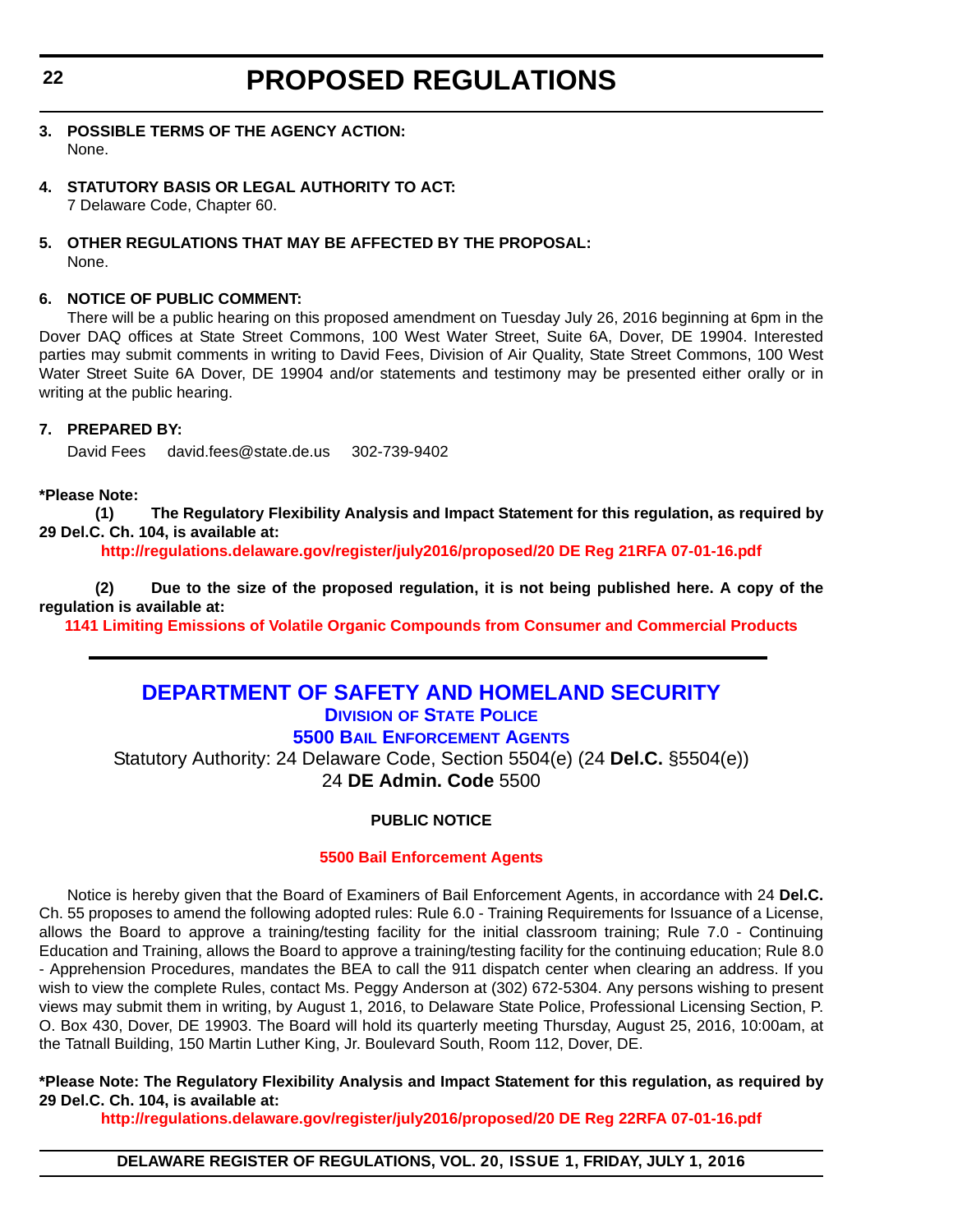#### **5500 Bail Enforcement Agents** *(Break in Continuity of Sections)*

#### <span id="page-22-0"></span>**6.0 Training Requirements For Issuance of a License**

- 6.1 All individuals applying for licensure under 24 **Del.C.** Ch. 55 must complete a minimum of eight hours of training in 6.1.1 prior to the issuance of an identification card, license and badge. This initial eight hours will fulfill the first year of the required continuing education. Must pass the test with a minimum score of 75%. Any failed test may be taken again within two weeks of the class. A second failed test will require the individual to take the classroom training again at the next scheduled class.
	- 6.1.1 Courses in Constitution/Bill of Rights, Laws of Arrest, Laws of Search & Seizure of Persons Wanted, Police Jurisdiction, Use of Deadly Force, and the Rules & Regulations of Bail Enforcement Agents; and any other training as deemed pertinent by the Board.
	- 6.1.2 All classroom training and testing must be given by a Board approved facility.

#### **7.0 Continuing Education and Training**

7.1 Continuing education/training shall be every year. Odd years will be done by completing an on-line modular and test through Delaware Technical Community College (DTCC). Even years will be eight hours of classroom training through DTCC and even years will be eight hours of classroom training. All training and testing must be given by a Board approved facility.

#### *(Break in Continuity Within Section)*

#### **8.0 Apprehension Procedures**

8.1 All BEA's licensed under 24 **Del.C.** Ch. 55 are required to notify the police emergency 911 dispatch center for the appropriate jurisdiction prior to making any attempt at an apprehension. This notification must occur prior to responding to the address of the attempt.

#### *(Break in Continuity Within Section)*

8.1.2 Notification to the 911 dispatch center must be made when clearing the address of the attempt.

**\*Please Note: As the rest of the sections were not amended, they are not being published. A copy of the regulation is available at:**

**[5500 Bail Enforcement Agents](http://regulations.delaware.gov/register/july2016/proposed/20 DE Reg 22 07-01-16.htm)**

### **[DEPARTMENT OF STATE](http://sos.delaware.gov/) DIVISION [OF PROFESSIONAL REGULATION](http://dpr.delaware.gov/) 1100 BOARD OF DENTISTRY [AND DENTAL HYGIENE](http://dpr.delaware.gov/boards/dental/index.shtml)**

Statutory Authority: 24 Delaware Code, Section 1106(a)(1) (24 Del.C. §1106(a)(1))

24 **DE Admin. Code** 1100

#### **PUBLIC NOTICE**

#### **[1100 Board of Dentistry and Dental Hygiene](#page-3-0)**

The Delaware Board of Dentistry and Dental Hygiene, pursuant to 24 **Del.C.** 1106(a)(1), proposes to repropose revisions to its regulations. The proposed amendments to Section 4.0 and subsection 4.1 seek to clarify that the statutory requirement set forth at 24 **Del.C.** §1122(a)(1) requiring dental candidates to have "received a degree in dentistry from an accredited dental college or university accredited by the Commission on Dental Accreditation of the American Dental Association" may obtain such a degree through either a pre-doctoral dental education program or a post-doctoral dental program of at least 24 months in any specialty that includes a clinical component. The proposed changes at regulation 12.2.28 seeks to clarify that fee-splitting is a basis for discipline of

#### **DELAWARE REGISTER OF REGULATIONS, VOL. 20, ISSUE 1, FRIDAY, JULY 1, 2016**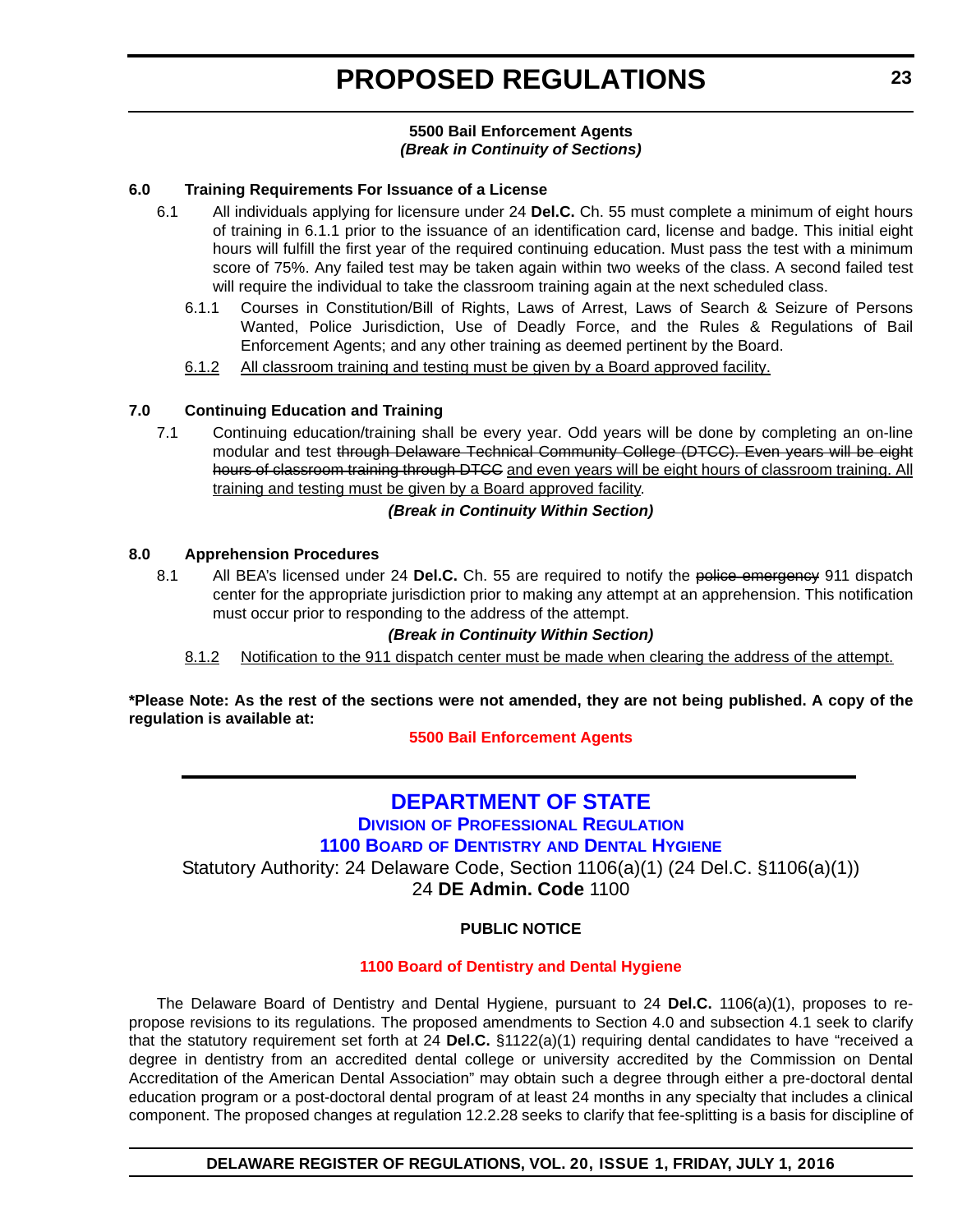#### a Delaware dentist or dental hygienist.

The Board originally held public hearing on the proposed rule change on March 17, 2016. As a result of the submission of public comments, the Board will hold a second hearing in regard to this re-proposal on August 17, 2016 at 3:00 PM, Second Floor Conference Room A, Cannon Building, 861 Silver Lake Blvd., Dover, DE 19904. Written comments should be sent to Jennifer Witte, Administrator of the Delaware Board of Dentistry and Dental Hygiene, Cannon Building, 861 Silver Lake Blvd., Dover, DE 19904. Written comments will be accepted until September 1, 2016.

#### **\*Please Note: The Regulatory Flexibility Analysis and Impact Statement for this regulation, as required by 29 Del.C. Ch. 104, is available at:**

**<http://regulations.delaware.gov/register/july2016/proposed/20 DE Reg 23RFA 07-01-16.pdf>**

#### **1100 Board of Dentistry and Dental Hygiene** *(Break in Continuity of Sections)*

#### **4.0 Qualifications of Applicant; Education and Residency Requirements [24 Del.C. §1122(a)(3)]**

- 4.1 An applicant for licensure as a dentist shall have received one of the following: a doctoral degree from a US dental college accredited by the Commission on Dental Accreditation; or a doctoral degree from a dental college or university, plus a post-doctoral degree or certificate from a US CODA approved specialty program in Oral and Maxillofacial Surgery, Periodontics, Pediatric Dentistry, Endodontics, Orthodontics, or Prosthodontics.
- 4.12 An applicant for licensure as a dentist must have completed 1 year as a dental intern within a general practice residency accredited by the Commission on Dental Accreditation (CODA).
- 4.23 An applicant who has completed a CODA approved specialty residency of 4 years or more will be deemed to have satisfied the general practice residency requirement.
- 4.34 An applicant who has completed a CODA approved specialty residency of less than 4 years must demonstrate that the specialty residency program meets the following criteria:
	- 4.34.1 The program must meet the goals, objectives, proficiencies and competencies set forth in Standard 2.4 of the CODA Accreditation Standards for Advanced Education Programs in General Practice Residency, ©2007.
	- 4.34.2 The program must include a rotation of at least 70 hours in anesthesia and a rotation of at least 70 hours in medicine.
- 4.45 An applicant for licensure as a dentist by reciprocity who has had at least 3 years of active dental practice in another state or territory of the United States is not required to provide evidence of a general practice or specialty residency.
	- 4.45.1 Active practice shall be defined as an average of at least 1000 hours of direct patient care per year. Satisfactory evidence of active practice may include, but is not limited to, W-2 forms, 1099 forms, tax returns, and/or written verification of hours from the dental practice administrator. The Board reserves the right to request supplemental verification and to reject incomplete documentation.
- 4.56 An applicant for licensure as a dental hygienist by reciprocity must demonstrate active practice during 3 of the 5 years immediately preceding the application in the state in which the applicant currently is or has been licensed.
	- 4.56.1 Active practice shall be defined as an average of at least 350 hours of direct patient care per year. Satisfactory evidence of active practice may include, but is not limited to, W-2 forms, 1099 forms, tax returns, and/or written verification of hours from the dental practice administrator. The Board reserves the right to request supplemental verification and to reject incomplete documentation.

*(Break in Continuity of Sections)*

#### **12.0 Unprofessional Conduct Defined**

*(Break in Continuity Within Section)*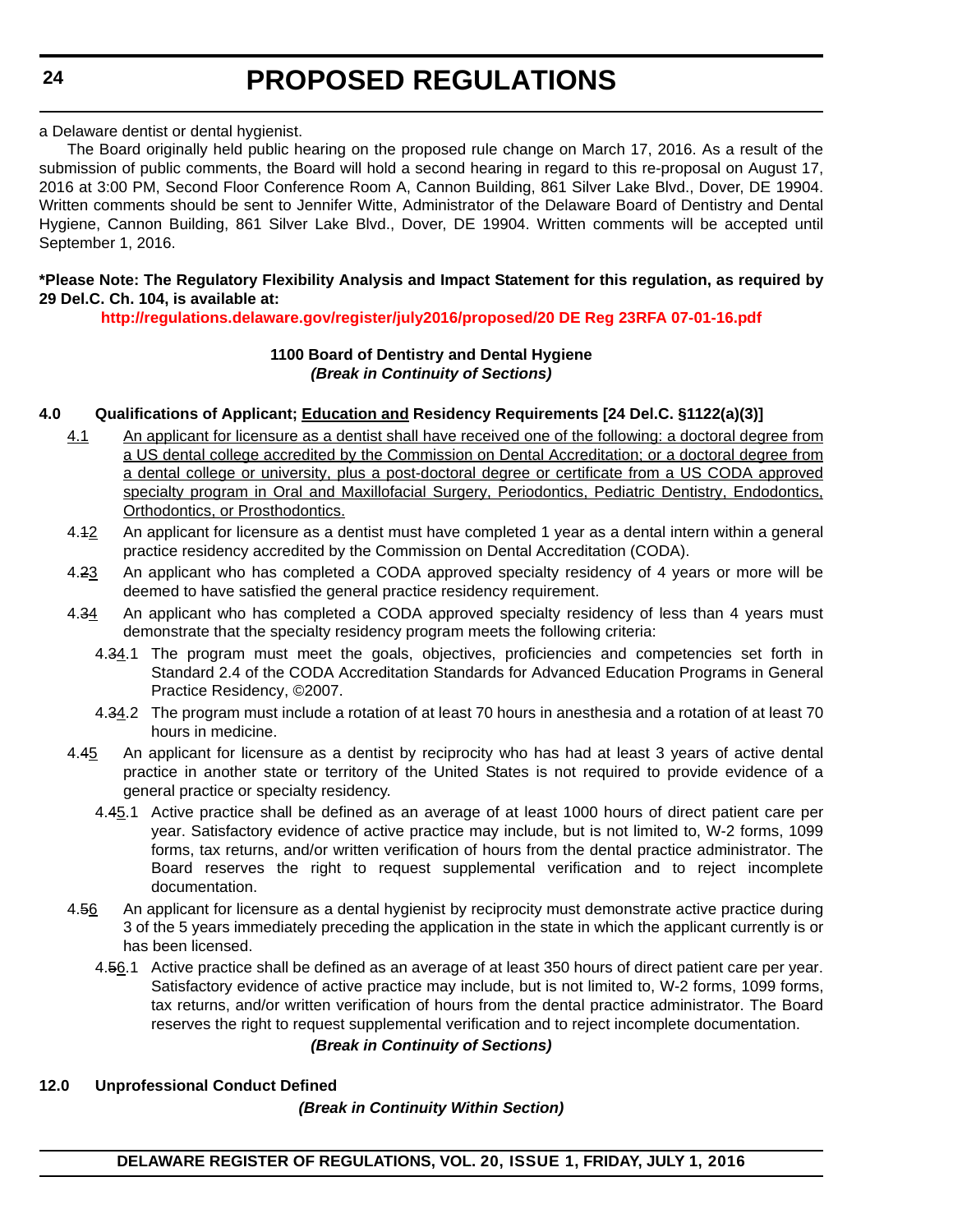<span id="page-24-0"></span>12.2 Unprofessional conduct shall include but is not limited to the following:

12.2.28 Knowingly making or receiving any payment to another dentist, dental hygienist, or employee of a dental office or to divide or split any fee received for professional services for directly bringing or referring a patient. Furthermore, a corporation cannot be established to evade the above regulation.

**\*Please Note: As the rest of the sections were not amended, they are not being published. A copy of the regulation is available at:**

**[1100 Board of Dentistry and Dental Hygiene](http://regulations.delaware.gov/register/july2016/proposed/20 DE Reg 23 07-01-16.htm)**

#### **DIVISION [OF PROFESSIONAL REGULATION](http://dpr.delaware.gov/)**

### **3000 BOARD [OF PROFESSIONAL COUNSELORS](http://dpr.delaware.gov/boards/profcounselors/index.shtml) OF MENTAL HEALTH AND CHEMICAL DEPENDENCY PROFESSIONALS**

Statutory Authority: 24 Delaware Code, Section 3006(a)(1) (24 **Del.C.** §3006(a)(1)) 24 **DE Admin. Code** 3000

#### **PUBLIC NOTICE**

#### **[3000 Board of Professional Counselors of Mental Health and Chemical Dependency Professionals](#page-3-0)**

The Delaware Board of Mental Health and Chemical Dependency Professionals, pursuant to 24 **Del.C.** §3006(a)(1), proposes to revise its regulations. The proposed amendments to the regulations seek to eliminate confusing provisions related to acceptable continuing education credits and amend the list of crimes substantially related to the practice of counseling.

The Board will hold a public hearing on the proposed rule change on August 24, 2016 at 12:00 p.m., in the Second Floor Conference Room A, Cannon Building, 861 Silver Lake Blvd., Dover, DE 19904. Written comments should be sent to Urainer Marrow, Administrator of the Delaware Board of Mental Health and Chemical Dependency Professionals, Cannon Building, 861 Silver Lake Blvd, Dover, DE 19904. Written comments will be accepted until September 8, 2016.

**\*Please Note: The Regulatory Flexibility Analysis and Impact Statement for this regulation, as required by 29 Del.C. Ch. 104, is available at:**

**<http://regulations.delaware.gov/register/july2016/proposed/20 DE Reg 25RFA 07-01-16.pdf>**

#### **3000 Board of Professional Counselors of Mental Health and Chemical Dependency Professionals** *(Break in Continuity of Sections)*

**2.0 Licensure for Professional Counselors of Mental Health (LPCMH)**

*(Break in Continuity Within Section)*

2.3 License Renewal

*(Break in Continuity Within Section)*

2.3.2 Requirements for Renewal are as follows:

#### *(Break in Continuity Within Section)*

2.3.2.2 Continuing Education (CE) Requirements

#### *(Break in Continuity Within Section)*

2.3.2.2.4 Make-Up of Disallowed Hours - In the event that the board disallows certain continuing education clock hours, the licensee shall have three (3) months after the date of the Board's notice that the hours have been disallowed to complete the balance of acceptable CE hours required.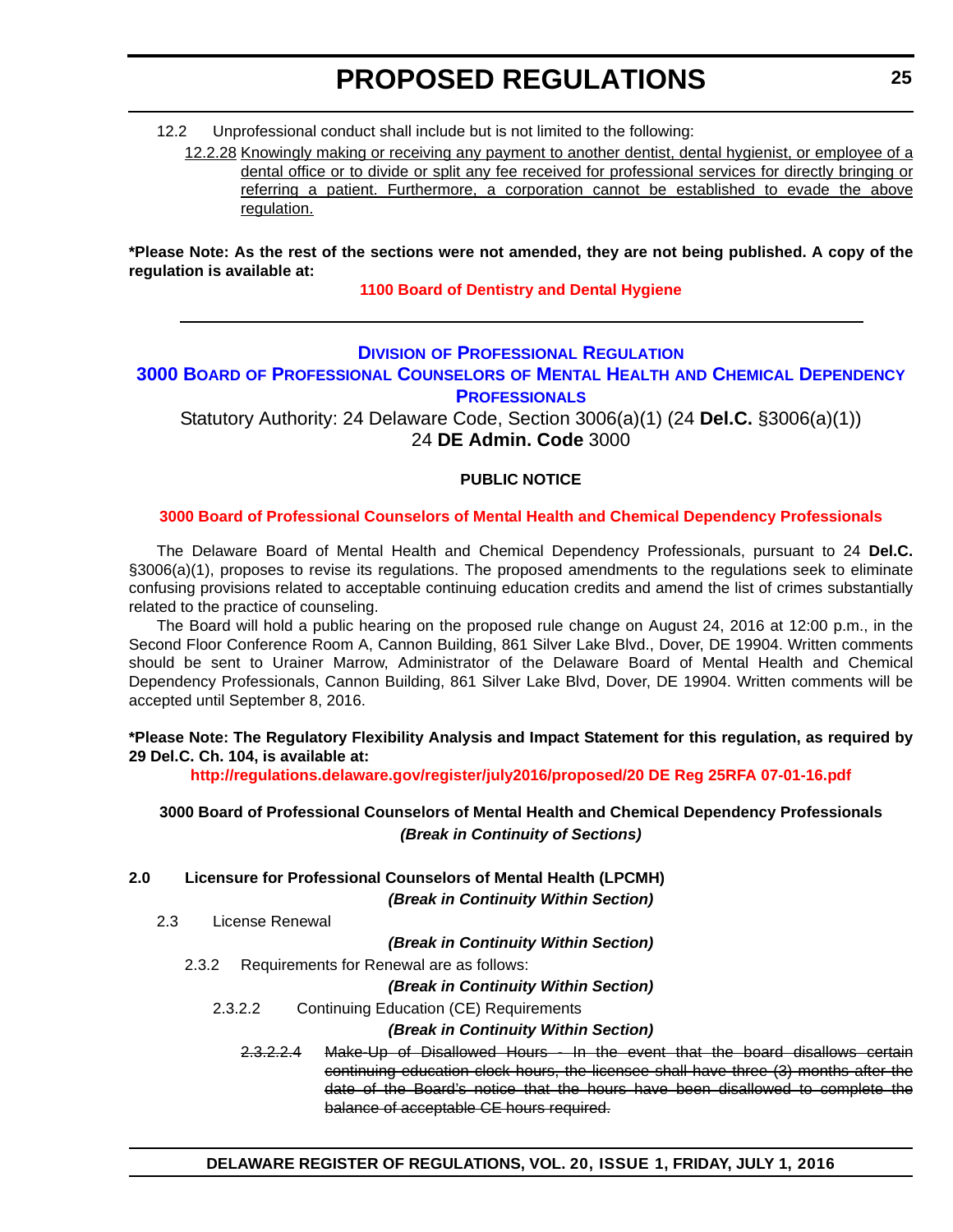#### *(Break in Continuity of Sections)*

#### **4.0 Licensure for Chemical Dependency Professionals (LCDP)**

*(Break in Continuity Within Section)*

#### 4.3 License Renewal

#### *(Break in Continuity Within Section)*

- 4.3.3 Post-Renewal Audit. The Board will conduct random audits of renewal applications to ensure the veracity of attestations and compliance with the renewal requirements. Licensees selected for the random audit shall submit CE course attendance verification in the form of a certificate signed by the course presenter or by a designated official of the sponsoring organization. Licensees shall retain their CE course attendance documentation for each licensure period and for at least one (1) year after renewal. Licensees found to be deficient or found to have falsely attested may be subject to disciplinary proceedings and may have their license suspended or revoked. Licensees renewing during the late renewal period shall be audited.
	- 4.3.3.1 Make-Up of Disallowed Hours In the event that the Board disallows certain continuing education clock hours, the licensee shall have three months after the date of the Board's notice that the hours have been disallowed to complete the balance of acceptable continuing education hours required.

*(Break in Continuity of Sections)*

#### **5.0 License for Marriage and Family Therapists (LMFT)**

*(Break in Continuity Within Section)*

5.3 License Renewal

#### *(Break in Continuity Within Section)*

5.3.6 Make-Up of Disallowed Hours - In the event that the Board disallows certain continuing education clock hours, the licensee shall have three months after the date of the Board's notice that the hours have been disallowed to complete the balance of acceptable continuing education hours required.

#### *(Break in Continuity of Sections)*

#### **10.0 Crimes substantially related to the provision of mental health counseling and chemical dependency counseling:**

10.1 Conviction of any of the following crimes, or of the attempt to commit or of a conspiracy to commit or conceal or of solicitation to commit any of the following crimes, is deemed to be substantially related to the provision of mental health counseling and chemical dependency counseling in the State of Delaware without regard to the place of conviction:

### *(Break in Continuity Within Section)*

10.1.21 Abortion. 11 **Del.C.** §651.

10.1.22 Self abortion. 11 **Del.C.** §652**.**

### 10.1.23 Issuing abortional articles. 11 **Del.C.** §653.

- 10.1.241 Sexual harassment. 11 **Del.C.** §763.
- 10.1.252Indecent exposure in the second degree. 11 **Del.C.** §764.
- 10.1.263Indecent exposure in the first degree. 11 **Del.C.** §765.
- 10.1.274Incest. 11 **Del.C.** §766.
- 10.1.285Unlawful sexual contact in the third degree. 11 **Del.C.** §767.
- 10.1.296Unlawful sexual contact in the second degree. 11 **Del.C.** §768.
- 10.1.3027Unlawful sexual contact in the first degree. 11 **Del.C.** §769.
- 10.1.3128Rape in the fourth degree. 11 **Del.C.** §770**.**
- 10.1.3229Rape in the third degree. 11 **Del.C.** §771.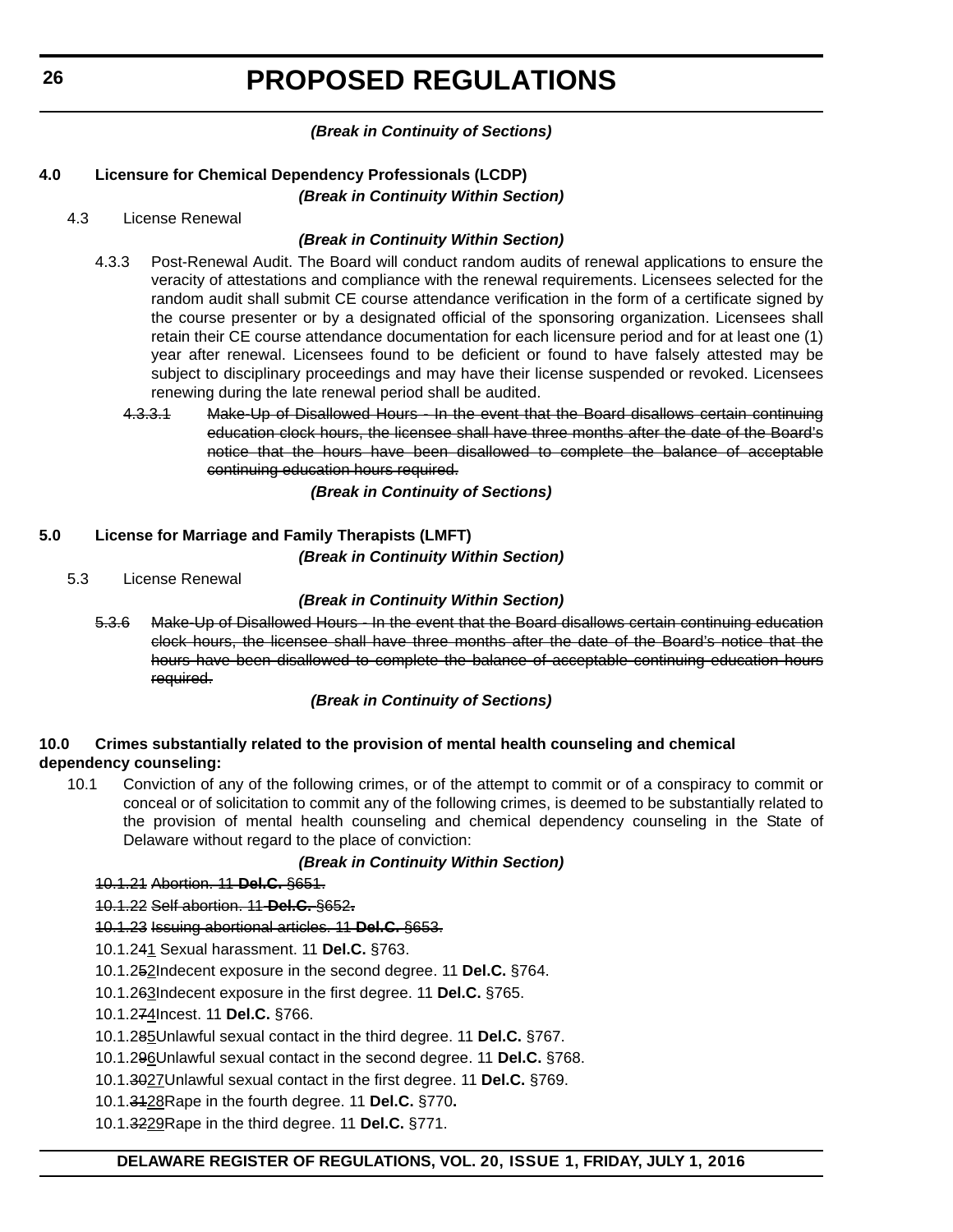10.1.330Rape in the second degree. **11 Del.C.** §772. 10.1.341Rape in the first degree. 11 **Del.C.** §773. 10.1.352Sexual extortion. 11 **Del.C.** §776. 10.1.36 Bestiality. 11 **Del.C.** §777. 10.1.373Continuous sexual abuse of a child. 11 **Del.C.** §778. 10.1.384Dangerous crime against a child. 11 **Del.C.** §779. 10.1.395Female genital mutilation. 11 **Del.C.** §780. 10.1.4036Unlawful imprisonment in the second degree. 11 **Del.C.** §781. 10.1.4137Unlawful imprisonment in the first degree. 11 **Del.C.** §782. 10.1.4238Kidnapping in the second degree. 11 **Del.C.** §783. 10.1.439Kidnapping in the first degree. 11 **Del.C.** §783A. 10.1.44 Acts constituting coercion. 11 **Del.C.** §791**.** 10.1.450Arson in the third degree. 11 **Del.C.** §801. 10.1.461Arson in the second degree. 11 **Del.C.** §802. 10.1.472Arson in the first degree. 11 **Del.C.** §803. 10.1.483Cross or religious symbol burning. 11 **Del.C.** §805. 10.1.494Trespassing with intent to peer or peep into a window of another. 11 **Del.C.** §820. 10.1.5045Burglary in the third degree. 11 **Del.C.** §824. 10.1.5146Burglary in the second degree. 11 **Del.C.** §825. 10.1.5247Burglary in the first degree. 11 **Del.C.** §826. 10.1.5348Robbery in the second degree. 11 **Del.C.** §831. 10.1.549Robbery in the first degree. 11 **Del.C.** §832. 10.1.550Carjacking in the second degree. 11 **Del.C.** §835. 10.1.561Carjacking in the first degree. 11 **Del.C.** §836. 10.1.572Theft; felony. 11 **Del.C.** §841. 10.1.583Theft; false pretense. 11 **Del.C.** §843. 10.1.594Theft; false promise. 11 **Del.C.** §844. 10.1.6055Extortion. 11 **Del.C.** §846**.** 10.1.61 Misapplication of property. 11 **Del.C.** §848. 10.1.6256Theft of rented property; felony. 11 **Del.C.** §849. 10.1.6357Receiving stolen property. 11 **Del.C.** §851 10.1.6458Identity theft. 11 **Del.C.** §854. 10.1.659Forgery. 11 **Del.C.** §861. 10.1.660Possession of forgery devices. 11 **Del.C.** §862. 10.1.671Falsifying business records. 11 **Del.C.** §871. 10.1.68 Tampering with public records in the second degree. 11 **Del.C.** §873. 10.1.692Tampering with public records in the first degree. 11 **Del.C.** §876. 10.1.7063Offering a false instrument for filing. 11 **Del.C.** §877. 10.1.7164Issuing a false certificate. 11 **Del.C.** §878. 10.1.7265Bribery. 11 **Del.C.** §881. 10.1.7366Bribe receiving. 11 **Del.C.** §882. 10.1.7467Defrauding secured creditors. 11 **Del.C.** §891. 10.1.7568Fraud in insolvency. 11 **Del.C.** §892. 10.1.76 Interference with levied-upon property. 11 **Del.C.** §893. 10.1.7769Issuing a bad check; felony. 11 **Del.C.** §900. 10.1.780Unlawful use of credit card; felony. 11 **Del.C.** §903.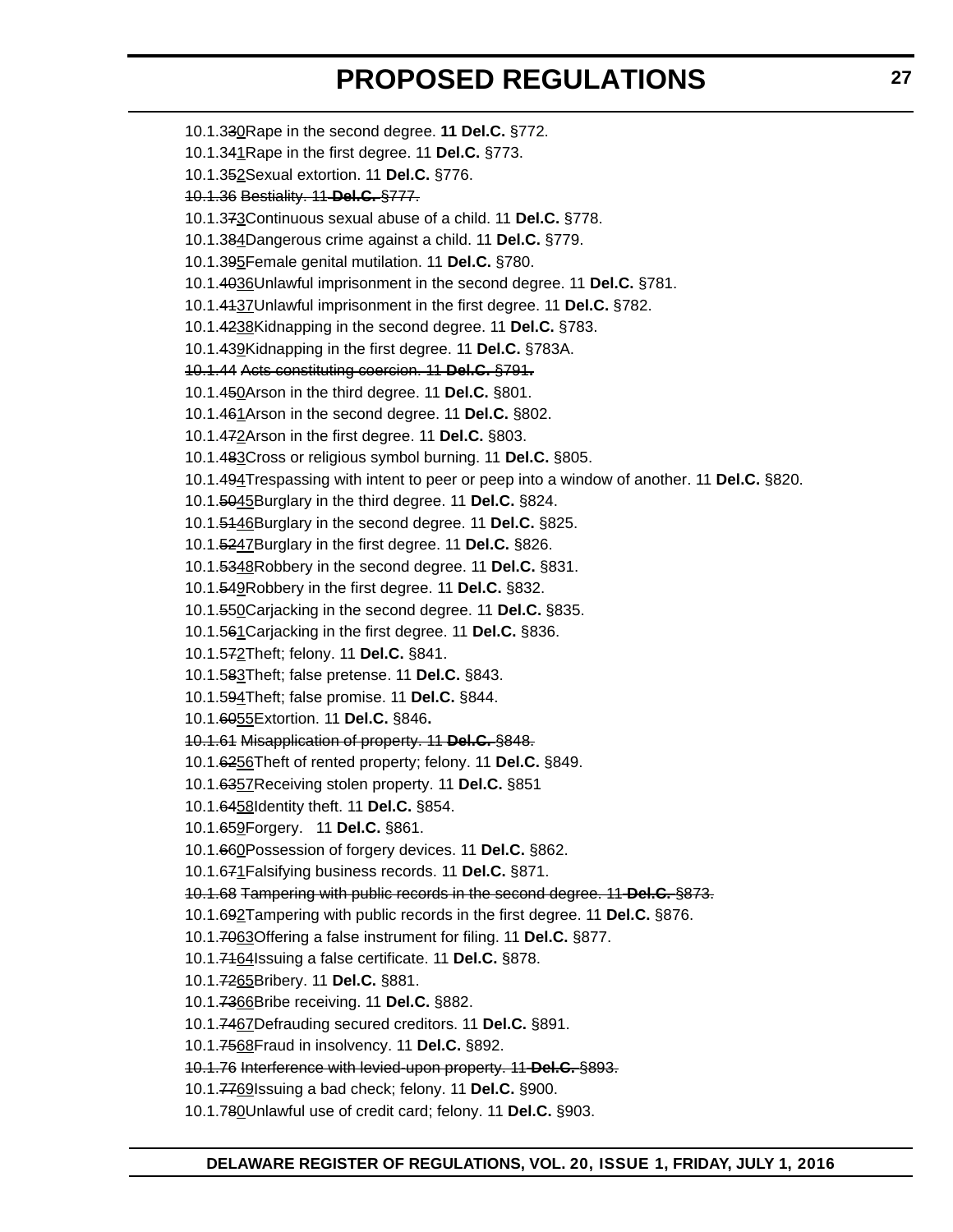10.1.791Reencoder and scanning devices. 11 **Del.C.** §903A. 10.1.8072Criminal impersonation. 11 **Del.C.** §907. 10.1.8173Criminal impersonation, accident related. 11 **Del.C.** §907A. 10.1.8274Criminal impersonation of a police officer. 11 **Del.C.** §907B. 10.1.8375Unlawfully concealing a will. 11 **Del.C.** §908. 10.1.8476Securing execution of documents by deception. 11 **Del.C.** §909. 10.1.8577Fraudulent conveyance of public lands. 11 **Del.C.** §911. 10.1.8678Fraudulent receipt of public lands. 11 **Del.C.** §912. 10.1.879Insurance fraud. 11 **Del.C.** §913. 10.1.880Health care fraud. 11 **Del.C.** §913A. 10.1.89 Home improvement fraud. 11 **Del.C.** §916. 10.1.90 New home construction fraud. 11 **Del.C.** §917**.** 10.1.9181Misuse of computer system information. 11 **Del.C.** §935. 10.1.92 Bigamy. 11 **Del.C.** §1001. 10.1.93 Bigamous marriage contracted outside of the State. 11 **Del.C.** §1002. 10.1.9482Dealing in children. 11 **Del.C.** §1100. 10.1.9583Abandonment of child. 11 **Del.C.** §1101. 10.1.9684Endangering the welfare of a child. 11 **Del.C.** §1102. 10.1.9785Endangering the welfare of an incompetent person. 11 **Del.C.** §1105. 10.1.986Unlawfully dealing with a child. 11 **Del.C.** §1106. 10.1.9987Sexual exploitation of a child. 11 **Del.C.** §1108. 10.1.10088 Unlawfully dealing in child pornography. 11 **Del.C.** §1109. 10.1.10189 Possession of child pornography. 11 **Del.C.** §1111. 10.1.10290 Sexual offenders; prohibitions from school zones. 11 **Del.C.** §1112. 10.1.10391Sexual solicitation of a child. 11 **Del.C.** §1112A. 10.1.10492 Criminal non-support and aggravated criminal non-support. 11 **Del.C.** §1113. 10.1.10593 Bribery. 11 **Del.C.** §1201 10.1.10694 Receiving a bribe; felony. 11 **Del.C.** §1203. 10.1.10795 Improper influence. 11 **Del.C.** §1207. 10.1.108 Perjury in the third degree. 11 **Del.C.** §1221. 10.1.1096 Perjury in the second degree. 11 **Del.C.** §1353. 10.1.11097 Perjury in the first degree. 11 **Del.C.** §1223. 10.1.11198 Making a false written statement. 11 **Del.C.** §1233. 10.1.11299 Terroristic threatening of public officials or public servants. 11 **Del.C.** §1240. 10.1.11300 Hindering prosecution. 11 **Del.C.** §1244. 10.1.11401 Compounding a crime. 11 **Del.C.** §1246. 10.1.11502 Abetting the violation of driver's license restrictions; felony. 11 **Del.C.** §1249. 10.1.11603 Escape after conviction. 11 **Del.C.** §1253. 10.1.11704 Assault in a detention facility. **11 Del.C.** §1254. 10.1.11805 Promoting prison contraband; felony. 11 **Del.C.** §1256. 10.1.119 Use of an animal to avoid capture felony. 11 **Del.C.** §1257A. 10.1.1206 Sexual relations in a detention facility. 11 **Del.C.** §1259. 10.1.12107 Bribing a witness. 11 **Del.C.** §1261. 10.1.12208 Bribe receiving by a witness. 11 **Del.C.** §1262. 10.1.12309 Tampering with a witness. 11 **Del.C.** §1263. 10.1.12410 Interfering with child witness. 11 **Del.C.** §1263A.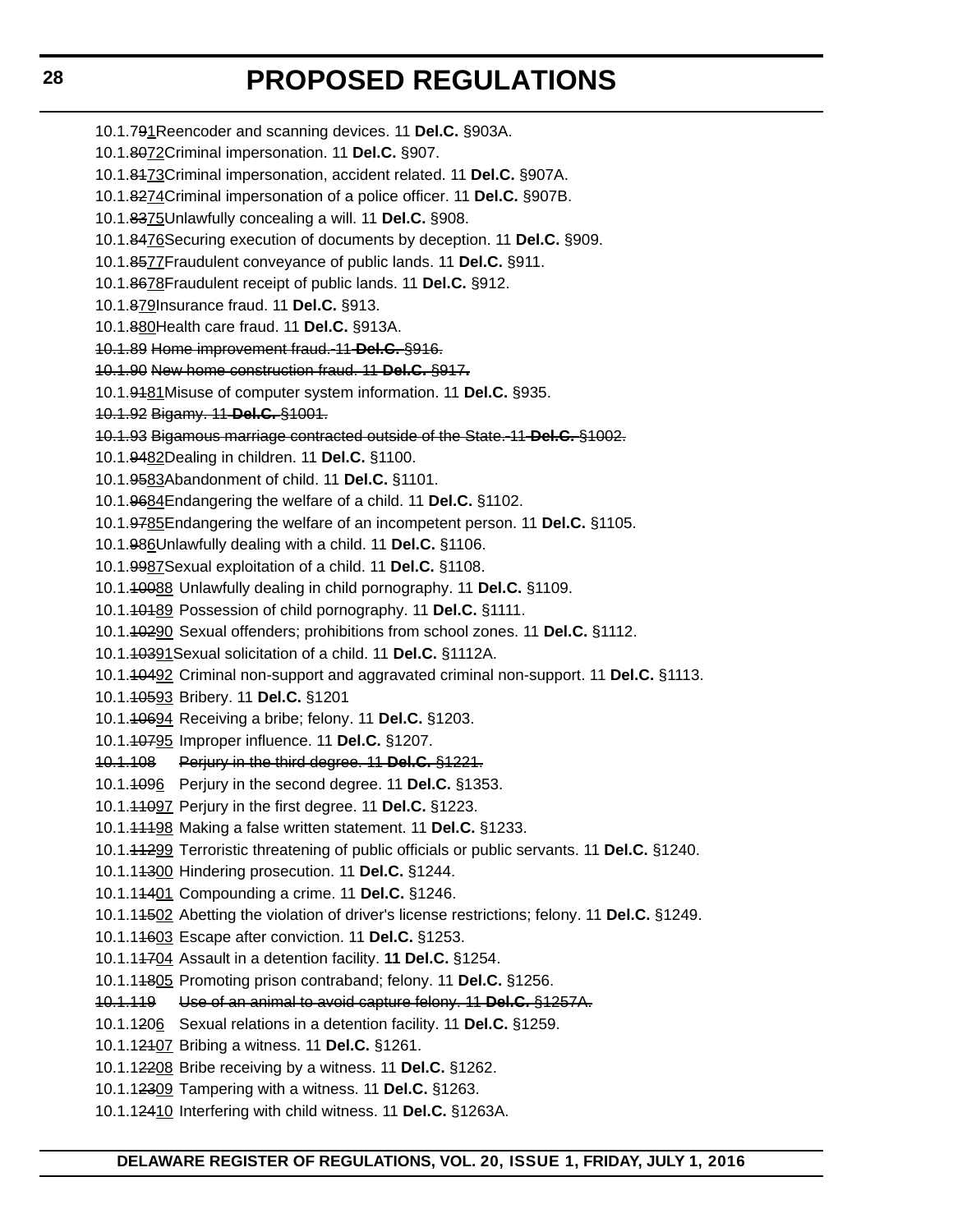| 10.1.12511 Bribing a juror. 11 Del.C. §1264.                            |                                                                                                       |
|-------------------------------------------------------------------------|-------------------------------------------------------------------------------------------------------|
| 10.1.12612 Bribe receiving by a juror. 11 Del.C. §1265.                 |                                                                                                       |
| 10.1.12713 Tampering with a juror. 11 Del.C. §1266.                     |                                                                                                       |
| Misconduct by a juror. 11 Del.C. §1267.<br><del>10.1.128</del>          |                                                                                                       |
| 10.1.12914 Tampering with physical evidence. 11 Del.C. §1269.           |                                                                                                       |
|                                                                         | 10.1.13915 Criminal contempt of a domestic violence protective order. 11 Del.C. §1271A.               |
| 10.1.1316 Riot. 11 Del.C. §1302.                                        |                                                                                                       |
| 10.1.13217 Hate crimes. 11 Del.C. §1304.                                |                                                                                                       |
| 10.1.13318 Aggravated harassment. 11 Del.C. §1312.                      |                                                                                                       |
| 10.1.13419 Stalking. 11 Del.C. §1312A.                                  |                                                                                                       |
| 10.1.13520 Cruelty to animals; felony. 11 Del.C. §1325.                 |                                                                                                       |
| 10.1.136 Unlawful trade in dog or cat by-products. 11-Del.C. §1325A.    |                                                                                                       |
|                                                                         | 10.1.13721 Animals; fighting and baiting prohibited; felony. 11 Del.C. §1326.                         |
| 10.1.13822 Maintaining a dangerous animal. 11 Del.C. §1327.             |                                                                                                       |
| Abusing a corpse. 11 Del.C. §1332.<br><u> 10.1.139</u>                  |                                                                                                       |
|                                                                         | 10.1.14023 Trading in human remains and associated funerary objects. 11 Del.C. §1333.                 |
| 10.1.14424 Violation of privacy. 11 Del.C. §1335.                       |                                                                                                       |
|                                                                         | 10.1.1425 Bombs, incendiary devices, Molotov cocktails and explosive devices. 11 Del.C. §1338.        |
| 10.1.14326 Adulteration. 11 Del.C. §1339.                               |                                                                                                       |
| 10.1.14427 Promoting prostitution in the third degree. 11 Del.C. §1351. |                                                                                                       |
|                                                                         | 10.1.14528 Promoting prostitution in the second degree. 11 Del.C. §1352.                              |
| 10.1.14629 Promoting prostitution in the first degree. 11 Del.C. §1353. |                                                                                                       |
| 10.1.14730 Permitting prostitution. 11 Del.C. §1355.                    |                                                                                                       |
| 10.1.14831 Obscenity. 11 Del.C. §1361.                                  |                                                                                                       |
| 10.1.14932 Obscene literature harmful to minors. 11 Del.C. §1365.       |                                                                                                       |
| <del>10.1.150</del>                                                     | Outdoor notion picture theatres. 11 Del.C. §1366.                                                     |
| 10.1.15433 Possessing a destructive weapon. 11 Del.C. §1444.            |                                                                                                       |
|                                                                         | 10.1.15234 Unlawfully dealing with a dangerous weapon; felony. 11 Del.C. §1445.                       |
|                                                                         | 10.1.1535 Possession of a deadly weapon during commission of a felony. 11 Del.C. §1447.               |
|                                                                         | 10.1.15436 Possession of a firearm during commission of a felony. 11 Del.C. §1447A.                   |
|                                                                         | 10.1.15537 Possession and purchase of deadly weapons by persons prohibited. 11 Del.C. §1448.          |
| 10.1.15638 Receiving a stolen firearm. 11 Del.C. §1450.                 |                                                                                                       |
| 10.1.15739 Theft of a firearm. 11 Del.C. §1451.                         |                                                                                                       |
| 10.1.15840 Giving a firearm to person prohibited. 11 Del.C. §1454.      |                                                                                                       |
|                                                                         | 10.1.1 <del>5941</del> Engaging in a firearms transaction on behalf of another. 11 Del.C. §1455.      |
|                                                                         | 10.1.16042 Possession of a weapon in a Safe School and Recreation Zone. 11 Del.C. §1457.              |
|                                                                         | 10.1.16443 Removing a firearm from the possession of a law enforcement officer. 11 Del.C. §1458.      |
| 10.1.16244 Organized Crime and Racketeering. 11 Del.C. §1504.           |                                                                                                       |
| 10.1.16345 Victim or Witness Intimidation. 11 Del.C. §§3532 & 3533.     |                                                                                                       |
| $$1136(a), (b)$ and $(c).$                                              | 10.1.1646 Abuse, neglect, mistreatment or financial exploitation of residents or patients. 16 Del.C.  |
| (c).                                                                    | 10.1.16547 Prohibited acts A under the Uniform Controlled Substances Act. 16 Del.C. §4751(a), (b) and |
| 10.1.148                                                                | Drug Dealing-Aggravated Possession; class B felony. 16 Del.C. §4752.                                  |
| 10.1.166                                                                | Unlawful delivery of non controlled substance. 16-Del.C. §4752A.                                      |
| 10.1.149                                                                | Drug Dealing-Aggravated Possession; class C felony. 16 Del.C. §4753.                                  |
|                                                                         |                                                                                                       |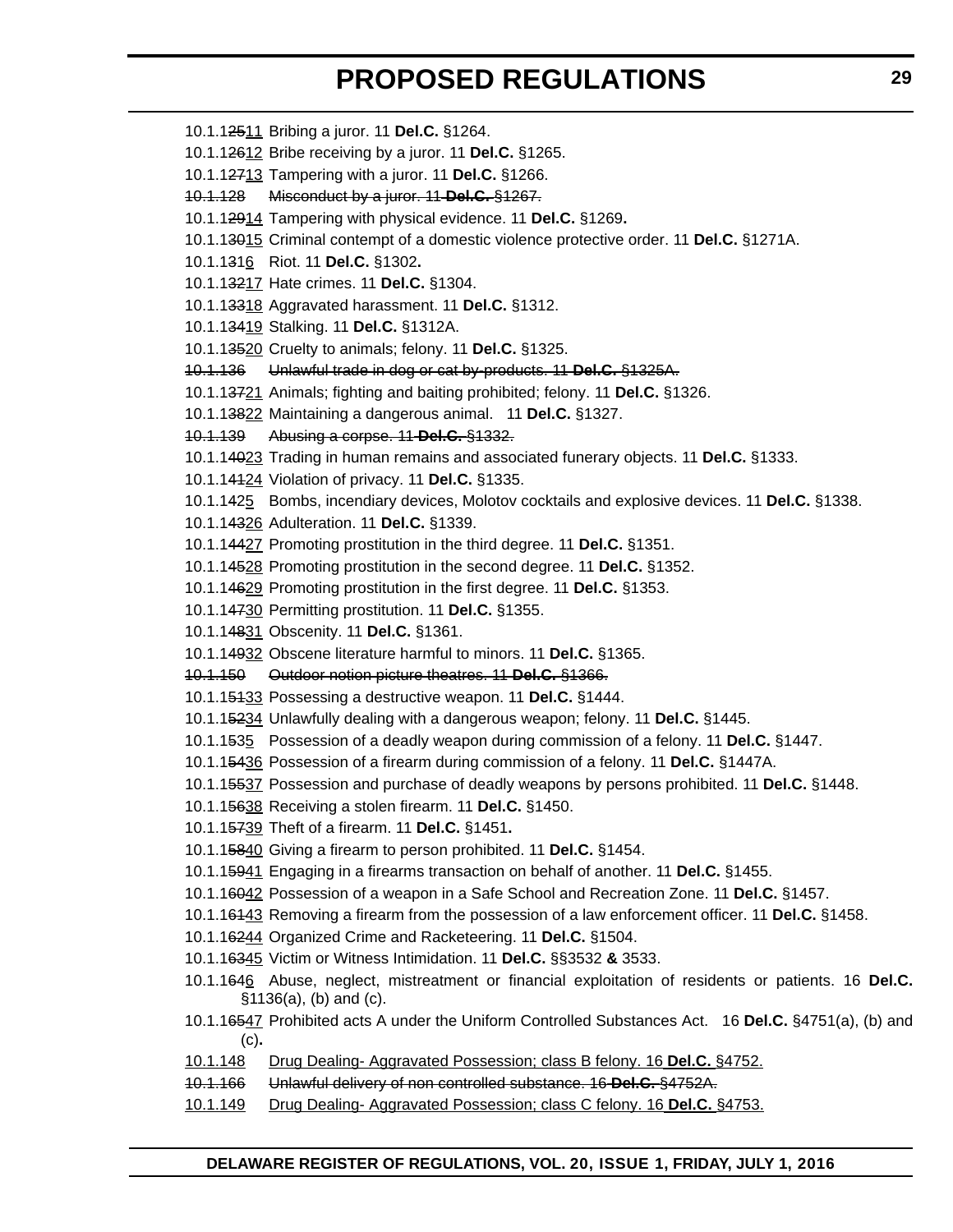- 10.1.16750 Trafficking in marijuana, cocaine, illegal drugs, methamphetamines, Lysergic Acid Diethylamide (L.S.D.), designer drugs, or 3,4-methylenedioxymethamphetamine (MDMA). 16 **Del.C.** §4753A (a)(1)-(9).
- 10.1.151 Drug Dealing- Aggravated Possession; class D felony. 16 **Del.C.** §4754.
- 10.1.152 Drug Dealing- Aggravated Possession; class E felony. 16 **Del.C.** §4755.
- 10.1.153 Drug Dealing- Aggravated Possession; class F felony. 16 **Del.C.** §4756.
- 10.1.16854 Prohibited acts under the Uniform Controlled Substances Act. 16 **Del.C.** §4756(a)(1)-(5) and (b).
- 10.1.16955 Distribution to persons under 21 years of age. 16 **Del.C.** §4761.
- 10.1.17056 Purchase of drugs from minors. 16 **Del.C.** §4761A
- 10.1.17157 Distribution, delivery, or possession of controlled substance within 1,000 feet of school property; penalties; defenses. 16 **Del.C.** §4767
- 10.1.17258 Distribution, delivery or possession of controlled substance in or within 300 feet of park, recreation area, church, synagogue or other place of worship. 16 **Del.C.** §4768
- 10.1.17359 Drug paraphernalia-Manufacture and sale; delivery to a minor; felony. 16 **Del.C.** §§4771 and 4774.
- 10.1.17460 Operation of a vessel or boat while under the influence of intoxicating liquor and/or drugs; third and fourth offenses. 23 **Del.C.** §2302(a) **and** §2305 (3) and (4).
- 10.1.17561 Obtaining benefit under false representation. 31 **Del.C.** §1003.
- 10.1.1762 Reports, statements and documents. 31 **Del.C.** §1004.
- 10.1.17763 Kickback schemes and solicitations. 31 **Del.C.** §1005.
- 10.1.17864 Conversion of payment. 31 **Del.C.** §1006.
- 10.1.17965 Driving a vehicle while under the influence or with a prohibited alcohol content; third and fourth offenses. 21 **Del.C.** §4177 (3) and (4)**.**
- 10.1.18066 Duty of driver involved in accident resulting in injury or death to any person; felony. 21 **Del.C.** §4202.
- 10.1.18167 Prohibited trade practices against infirm or elderly. 6 **Del.C.** §2581
- 10.1.18268 Prohibition of intimidation [under the Fair Housing Act]; 6 **Del.C.** §4619
- 10.1.18369 Auto Repair Fraud victimizing the infirm or elderly. 6 **Del.C.** §4909A
- 10.1.18470 Unauthorized Acts against a Service Guide or Seeing Eye Dog 7 **Del.C.** §1717
- 10.1.18571 Interception of Communications Generally; Divulging Contents of Communications. 11 **Del.C.** §2402.
- 10.1.18672 Breaking and Entering, Etc. to Place or Remove Equipment. 11 **Del.C.** §2410.
- 10.1.1873 Divulging Contents of Communications. 11 **Del.C.** §2422.
- 10.1.188 Installation and Use Generally of pen trace and trap and trace devices. 11 **Del.C.** §243**.**
- 10.1.18974 Attempt to Intimidate. 11 **Del.C.** §3534.
- 10.1.19075 Failure of child-care provider to obtain information required under §8561 or for those providing false information; felony. 11 **Del.C.** §8562.
- 10.1.19176 Providing false information when seeking employment in a public school. 6 **Del.C**. §8572.
- 10.1.19277 Filing False Claim [under Victims' Compensation Fund]. 11 **Del.C.** §9016.
- 10.1.19378 Alteration, Theft or Destruction of Will. 12 **Del.C.** §210.
- 10.1.19479 Failure of Physician to file report of abuse of neglect pursuant to 16 **Del.C.** §903**.**
- 10.1.19580 Coercion or intimidation involving health-care decisions and falsification, destruction of a document to create a false impression that measures to prolong life have been authorized; felony. 16 **Del.C.** §2513(b).
- 10.1.19681 [Failure to make] Reports of Persons who are Subject to Loss Consciousness. 24 **Del.C.** §1763.
- 10.1.19782 Abuse, neglect, exploitation or mistreatment of infirm adult. 31 **Del.C.** §3913(a), (b) and (c).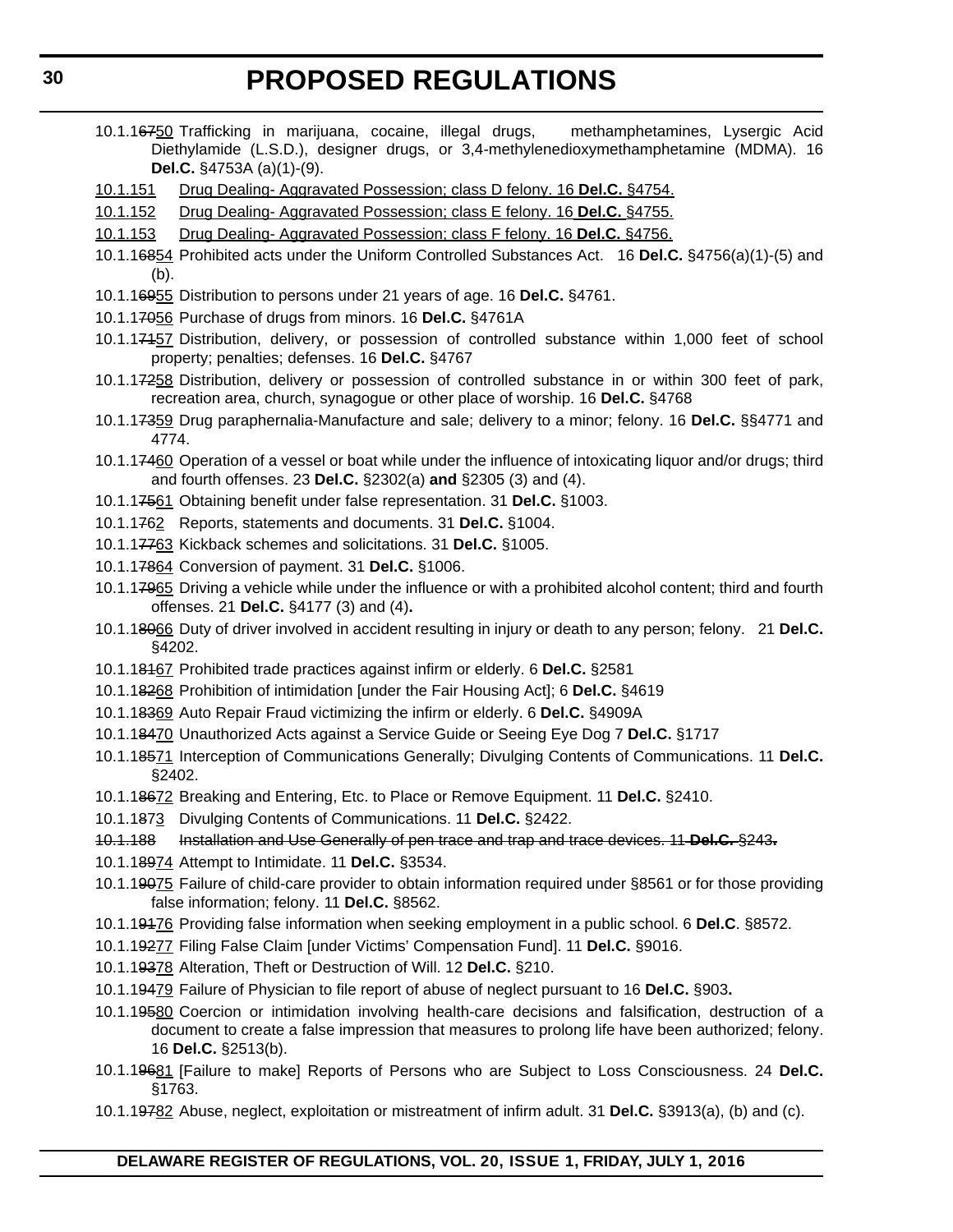<span id="page-30-0"></span>10.2 Crimes substantially related to provision of mental health counseling and chemical dependency counseling shall be deemed to include any crimes under any federal law, state law, or valid town, city or county ordinance, that are substantially similar to the crimes identified in this rule.

**\*Please Note: As the rest of the sections were not amended, they are not being published. A copy of the regulation is available at:**

**[3000 Board of Professional Counselors of Mental Health and Chemical Dependency Professionals](http://regulations.delaware.gov/register/july2016/proposed/20 DE Reg 25 07-01-16.htm)**

### **DIVISION [OF PROFESSIONAL REGULATION](http://dpr.delaware.gov/) [CONTROLLED SUBSTANCE ADVISORY COMMITTEE](http://dpr.delaware.gov/boards/controlledsubstances/index.shtml)** Statutory Authority: 16 Delaware Code, Section 4731 (16 **Del.C.** §4731)

#### **PUBLIC NOTICE**

#### **[Uniform Controlled Substances Act Regulations](#page-3-0)**

Pursuant to 16 **Del.C.** §4731, the Delaware Secretary of State ("Secretary") proposes revisions to the Uniform Controlled Substance Act ("UCSA") rules and regulations.

On July 1, 2015, proposed revisions to the rules and regulations were published in the Delaware *Register of Regulations*, Vol. 19, Issue 1. Specifically, Section 9.0 was added to provide requirements for the prescribing of opiates in order to address potential prescription drug overdose, abuse and diversion. A public hearing was held on July 29, 2015 before the Controlled Substance Advisory Committee ("Committee"). The Committee deliberated on the evidence presented at its meeting on September 23, 2015 and recommended certain revisions to the Secretary. The Secretary considered both the evidence presented and the Committee's recommendations.

Based on that review, the Secretary struck the version of Section 9.0 published in the *Register of Regulations* on July 1, 2015 and proposed a revised Section 9.0, which was published in the Delaware *Register of Regulations* on May 1, 2016, Volume 19, Issue 11. The Secretary solicited written comments from the public regarding the proposed rules and regulations allowing the period of time for such submissions to remain open for the 30 days mandated by 29 **Del.C.** § 10118(a).

Based on those written comments, the Secretary has made further revisions to the rules and regulations, which are attached hereto as Exhibit A.

Any person who wishes to present written suggestions, testimony, briefs or other written materials concerning the proposed rules and regulations should submit such comments no later than Monday, August 1, 2016 to:

Christine Mast, Administrative Specialist III Office of Controlled Substances Delaware Division of Professional Regulation Cannon Building, Suite 203 861 Silver Lake Blvd. Dover, Delaware 19904 Email: christine.mast@state.de.us Fax: (302) 739-2711.

#### **Summary of the Evidence**

The following written comments were submitted in response to the proposed rules and regulations published on May 1, 2016:

**Exhibit 1:** May 12, 2016 email from David Allen

Mr. Allen objected to limiting a first prescription to 7 pills. He also objected to twice a year drug screens and argued that these restrictions would place a hardship on people who need pain medication for a better quality of life.

**Exhibit 2:** May 12, 2016 email from Mary Reppy, PhD, President & CEO Abacalab, Inc.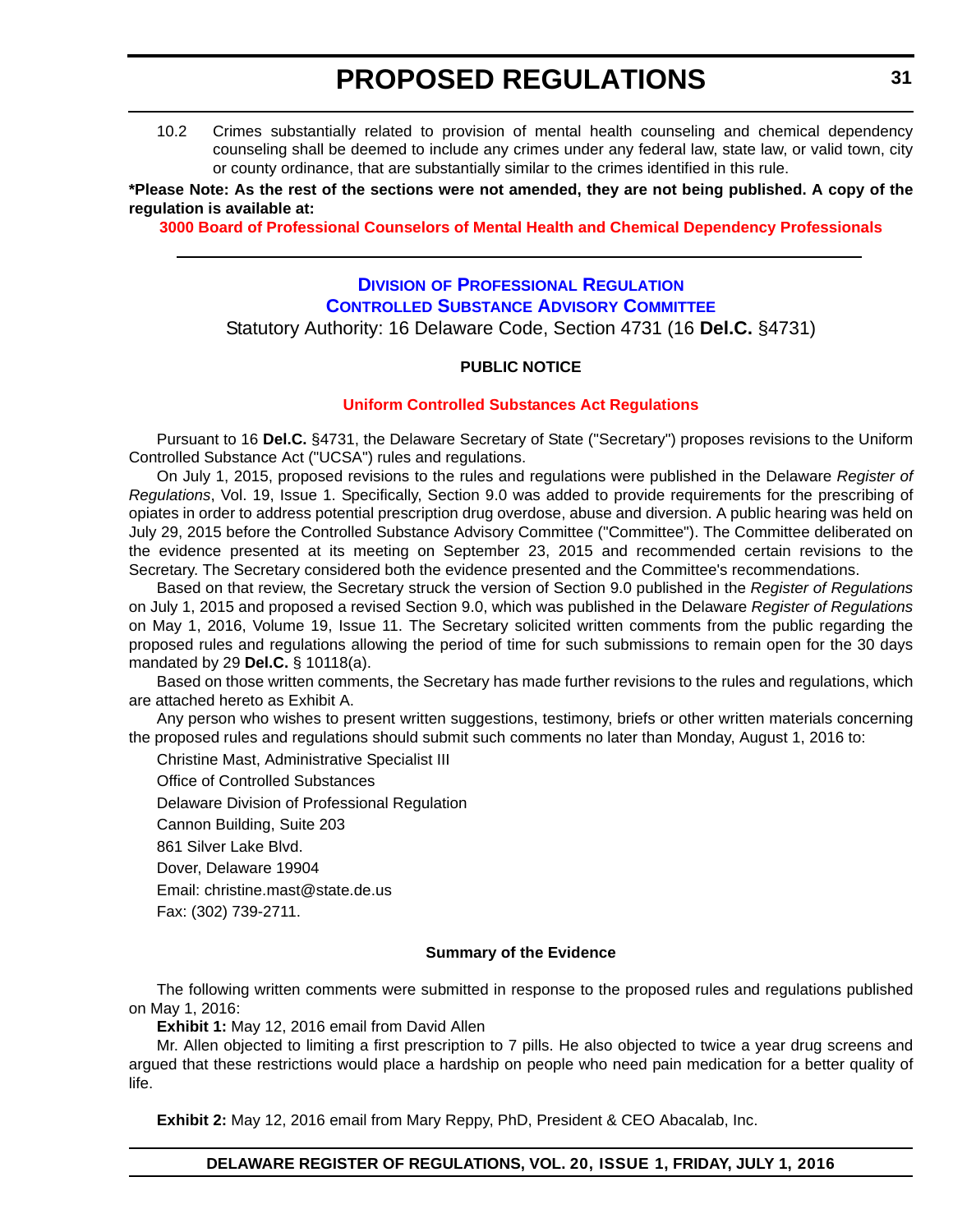Ms. Reppy expressed concern regarding the regulations' possible impact on chronic pain patients. Insurance companies may not pay for two drug screen each year. It can be difficult for pain patients to switch to other types of medication due to patient response and tolerance. These drugs, such as NSIADs, also have side effects. With respect to alternative treatments, such as physical therapy, lack of insurance coverage can pose problems.

#### **Exhibit 3:** May 12, 2016 email from Kerry McElwee

Ms. McElwee noted that the problem of insurance refusing to pay for long term alternative treatments is not addressed in the regulations.

#### **Exhibit 4:** May 12, 2015 email from Lisa Vandercook

Ms. Vandercook expressed her opposition to any more restrictions on what doctors can legally prescribe. Nonaddict patients shouldn't have to jump through hoops to get medication.

#### **Exhibit 5:** May 12, 2016 email from Kim Allen

Ms. Allen expressed her view that the regulations represent government getting in between doctor and patient. Requiring office visits to get a 7 day prescription would require patients to visit doctors weekly.

#### **Exhibit 6:** May 12, 2016 email from Clara Zahradnick

Ms. Zahradnick stated that the 7-day limit is much too short and will present a burden to the patient and the doctor. There are better ways to deal with opioid addiction than one size fits all methods.

#### **Exhibit 7:** May 18, 2016 email from Donna Monroe, M.S.

Ms. Monroe stated that she disagrees with the guidelines for opioid prescribing with respect to the 7-day limit, which would require frequent doctor and pharmacy trips.

**Exhibit 8:** May 24, 2016 email from Timothy Langan, M.D., Medical Director, Vitas Healthcare - Delaware.

As the medical director for a hospice in Delaware who prescribes Schedule II medications for end of life pain management, Dr. Langan asked for an exception to the regulations for patients under hospice care. These patients don't fit into acute or chronic pain syndromes. The PMP query requirements would be arduous and interfere with patient care.

#### **Exhibit 9:** May 24, 2016 and May 26, 2016 emails from Sally Matthews

Ms. Matthews questioned whether any research had been done concerning the impact of the regulations on the elderly with chronic pain. She expressed concern that the elderly and their caretakers will encounter great difficulty in obtaining medication to treat chronic pain.

In her second email, Ms. Matthews added her recommendation that the 7-day limit be extended to a six week supply. She expressed concern that Section 9.0 focuses on restricting the prescribing of opioid analgesics but does not address treatment for those addicted.

**Exhibit 10:** May 25, 2016 email from Laura Wharton, B.S., Administrative Assistant Tova Community Health, Inc.

Ms. Wharton stated that the regulations would have an adverse impact on populations requiring prescriptions longer than 7 days such as sickle cell anemia patients.

**Exhibit 11:** May 25, 2016 comments from John Goodill, M.D., Director, Palliative Care Education and Outreach, CCHS

Dr. Goodill stated his concern that the regulations will drive providers away from prescribing opiates leaving legitimate pain patients high and dry. Dr. Goodill suggested exempting certain patient populations, such as postoperative and trauma, cancer, and end of life/hospice care patients. He would not exempt veterinarians, pharmacists and institutional providers and asked for clarification as to what an "institutional provider" is. Dr. Goodill stated that Section 9.6 is unclear: what would trigger the 5 listed requirements? He suggested adding to Section 9.6 "document alternative treatments tried or considered" as well as risk assessment. Section 9.8 relates to general documentation, not opioids.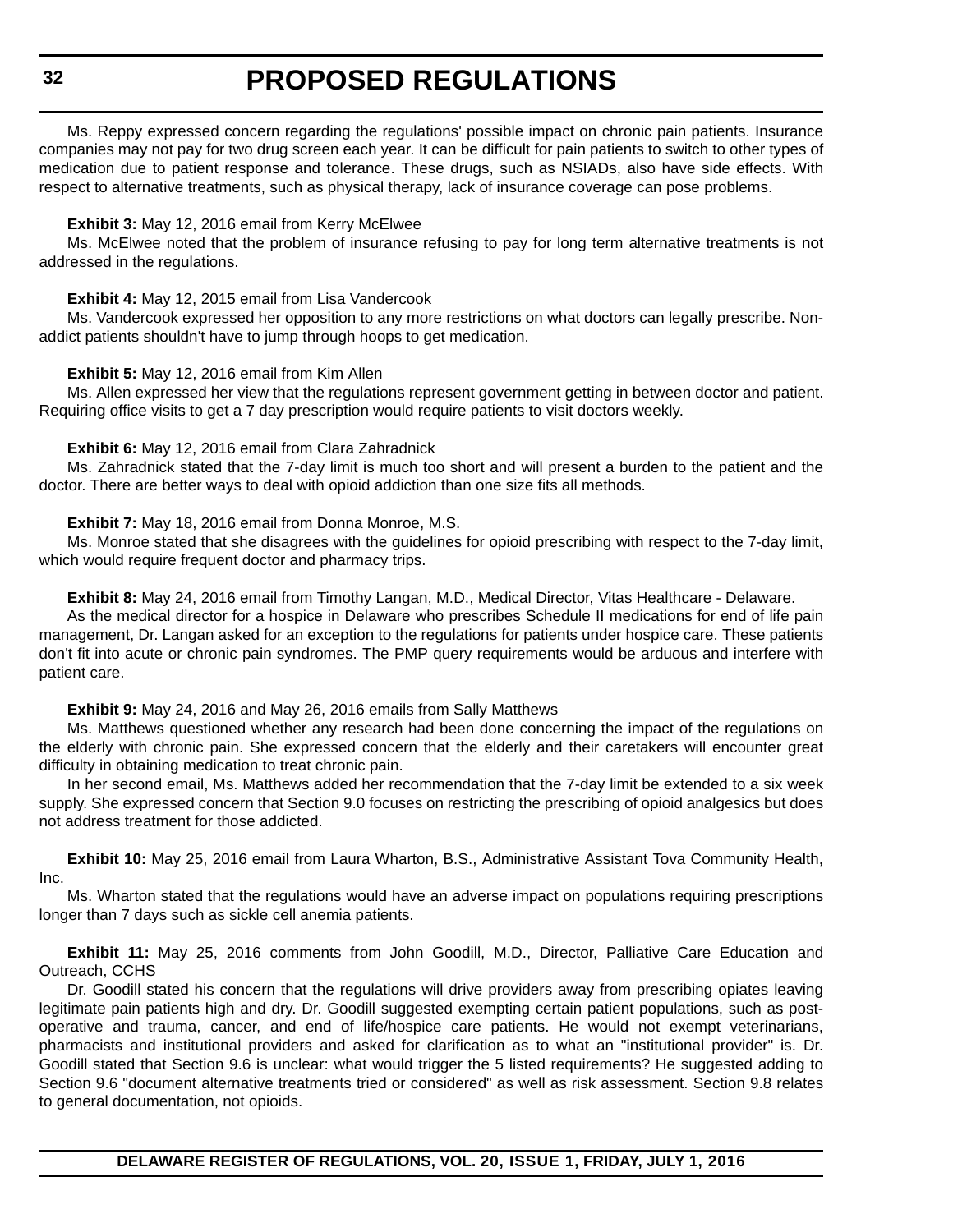**Exhibit 12:** May 26, 2016 comments from Jeanne Chiquoine, Delaware Government Relations Director, American Cancer Society Action Network

Ms. Chiquoine commented that the regulations do not specify what analytes should be tested with respect to urine screening. She expressed concern regarding the financial burden that testing will place on patients experiencing pain. The regulations seem to apply differently to institutional v. non-institutional providers and require a patient-provider relationship. In the context of cancer, it is unclear how oncologists are categorized.

**Exhibit 13:** May 12, 2016 letter from John Becher, D.O. (President, American Osteopathic Association) and Anne Marie Sullivan, D.O. (President, Delaware State Osteopathic Medical Society)

Dr. Becher and Dr. Sullivan requested an amendment to Section 9.7.9 because it doesn't recognize equivalent board certifications in addiction medicine for osteopathic physicians offered by AOA. Section 9.7.9 just notes the American Board of Psychiatry and Neurology. Dr. Becher and Dr. Sullivan requested inclusion of the language: "subspecialty certification in addiction medicine from AOA."

#### **Exhibit 14:** May 27, 2016 email from Jayshree Tailor, M.D.

Dr. Tailor stated that he is a practicing primary care physician in Wilmington. The regulations should be guidelines to consider but final decisions should be made in doctors' offices. Dr. Tailor suggested investing energy into education of physicians regarding treating pain.

**Exhibit 15:** May 27, 2016 email from Taihitia Watson-Wilmer, LPN, Tova Community Health, Inc.

Ms. Watson-Wilmer stated that she is a nurse at a Sickle Cell Specialty Center. The maximum 7 day supply would be difficult for this population to manage. Emergency room visits would increase.

**Exhibit 16:** May 27, 2016 email from Dr. Nina Anderson, Nova Community Health, Inc. Sickle Cell Specialty **Center** 

As a provider who takes care of adults with Sickle Cell Disease, Dr. Anderson questioned whether limiting acute pain prescriptions to a 7-day supply would unduly impact sickle cell patients who live with chronic pain. This population should continue to get a 30 day supply if needed with monitoring.

#### **Exhibit 17:** May 30, 2016 email from M. Northrop

M. Northrop objected to the 7-day supply limit. It is impractical to pick up prescriptions every 7 days. M. Northrop asked whether chronic pain patients need to start over as new users and expressed concern regarding payment for urine screens and physician exams. M. Northrop recommended eliminating the urine screen if the patient is responsible and limiting physical exams to every 3 years. The proposed requirements place extra burdens on providers. Forcing physicians to stop prescribing schedule II pain medication is an overreaction to opioid deaths.

#### **Exhibit 18:** May 30, 2016 comments from Janet Kramer, M.D.

Dr. Kramer stated that the regulations should not be approved until open public hearings occur. She is a primary care physician with experience treating patients with substance abuse problems. The regulations will jeopardize patients challenged with acute or chronic pain. Dr. Kramer objected to the requirements for prescribing beyond 7 days. Physicians already provide information and discuss treatment options and the risks of treatment. The proposed regulations won't impact the availability of opioids for abuse on the street. Dr. Kramer also objected to use of the PMP in that it is a breach of health services confidentiality. The regulations threaten to decrease the availability of medications for patients who need them.

#### **Exhibit 19:** May 30, 2016 comments from Ron Dozier

With respect to Section 9.0, Mr. Dozier questioned who will pay for drug screens. He stated that trying to solve the opioid problem leads to a heroin problem. If addiction is suspected and confirmed, treatment is needed. He suggested tracking controlled substances and not pullout all of the stops.

**Exhibit 20:** May 31, 2016 letter from Wayne A. Smith, President and CEO, Delaware Healthcare Association Mr. Smith stated that there is a fine line between regulating prescription habits while ensuring patient care isn't compromised. Mr. Smith noted that in Section 9.3, "institutional practitioner" isn't defined. If the intent is to exempt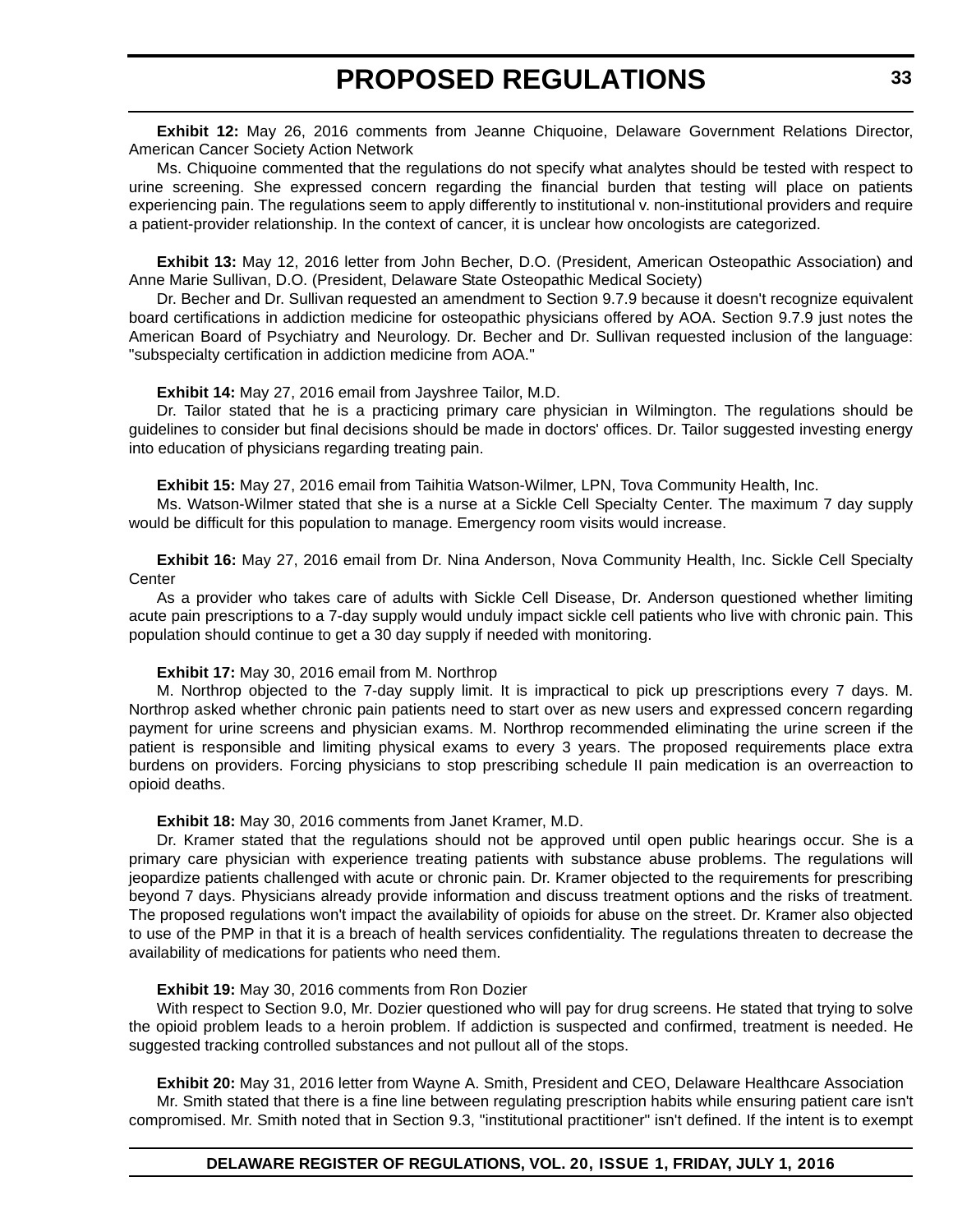hospitals, that needs to be clarified. Section 9.5.3 allows more than a 7 day supply if the practitioner documents it in the patient record. Mr. Smith recommended including express language that patients with acute pain due to traumatic injuries, major surgical procedures, or advanced cancer are covered by Section 9.5.3. Many of these patients need more than 7 days of opioid pain medication. The urine drug screen requirement in Section 9.6.2 will place a financial burden on patients. Mr. Smith noted that the original proposed regulations included an exemption for hospice and cancer patients and requested that this be returned to the regulations. Addiction is not really a concern for end of life patients.

**Exhibit 21:** May 31, 2016 comments from Brent R. King, M.D., Enterprise Vice President, Chief Medical Officer, Physician in Chief, Nemours

Dr. King stated that in general he supports the regulations but wants to ensure that they are appropriate for the pediatric population. With respect to the definition of "chronic pain," the distinction between acute and chronic pain can blur in the pediatric population in conditions such as lupus and sickle cell disease. Dr. King recommended: "Chronic pain means continuous or nearly continuous pain more than three months in duration." With respect to the definition of "risk assessment," Dr. King noted that there is no validated tool for the pediatric population. To clarify that new tools may become available, he suggested adding "such as but not limited to." Dr. King suggested amending Section 9.5.2 to a 10 day supply so that families don't have to travel for a new prescription. With respect to Section 9.7.6, because there are no validated tools for pediatrics, Dr. King suggested adding "with the exception of minors, until a validated, pediatric risk assessment tool is available for use." Exceptions might be appropriate for hospice patients.

**Exhibit 22:** May 31, 2016 comments from Christopher D. Casscells, MD, Casscells Orthopaedics and Sports Medicine

Dr. Casscells stated that pain patients and prescription medications are not the root cause of gun violence, drug gangs and overdoses. The root cause is cocaine and heroin. The regulations are unenforceable except to criminalize physicians and push patients out of doctor's offices and onto the street for illegal drugs. The regulations will lead to increased expenses and inconvenience for patients and practice disruption for physicians. Access to legitimate and legal pain management will become onerous and expensive. Heroin is a gateway drug to Vicodin and Percocet and the regulations will worsen the illegal drug problem.

#### **Exhibit 23:** May 30, 2016 fax from Dotti Dunham

Ms. Dunham stated that weekly trips to the doctor and pharmacy will pose a hardship for pain patients. The drug abuse epidemic was created by the American Medical Society and individuals with pain are being penalized.

#### **Exhibit 24:** May 31, 2016 letter from Attorney General Matthew Denn

Attorney General Denn stated that the initial concern after the regulations were first published in July 2015 was ensuring a higher level of doctor-patient communication before prescribing opiates for acute pain and ensuring a higher level of both initial communication and ongoing monitoring for doctors prescribing opiates for chronic pain. Both concerns have been addressed in the revised regulations. The regulations still allow doctors to prescribe opiates for acute care patients without PMP review or informed consent outlining the risks. However, the new regulations limit the initial prescription to 7 days absent documentation in the patient file as to a need for more than 7 days. This is a middle ground and the Attorney General supports it. Attorney General Denn suggested a return of the exemption for cancer and hospice care patients.

**Exhibit 25:** May 31, 2016 letter from Adam Raben, MD, President, Delaware Society for Clinical Oncology, Helen F. Graham Cancer Center, CCHS

Dr. Raben requested the exclusion of cancer patients from the regulations' requirements. Care of cancer patients involves both acute and chronic treatment. Additional requirements will increase the burdens already experienced by cancer patients and will disrupt the work flow of oncology specialists, which will result in reluctance to prescribe opioid analgesics.

**Exhibit 26:** May 31, 2016 letter from Katie Duensing, J.D., Assistant Director for Legislative and Regulatory Affairs, State Pain Policy Advocacy Network, American Academy of Pain Management

Ms. Duensing noted that Section 9.7.3 states that chronic pain patients must undergo urine drug screens every

#### **DELAWARE REGISTER OF REGULATIONS, VOL. 20, ISSUE 1, FRIDAY, JULY 1, 2016**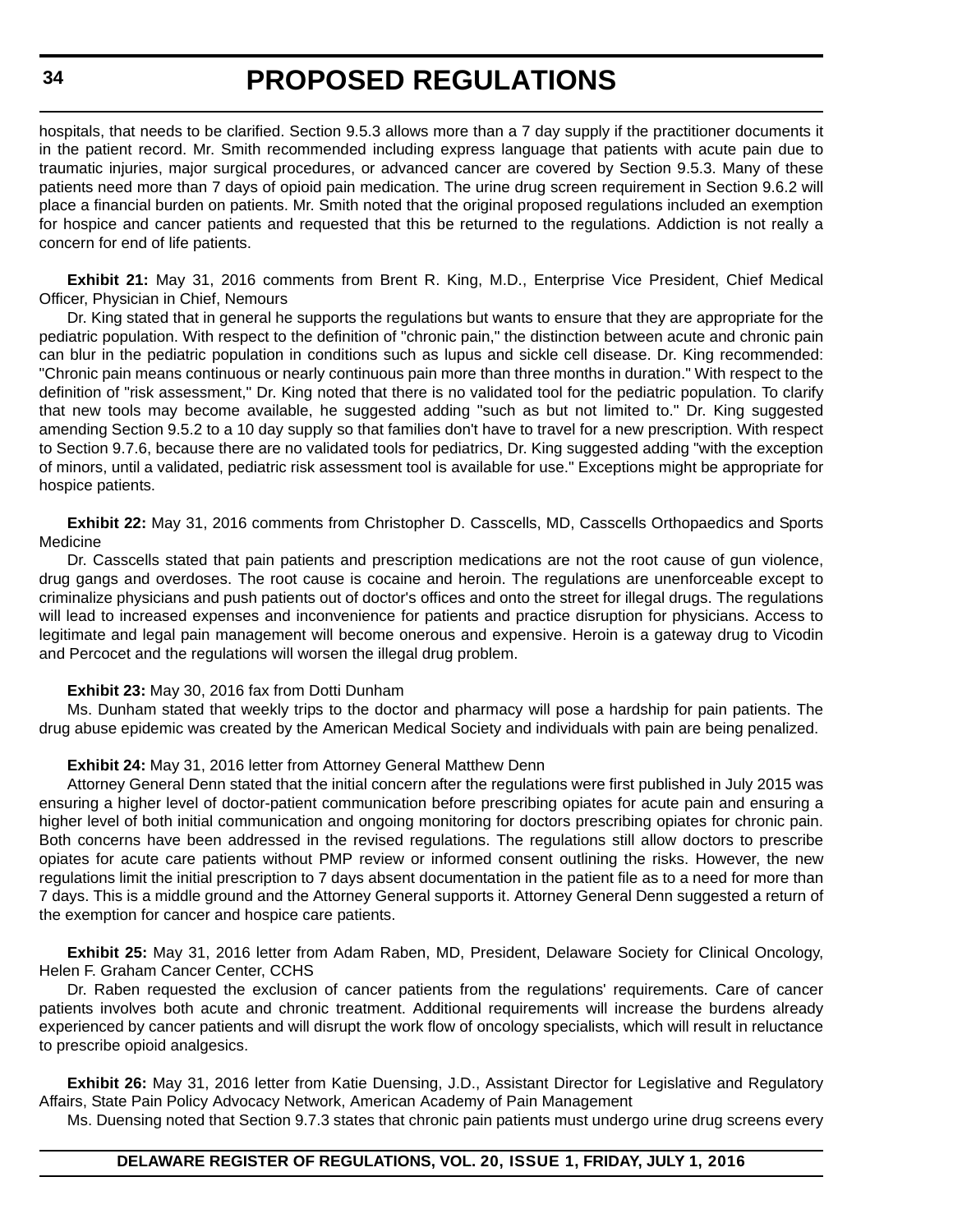six months. The result will be that a patient's ability to receive treatment for pain will be dependent on drug screens insurance won't pay for. Delaware Medicaid limits the coverage of urine screens to situations where there is an acute change in the patient's physical or mental status. Ms. Duensing suggested aligning Section 9.7.3 with Section 9.6.2, allowing for practitioner discretion, or align Section 9.7.3 with the Medicaid rules. With respect to Section 9.5.2, the language pertaining to first time prescriptions for minors needs to be revised; the regulation doesn't say "first time."

**Exhibit 27:** May 31, 2016 letter from Dorothy Moore, M.D., President, Richard Henderson, M.D., Vice President and Randeep Kahlon, M.D., Treasurer, Medical Society of Delaware

Dr. Moore, Dr. Henderson and Dr. Kahlon, on behalf of the Medical Society of Delaware ("MSD"), commented that the State needs a comprehensive strategy addressing the many facets of the drug abuse and diversion crisis. Behavior change can be better affected by specialty-specific prescribing guidelines as opposed to one size fits all restrictive regulations. The regulations target prescribers and track patients. The 7-day limit has no scientific basis.

MSD offered specific comments, including the following: In Section 4.2.3, a definition of "narcotic dependent person" is needed. Section 9.3.2 provides that acute pain "is less than 3 months in duration." Some disease or post-surgery recoveries use pain medication beyond 3 months. MSD recommended amended language to the effect that acute pain can continue for up to six months. With respect to Section 9.3.9, veterinarians, pharmacists and pharmacies should not be exempted. The term "institutional practitioner" needs clarification. In Section 9.5, the maximum supply for acute pain should be increased from 7 days to 14 days because patients are not always seen in a week post procedure. With respect to Section 9.6, "subsequent prescriptions," it is unrealistic to expect every patient to be seen in person in the office for every single refill request after procedures. MSD suggested that Section 9.6.1 be amended to state that a PMP query be mandated for prescriptions beyond 3 months from procedures, not for every refill during normal, acute recovery. MSD suggested, in Section 9.6.2, a change from "urine" drug screen to "fluid" drug screen to allow for future advances in medical technology. MSD suggested that Section 9.6.5, requiring the practitioner to schedule and undertake periodic follow up visits, may not apply to hospitalists, who care for and discharge patients with outpatient prescriptions but refer the patient back to the primary caregiver. MSD requested a change in Section 9.7.3 from "[a]dminister urine drug screens at least once every six months" to "at the prescriber's discretion but a minimum of twice a year." Section 9.7.5 is duplicative of Section 9.3.13 and should be stricken. In Section 9.7.7, the word "each" should be deleted, with respect to documenting other forms of treatment tried by the patient. Section 9.8, pertaining to "medical records" is unnecessary and should be deleted. The exemption for hospice and cancer patients should be put back into the regulations to avoid increased patient suffering.

**Exhibit 28:** May 23, 2016 letter from Robert Winter, M.D. and Arlen D. Stone, M.D., Go Care at Abby Medical, Abby Family Practice

Dr. Winter and Dr. Stone expressed support for the comments and concerns presented by MSD and offered additional items for consideration. The term "Medical Aid Unit" should be included in terminology when discussing urgent and emergency care centers. If acute care is 7-14 days and chronic care is after 3 months, what is the plan for intervening weeks? Insurers won't pay for office drug testing and the costs can't be sustained by the practice. Chronic non-cancer pain is not addressed. Consulting with a pain management specialist isn't practical. The treatment of addiction is not addressed in the regulations. There is limited access to substance abuse treatment in Delaware. The regulations will cause many PCPs to be more reluctant to prescribe narcotics appropriately.

**Exhibit 29:** May 31, 2016 letter from Tabassum Salam, MD, FACP, Governor, Delaware Chapter of the American College of Physicians, Senior Physician Advisor for Population Health, CCHS

Dr. Salam, an internal medicine physician, stated that education needs to be the cornerstone of initiatives. Pain management doesn't solely equate to the prescribing of opiates. The PMP needs improvement. Sections 9.5.3 and 9.6 are unduly burdensome. Forcing re-assessment within 7 days is premature; this should be changed to 14 days or one refill without a face to face visit.

**Exhibit 30:** May 31, 2016 email from Donna Gregory Burch

Ms. Burch stated that checking the PMP and twice a year urine screenings are reasonable proposals. She objected to a maximum 7 day supply for acute injuries. This should be left to the physician. As an alternative, doctors can be required to undergo yearly opioid training.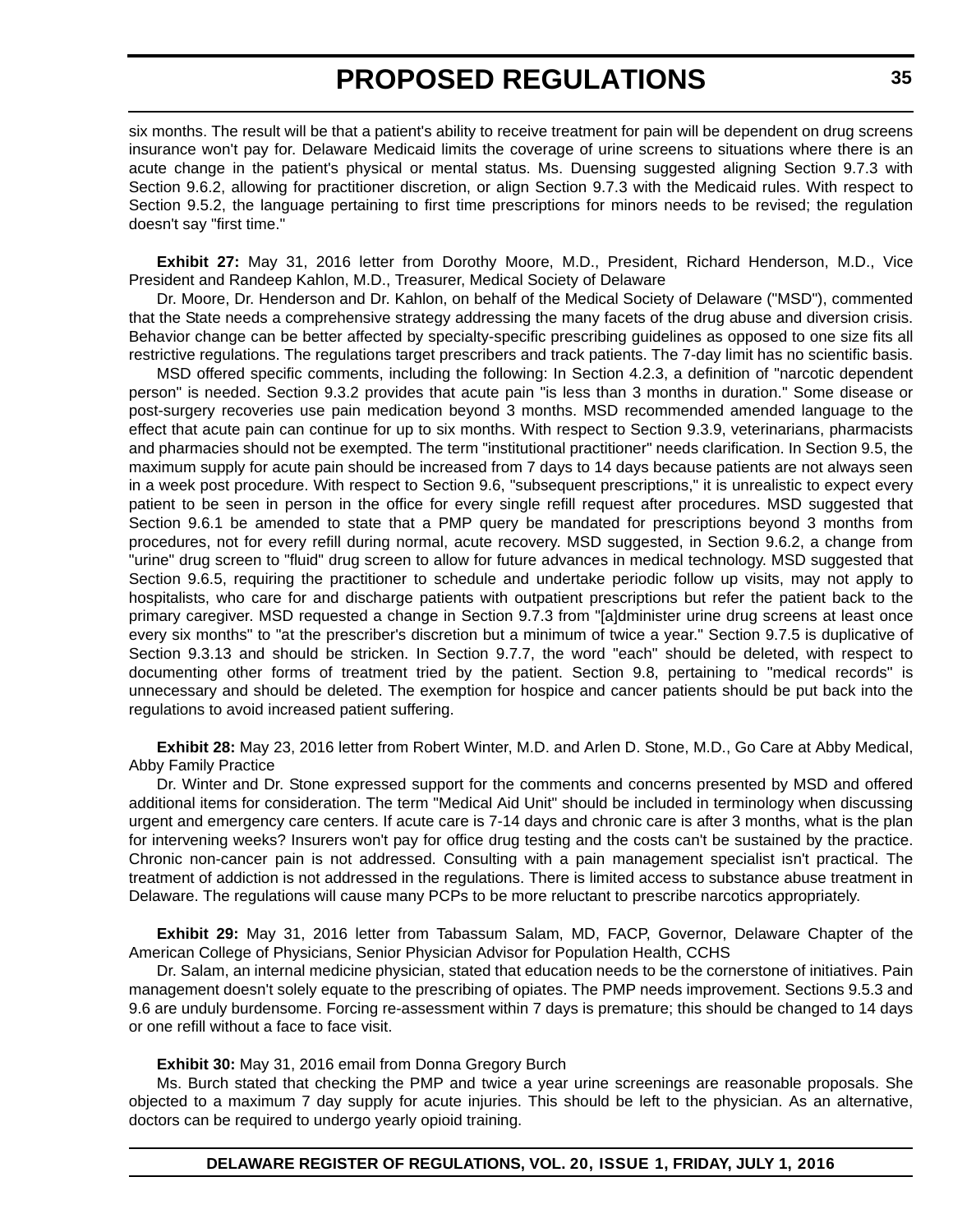**Exhibit 31:** May 31, 2016 email from Hadassah Futrell

Miss Futrell asked that Sickle Cell patients be exempted from the regulations.

**Exhibit 32:** May 28, 2016 letter from Richard Bounds, M.D., John Powell, M.D. and Jonathan McGhee, D.O., Delaware ACEP (American College of Emergency Physicians)

Dr. Bounds, Dr. Powell and Dr. McGhee stated that there is a need to balance the opioid diversion and abuse problem with compassionate pain control. Emergency centers are often the only access patients have to care. Checking the PMP interrupts work flow. A more user friendly PMP interface is needed. They support exempting acute conditions from the time consuming regulations in Section 9.6. They support MSD's proposal of specialtyspecific prescribing guidelines.

#### **Secretary of State's Findings and Conclusions**

Pursuant to 16 **Del.C.** §4731(a), the Secretary has the statutory authority to promulgate rules and regulations relating to the registration and control of the manufacture, distribution and dispensing of controlled substances within this State.

The proposed Section 9.0 is the result of many discussions by the Controlled Substance Advisory Committee at properly noticed, public meetings. All members of the public were welcome to attend these meetings and offer comments. A public hearing was held on July 29, 2015 and at that time members of the public were afforded the opportunity to present testimony and written comments. With respect to the proposed rules and regulations published on May 1, 2016, the written comment period was held open for 30 days. The 32 comments submitted have been summarized herein and have been thoroughly considered by the Secretary in making further revisions to Section 9.0 attached hereto as Exhibit A.

The purpose of Section 9.0 is to address the state-wide health crisis caused by the abuse and diversion of opioid analgesics. Section 9.0 sets forth minimum requirements for the treatment of both acute and chronic pain. Further, Section 9.0 is designed to enable practitioners to meet the goal of addressing drug overdose, abuse and diversion while ensuring patient access to safe and effective pain care. Comments that the requirements in Section 9.0 are overly burdensome are not persuasive. Given the risks posed by opioid abuse, and the number of deaths resulting from opioid overdose, the required steps are basic practice requirements to ensure the safety of patients and the public.

Many of the written comments submitted are based on the incorrect assumption that the maximum seven-day supply language applies to all forms of pain management. Section 9.5 states clearly that the maximum seven-day supply limit is applicable to a first-time, outpatient prescription for acute pain. In addition, Section 9.5.3 gives the practitioner the discretion to prescribe more than a seven-day supply if, in the practitioner's professional medical judgment, more than a seven-day supply is required to treat the patient's acute medical condition, as long as the rationale is documented in the patient file and the PMP is queried to obtain a prescription history. There are separate requirements for subsequent prescriptions in Section 9.6 and for the treatment of chronic pain in Section 9.7.

There are also objections to the "at least once every six months" drug screen requirement. Those objections address patient cost. Section 9.0 does not specify the method of drug screening and does not require that the screening be done through lab testing. More importantly, none of the commentators challenge the essential information obtained through drug screens. Through drug screening, the practitioner can determine whether the patient is using other narcotics, either prescribed by other practitioners or obtained illegally, or is not taking the prescribed medication. Such information is key to ensuring patient safety and detecting possible diversion. Similarly, objections to utilization of the PMP do not consider the importance of the information obtained.

A number of commentators request that the exemption for hospice and cancer patients be returned to the regulation. The argument that addiction and diversion are not significant issues for these populations is persuasive and the exemption is included in the revised regulation.

Comments regarding the definition of "practitioner" in Section 9.3.9 have been given weight and this section has been revised to clarify that the only practice at issue in these regulations is prescribing. Consequently, references to pharmacists, pharmacies and institutional practitioners have been removed. Veterinarians are excluded from the definition of "practitioner" in that the patient practices specified in the regulation have no applicability to animals.

Due to the lack of clarity identified by a number of commentators, the reference to "institutional practitioner"

**DELAWARE REGISTER OF REGULATIONS, VOL. 20, ISSUE 1, FRIDAY, JULY 1, 2016**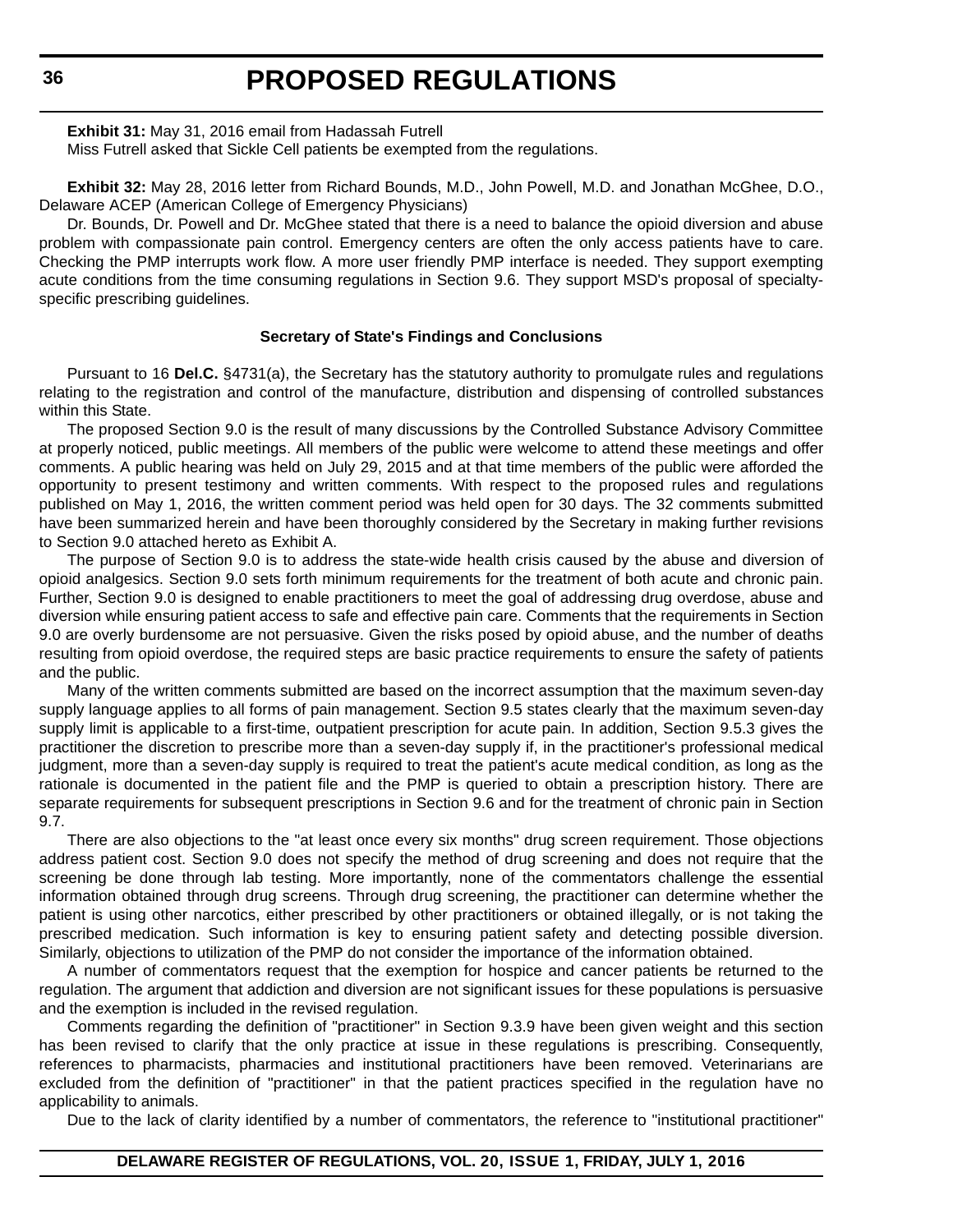has been stricken. The treatment of patients while hospitalized is addressed in Section 9.8.5. Specifically, hospital patients, during the hospital stay, are exempt from the requirements, so long as the discharge prescription is for a quantity of a 7-day supply or less.

Finally, numerous comments of a technical nature have been incorporated into the revised regulation. For example, Section 4.2.3, referencing "narcotic dependent person," has been revised. The term "urine drug screen" has been amended to "fluid drug screen." The section pertaining to records has been stricken. Section 9.7.5, referencing treatment agreements, has been stricken as duplicative of Section 9.3.13. Section 9.7.8 has been broadened to state that the practitioner may seek a case review and consult with an "addiction specialist." Section 9.6 has been revised to clarify the requirements for a subsequent prescription, after the first-time outpatient prescription.

Therefore, based on the extensive public comment addressing both substantive and more technical issues, the proposed Section 9.0 published on May 1, 2016 is stricken and the Secretary proposes the revised Section 9.0 attached hereto as Exhibit A.

#### **\*Please Note: The Regulatory Flexibility Analysis and Impact Statement for this regulation, as required by 29 Del.C. Ch. 104, is available at:**

**<http://regulations.delaware.gov/register/july2016/proposed/20 DE Reg 31RFA 07-01-16.pdf>**

### **Uniform Controlled Substances Act Regulations** *(Break in Continuity of Sections)*

#### **4.0 Prescriptions**

#### *(Break in Continuity Within Section)*

4.2 Purposes of Issue of Prescription

### *(Break in Continuity Within Section)*

4.2.3 A prescription may not be issued for the dispensing of narcotic drugs listed in any schedule to a narcotic drug dependent person engaged in substance abuse or misuse, as defined in subsections 9.3.11 and 9.3.12, for the purpose of continuing his such person's dependence upon such drugs, unless otherwise authorized by law.

#### *(Break in Continuity of Sections)*

#### **9.0 Safe Prescribing of Opioid Analgesics**

- 9.1 Preamble: This Section provides requirements for the prescribing of opioid analgesics in order to address potential prescription drug overdose, abuse, and diversion and encourage the proper and ethical treatment of pain. Pursuant to the requirements of this Section, the practitioner can meet the goal of addressing drug overdose, abuse and diversion while ensuring patient access to safe and effective pain care.
- 9.2 License and DEA registration required: To prescribe opioid analgesics in Delaware, the practitioner must be licensed in this state and registered with the U.S. Drug Enforcement Administration and must comply with all applicable federal and state regulations. Out-of-state practitioners, who are prescribing controlled substances to patients in Delaware, must hold active licensure and registration in their home states. Practitioners are referred to the Practitioner's Manual of the U.S. Drug Enforcement Administration and specific rules governing controlled substances.
- 9.3 Definitions:
	- 9.3.1 "**Acute Care**" means the treatment of Acute Pain, as defined in subsection 9.3.2.
	- 9.3.2 "**Acute Pain**" means the normal, predicted physiological response to a noxious chemical, thermal or mechanical stimulus and typically is associated with invasive procedures, trauma and disease. It is generally time limited. For the purpose of this Regulation, Acute Pain is less than three months in duration.
	- 9.3.3 "**Acute pain episode**" means a discrete period of pain that usually follows some sort of injury to the body and generally dissipates when the injury heals.

## **DELAWARE REGISTER OF REGULATIONS, VOL. 20, ISSUE 1, FRIDAY, JULY 1, 2016**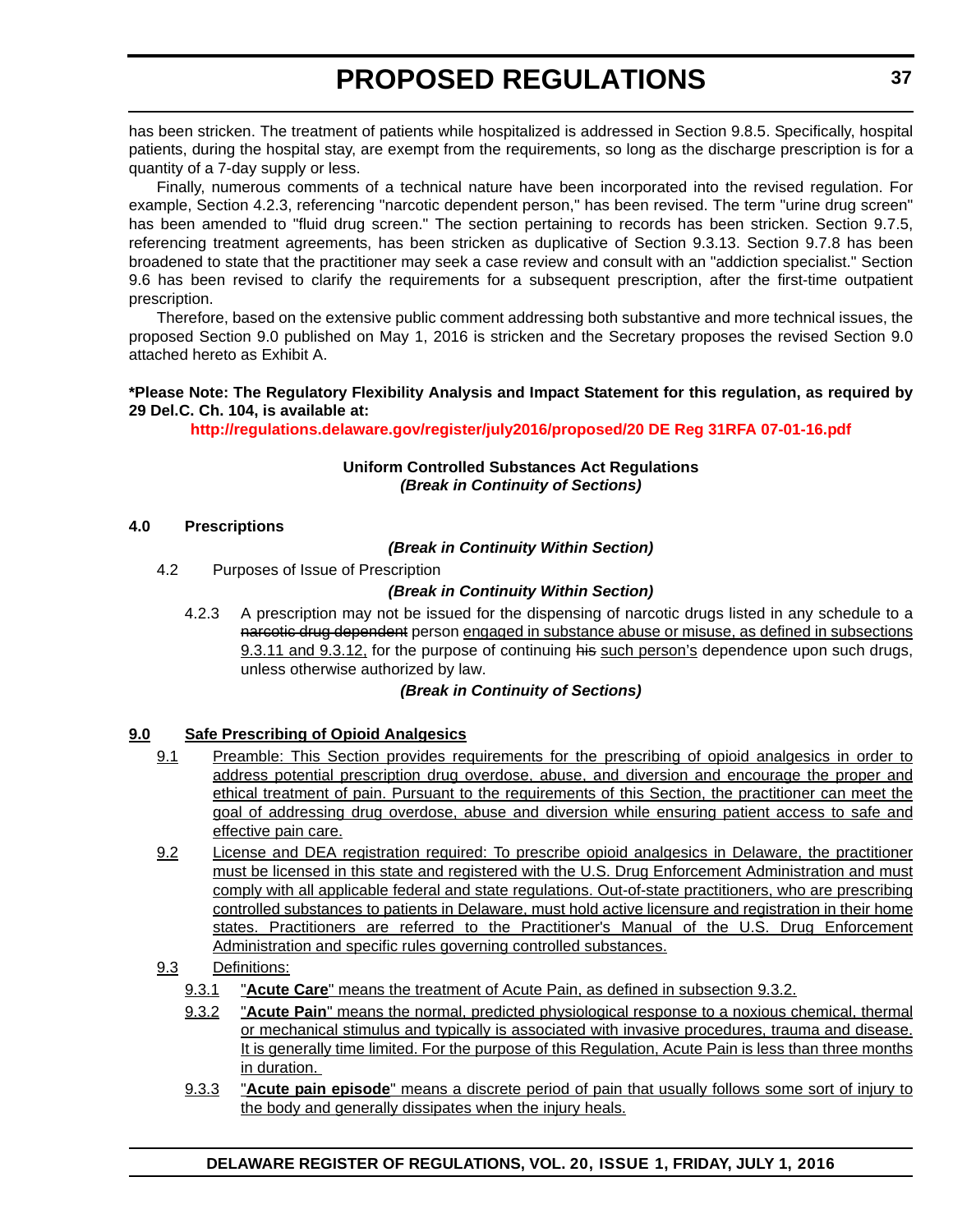- 9.3.4 "**Addiction**" means a primary, chronic, neurobiologic disease, with genetic, psychosocial, and environmental factors influencing its development and manifestations. It is characterized by behaviors that include the following: impaired control over drug use, craving, compulsive use, and continued use despite harm. Physical dependence and tolerance are normal physiological consequences of extended opioid therapy for pain and are not the same as addiction.
- 9.3.5 "**Chronic Care**" means the treatment of Chronic Pain, as defined in subsection 9.3.6.
- 9.3.6 "**Chronic Pain**" means a state in which pain persists beyond the usual course of an acute disease or healing of an injury, or that may or may not be associated with an acute or chronic pathologic process that causes continuous or intermittent pain over months or years. For the purpose of this Regulation, Chronic Pain means continuous or nearly continuous pain more than three months in duration.
- 9.3.7 "**Opioid Analgesic**" means a drug that is used to alleviate moderate to severe pain that is either an opiate (derived from the opium poppy) or opiate-like (synthetic drugs). Examples include: morphine, codeine, fentanyl, meperidine, and methadone. For purposes of this regulation, it does not include, unless specifically designated as controlled under 16 **Del.C.** §4711, the dextrorotatory isomer of 3-methoxy-n-methylmorphinan and its salts (dextromethorphan). It does include its racemic and levorotatory forms.
- 9.3.8 "**PMP**" means the Delaware Prescription Monitoring Program.
- 9.3.9 "**Practitioner**" means a physician, dentist, podiatrist, nurse practitioner, physician assistant or other individual, licensed, registered, or otherwise permitted, by the United States or the State of Delaware to prescribe a controlled substance in the course of professional practice but does not include veterinarians.
- 9.3.10 "**Risk Assessment**" means utilizing a tool appropriate for the patient, such as but not limited to, the Screener and Opioid Assessment for Patients with Pain ("SOAPP"), Opioid Risk Tool ("ORT"), or Screening, Brief Intervention and Referral to Treatment ("SBIRT"), which are designed for predicting the likelihood that a patient will abuse or misuse a prescribed controlled substance based on past behavior, genetic predispositions, social or environmental factors, or other risks.
- 9.3.11 "**Substance Abuse**" means using a controlled substance without a legitimate medical need, for the purpose of altering one's emotional experience.
- 9.3.12 "**Substance Misuse**" means using a controlled substance in a way that is not prescribed.
- 9.3.13 "**Treatment Agreement**" means a written agreement, signed by the practitioner and the patient (or the patient's proxy), which shall become part of the patient's medical record. The Treatment Agreement may include, at the practitioner's discretion:
	- The patient's agreement to take medications at the dose and frequency prescribed with a specific protocol for lost prescriptions and early refills;
	- Reasons for which medication therapy may be re-evaluated, tapered or discontinued, including but not limited to, violation of the Treatment Agreement or lack of effectiveness;
	- The requirement that all chronic pain management prescriptions are provided by a single practitioner or a limited agreed upon group of practitioners;
	- The patient's agreement to not abuse alcohol or use other medically unauthorized substances or medications;
	- Acknowledgment that a violation of the agreement may result in action as deemed appropriate by the prescribing practitioner such as a change in the treatment plan, a referral to a pain specialist, or referral to an addiction treatment program; and
	- The requirement that fluid drug screens be performed at random intervals at the practitioner's discretion, but not less than every six months.
- 9.4 Practitioner-patient relationship: A practitioner may not prescribe opioid analgesics unless a practitioner-patient relationship has been established, or the practitioner is seeing the patient in lieu of the patient's prescribing practitioner on a limited basis and on the practitioner's request or behalf.
- 9.5 First time, outpatient prescription for Acute Pain; maximum seven-day supply.

#### **DELAWARE REGISTER OF REGULATIONS, VOL. 20, ISSUE 1, FRIDAY, JULY 1, 2016**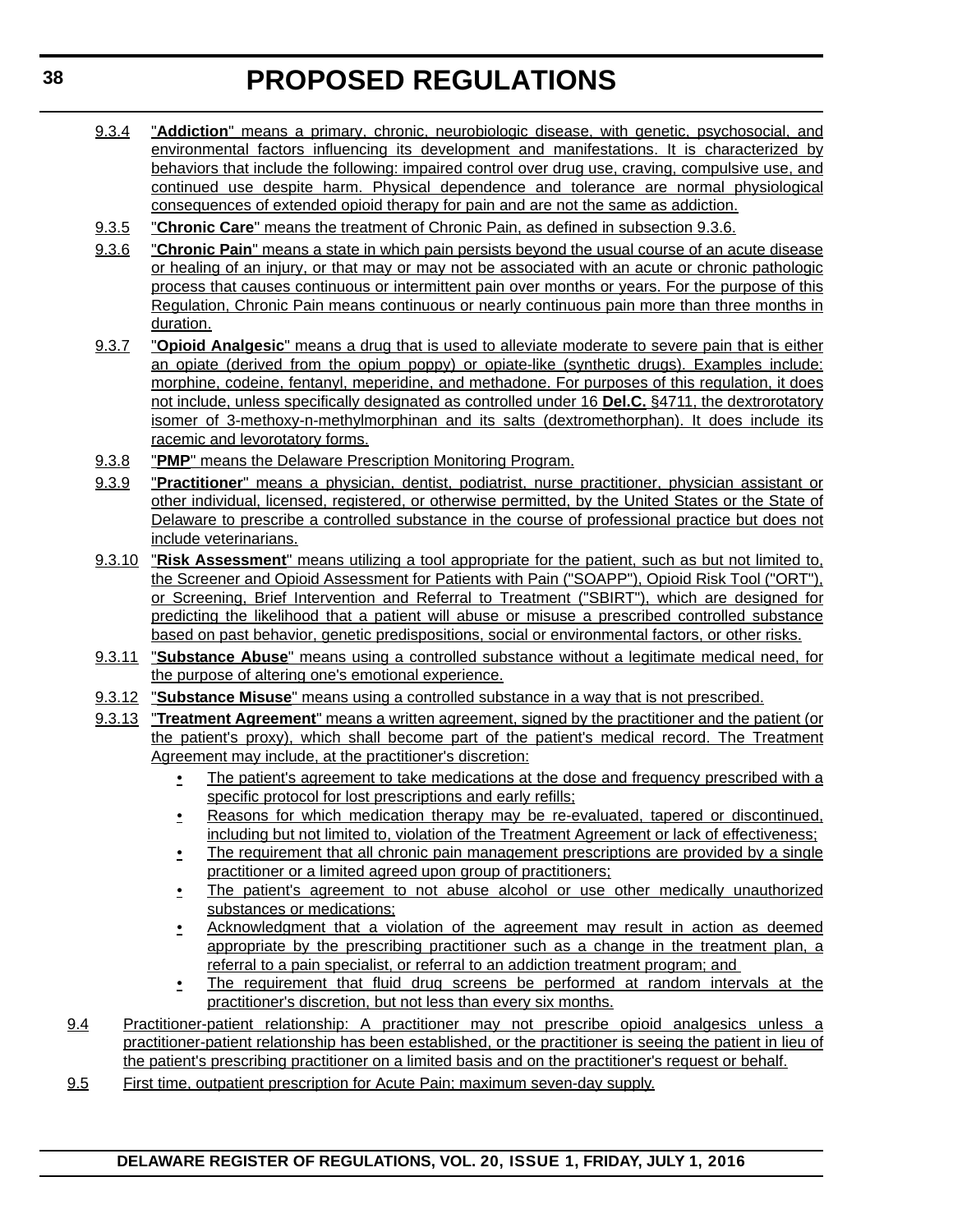- 9.5.1 When issuing a prescription for an opioid analgesic to an adult patient for outpatient use for the first time, for an Acute Pain Episode, a practitioner may not issue a prescription for more than a seven-day supply.
- 9.5.2 A practitioner may not issue a prescription for an opioid analgesic to a minor for more than a seven-day supply at any time and shall discuss with the parent or guardian of the minor the risks associated with opioid use and the reasons why the prescription is necessary.
- 9.5.3 Notwithstanding subsections 9.5.1 and 9.5.2, if, in the professional medical judgment of a practitioner, more than a seven-day supply of an opiate is required to treat the adult or minor patient's acute medical condition, then the practitioner may issue a prescription for the quantity needed to treat such acute medical condition. The condition triggering the prescription of an opiate for more than a seven-day supply shall be documented in the patient's medical record, the practitioner shall query the PMP to obtain a prescription history, and the practitioner shall indicate that a non-opiate alternative was not appropriate to address the medical condition and comply with subsections 9.6.4 and 9.6.5.
- 9.6 Subsequent prescriptions. After the first time outpatient prescription, or after the patient has been issued outpatient prescription(s) totaling up to a seven day supply, prior to issuing a subsequent prescription for an opioid analgesic for Acute Pain, the practitioner must perform an appropriate evaluation of the patient's medical history and condition, including the following:
	- 9.6.1 Query the PMP to obtain a prescription history for the first subsequent prescription that goes beyond the initial 7-day period and, for any subsequent prescriptions after that, the PMP shall be queried at the discretion of the practitioner unless otherwise required;
	- 9.6.2 Administer a fluid drug screen, at the discretion of the practitioner;
	- 9.6.3 Conduct a physical examination which must include a documented discussion between the practitioner and patient to: Elicit relevant history, explain the risks and benefits of opioid analgesics and possible alternatives to the use of opioid analgesics, identify other treatments tried or considered, and determine whether opioid analgesics are contra-indicated;
	- 9.6.4 Obtain an Informed Consent form, signed by the patient (or the patient's proxy), that must include information regarding the drug's potential for addiction, abuse, and misuse; and the risks associated with the drug of life-threatening respiratory depression; overdose as a result of accidental exposure potentially fatal, especially in children; neonatal opioid withdrawal symptoms; and potentially fatal overdose when interacting with alcohol; and other potentially fatal drug/drug interactions, such as benzodiazepines; and
	- 9.6.5 Schedule and undertake periodic follow-up visits and evaluations of the patient to monitor and assess progress toward goals in the treatment plan and modify the treatment plan, as necessary. The practitioner must determine whether to continue the treatment of pain with an opioid analgesic, whether there is an available alternative, whether to refer the patient for a pain management or substance abuse consultation.
- 9.7 Chronic Pain patients. In addition to the requirements of subsection 9.6, the practitioner must adhere to the following additional requirements for Chronic Pain patients:
	- 9.7.1 Query the PMP at least every six months, more frequently if clinically indicated, or whenever the patient is also being prescribed a benzodiazepine;
	- 9.7.2 Query the PMP whenever the patient is assessed to potentially be at risk for substance abuse or misuse or demonstrates such things as loss of prescription(s), requests for early refills or similar behavior;
	- 9.7.3 Administer fluid drug screens at least once every six months;
	- 9.7.4 Obtain a signed Treatment Agreement, pursuant to subsection 9.3.13;
	- 9.7.5 Conduct a Risk Assessment as defined in subsection 9.3.10;
	- 9.7.6 Document in the patient's medical record alternative treatment options that have been tried by the patient, including non-pharmacological treatments, and their adequacy with respect to providing sufficient management of pain;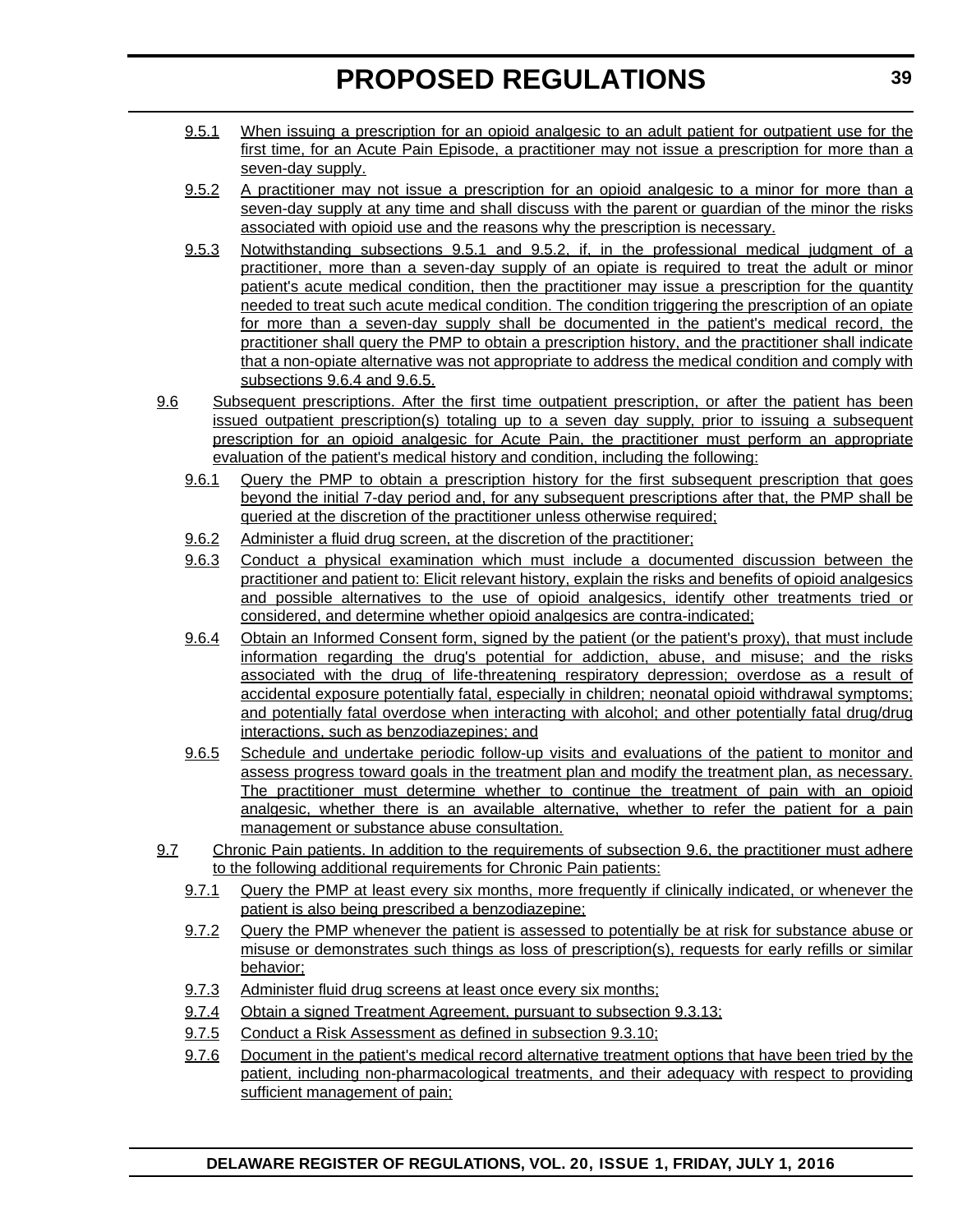- 9.7.7 Make efforts to address psychiatric and medical comorbidities concurrently, rather than sequentially, when concurrent treatment is clinically feasible; and
- 9.7.8 At the practitioner's discretion, seek a case review and consult with, or otherwise refer the patient to, a state-licensed physician who holds a subspecialty board certification in addiction psychiatry from the American Board of Psychiatry and Neurology or an addiction certification from the American Board of Addiction Medicine or an addiction specialist if any of the following occur:
	- 9.7.8.1 Adulterated drug tests;
	- 9.7.8.2 Diversion of prescribed medications; or
	- 9.7.8.3 The patient has obtained controlled substances elsewhere without disclosure to the physician, as evidenced by PMP data.
- 9.8 Practitioners treating the following patients are exempted from the requirements of this Regulation:
	- 9.8.1 Hospice care patients;
	- 9.8.2 Active cancer treatment patients;
	- 9.8.3 Patients experiencing cancer-related pain;
	- 9.8.4 Terminally ill/palliative care patients; and
	- 9.8.5 Hospital patients, during the hospital stay, including any prescription issued at the time of discharge, so long as that discharge prescription is for a quantity of a 7-day supply or less.

### **910.0 Procedures for Adoption of Regulations**

- 910.1 Notice. Prior to the adoption, amendment or repeal of any of these controlled substances regulations, the Secretary of State/Committee will give at least twenty (20) days notice of the intended action.
	- 910.1.1 The notice will include a statement of either the terms of substance of the intended action or a description of the subjects and issues involved, or the time when, and the place where to present their views thereon. The notice will be mailed to persons who have made timely request of the Office of Controlled Substances for advance notice of such rule-making proceedings and shall be published in two newspapers of general circulation in this State.
- 910.2 Hearing. The Secretary of State shall designate the Committee to preside over hearings. The Committee will afford all interested persons a reasonable opportunity to submit data, views or arguments, orally or in writing.
- 910.3 Emergency Regulations. If the Secretary of State, upon the recommendation of the Committee, finds that an imminent peril to the public health, safety or welfare requires adoption of a regulation upon fewer then twenty (20) days notice and states in writing his/her reasons for that finding, the Secretary of State may proceed without prior notice or hearing or upon any abbreviated notice and hearing he/ she finds practicable, to adopt an emergency regulation. Such rules will be effective for a period not longer than 120 days, but the adoption of an identical rule under the procedures discussed above is not precluded.
- 910.4 Finding and Availability. The Secretary of State will maintain on file any adoption, amendment or repeal of these regulations. In addition, copies of these regulations will be available for public inspection at the Office of Controlled Substances.

### **101.0 Severability**

- 101.1 If any provision of these regulations is held invalid the invalidity does not affect other provisions of the regulations which can be given effect without the invalid provisions or application, and to this end the provisions of the regulation are severable.
- 101.2 Pursuant to 16 **Del.C.** §4718(f) and 16 **Del.C.** §4720(c) the Secretary of State finds that the compounds, mixtures or preparations listed in 21 **CFR** 1301.21, 21 CFR 1308.24 contain one or more active medical ingredients not having a stimulant or depressant effect on the central nervous system and that the admixtures included therein are in combinations, quantities, proportions, or concentrations that vitiate the potential for abuse of the substances which have a stimulant or depressant effect on the central nervous system, and therefore: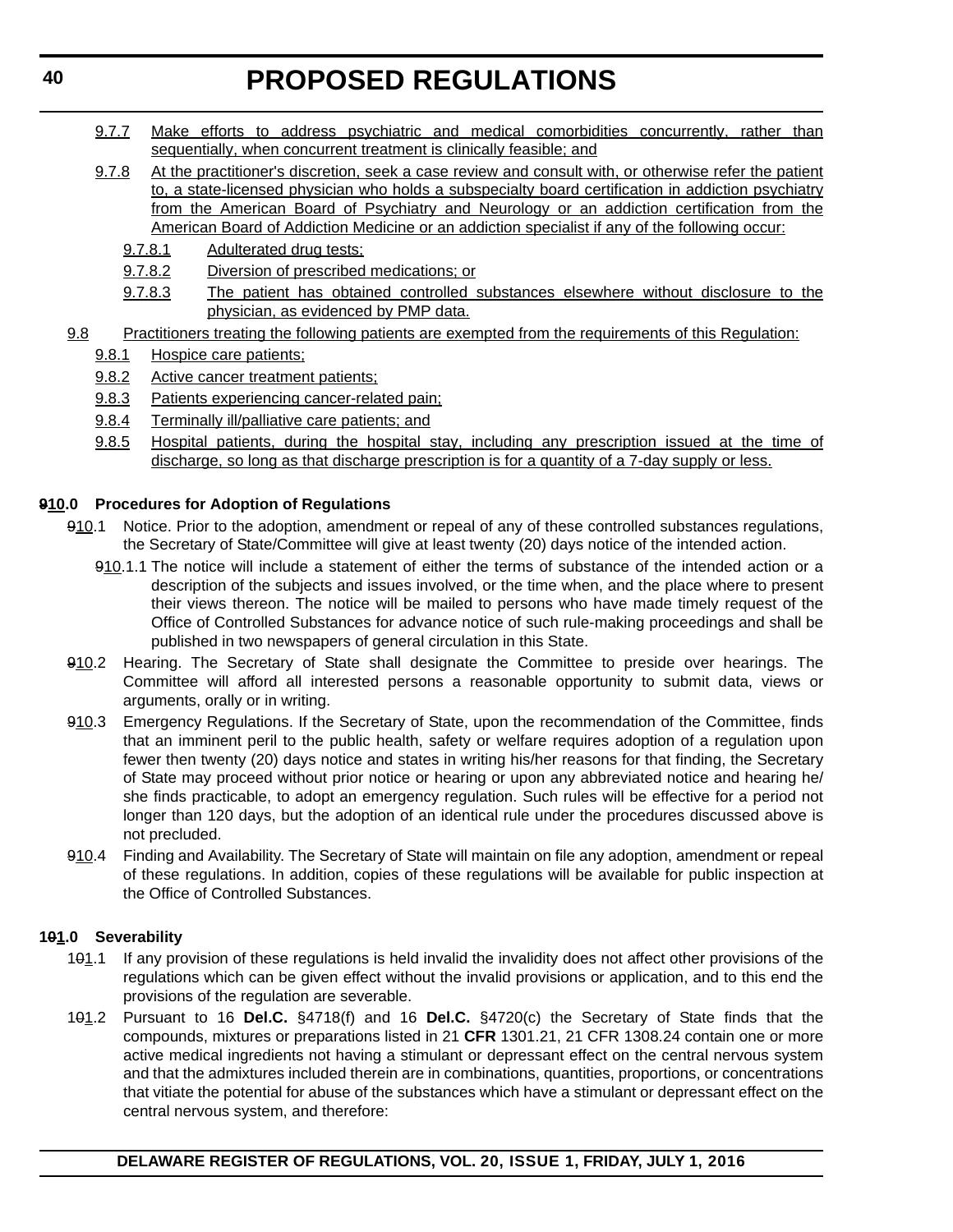101.2.1 The Secretary of State, as authorized by 16 **Del.C.** §4718(f) and 16 **Del.C.** §4720(c), does hereby except by rule the substances listed in 21 CFR 130.21, CFR 1308.24 and 21 CFR 1308.32 from Schedules III and IV of the Uniform Controlled Substances Act, 16 **Del.C.** Ch. 47.

**\*Please Note: As the rest of the sections were not amended, they are not being published. A copy of the regulation is available at:**

**[Uniform Controlled Substances Act Regulations](http://regulations.delaware.gov/register/july2016/proposed/20 DE Reg 31 07-01-16.htm)**

# **[DEPARTMENT OF TRANSPORTATION](http://www.deldot.gov/index.shtml)**

**DIVISION [OF TRANSPORTATION SOLUTIONS](http://www.deldot.gov/home/divisions/)**

Statutory Authority: 21 Delaware Code, Section 4504 (21 **Del.C.** §4504) 2 **DE Admin. Code** 2405

### **PUBLIC NOTICE**

#### **[2405 Oversize/Overweight Hauling Permit Policy and Procedures Manual](#page-3-0)**

Pursuant to the authority provided by 21 **Del.C.** §4504, the Delaware Department of Transportation (DelDOT), adopted the Oversize/Overweight Hauling Permit Policy and Procedures Manual.

The Department, through its Division of Transportation Solutions, seeks to adopt general revisions to its existing regulation, the Oversize/Overweight Hauling Permit Policy and Procedures Manual, to address procedural changes. These collective changes are administrative in nature and serve in part to clarify the intent of the Department as enacted through these regulations.

#### **Public Comment Period**

DelDOT will take written comments on these proposed general revisions to Section 2405 of Title 2, Delaware Administrative Code, from July 1, 2016 through August 1, 2016. The public may submit their comments to:

Adam Weiser, P.E., PTOE, Safety Programs Manager, Traffic Section

(Adam.Weiser@state.de.us) or in writing to his attention,

Division of Transportation Solutions

Traffic Safety Section

Delaware Department of Transportation

169 Brick Store Landing Road

Smyrna, DE 19977

#### **\*Please Note:**

**(1) The Regulatory Flexibility Analysis and Impact Statement for this regulation, as required by 29 Del.C. Ch. 104, is available at:**

**<http://regulations.delaware.gov/register/july2016/proposed/20 DE Reg 41RFA 07-01-16.pdf>**

**(2) Due to the size of the proposed regulation, it is not being published here. A copy of the regulation is available at:**

**[2405 Oversize/Overweight Hauling Permit Policy and Procedures Manual](http://regulations.delaware.gov/register/july2016/proposed/20 DE Reg 41 07-01-16.htm)**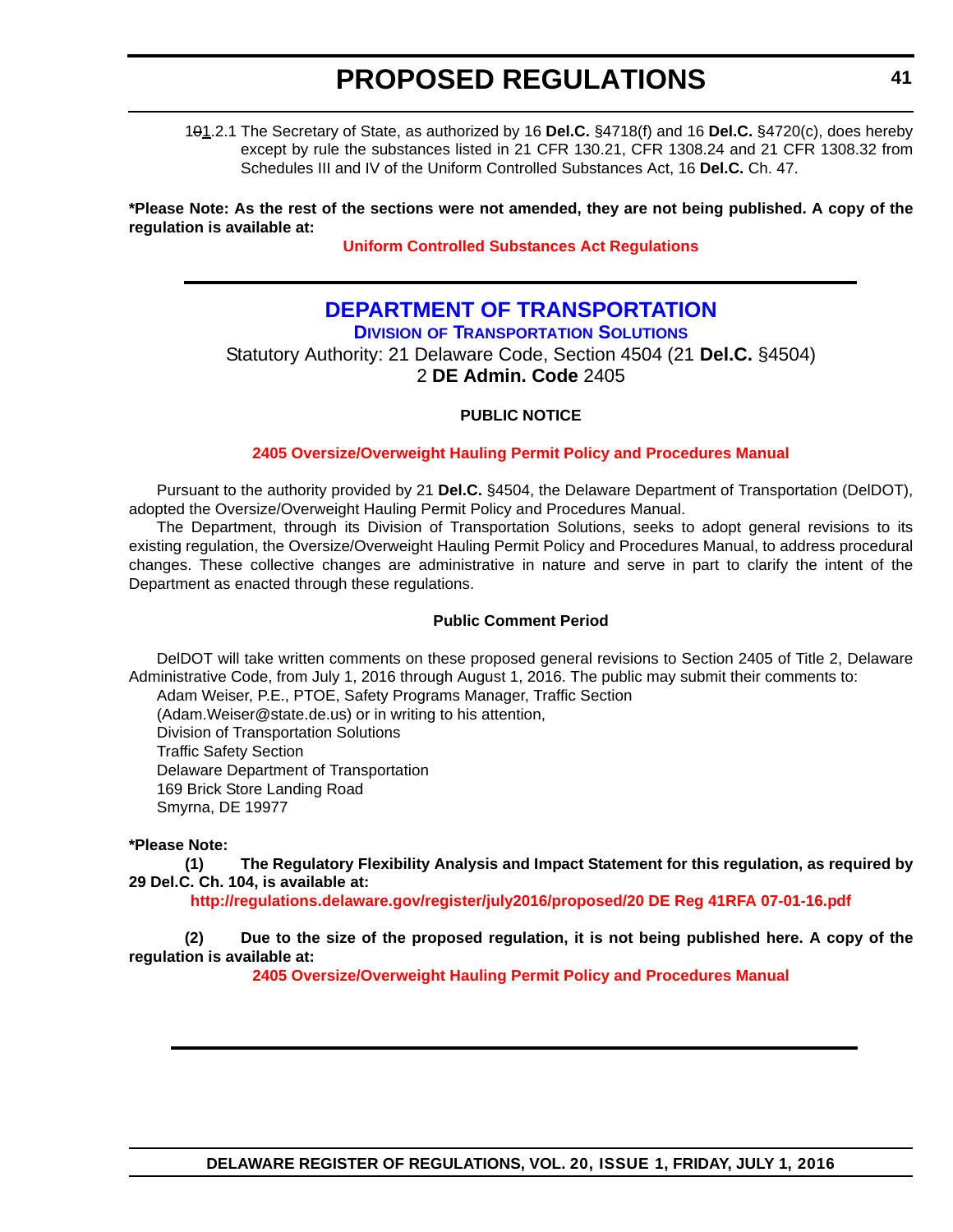## **Symbol Key**

Arial type indicates the text existing prior to the regulation being promulgated. Underlined text indicates new text added at the time of the proposed action. Language which is stricken through indicates text being deleted. **Bracketed Bold language]** indicates text added at the time the final order was issued. **Bracketed bold stricken through]** indicates language deleted at the time the final order was issued.

## **Final Regulations**

The opportunity for public comment shall be held open for a minimum of 30 days after the proposal is published in the *Register of Regulations*. At the conclusion of all hearings and after receipt within the time allowed of all written materials, upon all the testimonial and written evidence and information submitted, together with summaries of the evidence and information by subordinates, the agency shall determine whether a regulation should be adopted, amended or repealed and shall issue its conclusion in an order which shall include: (1) A brief summary of the evidence and information submitted; (2) A brief summary of its findings of fact with respect to the evidence and information, except where a rule of procedure is being adopted or amended; (3) A decision to adopt, amend or repeal a regulation or to take no action and the decision shall be supported by its findings on the evidence and information received; (4) The exact text and citation of such regulation adopted, amended or repealed; (5) The effective date of the order; (6) Any other findings or conclusions required by the law under which the agency has authority to act; and (7) The signature of at least a quorum of the agency members.

The effective date of an order which adopts, amends or repeals a regulation shall be not less than 10 days from the date the order adopting, amending or repealing a regulation has been published in its final form in the *Register of Regulations*, unless such adoption, amendment or repeal qualifies as an emergency under §10119.

### **[DEPARTMENT OF EDUCATION](http://www.doe.k12.de.us/) [PROFESSIONAL STANDARDS BOARD](https://pubapps.doe.k12.de.us/EducationalDirectoryPublic/pages/DDOE/WorkGroupStaff.aspx?page=branches&WGID=75&BID=1)**

Statutory Authority: 14 Delaware Code, Section 1205(b) (14 **Del.C.** §1205(b)) 14 **DE Admin. Code** 1522

### **REGULATORY IMPLEMENTING ORDER**

#### **[1522 Elementary School Counselor](#page-3-0)**

#### **I. SUMMARY OF THE EVIDENCE AND INFORMATION SUBMITTED**

The Professional Standards Board, acting in cooperation and consultation with the Department of Education, seeks the approval of the State Board of Education to amend 14 **DE Admin. Code** 1522 Elementary School Counselor. The proposed regulation adds a non-regulatory note concerning a content knowledge examination and a definition of an accreditation program. In addition, the proposed regulation amends the additional education requirement, including the recognized accreditation programs and the required coursework and professional development areas, and the clinical experience requirement.

Notice of the proposed regulation was published in the *Register of Regulations* on May 1, 2016 in the form attached hereto as Exhibit "A". Persons who wished to present their views regarding the proposed regulation were invited to do so in writing by May 31, 2016. The Professional Standards Board received twelve written comments, including comments from parents, current and retired school counselors, a former student in a school counseling program, a university administrator, a university professor, a teacher, and the American School Counselor Association. The majority of the comments received supported the proposed regulation. Two of the comments did not support the required number of hours of clinical experience. The Professional Standards Board considered the written comments and decided not to make any changes to the proposed regulation at this time. The Professional Standards Board believes that the proposed regulation serves to improve the quality of instruction for Delaware's children and that the amendments are designed to improve the quality of the Delaware educator workforce and to improve student performance.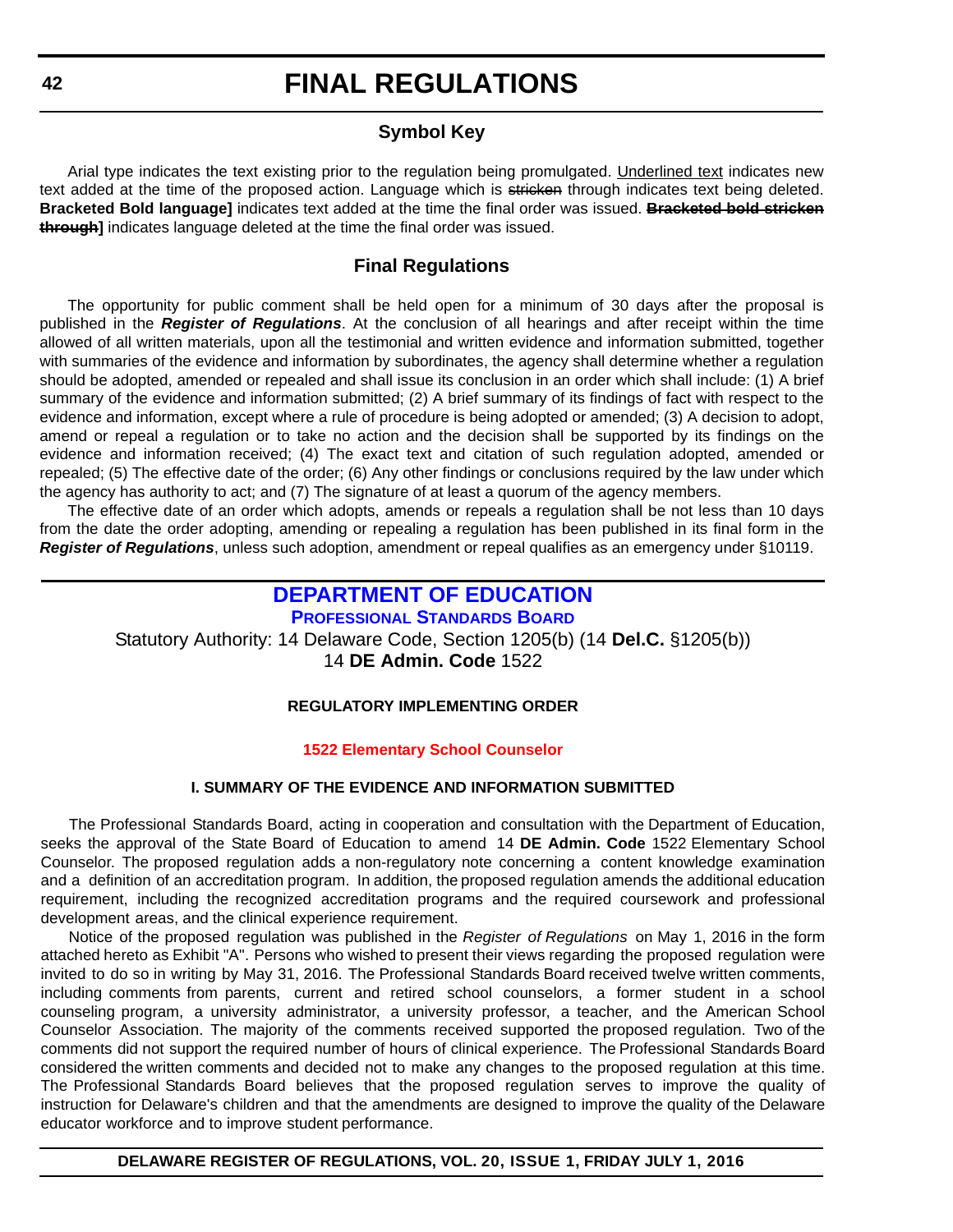On June 2, 2016, the Professional Standards Board signed an order, in the form attached hereto as Exhibit "B'', proposing to amend 14 **DE Admin. Code** 1522 Elementary School Counselor subject to the approval of the State Board of Education.

#### **II. FINDINGS OF FACT**

The Professional Standards Board found that it is appropriate to amend 14 **DE Admin. Code** 1522 Elementary School Counselor to add a non-regulatory note concerning a content knowledge examination and a definition of an accreditation program and to amend the additional education requirement, including the recognized accreditation programs and the required coursework and professional development areas, and the clinical experience requirement and to seek State Board of Education approval for the amended regulation.

#### **III. DECISION TO AMEND THE REGULATION**

For the foregoing reasons, the Professional Standards Board concluded that it is appropriate to amend 14 **DE Admin. Code** 1522 Elementary School Counselor.

Pursuant to 14 **Del.C.** §1203, the amended regulation attached hereto as Exhibit "A" is hereby approved.

#### **IV. TEXT AND CITATION**

The text of 14 **DE Admin. Code** 1522 Elementary School Counselor amended hereby shall be in the form attached hereto as Exhibit "A" and said regulation shall be cited as 14 **DE Admin. Code** 1522 Elementary School Counselor in the *Administrative Code.*

#### **V. EFFECTIVE DATE OF ORDER**

The actions hereinabove referred to were taken by the Professional Standards Board pursuant to 14 **Del.C.** §1203 on June 2, 2016 and by the State Board of Education on June 16, 2016. The effective date of this Order shall be ten (10) days from the date this Order is published in its final form in the *Register of Regulations.*

**IT IS SO ORDERED** the 2nd day of June, 2016 by the Professional Standards Board.

| Bryon Murphy, Chairman | David Kohan, Vice Chairman |
|------------------------|----------------------------|
| Diane Albanese         | Gerald Allen (absent)      |
| Amber Augustus         | Linda Brown (absent)       |
| Jennifer Burton        | Stephanie DeWitt           |
| Nelia Dolan            | Laura Glass                |
| Darren Guido           | Rosaria Macera             |
| Darlene O'Neill        | Mary Pinkston              |
| Stephanie Smith        | Sue Smith                  |
|                        |                            |

**IT IS SO ORDERED** the 16<sup>th</sup> day of June, 2016.

#### **Department of Education**

Steven H. Godowsky, Secretary of Education

### **Approved this 16th day of June, 2016 by the State Board of Education.**

Jorge L. Melendez, Vice President Terry M. Whittaker, Ed.D. G. Patrick Heffernan Nina L. Bunting Barbara B. Rutt

Teri Quinn Gray, Ph.D., President Gregory B. Coverdale, Jr. (not present)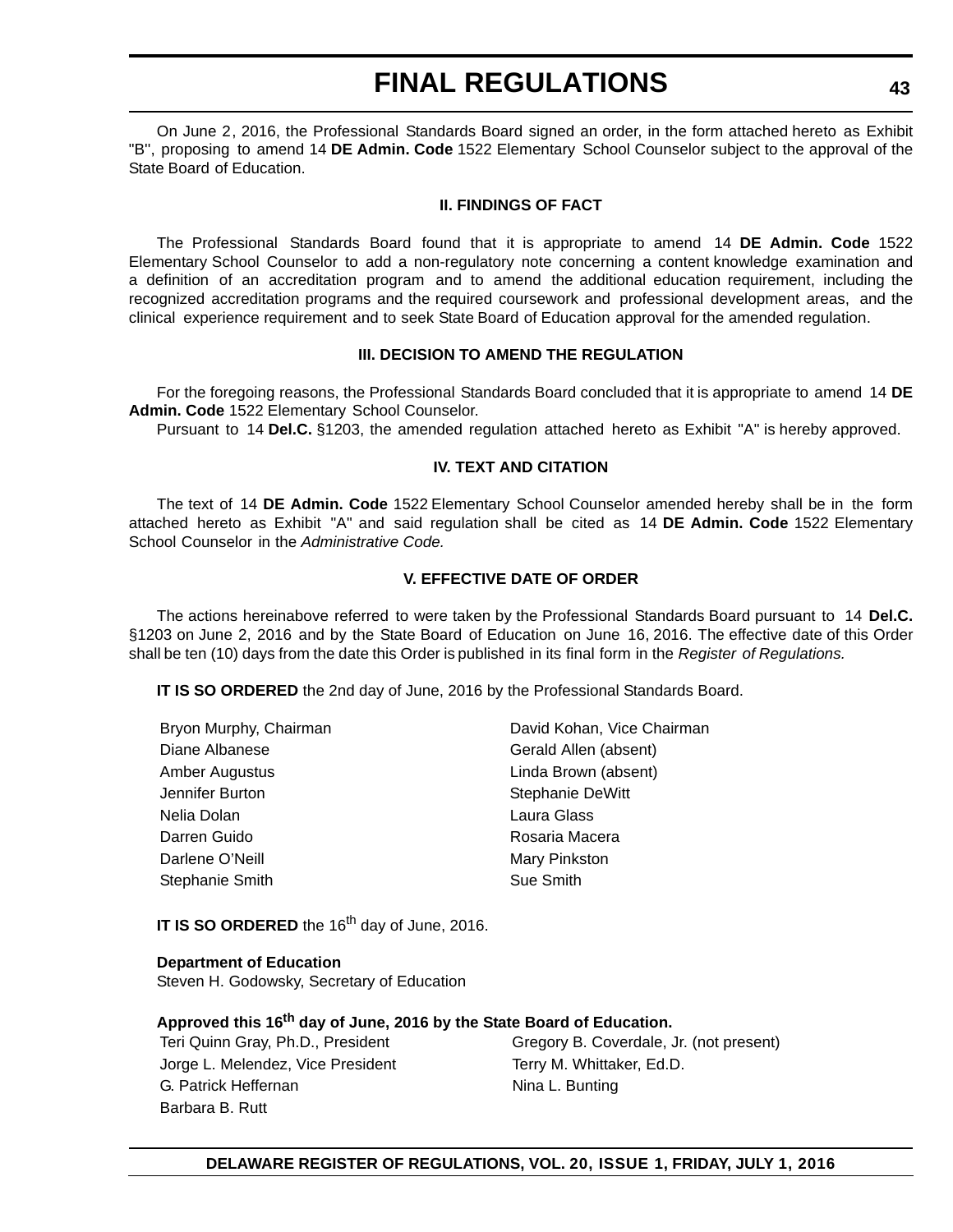### **1522 Elementary School Counselor**

Non-regulatory note: Passage on an examination of content knowledge may also be required to obtain this certification. Pursuant to 14 **Del.C.** §1220 and 14 **DE Admin. Code** 1505, an examination of content knowledge is required when applicable and available. An examination of content knowledge is applicable and available when approved by the Professional Standards Board with the concurrence of the State Board of Education. See the Department of Education website for additional information.

### **1.0 Content**

- 1.1 This regulation shall apply to the issuance of a Standard Certificate, pursuant to 14 **Del.C.** §1220(a), for Elementary School Counselor. This certification is required for grades K to five (5), and is valid in grades six (6) to eight (8) in a Middle Level school. A Middle Level School Counselor must hold either an Elementary School Counselor Standard Certificate or a Secondary School Counselor Standard Certificate.
- 1.2 Except as otherwise provided, the requirements set forth in 14 **DE Admin. Code** 1505 Standard Certificate, including any subsequent amendment or revision thereto, are incorporated herein by reference.

### **2.0 Definitions**

- 2.1 The definitions set forth in 14 **DE Admin. Code** 1505 Standard Certificate, including any subsequent amendment or revision thereto, are incorporated herein by reference.
- 2.2 The following word and term, when used in this regulation, shall have the following meaning unless the context clearly indicates otherwise:

"**CAEP (Council for the Accreditation of Educator Preparation)**" – A nonprofit and nongovernmental agency that accredits educator preparation providers (EPPs), which was created when the National Council for Accreditation of Teacher Education (NCATE) and the Teacher Education Accreditation Council (TEAC) merged in 2013.

### **3.0 Standard Certificate**

- 3.1 In accordance with 14 **Del.C.** §1220(a), the Department shall issue a Standard Certificate as an Elementary School Counselor to an educator who has met the following:
	- 3.1.1 Holds a valid Delaware Initial, Continuing, or Advanced License; or a Professional Status Certificate issued by the Department prior to August 31, 2003; and,
	- 3.1.2 Has met the requirements as set forth in 14 **DE Admin. Code** 1505, Standard Certificate including any subsequent amendment or revision thereto: and
	- 3.1.3 Has satisfied the additional requirements in this regulation.

### **4.0 Additional Requirements**

#### An educator must also have met the following.

- 4.1 Has satisfied at least one of the following additional education requirements:
	- 4.1.1 Graduated from an NCATE or specialty organization recognized CAEP educator preparation program unit or from a state approved educator preparation program, where the state approval body employed the appropriate NASDTEC or NCATE national specialty organization standards, offered by a regionally accredited college or university, with a Masters degree in Elementary School Counseling; or
	- 4.1.2 Graduated from a regionally accredited college or university with a Master's degree in any content area and satisfactorily completed thirty-nine (3039) credits of graduate course work or the equivalent in professional development as approved by the Department in the areas of:
		- 4.1.2.1 Principles and Practices of the School Counseling Program Introduction to School Counseling & Theories (3 credits);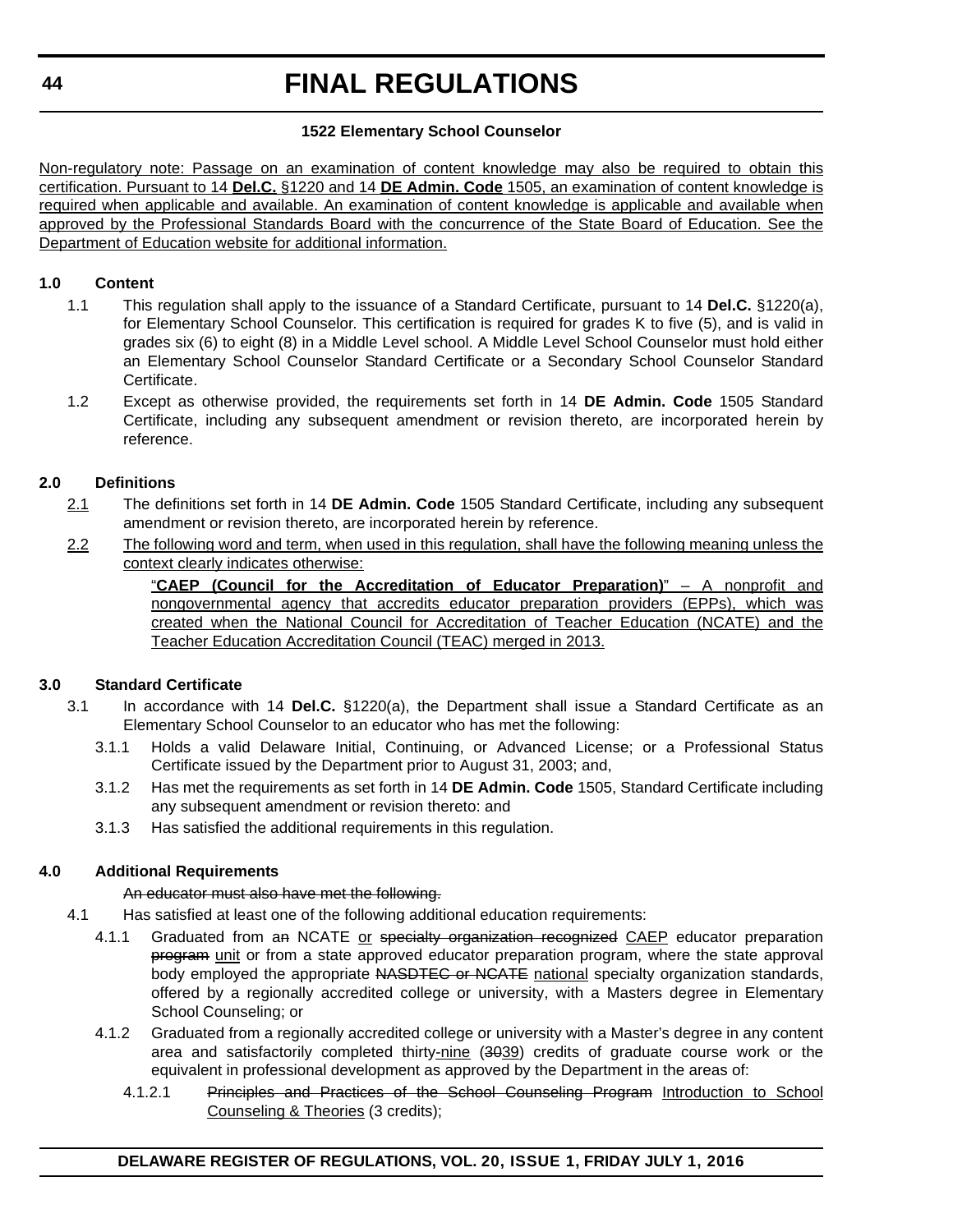- 4.1.2.2 Individual Counseling Skills Human Behavior and Child Development (3 credits);
- 4.1.2.3 Group Counseling Skills Ethical Issues in School Counseling (3 credits);
- 4.1.2.4 Human Development College & Career Readiness K-12 (3 credits);
- 4.1.2.5 Developmental Group Guidance Testing, Measurements, and Research in School Counseling (3 credits);
- 4.1.2.6 Individual and Group Testing for Counselors The Counselor as Consultant (3 credits);
- 4.1.2.7 Supervised Practicum in Elementary Counseling Special Education Law & the School Counselor's Role (3 credits);
- 4.1.2.8 Counseling Theory Group Counseling (3 credits); and
- 4.1.2.9 Consultation; and Individual Counseling Skills & Strategies (36 credits).
- 4.1.2.10 Ethical Issues in School Counseling Family Counseling (3 credits).
- 4.1.2.11 Principles and Practices of a School Counseling Program (6 Credits); and
- 4.2 Has met at least one of the following experience requirements completed one of the following:
	- 4.2.1 A minimum of three years professional experience in an elementary school setting; or,
	- 4.2.2 A minimum of three years of equivalent experience as approved by the Department of Education; or,
	- 4.2.31 Educators not holding a Standard Certificate Secondary School Counselor must complete A a supervised school counseling internship clinical experience under the direct supervision of a State Department of Education certified Elementary School Counselor of one (1) full year 700 hours in an elementary school setting which is part of a graduate degree program in Elementary School Counseling or arranged by the Department of Education. The internship may be completed over a two (2) year period on a half-time basis.
	- 4.2.2 Educators holding Standard Certificate Secondary School Counselor, who are seeking Elementary School Counselor certification, must complete 350 hours of additional clinical experience in an elementary school setting, under the direct supervision of a State Department of Education certified Elementary School Counselor; or
	- 4.2.3 Educators seeking initial certification of both a Standard Certificate Elementary School Counselor and a Standard Certificate Secondary School Counselor simultaneously, must complete 350 hours of clinical experience in an elementary school setting under the direct supervision of a State Department of Education certified Elementary School Counselor and 350 hours of clinical experience in a secondary school setting under the direct supervision of a State Department of Education certified Secondary School Counselor.

### **5.0 Effective Date of Section 4.0**

Section 4.0 of this regulation shall be effective on January 1, 2017.

#### **[PROFESSIONAL STANDARDS BOARD](https://pubapps.doe.k12.de.us/EducationalDirectoryPublic/pages/DDOE/WorkGroupStaff.aspx?page=branches&WGID=75&BID=1)**

Statutory Authority: 14 Delaware Code, Section 1205(b) (14 **Del.C.** §1205(b)) 14 **DE Admin. Code** 1545

### **REGULATORY IMPLEMENTING ORDER**

#### **[1545 Secondary School Counselor](#page-3-0)**

#### **I. SUMMARY OF THE EVIDENCE AND INFORMATION SUBMITTED**

The Professional Standards Board, acting in cooperation and consultation with the Department of Education, seeks the approval of the State Board of Education to amend 14 **DE Admin. Code** 1545 Secondary School Counselor. The proposed regulation adds a non-regulatory note concerning a content knowledge examination and

#### **DELAWARE REGISTER OF REGULATIONS, VOL. 20, ISSUE 1, FRIDAY, JULY 1, 2016**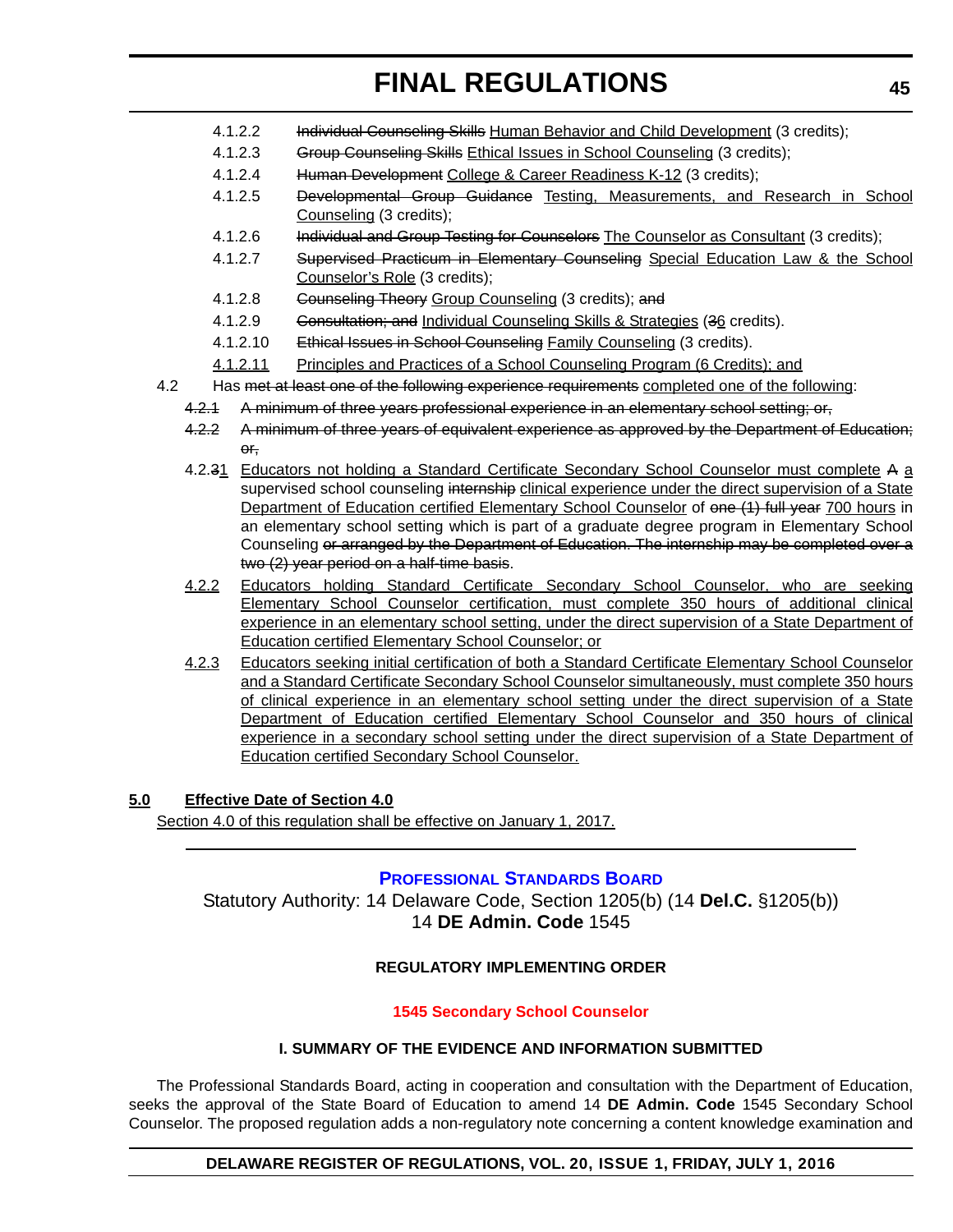a definition of an accreditation program. In addition, the proposed regulation amends the additional education requirement, including the recognized accreditation programs and the required coursework and professional development areas, and the clinical experience requirement.

Notice of the proposed regulation was published in the *Register of Regulations* on May 1, 2016 in the form attached hereto as Exhibit "A". Persons who wished to present their views regarding the proposed regulation were invited to do so in writing by May 31, 2016. The Professional Standards Board received twelve written comments, including comments from parents, current and retired school counselors, a former student in a school counseling program, a university administrator, a university professor, a teacher, and the American School Counselor Association. The majority of the comments received supported the proposed regulation. Two of the comments did not support the required number of hours of clinical experience. The Professional Standards Board considered the written comments and decided not to make any changes to the proposed regulation at this time. The Professional Standards Board believes that the proposed regulation serves to improve the quality of instruction for Delaware's children and that the amendments are designed to improve the quality of the Delaware educator workforce and to improve student performance.

On June 2, 2016, the Professional Standards Board signed an order, in the form attached hereto as Exhibit "B", proposing to amend 14 **DE Admin. Code** 1545 Secondary School Counselor subject to the approval of the State Board of Education.

#### **II. FINDINGS OF FACT**

The Professional Standards Board found that it is appropriate to amend 14 **DE Admin. Code** 1545 Secondary School Counselor to add a non-regulatory note concerning a content knowledge examination and a definition of an accreditation program and to amend the additional education requirement, including the recognized accreditation programs and the required coursework and professional development areas, and the clinical experience requirement and to seek State Board of Education approval for the amended regulation.

#### **III. DECISION TO AMEND THE REGULATION**

For the foregoing reasons, the Professional Standards Board concludes that it is appropriate to amend 14 **DE Admin. Code** 1545 Secondary School Counselor.

Pursuant to 14 **Del.C.** §1203, the regulation attached hereto as Exhibit "A" is hereby proposed subject to the approval of the State Board of Education. If approved by the State Board of Education, the proposed regulation will have the force and effect of law.

#### **IV. TEXT AND CITATION**

The text of 14 **DE Admin. Code** 1545 Secondary School Counselor amended hereby shall be in the form attached hereto as Exhibit "A" and said regulation shall be cited as 14 **DE Admin. Code** 1545 Secondary School Counselor in the *Administrative Code*.

#### **V. EFFECTIVE DATE OF ORDER**

The actions hereinabove referred to were taken by the Professional Standards Board pursuant to 14 **Del.C.** §1203 on June 2, 2016 and by the State Board of Education on June 16, 2016. The effective date of this Order shall be ten (10) days from the date this Order is published in its final form in the *Register of Regulations*.

**IT IS SO ORDERED** the 2<sup>nd</sup> day of June, 2016 by the Professional Standards Board.

Diane Albanese Gerald Allen (absent) Amber Augustus Linda Brown (absent) Jennifer Burton Stephanie DeWitt Nelia Dolan Laura Glass

Bryon Murphy, Chairman **David Kohan, Vice Chairman** 

#### **DELAWARE REGISTER OF REGULATIONS, VOL. 20, ISSUE 1, FRIDAY JULY 1, 2016**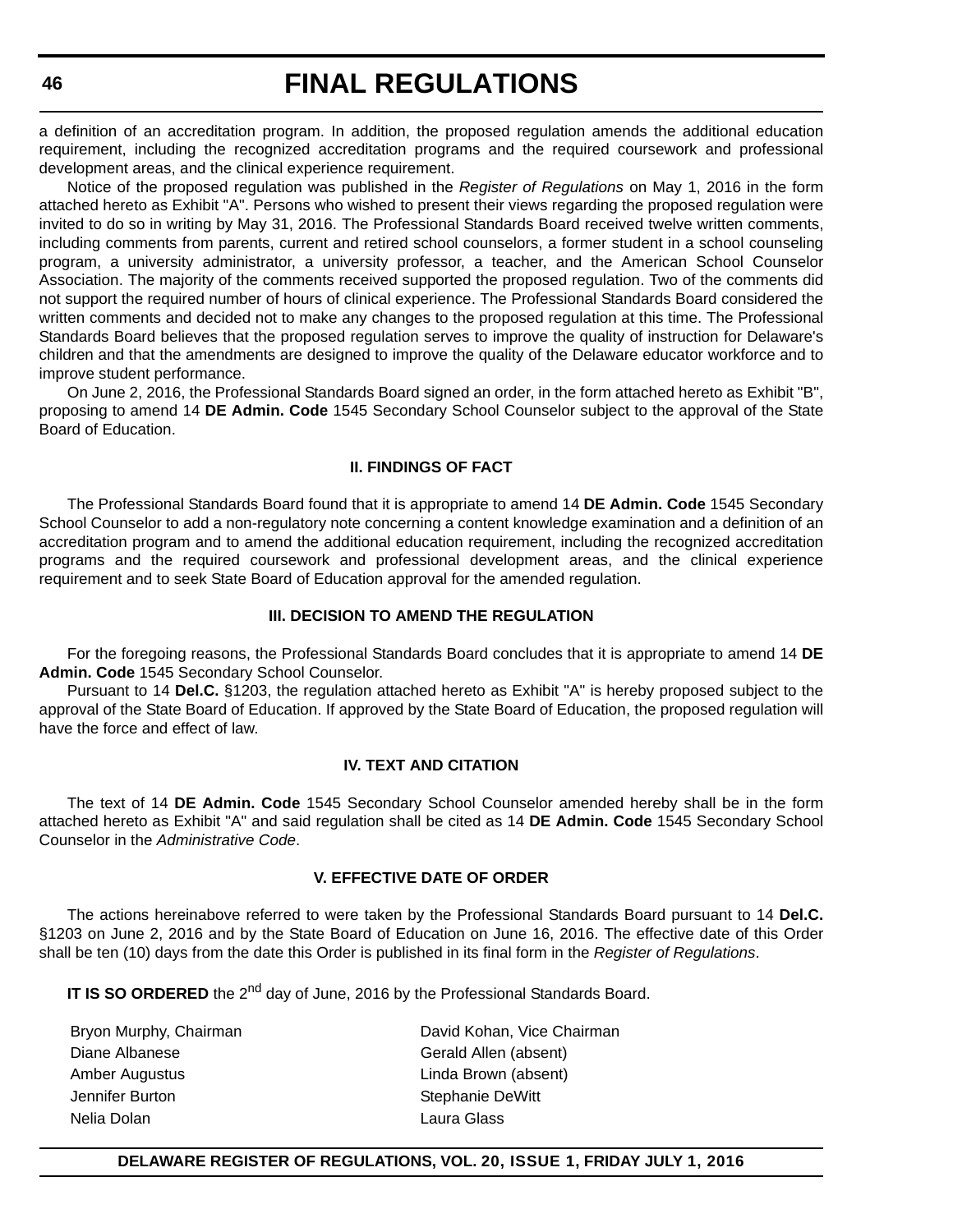Darren Guido Rosaria Macera Darlene O'Neill **Mary Pinkston** Stephanie Smith Sue Smith

**IT IS SO ORDERED** the 16<sup>th</sup> day of June, 2016.

#### **Department of Education** Steven H. Godowsky, Secretary of Education

### **Approved this 16th day of June, 2016 by the State Board of Education.**

Jorge L. Melendez, Vice President Terry M. Whittaker, Ed.D. G. Patrick Heffernan Nina L. Bunting Barbara B. Rutt

Teri Quinn Gray, Ph.D., President Gregory B. Coverdale, Jr. (not present)

#### **1545 Secondary School Counselor**

Non-regulatory note: Passage on an examination of content knowledge may also be required to obtain this certification. Pursuant to 14 **Del.C.** §1220 and 14 **DE Admin. Code** 1505, an examination of content knowledge is required when applicable and available. An examination of content knowledge is applicable and available when approved by the Professional Standards Board with the concurrence of the State Board of Education. See the Department of Education website for additional information.

#### **1.0 Content**

- 1.1 This regulation shall apply to the issuance of a Standard Certificate, pursuant to 14 **Del.C.** §1220(a), for Secondary School Counselor. This certification is required for grades nine (9) to twelve (12) and is valid in grades six (6) to eight (8) in a Middle Level school. A Middle Level School Counselor must hold either an Elementary School Counselor Standard Certificate or a Secondary School Counselor Standard Certificate.
- 1.2 Except as otherwise provided, the requirements set forth in 14 **DE Admin. Code** 1505, Standard Certificate including any subsequent amendment or revision thereto, are incorporated herein by reference.

#### **2.0 Definitions**

- 2.1 The definitions set forth in 14 **DE Admin. Code** 1505 Standard Certificate, including any subsequent amendment or revision thereto, are incorporated herein by reference.
- 2.2 The following word and term, when used in this regulation, shall have the following meaning unless the context clearly indicates otherwise:

"**CAEP (Council for the Accreditation of Educator Preparation)**" – A nonprofit and nongovernmental agency that accredits educator preparation providers (EPPs), which was created when the National Council for Accreditation of Teacher Education (NCATE) and the Teacher Education Accreditation Council (TEAC) merged in 2013.

#### **3.0 Standard Certificate**

- 3.1 In accordance with 14 **Del.C.** §1220(a), the Department shall issue a Standard Certificate as a Secondary School Counselor to an educator who has met the following:
	- 3.1.1 Holds a valid Delaware Initial, Continuing, or Advanced License; or a Limited Standard, Standard or Professional Status Certificate issued by the Department prior to August 31, 2003; and,
	- 3.1.2 Has met the requirements as set forth in 14 **DE Admin. Code** 1505 Standard Certificate, including any subsequent amendment or revision thereto; and,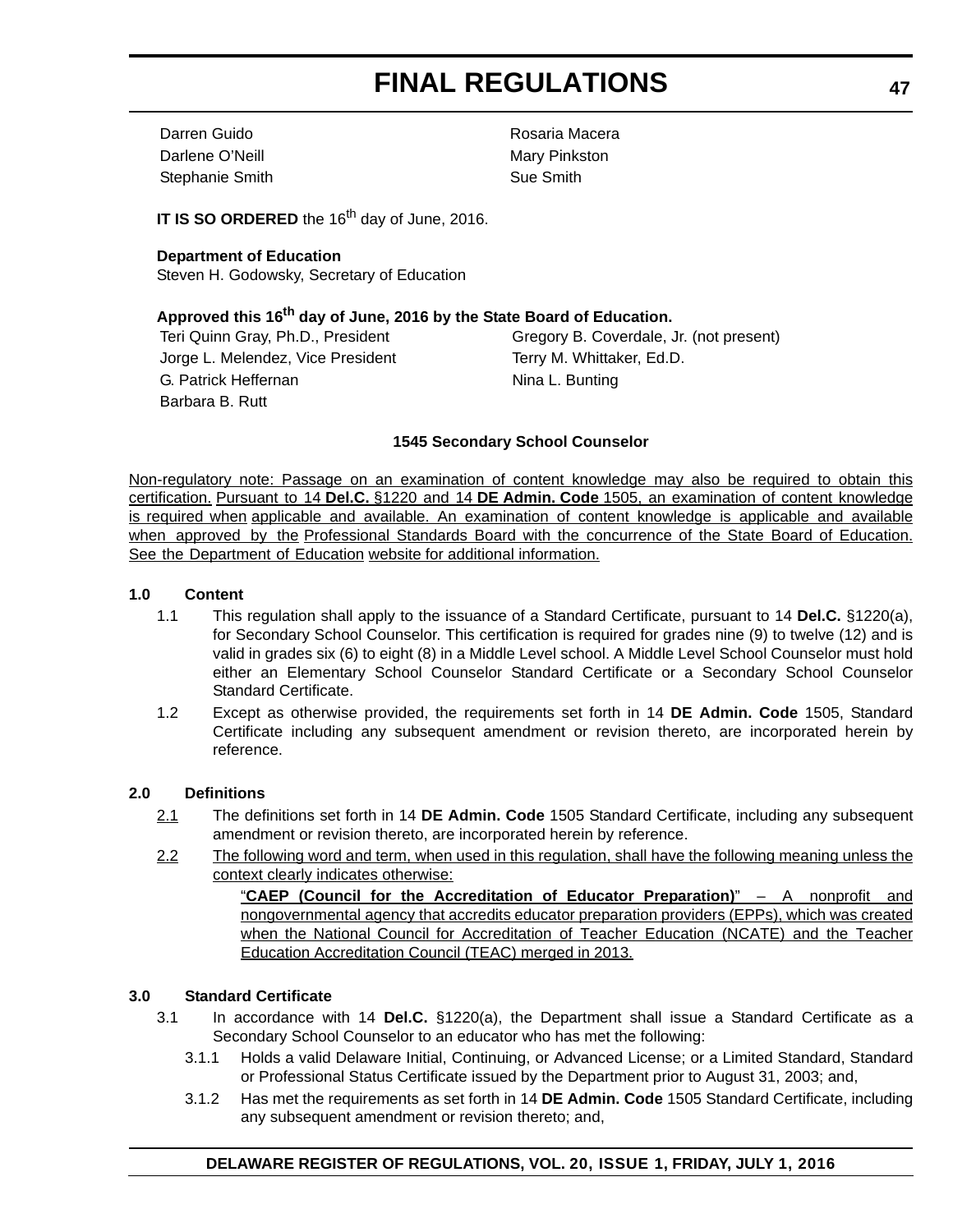3.1.3 Has satisfied the additional requirements in this regulation.

### **4.0 Additional Requirements**

- 4.1 An educator must also have met the following.
- 4.2 Has satisfied at least one of the following additional education requirements:
	- 4.21.1 Graduated from an NCATE specialty organization recognized or CAEP educator preparation program unit or from a state approved educator preparation program, where the state approval body employed the appropriate NASDTEC or NCATE national specialty organization standards, offered by a regionally accredited college or university, with a Masters degree in Secondary School Counseling; or
	- 4.21.2 Graduated from a regionally accredited college or university with a Masters degree in any content area and satisfactorily completed 3039 credits of graduate course work or the equivalent in professional development as approved by the Department in the areas of:
		- 4.21.2.1 Principles and Practices of the School Counseling Program Introduction to School Counseling & Theories (3 credits);
		- 4.21.2.2 Individual Counseling Skills Human Behavior and Child Development (3 credits);
		- 4.21.2.3 Group Counseling Skills Ethical Issues in School Counseling (3 credits);
		- 4.21.2.4 Human Development College & Career Readiness K-12 (3 credits);
		- 4.21.2.5 Gareer Development Testing, Measurements, and Research in School Counseling (3 credits);
		- 4.21.2.6 Individual and Group Testing for Counselors The Counselor as Consultant (3 credits);
		- 4.21.2.7 Supervised Practicum in Secondary Counseling Special Education Law & the School Counselor's Role (3 credits);
		- 4.21.2.8 Gounseling Theory Group Counseling (3 credits);
		- 4.21.2.9 Consultation Individual Counseling Skills & Strategies (36 credits); and
		- 4.21.2.10 Ethical Issues in School Counseling Family Counseling (3 credits).
		- 4.1.2.11 Principles and Practices of a School Counseling Program (6 Credits); and
- 4.3 Has met at least one of the following experience requirements:
	- 4.3.1 A minimum of three years professional experience in a secondary school setting; or,
	- 4.3.2 A minimum of three years of equivalent experience as approved by the Department of Education; or,
- 4.2 Has completed one of the following:
	- 4.3.32.1 Educators not holding a Standard Certificate Elementary School Counselor must complete A a supervised school counseling internship clinical experience under the direct supervision of a State Department of Education certified Secondary School Counselor of one (1) full year 700 hours in a secondary school setting which is part of a graduate degree program in Secondary School Counseling or arranged by the Department of Education. The internship may be completed over a two (2) year period on a half-time basis.
		- 4.2.2 Educators holding Standard Certificate Elementary School Counselor, who are seeking Secondary School Counselor certification, must complete 350 hours of additional clinical experience in a secondary school setting, under the direct supervision of a State Department of Education certified Secondary School Counselor; or
		- 4.2.3 Educators seeking initial certification of both a Standard Certificate Elementary School Counselor and a Standard Certificate Secondary School Counselor simultaneously, must complete 350 hours of clinical experience in an elementary school setting under the direct supervision of a State Department of Education certified Elementary School Counselor and 350 hours of clinical experience in a secondary school setting under the direct supervision of a State Department of Education certified Secondary School Counselor.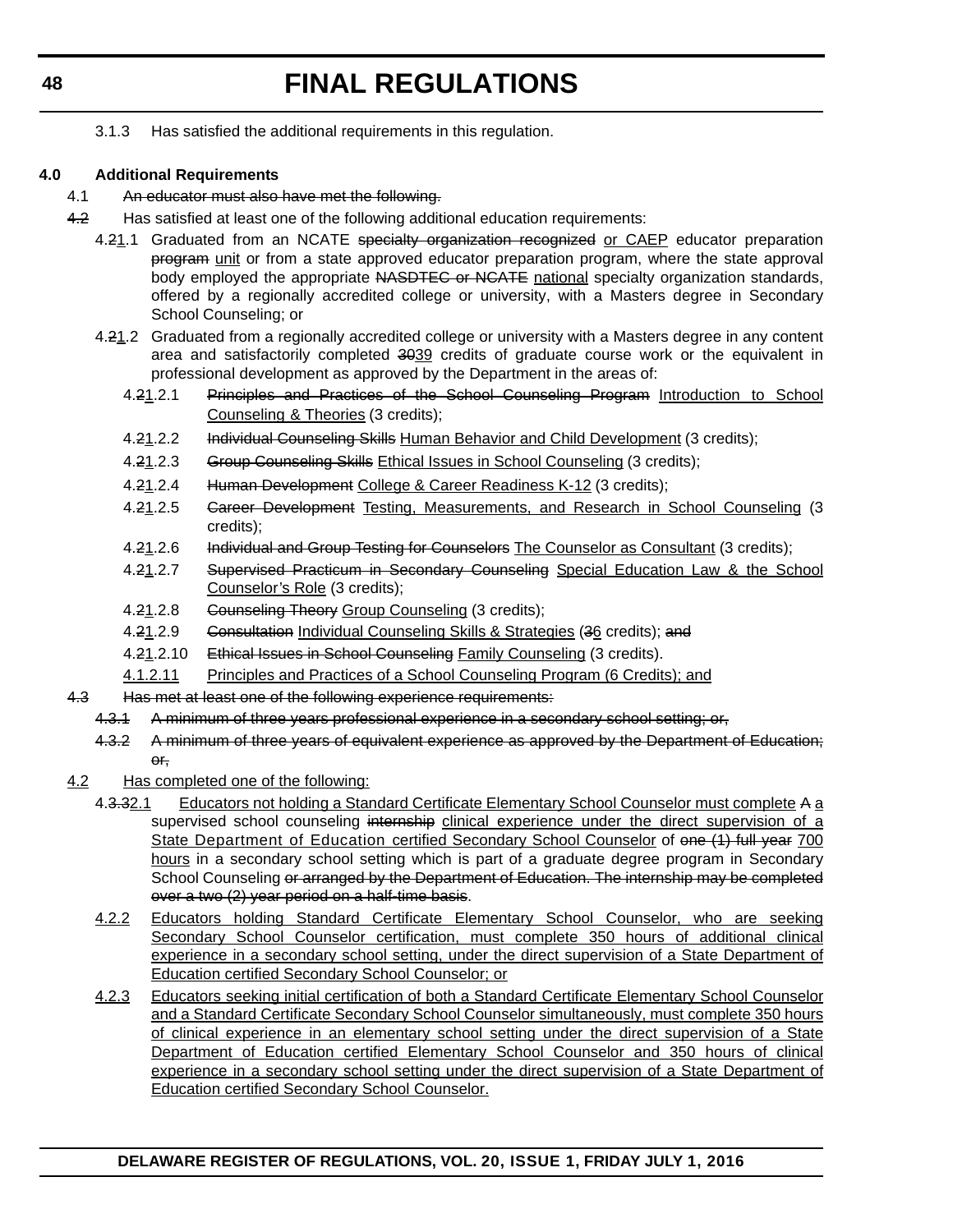#### **5.0 Effective Date of Section 4.0**

Section 4.0 of this regulation shall be effective on January 1, 2017.

#### **[PROFESSIONAL STANDARDS BOARD](https://pubapps.doe.k12.de.us/EducationalDirectoryPublic/pages/DDOE/WorkGroupStaff.aspx?page=branches&WGID=75&BID=1)**

Statutory Authority: 14 Delaware Code, Section 1205(b) (14 **Del.C.** §1205(b)) 14 **DE Admin. Code** 1582

#### **REGULATORY IMPLEMENTING ORDER**

#### **[1582 School Nurse](#page-3-0)**

#### **I. SUMMARY OF THE EVIDENCE AND INFORMATION SUBMITTED**

The Professional Standards Board, acting in cooperation and consultation with the Department of Education, seeks the approval of the State Board of Education to amend 14 **DE Admin. Code** 1582 School Nurse. The proposed regulation amends the additional training requirement under subsection 4.1.4.

Notice of the proposed regulation was published in the *Register of Regulations* on May 1, 2016 in the form attached hereto as Exhibit "A". Persons who wished to present their views regarding the proposed regulation were invited to do so in writing by May 31, 2016. The Professional Standards Board received written comments from the Governor's Advisory Council for Exceptional Citizens and the State Council for Persons with Disabilities, asking the Professional Standards Board to reconsider subsection 6.2, which requires a district or charter school to verify that a School Nurse continues to meet the requirements of subsections 4.1.1 through 4.1.3. The Professional Standards Board considered the written comments and decided not to make any changes to the proposed regulation at this time. The Professional Standards Board believes that the proposed amendments are designed to improve the quality of the Delaware educator workforce and benefit the student population of the state.

#### **II. FINDINGS OF FACTS**

The Professional Standards Board finds that it is appropriate to amend 14 **DE Admin. Code** 1582 School Nurse to amend the additional training requirement under subsection 4.1.4.

#### **III. DECISION TO AMEND THE REGULATION**

For the foregoing reasons, the Professional Standards Board concludes that it is appropriate to amend 14 **DE Admin. Code** 1582 School Nurse.

Therefore, pursuant to 14 **Del.C.** §1203, the regulation attached hereto as Exhibit "A" is hereby proposed subject to the approval of the State Board of Education. If approved by the State Board of Education, the proposed regulation will have the force and effect of law.

#### **IV. TEXT AND CITATION**

The text of 14 **DE Admin. Code** 1582 School Nurse amended hereby shall be in the form attached hereto as Exhibit "A" and said regulation shall be cited as 14 **DE Admin. Code** 1582 School Nurse in the *Administrative Code.*

#### **V. EFFECTIVE DATE OF ORDER**

The actions hereinabove referred to were taken by the Professional Standards Board pursuant to 14 **Del.C.** §1203 on June 2, 2016. The effective date of this Order shall be ten (10) days from the date this Order is published in its final form in the *Register of Regulations*.

**IT IS SO ORDERED** the 2nd day of June, 2016 by the Professional Standards Board.

#### **DELAWARE REGISTER OF REGULATIONS, VOL. 20, ISSUE 1, FRIDAY, JULY 1, 2016**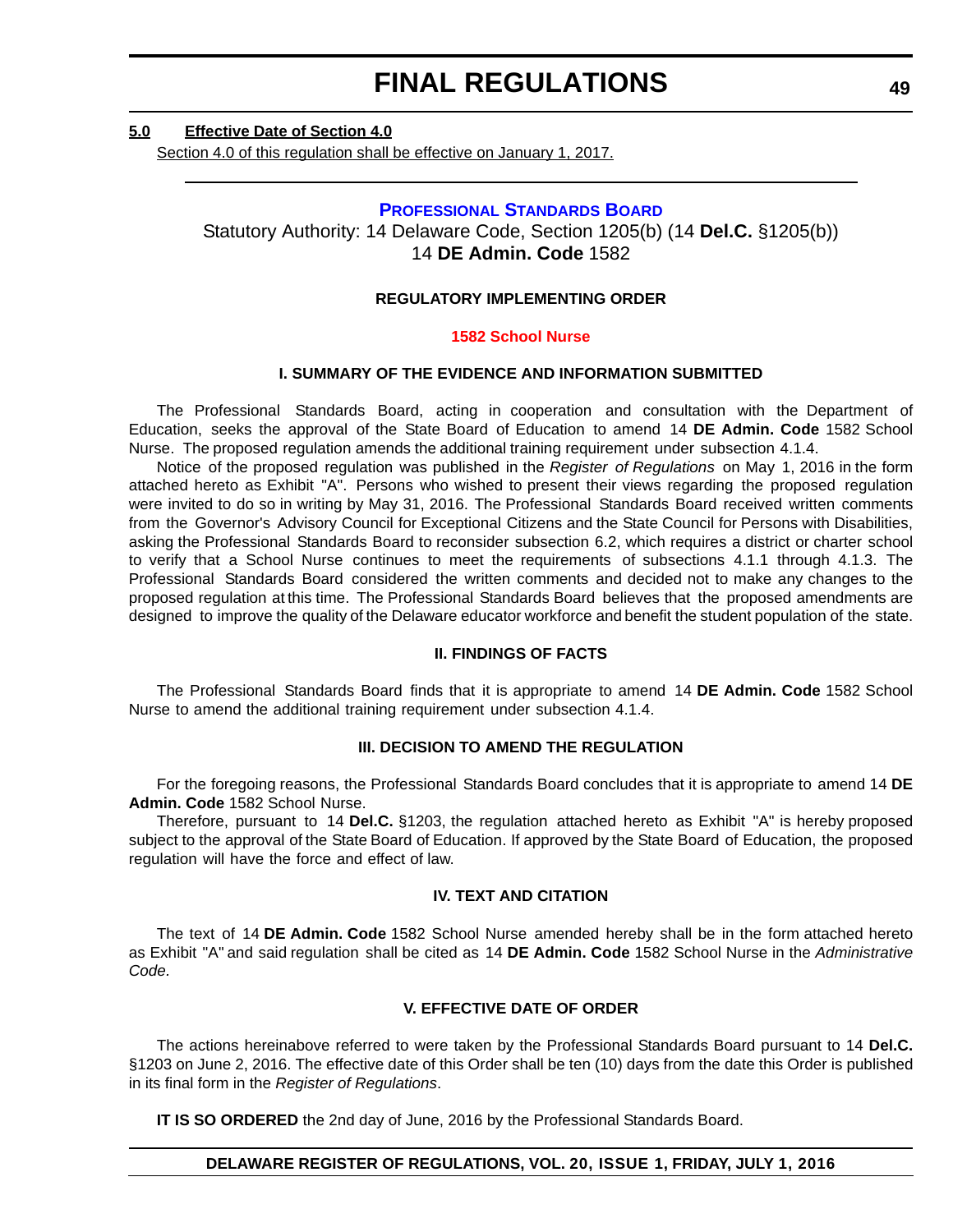Diane Albanese Gerald Allen (absent) Amber Augustus Linda Brown (absent) Jennifer Burton Stephanie DeWitt Nelia Dolan Laura Glass Darren Guido **Rosaria Macera** Darlene O'Neill **Mary Pinkston** Stephanie Smith Sue Smith

Bryon Murphy, Chairman **David Kohan, Vice Chairman** 

**IT IS SO ORDERED** the 16<sup>th</sup> day of June, 2016.

#### **Department of Education**

Steven H. Godowsky, Secretary of Education

### **Approved this 16th day of June, 2016 by the State Board of Education.**

Teri Quinn Gray, Ph.D., President Gregory B. Coverdale, Jr. (not present) Jorge L. Melendez, Vice President Terry M. Whittaker, Ed.D. G. Patrick Heffernan Nina L. Bunting Barbara B. Rutt

#### **1582 School Nurse**

### **1.0 Content**

- 1.1 This regulation shall apply to the issuance of a Standard Certificate, pursuant to 14 **Del.C.** §1220(a), for School Nurse. This certification is required for all School Nurses providing services to children within the Delaware public school system.
- 1.2 Except as otherwise provided, the requirements set forth in 14 **DE Admin. Code** 1505 Standard Certificate, including any subsequent amendment or revision thereto, are incorporated herein by reference.

#### **2.0 Definitions**

The definitions set forth in 14 **DE Admin. Code** 1505 Standard Certificate, including any subsequent amendment or revision thereto, are incorporated herein by reference.

#### **3.0 Standard Certificate**

- 3.1 In accordance with 14 **Del.C.** §1220(a), the Department shall issue a Standard Certificate as a School Nurse to an educator who has met the following:
	- 3.1.1 Holds a valid Delaware Initial, Continuing, or Advanced License; or a Limited Standard, Standard or Professional Status Certificate issued by the Department prior to August 31, 2003; and,
	- 3.1.2 Has met the requirements as set forth in 14 **DE Admin. Code** 1505, Standard Certificate including any subsequent amendment or revision thereto: and
	- 3.1.3 Has satisfied the additional requirements in this regulation.

#### **4.0 Additional Requirements**

- 4.1 An educator must also have met the following additional education and licensure requirements:
	- 4.1.1 Holds a Bachelor's degree in Nursing (BSN) from a regionally accredited college or university; and,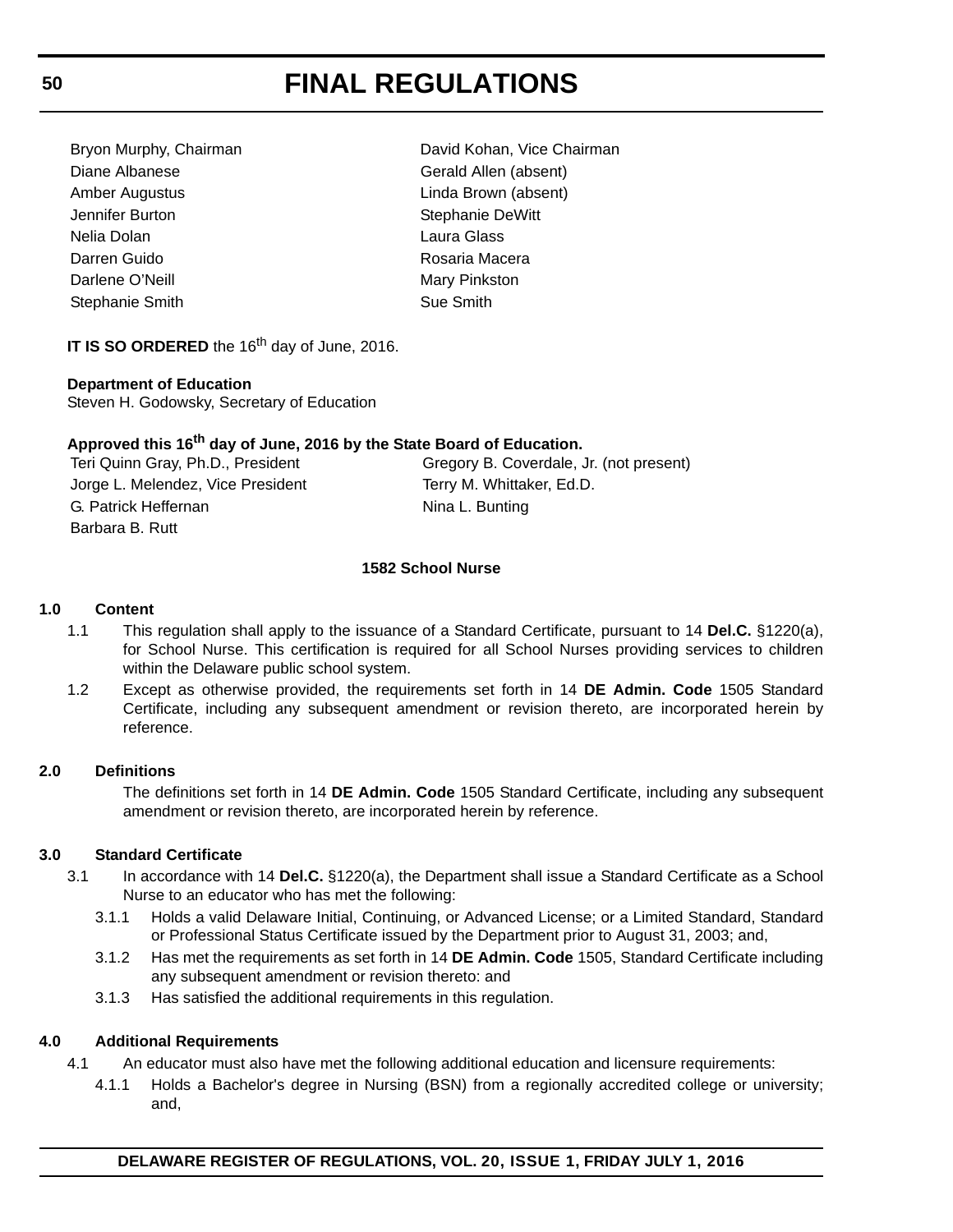- 4.1.2 Holds and maintains a current Registered Nurse license, recognized by the Delaware Board of Nursing; and,
- 4.1.3 Holds and maintains a valid and current certification in cardiopulmonary resuscitation (CPR) and in the use of an automatic external defibrillator (AED); and,
- 4.1.4 Completes within eighteen (18) months by the end of the second school year after date of hire, ninety (90) clock hours of training approved by the Department consisting of school nursing, health education, testing and screening, counseling and guidance, and introduction to exceptional children standards of practice, care coordination, leadership, quality improvement, and community/public health based off of the Framework for 21<sup>st</sup> Century School Nursing Practice.
- 4.2 An educator must also have met the following experience requirement:
	- 4.2.1 Has completed a minimum of three (3) years of supervised clinical nursing experience.

### **5.0 Expiration**

- 5.1 A Standard Certificate shall expire if the educator:
	- 5.1.1 Fails to maintain a current Registered Nurse license, recognized by the Delaware Board of Nursing; or
	- 5.1.2 Fails to maintain valid and current certification in cardiopulmonary resuscitation (CPR) and in the use of an automatic external defibrillator (AED), or
	- 5.1.3 Fails to complete within eighteen (18) months by the end of the second school year after date of hire, ninety (90) clock hours of training consisting of school nursing, health education, testing and screening, counseling and guidance, and introduction to exceptional children standards of practice, care coordination, leadership, quality improvement, and community/public health based off of the Framework for 21<sup>st</sup> Century School Nursing Practice.

#### **6.0 Verification of Eligibility and Reporting**

- 6.1 Educators holding a School Nurse certificate shall do the following:
	- 6.1.1 Notify the Department immediately if they fail to meet the qualifications as a School Nurse.
	- 6.1.2 Annually notify the Department and affirm their continued eligibility for certification and if requested, provide documentation verifying their continued eligibility.
	- 6.1.3 If employed in the public school system, provide documentation to their employer of their current credentials including a valid nursing license, and CPR and AED certification.
	- 6.1.4 If not employed in the public school system, provide documentation to the Department of their current credentials including a valid nursing license, and CPR and AED certification.
- 6.2 Upon employment of a School Nurse, a district or charter school is responsible for verifying that the School Nurse continues to meet the requirements in subsections 4.1.1 through 4.1.3.
	- 6.2.1 The district or charter school must maintain documentation of the verification of initial credentials and maintain documentation of current credentials including a valid nursing license, and CPR and AED certification.
- 6.3 Districts and charter schools shall report information to the Department when they receive information that would result in the expiration of a School Nurse Standard Certificate.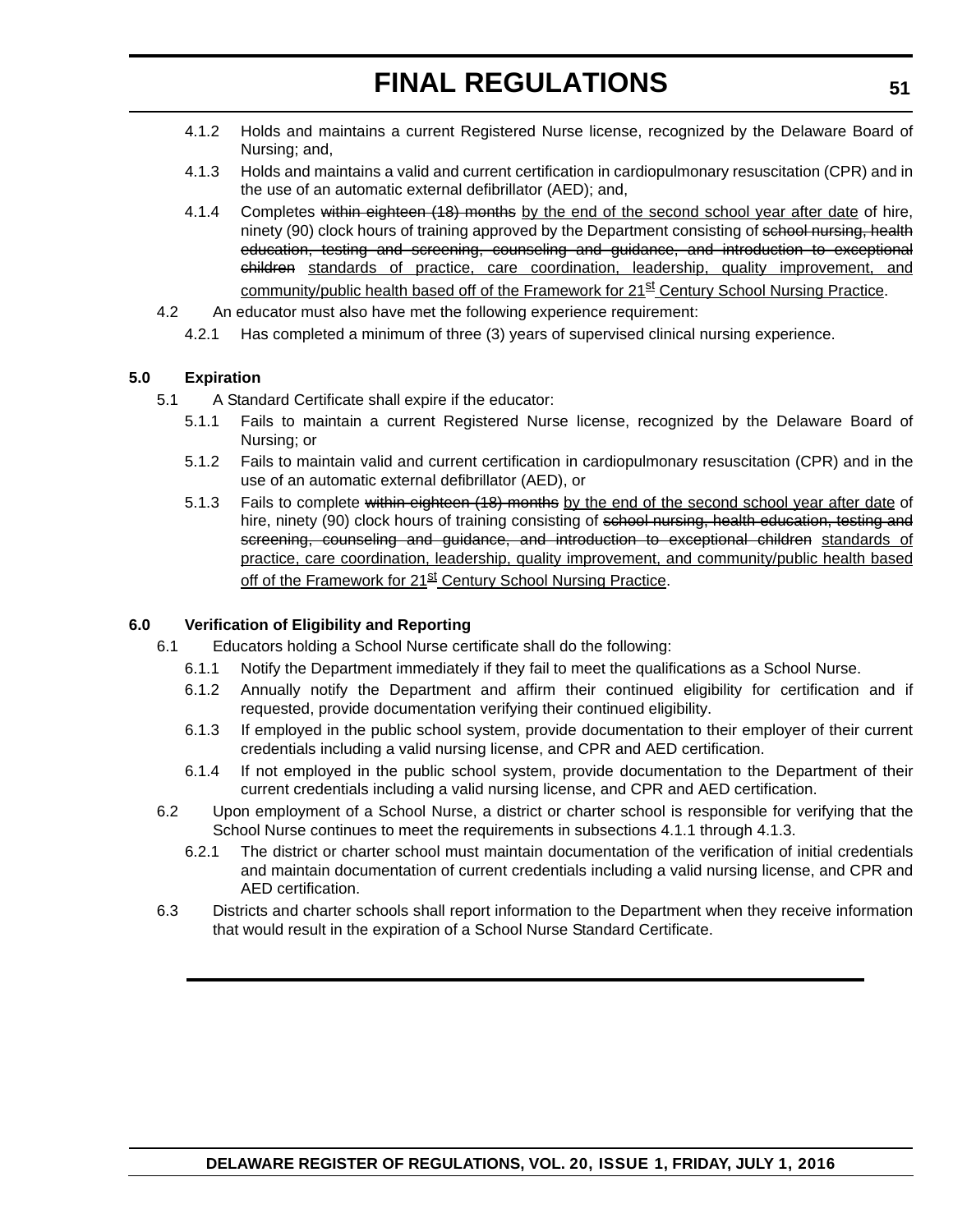### **[DEPARTMENT OF HEALTH AND SOCIAL SERVICES](http://www.dhss.delaware.gov/dhss/dmma/) DIVISION OF MEDICAID AND MEDICAL ASSISTANCE**

Statutory Authority: 31 Delaware Code, Section 512 (31 **Del.C.** §512)

**ORDER**

#### **[Long-Term Care Eligibility; Spousal Impoverishment Undue Hardship](#page-3-0)**

#### **NATURE OF THE PROCEEDINGS:**

Delaware Health and Social Services ("Department") / Division of Medicaid and Medical Assistance initiated proceedings to amend the Delaware Social Services Manual (DSSM) by adding a provision regarding long-term care eligibility, specifically, *to add language that allows the spousal impoverishment regulation to be waived in instances of undue hardship.* The Department's proceedings to amend its regulations were initiated pursuant to 29 Delaware Code Section 10114 and its authority as prescribed by 31 Delaware Code Section 512.

The Department published its notice of proposed regulation changes pursuant to 29 Delaware Code Section 10115 in the May 2016 Delaware *Register of Regulations*, requiring written materials and suggestions from the public concerning the proposed regulations to be produced by May 31, 2016 at which time the Department would receive information, factual evidence and public comment to the said proposed changes to the regulations.

#### **SUMMARY OF PROPOSAL**

The purpose of this notice is to advise the public that Delaware Health and Social Services (DHSS)/Division of Medicaid and Medical Assistance (DMMA) is proposing to amend the Delaware Social Services Manual (DSSM) by adding a provision regarding long-term care eligibility, specifically, *to add language that allows the spousal impoverishment regulation to be waived in instances of undue hardship*.

#### **Statutory Authority**

- §1924(a)(3)(b) of the Social Security Act, *Methodology and standards for determining and evaluating income and resources for institutionalized spouses*
- §1924(c)(3)(c) of the Social Security Act, *Assignment of support rights*
- 42 CFR 435.602(c), *Financial responsibility of relatives and other individuals*

#### **Background**

Section 303 of the Medicare Catastrophic Act contains provisions that significantly change the way in which income and resources of a couple are calculated when one spouse is institutionalized or likely to be institutionalized for continuous periods in a nursing facility, and who has a spouse residing in the community. The revisions are intended to prevent the spouse who remains in the community from becoming impoverished either before or after the institutionalized spouse becomes eligible for Medicaid.

Effective July 1, 1993, Delaware elected the option to apply the Spousal Impoverishment rules to persons who are likely to receive services under Section 1915(c) the Home and Community Based Waivers. All references to institutionalized spouses and continuous periods of institutionalization include spouses receiving Home and Community Based Waiver services in lieu of institutional services. Individuals receiving a combination of institutional and waiver services are subject to these rules.

Generally, the Bill counts income as Medicaid policy has always counted income (i.e., income owned by only one spouse is considered available solely to that spouse). One change is that income in both their names is divided evenly between the two spouses. The most drastic change occurs in the calculation of resources. Medicaid has always viewed the resources held solely by the non-institutionalized spouse as not available to the institutionalized spouse.

Under the Spousal Impoverishment provisions, all assets/resources held by either or both spouses are considered available equally to both spouses as of the beginning of the first continuous period of institutionalization (beginning on or after 9/30/89). The couple's house, car, and personal goods are excluded from countable resources.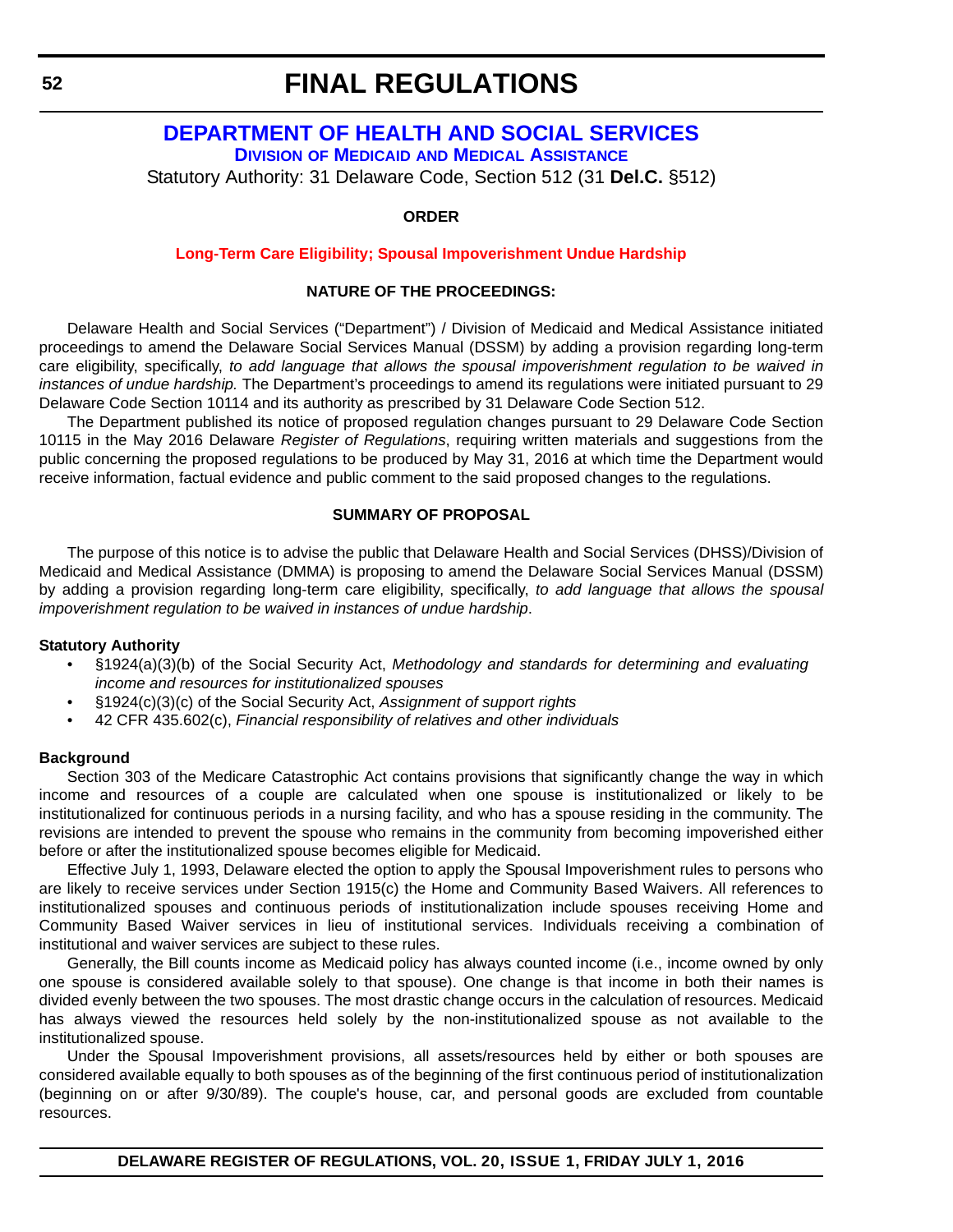Resource rules described in this section apply only to persons first institutionalized for continuous periods on or after September 30, 1989. Persons first institutionalized before that date are subject to prior Medicaid plan policies as long as they remain in an institution.

The spousal impoverishment regulations must be applied to any couple who is legally married unless the couple is separated and maintains two separate residences for at least 12 months prior to admission to a medical institution (hospital, nursing facility, etc.) AND the community spouse is uncooperative or his/her whereabouts are unknown. These rules apply regardless of State laws relating to community property or to the division of marital property. For example, resources listed in a prenuptial agreement are not excluded.

#### **Summary of Proposal**

#### *Rationale and Justification*

There are extreme circumstances in which the application of the spousal impoverishment regulations would deprive an individual of medical care such that his/her life would be endangered causing an undue hardship. An undue hardship also exists when application of the spousal impoverishment regulations would deprive the individual of food, clothing, shelter, or other necessities of life and there are no state facilities to care for the individual in the absence of Medicaid eligibility. Allowing for the spousal impoverishment provisions to be waived, when such undue hardships occur, will ensure that long-term care applicants are protected and may receive the services they require.

#### *Purpose*

To add language to the Delaware Social Services Manual (DSSM) that allows the spousal impoverishment regulations to be waived in instances of undue hardship, so as to provide additional protection for vulnerable longterm care applicants in extreme circumstances.

#### *Summary of Proposed Regulation*

If implemented as proposed, this regulation will accomplish the following, effective July 11, 2016:

Provide a provision that allows for the spousal impoverishment regulations to be waived in the event that implementing the regulations would cause an undue hardship on a long-term care applicant.

#### *Public Notice*

In accordance with the *federal* public notice requirements established at Section 1902(a)(13)(A) of the Social Security Act and 42 CFR 447.205 and the *state* public notice requirements of Title 29, Chapter 101 of the Delaware Code, Delaware Health and Social Services (DHSS)/Division of Medicaid and Medical Assistance (DMMA) gives public notice and provides an open comment period for thirty (30) days to allow all stakeholders an opportunity to provide input on the undue hardship provision. Comments were to be received by 4:30 p.m. on May 31, 2016.

#### *Provider Manuals Update*

Applicable Delaware Medical Assistance Program (DMAP) Provider Policy Specific Manuals will be updated. Manual updates, revised pages or additions to the provider manual are issued, as required, for new policy, policy clarification, and/or revisions to the DMAP program. Provider billing guidelines or instructions to incorporate any new requirement may also be issued. A newsletter system is utilized to distribute new or revised manual material and to provide any other pertinent information regarding manual updates. DMAP provider manuals and official notices are available on the DMAP website**:** http://www.dmap.state.de.us/home/index.html

#### **Fiscal Impact Statement**

There are currently undue hardship provisions in place for several sections of Long-Term Care (LTC) eligibility policy, such as DSSM 20350.11, DSSM 20400.12.1, DSSM 20400.12.2, and DSSM 20500.7. Undue hardship provisions are only used in very rare and exceptional circumstances when application of the related LTC eligibility policy would deprive the individual of food, clothing, shelter or other necessities of life AND there are no state facilities available to care for the individual in the absence of Medicaid eligibility. Therefore, no fiscal impact is anticipated as the result of adding undue hardship protection to an additional section of LTC eligibility policy.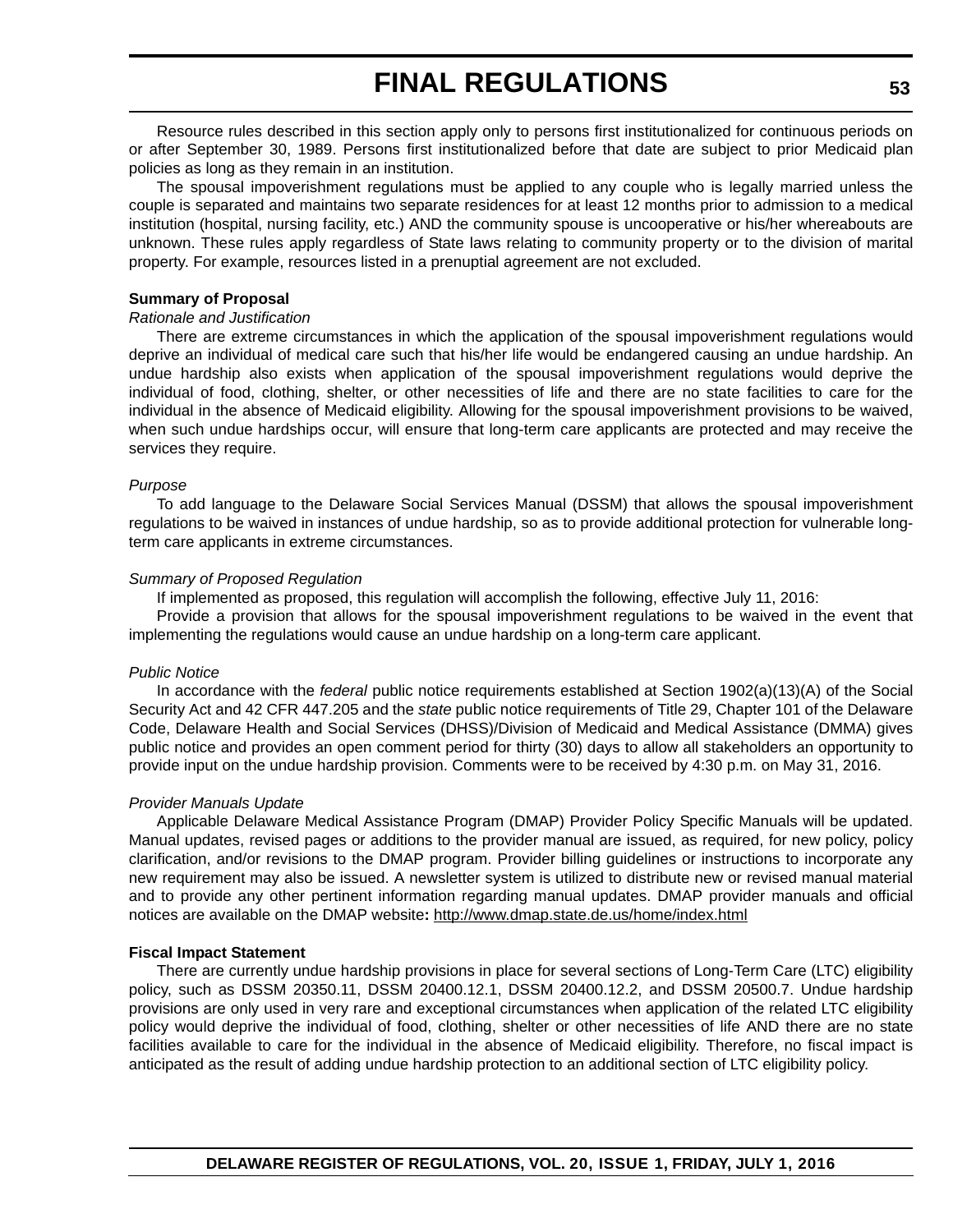#### **Summary of Comments Received with Agency Response and Explanation of Changes**

The Governor's Advisory Council for Exceptional Citizens (GACEC) and the State Council for Persons with Disabilities (SCPD) offered the following summarized observations:

There is a federal minimum resource standard which is updated annually. In 2016, it is \$23,844. States can exceed the federal minimum. Delaware adopted a standard of \$25,000 in 1993.

Federal law, 42 U.S.C. 1396r-5(c)(3) directs states to disregard otherwise countable spousal resources if "the State determines that denial of eligibility would work an undue hardship." DMMA's current regulations implement this law.

First, DMMA should consider an increase in the \$25,000 resource cap adopted in 1993. Consistent with the attachment, \$25,000 in 1993 is equivalent to \$41,199 in 2016. If raised, there would be less need to consider a waiver.

*Agency Response*: DMMA thanks the Council for its comment. However DMMA has an Undue Hardship provision in place to protect against a finding of ineligibility for long-term care (LTC) as a result of the calculation of a couple's countable resources at DSSM 20950, which states the following:

*An institutionalized spouse who (or whose spouse) has excess resources shall not be found ineligible per Section 1924 (c)(3)(C) of the Social Security Act where the state determines that denial of eligibility on the basis of having excess resources would work an undue hardship.*

In addition, the Community Spouse Resource Allowance (CSRA) is the amount of resources equal to whichever is greater: \$25,000 OR  $\frac{1}{2}$  the value of the couple's combined countable resources as of the beginning of the first continuous period of institutionalization on or after 09/30/89, but no more than the current maximum resource allowance determined by Federal law. The current maximum resource allowance for 2016 is \$119,220.00. Therefore, \$25,000 is not the maximum amount of resources allowable for a couple applying for LTC.

This proposed change in LTC eligibility policy would exempt an applicant who is legally married from having spousal impoverishment regulations applied in his or her request for LTC services. Current policy requires that spousal impoverishment regulations be applied to all legally married couples unless the couple is separated and maintains two separate residences for at least 12 months prior to admission to a medical institution AND the community spouse is uncooperative or his/her whereabouts are unknown. This proposed change in eligibility policy provides additional protection for married individuals in unique situations, who do not meet the current exemptions to the application of spousal impoverishment regulations, and who would be unfairly penalized for the noncooperation of a spouse.

There was no change made to the regulation as a result of this comment.

Second, the proposed standard is unduly limiting. Medical expenses can qualify for consideration in the "undue hardship" determination only if the individual would die without the medical care. CMS is more expansive, authorizing an "undue hardship" waiver if the person's health would be endangered. See, e.g, the attached CMS Deficit Reduction Act (DRA) summary and conforming Pennsylvania policy. Thus, if the loss of medical care would result in excessive pain; loss of a limb; partial paralysis; exacerbation of a diagnosed mental health condition (e.g. depression; schizophrenia); or other deterioration in health, the DMMA workers should be able to consider such effects. Moreover, it would be preferable to modify the third sentence as follows: "Without limitation, undue hardship also exists when application....life." There should be some recognition that genuine hardship may be presented by factors beyond a short list. For example, a blind individual with an aging seeing-eye dog may need funds for dog food and expensive veterinary care.

*Agency Response*: DMMA thanks the Council for its comment. However, DMMA respectfully disagrees with the statement that the undue hardship eligibility policy provisions are unduly limiting. DMMA believes that this proposed eligibility policy provides additional protections for married individuals in difficult situations. This policy provides additional protections to this population that did not previously exist under prior spousal impoverishment regulations. DMMA believes that this proposed change in eligibility policy will prevent this group of individuals from being determined ineligible for LTC services due to circumstances beyond their control.

There was no change made to the regulation as a result of this comment.

DMMA is pleased to provide the opportunity to receive public comments and greatly appreciates the thoughtful input given.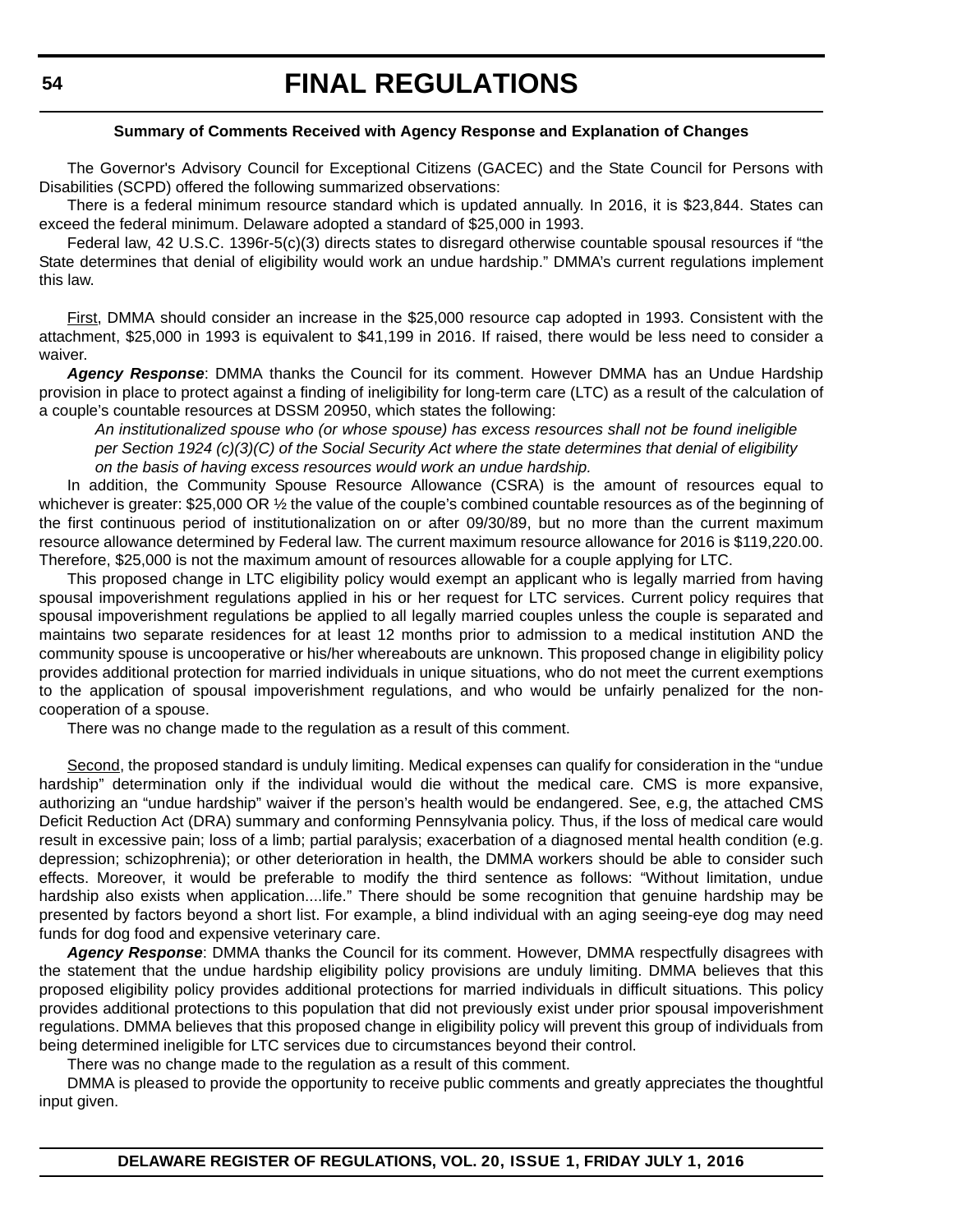#### **FINDINGS OF FACT:**

The Department finds that the proposed changes as set forth in the May 2016 *Register of Regulations* should be adopted.

THEREFORE, IT IS ORDERED, that the proposed regulation to amend the Delaware Social Services Manual (DSSM) by adding a provision regarding long-term care eligibility, specifically, *to add language that allows the* spousal impoverishment regulation to be waived in instances of undue hardship, is adopted and shall be final effective July 11, 2016.

Rita M. Landgraf, Secretary, DHSS June 16, 2016

**DMMA FINAL ORDER #16-017 NEW**

#### **20900.1 Undue Hardship**

Spousal Impoverishment rules may be waived if the application of the rules would cause an undue hardship. Undue hardship exists when application of the spousal impoverishment provisions would deprive the individual of medical care such that his/her life would be endangered. Undue hardship also exists when application of the spousal impoverishment provisions would deprive the individual of food, clothing, shelter or other necessities of life.

## **[DEPARTMENT OF JUSTICE](http://attorneygeneral.delaware.gov/) FRAUD [AND CONSUMER PROTECTION DIVISION](http://attorneygeneral.delaware.gov/fraud/index.shtml) [CONSUMER PROTECTION UNIT](http://attorneygeneral.delaware.gov/fraud/cpu/index.shtml)**

Statutory Authority: 29 Delaware Code, Section 2521 (29 **Del.C.** §2521)

### **REGULATORY IMPLEMENTING ORDER**

**[104 Privacy Policies For Commercial Online Sites, Services, and Applications](#page-3-0)**

#### **I. SUMMARY OF THE EVIDENCE AND INFORMATION SUBMITTED**

The Director of the Consumer Protection Unit of the Department of Justice intends to adopt 6 **DE Admin. Code** 104 Privacy Policies for Commercial Online Sites, Services, and Applications. This regulation is being adopted to set forth optional "safe harbor" language that operators may, but are not required to, use in their privacy policies that the Consumer Protection Unit has determined will comply with the disclosure requirements of 6 **Del.C.** §1205C(b), to declare that the Consumer Protection Unit will treat privacy policies which comply with the disclosure requirements of the California Online Privacy Protection Act (CalOPPA), Cal. Bus. & Prof. Code §§ 22575-22579, as also complying with the requirements of 6 **Del.C.** §1205C, and to declare that operators are not foreclosed from using other language and formats of their own choosing to comply with 6 **Del.C.** §1205C(b).

Notice of the proposed regulation was published in the January 2016 *Register of Regulations*. The notice stated that the Consumer Protection Unit would not hold a public hearing on the proposed regulation, and directed that any person who wished to submit suggestions, compilations of data, testimony, briefs or other written materials concerning the proposed regulation must do so no later than 4:30 p.m. EST, Monday, February 2, 2016.

Timely written comments were received from two industry associations representing large companies operating in the internet and technology/communications/media/retail fields. Both commenters expressed their belief that the safe harbor language was too detailed, would be too burdensome, was inconsistent with California law, and urged that the proposed regulations be revised to make clear that generalized disclosures meet the requirements of 6 **Del.C.** §1205C(b). One of the commenters also criticized the proposed regulation creating a safe harbor only for privacy policies that comply with the disclosure requirements of the California Online Privacy Protection Act (CalOPPA), Cal. Bus. & Prof. Code §§ 22575-22579, and suggested that the proposed regulation should instead preemptively grant safe harbor status to other similar laws that might be enacted by other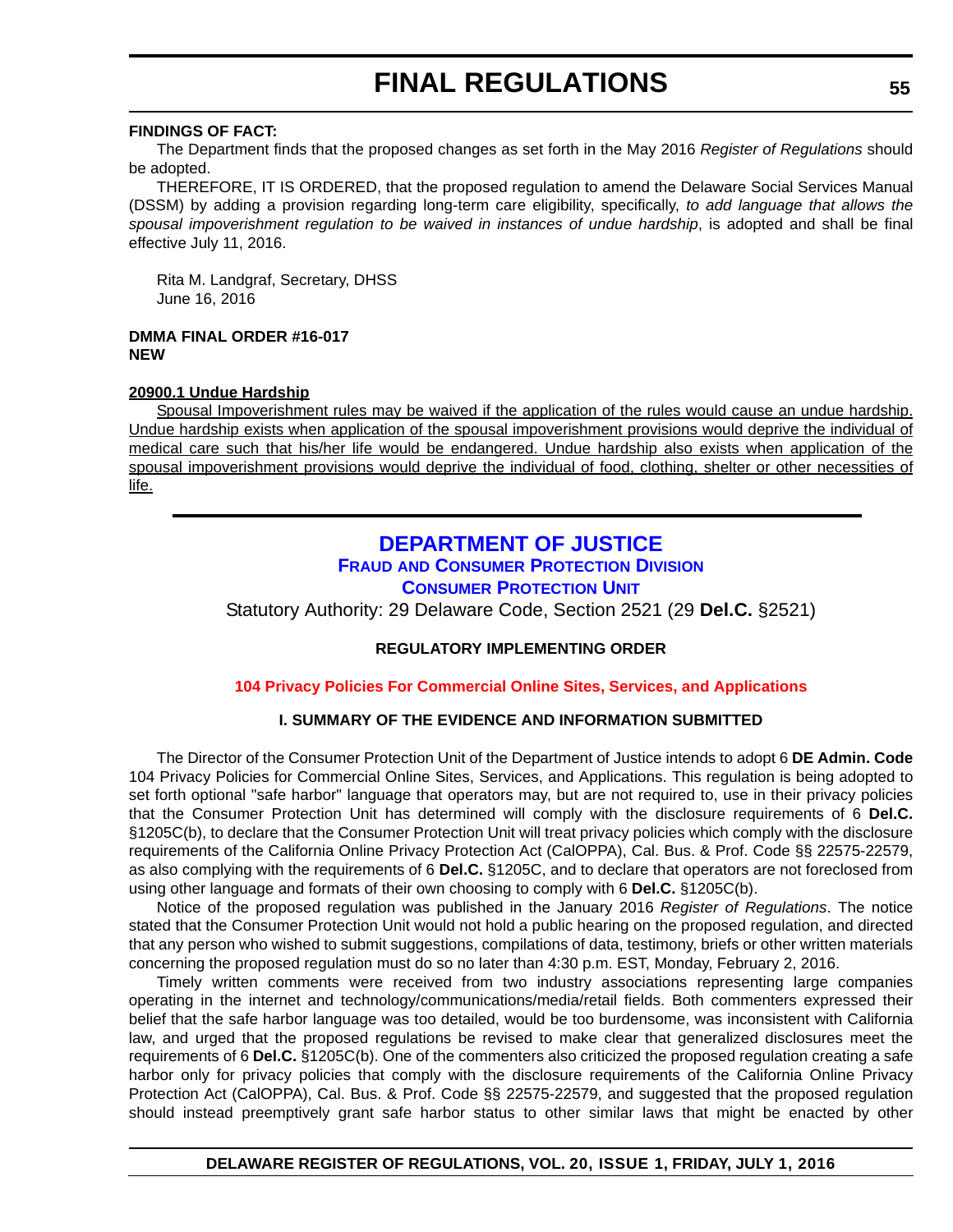**56**

# **FINAL REGULATIONS**

jurisdictions at some point in the future.

#### **II. FINDINGS OF FACT**

The Director of the Consumer Protection Unit finds that it is appropriate to adopt 6 **DE Admin. Code** 104 Privacy Policies for Commercial Online Sites, Services, and Applications, in order to (1) provide operators of commercial sites, services, and applications with optional "safe harbor" language that they may, but are not required to, use in their privacy policies in order to be deemed by the Consumer Protection Unit to be in compliance with the disclosure requirements of 6 **Del.C.** §1205C(b); (2) declare that the Consumer Protection Unit will treat privacy policies which comply with the disclosure requirements of the California Online Privacy Protection Act (CalOPPA), Cal. Bus. & Prof. Code §§ 22575-22579, as also complying with the requirements of 6 **Del.C.** §1205C; and (3) declare that operators are not foreclosed from using other language and formats of their own choosing to comply with 6 **Del.C.** §1205C(b). The Director of the Consumer Protection Unit finds that the optional "safe harbor" language is consistent with the requirements of 6 **Del.C.** §1205C(b). The Director of the Consumer Protection Unit also finds that the "general disclosures" of the type urged by the commenters as being current good practice do not appear to be consistent with the requirements of 6 **Del.C.** §1205C(b) and also appear to be contrary to the best practices recommendations of the California Attorney General's Office, which, among other things, urges that privacy policies be "reasonably specific in describing the kind of personal information" collected by operators. The Director of the Consumer Protection Unit also finds that it is unnecessary and inappropriate to grant preemptive safe harbor status to the privacy policy laws of other states before such laws have actually been enacted and their specific language is known and can be compared to the requirements of 6 **Del.C.** §1205C(b). Finally, the Director of the Consumer Protection Unit finds that it is appropriate to make minor, non-substantive changes to the text of the proposed regulation to promote greater consistency of terminology in the optional "safe harbor" language.

#### **III. DECISION TO ADOPT THE REGULATION**

For the foregoing reasons, the Director of the Consumer Protection Unit concludes that it is appropriate to adopt 6 **DE Admin. Code** 104 Privacy Policies for Commercial Online Sites, Services, and Applications. Therefore, pursuant to 29 **Del.C.** §2521, 6 **DE Admin. Code** 104 Privacy Policies for Commercial Online Sites, Services, and Applications, attached hereto as Exhibit A, is hereby adopted.

#### **IV. TEXT AND CITATION**

The text of 6 **DE Admin. Code** 104 Privacy Policies for Commercial Online Sites, Services, and Applications adopted hereby shall be in the form attached hereto as Exhibit A, and said regulation shall be cited as 6 **DE Admin. Code** 104 Privacy Policies for Commercial Online Sites, Services, and Applications in the Administrative Code of Regulations for the Consumer Protection Unit of the Department of Justice.

#### **V. EFFECTIVE DATE OF ORDER**

The actions hereinabove referred to were taken by the Director of the Consumer Protection Unit pursuant to 29 **Del.C.** §2521 on May 27, 2016. The effective date of this Order shall be ten (10) days from the date this Order is published in the Delaware *Register of Regulations*.

**IT IS SO ORDERED**, this 27<sup>th</sup> day of May, 2016.

Christian Douglas Wright, Director Consumer Protection Unit, Department of Justice

Approved this 27<sup>th</sup> day of May, 2016.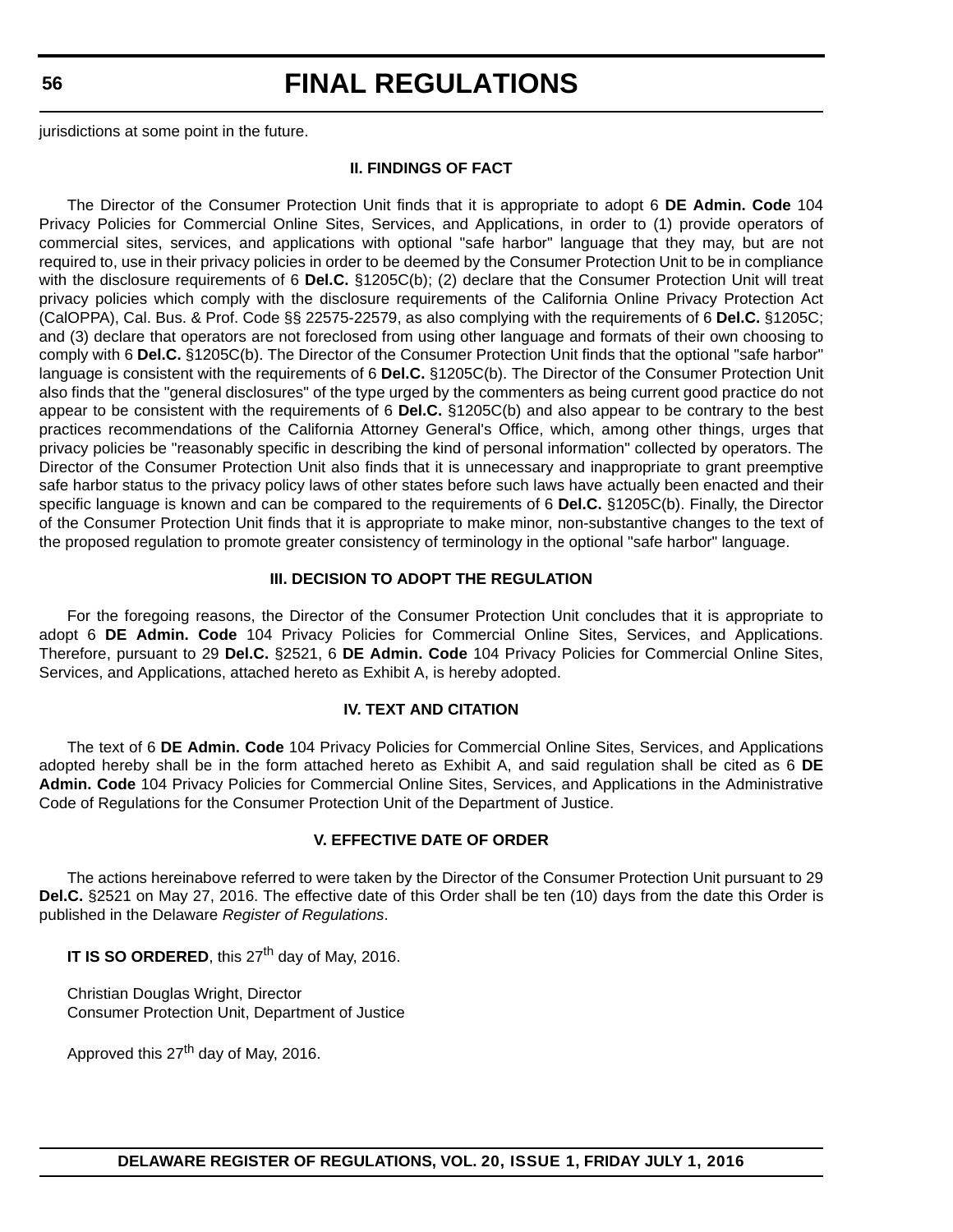#### **104 Privacy Policies For Commercial Online Sites, Services, and Applications** *(Break in Continuity of Sections)*

### **2.0 Effective Date**

The effective date of this regulation is **[Monday, March 14, 2016 Friday, July 15, 2016]**. *(Break in Continuity of Sections)*

#### **4.0 Optional Safe Harbor Language for Privacy Policies**

#### *(Break in Continuity Within Section)*

4.2 Identification of the Categories of Personally Identifiable Information Collected and the Third-Party Persons to Whom Such Information May Be Disclosed

#### *(Break in Continuity Within Section)*

4.2.2 An operator shall be deemed to have identified "the categories of personally identifiable information" required by 6 **Del.C.** §1205C(b)(1), when the operator provides the following disclosures in its privacy policy, if the operator collects, stores, or uses the specified kind of personal information:

### **Collecting Personally Identifiable Information**

We may collect, store, and use the following kinds of personal information:

- Information you provide to us when your register with our [*site/service/application*], including your [**[***specify describe***]** *the personal information provided by the user upon registration that you collect, store, and use—examples might include first and last names, e-mail address, physical address, telephone number, social security number*].
- Information you provide when completing a profile on our [*site/service/application*], including your [**[***specify describe***]** *the personal information provided by the user upon registration that you collect, store, and use—examples might include first and last names, gender, age, date of birth, education status, employment status, relationship status, hobbies and other interests*].
- Information you provide when you subscribe to a newsletter or other periodic report or notification that we provide, including [**[***specify describe***]** *the personal information provided by the user when they subscribe that you collect, store, and use—such as first and last names and an email address*].
- Information about your device or computer, including [*your IP address, geolocation, browser type, browser version, device type, operating system, referring [site/service/application]*].
- Information about your visits to and use of the [*site/service/application*], including how you use the [*site/service/application*], such as [**[***specify describe***]** *the type of information examples might include the timing, length, frequency, and pattern of use, and the pages, screens, or other displays of information looked at by the user*].
- Information relating to any purchases you make of our [*goods/services*] or any other transactions that you enter into through our [*site/service/application*], including [**[***specify describe***]** *the information—examples might include first and last names, e-mail address, physical address, telephone number, and payment card information*].
- Information that you post to our [*site/service/application*] for publication on the Internet, including [**[***specify describe***]** *the information—examples might include first and last names, user names, profile pictures, and the actual content of what a user posts*].
- Information contained in or relating to any communication that you send to us or send through our [*site/service/application*], including [**[***specify describe***]** *the information examples might include the content of the communication and metadata associated with it*].
- [*Identify and describe any other any other personal information that [is] collected by the site, service, or application, including when or how the operator collects it.*]

4.2.3 An operator shall be deemed to have identified "the categories of third-party persons" required by 6 **Del.C.** §1205C(b)(1), when the operator provides the following disclosures in its privacy policy, if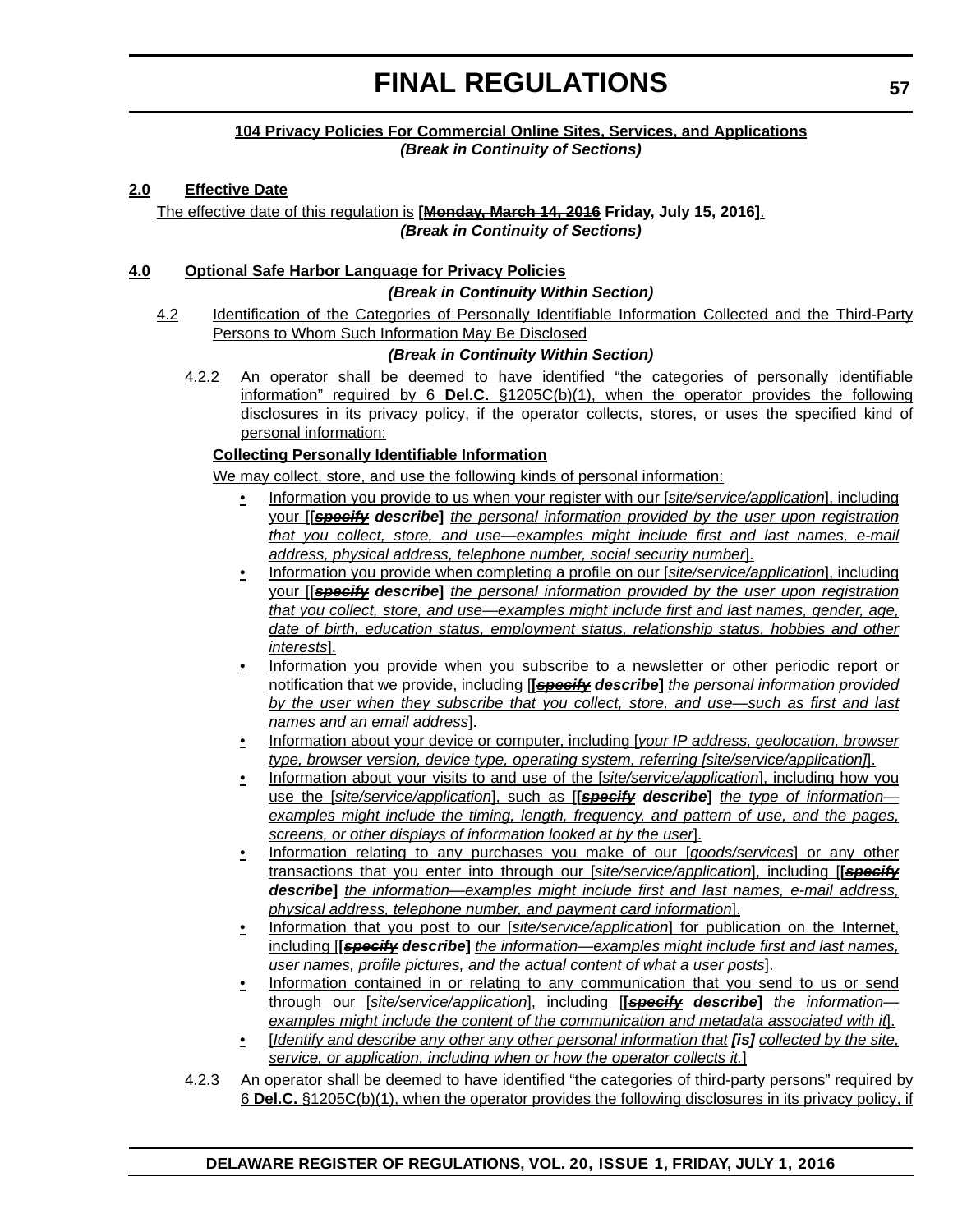the operator shares a user's personally identifiable information with the specified third-party persons:

### **Disclosing Personally Identifiable Information With Third Parties**

- We may disclose personally identifiable information we collect from you to the following third parties, for the purposes specified:
	- **Agents.** [*Describe* **[***any the types of***]** *agents to whom the operator may disclose the information, why the operator may disclose it to them, and whether* **[***the those***]** *agents can retain, store, or use the information for any other purposes—examples might include an outside shipping company used to fulfill and deliver orders, or a credit card company that processes sales transactions*].
	- **Service Providers.** We use third parties to provide [**[***specify describe***]** *the services provided*] on our [*site/service/application*]. If [*or When*] you sign up for [*specified services*], we will share [**[***specify describe***]** *the information that will be shared*] to the extent necessary in order for the third party to provide that service. [**[***Specify State***]** *whether the service providers can retain, store, or use the information for any other purposes.*]
	- **Affiliates.** We may disclose your personal information to our affiliates, including [**[***describe the types of affiliates, such as***]** *the operator's employees, officers, and directors, the operator's subsidiaries, the operator's ultimate parent company, and any other subsidiary of the operator's ultimate parent company, as appropriate*], in order to [**[***specify describe***]** *why the operator might disclose the information to affiliates, and whether the affiliates can retain, store, or use the information for any other purposes*].
	- **Other Third Parties.** We may disclose to [**[***identify describe***]** *any other* **[***types of***]** *third parties to whom the operator may disclose a user's personal information*] your [**[***identify describe***]** *what information is disclosed*], in order to [**[***specify describe***]** *why the operator may disclose the information to these other* **[***types of***]** *third parties, and whether these other third parties can retain, store, or use the information for any other purposes*].

**\*Please note that no additional changes were made to the regulation as originally proposed and published in the January 2016 issue of the** *Register* **at page 578 (19 DE Reg. 578). Therefore, the final regulation is not being republished here in its entirety. A copy of the final regulation is available at:**

**[104 Privacy Policies For Commercial Online Sites, Services, and Applications](http://regulations.delaware.gov/register/july2016/final/20 DE Reg 55 07-01-16.htm)**

# **[DEPARTMENT OF NATURAL RESOURCES AND ENVIRONMENTAL](http://www.dnrec.delaware.gov/Pages/Portal.aspx)  CONTROL**

### **DIVISION OF FISH [AND WILDLIFE](http://www.dnrec.delaware.gov/fw/Pages/DFW-Portal.aspx)**

Statutory Authority: 7 Delaware Code, Sections 1902(a) and 2106(d) (7 **Del.C.** §§1902(a) and

2106(d))

7 **DE Admin. Code** 3774

**Secretary's Order No.: 2016-F-0026 Date of Issuance: June 10, 2016 Effective Date of the Amendment: July 11, 2016**

### **[3774 Oyster Minimum Size Limits](#page-4-0)**

Under the authority vested in the Secretary of the Department of Natural Resources and Environmental Control ("Department" or "DNREC") pursuant to 7 **Del.C.** §§6006, 6010, and other relevant authority, the following findings of fact based on the record, reasons and conclusions are entered as an Order of the Secretary in the abovereferenced regulatory proceeding.

**DELAWARE REGISTER OF REGULATIONS, VOL. 20, ISSUE 1, FRIDAY JULY 1, 2016**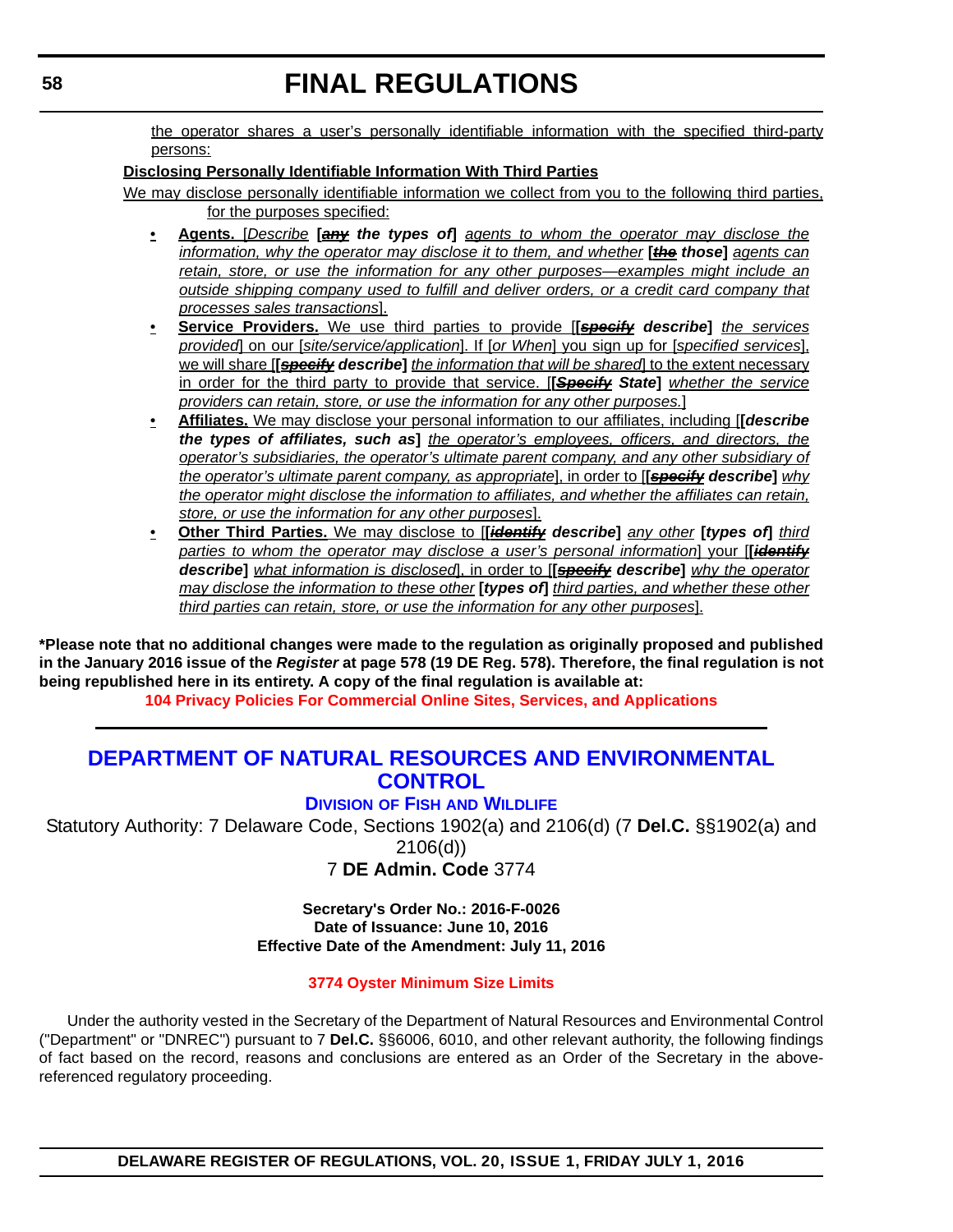#### **Background, Procedural History and Findings of Fact**

This Order relates to proposed regulation Amendments to 7 **DE Admin. Code** 3774: Oyster Minimum Size Limit, promulgated pursuant to authority granted in 7 **Del.C.** §§1902(a) and 2106(d). The Department's Division of Fish and Wildlife commenced the regulatory development process with Start Action Notice 2016-01 dated March 8, 2016. The Department published its initial proposed regulation Amendments in the April 1, 2016 Delaware *Register of Regulations*. The Department then held a public hearing on April 21, 2016. Consistent with 29 **Del.C.** §10118(a), the public hearing record remained open for public comment through May 6, 2016.

The purpose of this proposed regulatory promulgation is to adopt as final the aforementioned proposed Amendments to 7 **DE Admin. Code** 3774: Oyster Minimum Size Limit ("Amendments"). Delaware's Advisory Council on Shellfisheries requested the Department's Division of Fish and Wildlife ("Division") to consider this proposed regulatory action to allow Delaware's oyster harvesters to possess *de minimis* quantities of undersized oysters (less than 2.75 inches between the two most distant points on the edges of said oyster's shell, "undersized") that are inherent to the harvesting process.

Oysters typically grow in complex and densely packed reefs on Delaware's natural oyster grounds. When harvested, the oysters are brought aboard dredge vessels in asymmetrical clumps comprised of shell, varying sized oysters, and other organisms that are not easily separable. Market oysters (greater than 2.75 inches minimum size limit, "market") are singled and culled from the dredged material prior to landing, but some undersized oysters can inadvertently remain attached to the market oysters. Some shell breakage can also occur during the bagging and handling process, rendering a market oyster illegal. Furthermore, the incidental retention of spat, or small oysters (less than one inch in size, "spat", "small") attached to market oysters is practically unavoidable, particularly in years of high juvenile recruitment.

The Department's proposed regulatory action at this time would allow up to five percent (by number) undersized oysters per landed bushel. Attached spat or attached small oysters that cannot be removed from a market oyster without destroying either oyster could be retained, and would not count toward the five percent allowance. It should be noted that the proposed regulatory amendment is unlikely to increase costs or place additional burdens on the affected public. The proposed amendment provides a reasonable accommodation to harvesters, and establishes objective and enforceable criteria. Similar allowances are in place for conch (whelk), blue crab, and hard clam. It should also be noted that the proposed amendment is not expected to have detectable impacts to Delaware's oyster resource.

The above-referenced proposed Amendments were presented and thoroughly vetted by the Department at the public hearing on April 21, 2016. Members of the public attended the aforementioned public hearing, and comment was received by the Department regarding these proposed Amendments. Of note is the fact that all comment received by the Department regarding this matter was positive, and voiced strong support of these proposed Amendments while thanking the Department for undertaking this regulatory action at this time. All proper notification and noticing requirements concerning this proposed promulgation were met by the Department in this matter. Proper notice of the hearing was provided as required by law.

The Department's presiding hearing officer, Lisa A. Vest, prepared a Hearing Officer's Report dated June 2, 2016 ("Report"). The Report documents the proper completion of the required regulatory amendment process, establishes the record, and recommends the adoption of the proposed Amendments as attached to the Report as Appendix "A".

#### **Reasons and Conclusions**

Based on the record developed by the Department's experts and established by the Hearing Officer's Report, I find that the proposed regulatory Amendments to 7 **DE Admin. Code** 3774: Oyster Minimum Size Limit, are wellsupported. Therefore, the recommendations of the Hearing Officer are hereby adopted, and I direct that the proposed regulatory Amendments be promulgated as final.

I find that the Department's experts in the Division of Fish and Wildlife fully developed the record to support adoption of these regulatory Amendments. The adoption of these regulatory Amendments will enable the Department to allow Delaware oyster harvesters to possess up to five percent (by number) undersized oysters (i.e., less than 2.75 inches between the two most distant points on the edges of said oyster's shell) per landed bushel. Additionally, attached spat or attached small oysters (i.e., less than one inch) that cannot be removed from a market oyster (i.e., greater than 2.75 inches) without destroying either oyster may be retained, without counting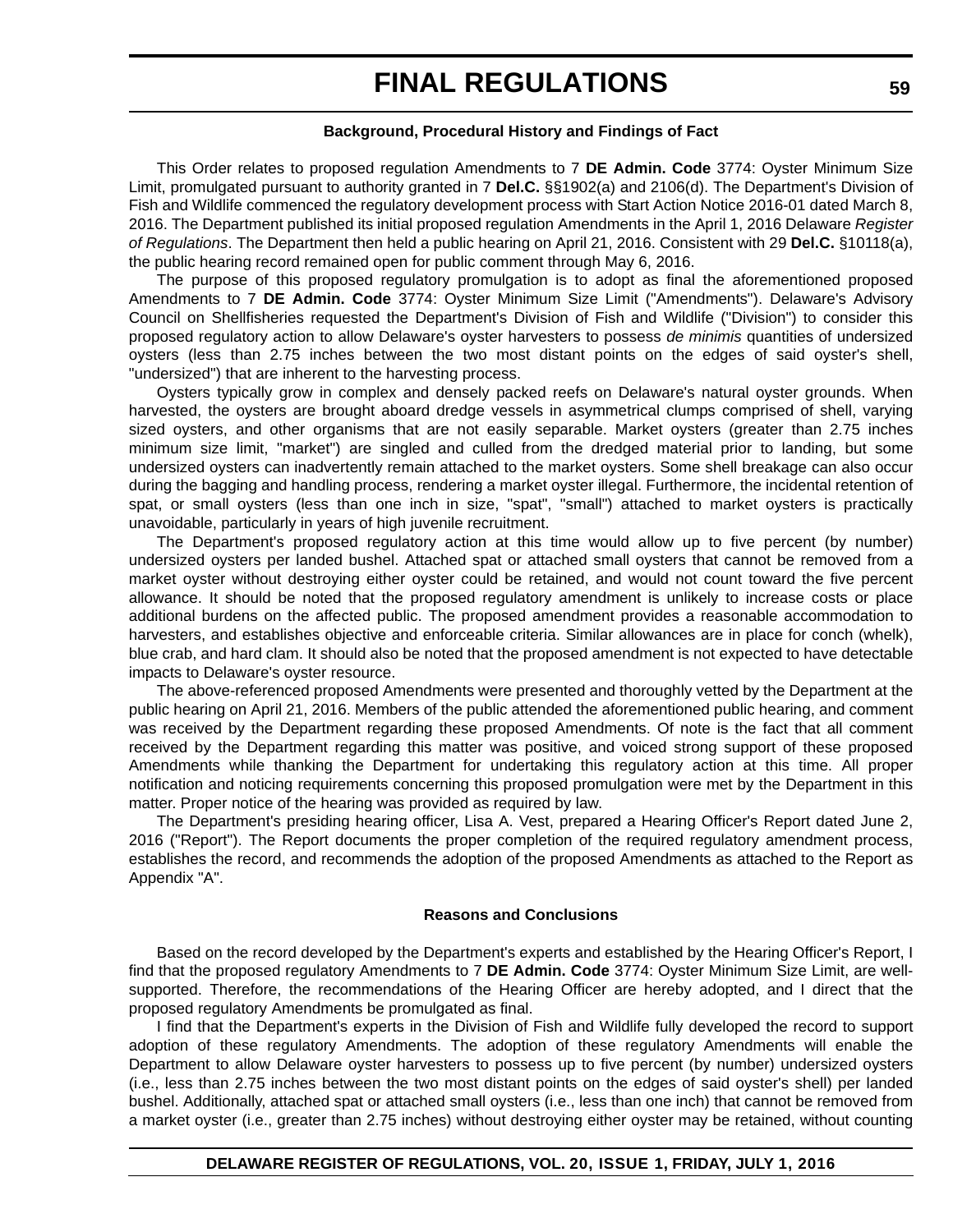the same toward the five percent allowance. As noted previously, this proposed promulgation provides a reasonable accommodation to harvesters, and establishes objective and enforceable criteria. Additionally, the proposed regulatory amendments are unlikely to increase costs or place additional burdens on the affected public, and are not expected to have detectable impacts to Delaware's oyster resource.

In conclusion, the following reasons and conclusions are entered:

- 1. The Department has the statutory basis and legal authority to act with regard to the proposed Amendments to 7 **DE Admin. Code** 3774, Oyster Minimum Size Limits, pursuant to 7 **Del.C.** §§1902(a) and 2106(d);
- 2. The Department has jurisdiction under its statutory authority, pursuant to 7 **Del.C.** Ch. 60, to issue an Order adopting these proposed regulatory amendments as final;
- 3. The Department provided adequate public notice of the proposed regulatory amendments and all proceedings in a manner required by the law and regulations, provided the public with an adequate opportunity to comment on the proposed regulatory amendments, including at the time of the public hearing held on April 21, 2016, and held the record open through close of business on May 6, 2016, consistent with 29 **Del.C.** §10118(a), in order to consider public comment on these proposed regulatory amendments before making any final decision;
- 4. The Department's Hearing Officer's Report, including its established record, and the recommended proposed regulatory Amendments, as set forth in Appendix "A", are hereby adopted to provide additional reasons and findings for this Order;
- 5. The adoption of these proposed regulatory Amendments will enable the Department to (1) allow Delaware oyster harvesters to possess up to five percent (by number) undersized oysters (i.e., less than 2.75 inches between the two most distant points on the edges of said oyster's shell) per landed bushel; (2) allow attached spat or attached small oysters (i.e., less than one inch) that cannot be removed from a market oyster (i.e., greater than 2.75 inches) without destroying either oyster to be retained, without counting the same toward the five percent allowance; and (3) provide a reasonable accommodation to oyster harvesters, and establish objective and enforceable criteria, with no expectation of detectable impacts to Delaware's oyster resource;
- 6. The Department has reviewed these proposed regulatory Amendments in the light of the Regulatory Flexibility Act, consistent with 29 **Del.C.** Ch. 104 (version applicable to all regulations initially published on or after January 1, 2016), and has selected Exemption "B1" regarding same, as this proposed regulation is not substantially likely to impose additional costs or burdens upon individuals and/or small businesses. Moreover, the Department believes these proposed regulatory Amendments to be lawful, feasible and desirable, and that the recommendations as proposed should be applicable to all Delaware citizens equally;
- 7. The Department's proposed regulatory Amendments to 7 **DE Admin. Code** 3774, Oyster Minimum Size Limits, as published in the April 1, 2016 Delaware *Register of Regulations*, and as set forth in Appendix "A" hereto, are adequately supported, are not arbitrary or capricious, and are consistent with the applicable laws and regulations. Consequently, they are approved as final regulatory amendments, which shall go into effect ten days after their publication in the next available issue of the Delaware *Register of Regulations*; and
- 8. The Department shall submit this Order approving as final the proposed Amendments to 7 **DE Admin. Code** 3774, Oyster Minimum Size Limits, to the Delaware *Register of Regulations* for publication in its next available issue, and provide such other notice as the law and regulation require and the Department determines is appropriate.

David S. Small, Secretary

#### **3765 Oysters** *(Break in Continuity of Sections)*

**3774 Oyster Minimum Size Limit**  (Penalty Section 7 **Del.C.** §1912)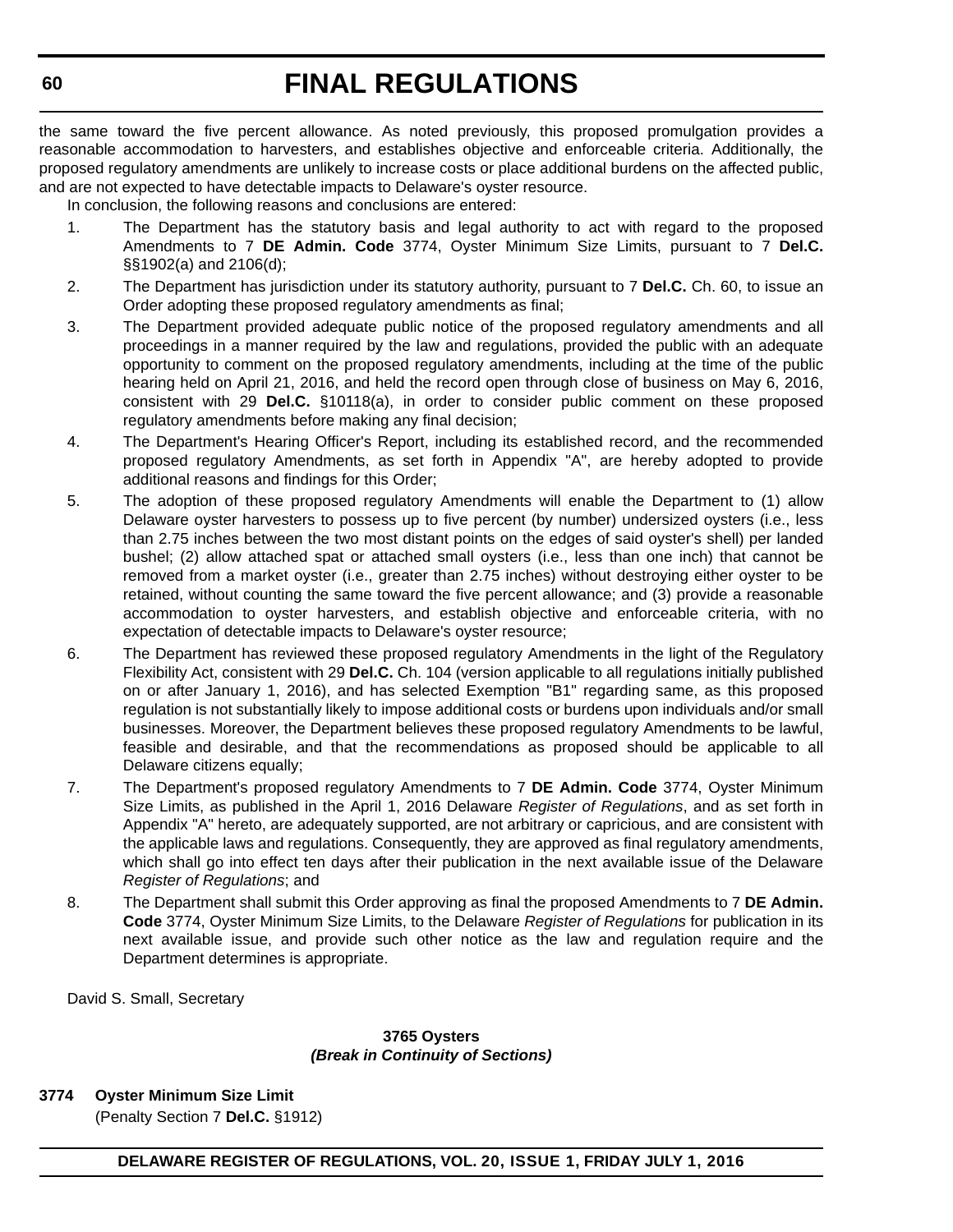- 1.0 It shall be Except as provided in 1.1 and 1.2, it is unlawful for any person to possess any oyster harvested for direct sale from the State's natural oyster beds that measures less than 2.75 ( $2\frac{3}{4}$ ) inches between the two most distant points on the edges of said oyster's shell.
	- 1.1 Oysters measuring less than 2.75 (2¾) inches shall not comprise, by number, more than 5.0% of any landed bushel bag or bushel sample(s) obtained from any landed multi-bushel cage.
	- 1.2 Notwithstanding 1.1, a person may possess oysters harvested for direct sale from the State's natural oyster beds that measure at least 2.75 (2¾) inches and have attached oysters or attached spat that measure less than one (1) inch between the two most distant points on the edges of said oyster's shell and that cannot be separated without destroying either oyster.

# **[DEPARTMENT OF SAFETY AND HOMELAND SECURITY](http://dshs.delaware.gov/) DIVISION [OF STATE POLICE](http://dsp.delaware.gov/) [5500 BAIL ENFORCEMENT AGENTS](http://dsp.delaware.gov/bail_enforcement_agents.shtml)**

## Statutory Authority: 24 Delaware Code, Section 5504(e) (24 **Del.C.** §5504(e)) 24 **DE Admin. Code** 5500

### **ORDER**

### **[5500 Bail Enforcement Agents](#page-4-0)**

Pursuant to the Guidelines in 29 **Del.C.** §10118(a)(1)-(7), the Board of Examiners of Bail Enforcement Agents ("Board") hereby issues this Order. Following notice and a public hearing on the proposed adoption of amendments to Rule 2.0 - Badges, Patches and Advertisements, the Board makes the following Findings and Conclusions:

### **Summary of Evidence and Information Submitted**

- 1. The Board did not receive written evidence or information pertaining to the proposed adoption.
- 2. The Board expressed its desire to adopt the amendment to require all BEA's to wear a ballistic vest and identification on the outermost garment.

### **Findings of Fact**

- 3. The public was given notice and the opportunity to provide the Board with comments, in writing and by oral testimony, on proposed amendments. The written comments and oral testimony received are described in paragraph 1.
- 4. The Board finds that the adoption of this rule will all BEA's to wear a ballistic vest and identification on the outermost garment.
- 5. The Board finds that the adoption will have no adverse impact on the public.
- 6. The Board finds that the amendment is well written and describes its intent to adopt the rule to all BEA's to wear a ballistic vest and identification on the outermost garment.

#### **Conclusion**

- 7. The proposed rule adoption was published by the Board in accord with the statutory duties and authority as set forth in 24 **Del.C.** §5503 et seq. and, in particular, 24 **Del.C.** §5503(d)(2).
- 8. The Board deems this adoption necessary and expedient to the full and official performance of its duties under 24 **Del.C.** §5503 et. seq.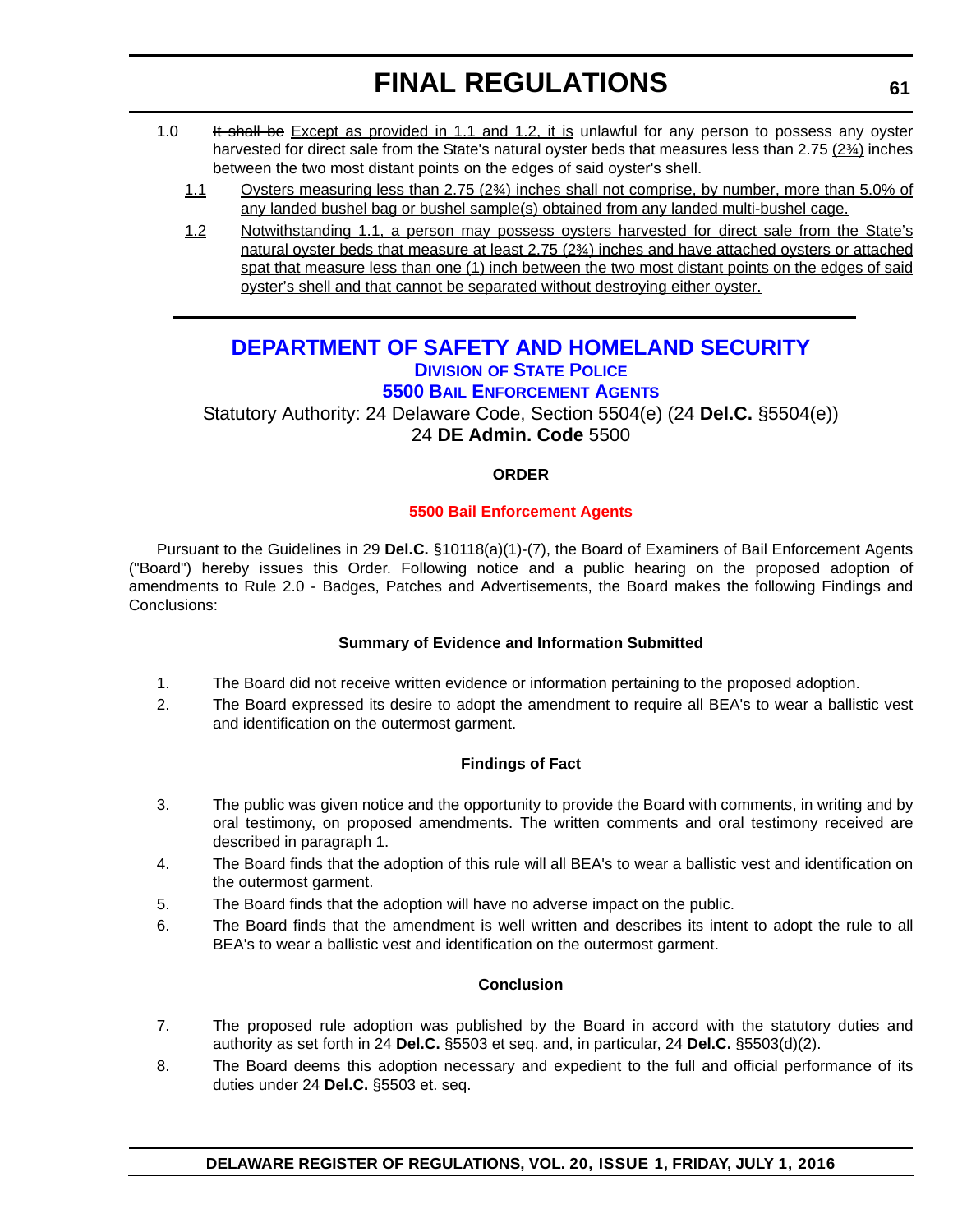- 9. The Board concludes that the adoption of this rule will be in the best interests of the citizens of the State of Delaware.
- 10. The Board therefore adopts the amendment pursuant to 24 **Del.C.** §5503(d)(2) and guidelines of 29 **Del.C.** §10118 of the Administrative Procedures Act. See, Strauss v. Silverman, Del. Supr., 399 A.2d 192 (1979).
- 11. This adopted rule replaces in its entirety any former rule or regulation heretofore promulgated by the Board.
- 12. The effective date of this Order shall be July 11, 2016.
- 13. Attached hereto and incorporated herein this order is the amended rule marked as exhibit A and executed simultaneously on the 26<sup>th</sup> day of May, 2016.

| Major Melissa A. Zebley, Chairman | Mr. Michael J. Dellose |
|-----------------------------------|------------------------|
| John Yeomans, Director            | Mr. R. Dale Hamilton   |
| Rebecca L. Byrd, Esquire          | Mr. Harry O. Jennings  |
| Ms. Robin David                   | Mr. Jack McGhee. II    |

**\*Please note that no changes were made to the regulation as originally proposed and published in the April 2016 issue of the** *Register* **at page 912 (19 DE Reg. 912). Therefore, the final regulation is not being republished. A copy of the final regulation is available at:**

**[5500 Bail Enforcement Agents](http://regulations.delaware.gov/register/july2016/final/20 DE Reg 61 07-01-16.htm)**

# **[DEPARTMENT OF STATE](http://sos.delaware.gov/)**

**DIVISION [OF PROFESSIONAL REGULATION](http://dpr.delaware.gov/)**

**[1795 MIDWIFERY ADVISORY COUNCIL](http://dpr.delaware.gov/boards/medicalpractice/index.shtml)**

Statutory Authority: 24 Delaware Code, Section 1799HH(c) (24 **Del.C.** §1799HH(c))

#### **ORDER**

#### **[1795 Midwifery Advisory Council](#page-4-0)**

The Midwifery Advisory Council, pursuant to 24 **Del.C.** §1799HH(c), proposed to adopt regulations governing the practice of midwifery in the State of Delaware. As a newly created Council, regulating a profession that first required licensure by virtue of legislation enacted June 9, 2015, these regulations are comprehensive, and all newly created.

#### **Summary of the Evidence and Information Submitted**

Following publication in the Delaware *Register of Regulations* on May 1, 2016 a public hearing was held on May 25, 2016. Written comment periods were held open for thirty days following the initial publication on May 1, 2016, and an additional fifteen days following the May 25, 2016 public hearing. At the hearing, the Board accepted as evidence and marked as the Board's Exhibit 1 documentation of publication of the notice of the public hearing in the *News Journal* and the *Delaware State News*.

During the public hearing, the Council received public comment from Ms. Katherine Kline, home birth mom and advocate. Ms. Kline stated that she recognizes that the regulations aren't perfect and a lot of work needs to be done, but she believes that the structure of the MAC is such that this can be adjusted going forward. Now, the most important thing is getting the mothers who have been patiently waiting getting the care they desperately want. When Ms. Kline was first involved in the midwifery bill, her son Joey was a year old and he is now three. During the time since the bill was first being worked on, she became pregnant again and had to travel to Pennsylvania to birth at home with a midwife. She is begging for these regulations to go through as fast as possible.

The Council also received public comment from Ms. Allie Heiger, a registered nurse and home birth advocate

#### **DELAWARE REGISTER OF REGULATIONS, VOL. 20, ISSUE 1, FRIDAY JULY 1, 2016**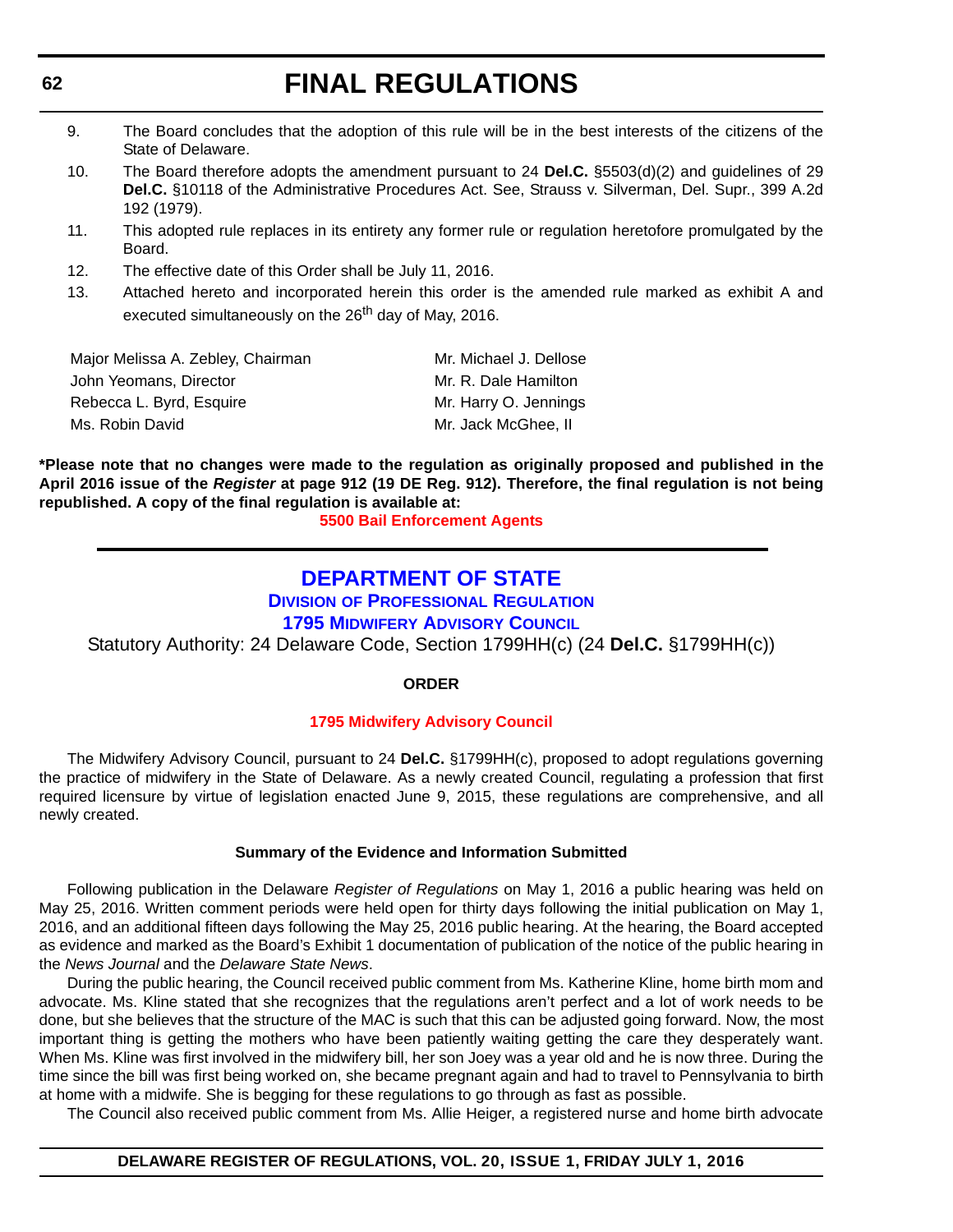in the state of Delaware. After reviewing the regulations, Ms. Heiger believes that after all of this time, we really need to move forward. She likes how the rules and regulations have ended up. She is happy with the formulary that she reviewed and likes the access that it provides midwives to safely address mothers in the field. Several states do not have a formulary and the states that do have formularies consistent with what Delaware is proposing. Ms. Heiger would really like to move forward with having a baby in the state, and she is holding off until she can do so without having to ask a midwife to commit a felony. Ms. Heiger thanked the Committee for all of its hard work on these regulations.

During the written public comment period, a letter dated June 3, 2016 was received from Cara A. Kinzelman, PhD, Director, State Government Affairs for the American College of Nurse-Midwives. This comment was labeled Board Exhibit 2. Ms. Kinzelman indicated that the CM credential is equivalent to the CNM credential, and that the CM credential has a scope of practice that includes a full range of primary health care services for women from adolescence beyond menopause, including prescribing controlled substances and other medications. CNMs and CMs provide care in diverse settings such as ambulatory care clinics, private offices, community and public health systems, homes, hospitals and birth centers. CPMs, by contrast, provide care to normal, low-risk populations in the out-of-hospital setting, and have a more limited scope of practice than CNMs and CMs. Ms. Kinzelman expressed that the American College of Nurse-Midwives is concerned that the current regulations conflate the CM credential with the CPM credential, and requests that the MAC amend the rules to replace each occurrence of "midwife" with the more specific term "Certified Professional Midwife" and defer consideration of the CM role at this time, promulgating separate rules governing the CM credential to avoid conflation of the two distinct midwifery roles. If deferment is not possible, Ms. Kinzelman requests that the MAC conform its regulations to the ACNM national standards, including granting CMs full prescriptive authority, up to and including, the ability to prescribe all Schedule II controlled substances and incorporating the ACNM standard-setting document, *Standards for the Practice of Midwifery*, into the regulations.

The MAC received a letter from Ms. Karen Jefferson, chair of the Committee for the Advancement of Midwifery Practice of the American College of Nurse-Midwives. Ms. Jefferson's letter was marked Board Exhibit 3. Ms. Jefferson indicates that she is a practicing CM from New York and she has had admitting privileges at five different hospitals in that state. Ms. Jefferson's letter then mirrored Ms. Kinzelman's, Board Exhibit 2.

The MAC received a letter from Trinisha C. Williams, Membership Chair of the New York State Association of Licensed Midwives, an association of the American College of Nurse-Midwives. Ms. Williams' letter was marked Board Exhibit 4. Ms. Williams indicates that she has been a practicing CM in New York for 13 years, and that she has admitting privileges in three hospitals in that state. Ms. Williams indicates she is interested in practicing midwifery in Delaware to be closer to her extended family. Ms. Williams' letter then mirrored Ms. Kinzelman's, Board Exhibit 2.

The MAC received a letter dated June 4, 2016 from Ms. Dana Perlman, Program Director of the Midwifery Institute at Philadelphia University. Ms. Perlman's letter was marked Board Exhibit 5. Ms. Perlman indicated that CMs attend the same accredited graduate programs, earn the same degree, and take the identical national certification exam by the AMCB as CNMs. The program prerequisites are followed by courses in basic health skills, orientation to varied environments of health care and health care ethics, and course work relevant to midwifery including medical, surgical, community, pediatric, geriatric, and mental health issues. All students complete clinical training under the supervision of a CNM or CM in the full scope of midwifery care as defined by the ACNM. The remainder of Ms. Perlman's letter mirror's Ms. Kinzelman's, Board Exhibit 2.

The MAC received a letter dated June 7, 2016 from Jill Panunto, a Delaware resident, mother of two, small business owner, doula, and birth advocate. Ms. Panunto's letter was marked Board Exhibit 6. Ms. Panunto indicated her support for the regulations and asked for their swift adoption.

The MAC received a letter from Ms. Marian Seliquini, a Certified Midwife practicing in New York state. Ms. Seliquini's letter was marked Board Exhibit 7. Ms. Seliquini indicated her support for full recognition of the established scope of practice of the Certified Midwife. Ms. Seliquini stated she provides full-scope ObGyn care to patients from early adolescence through menopause, consulting and collaborating with physicians where appropriate. She will soon be attending training to perform colposcopies, expanding her scope of practice. Ms. Seliquini has privileges at St. Luke's Cornwall hospital and prescribing privileges, including controlled substances. Ms. Seliquini concluded by saying she would love to be able to include Delaware in her future employment searches.

The final letter the MAC received was from Ms. Jennifer Barraclough, a RN who works in the state of New Jersey. Ms. Barraclough's letter was marked as Board Exhibit 8. Ms. Barraclough indicated that she loved being a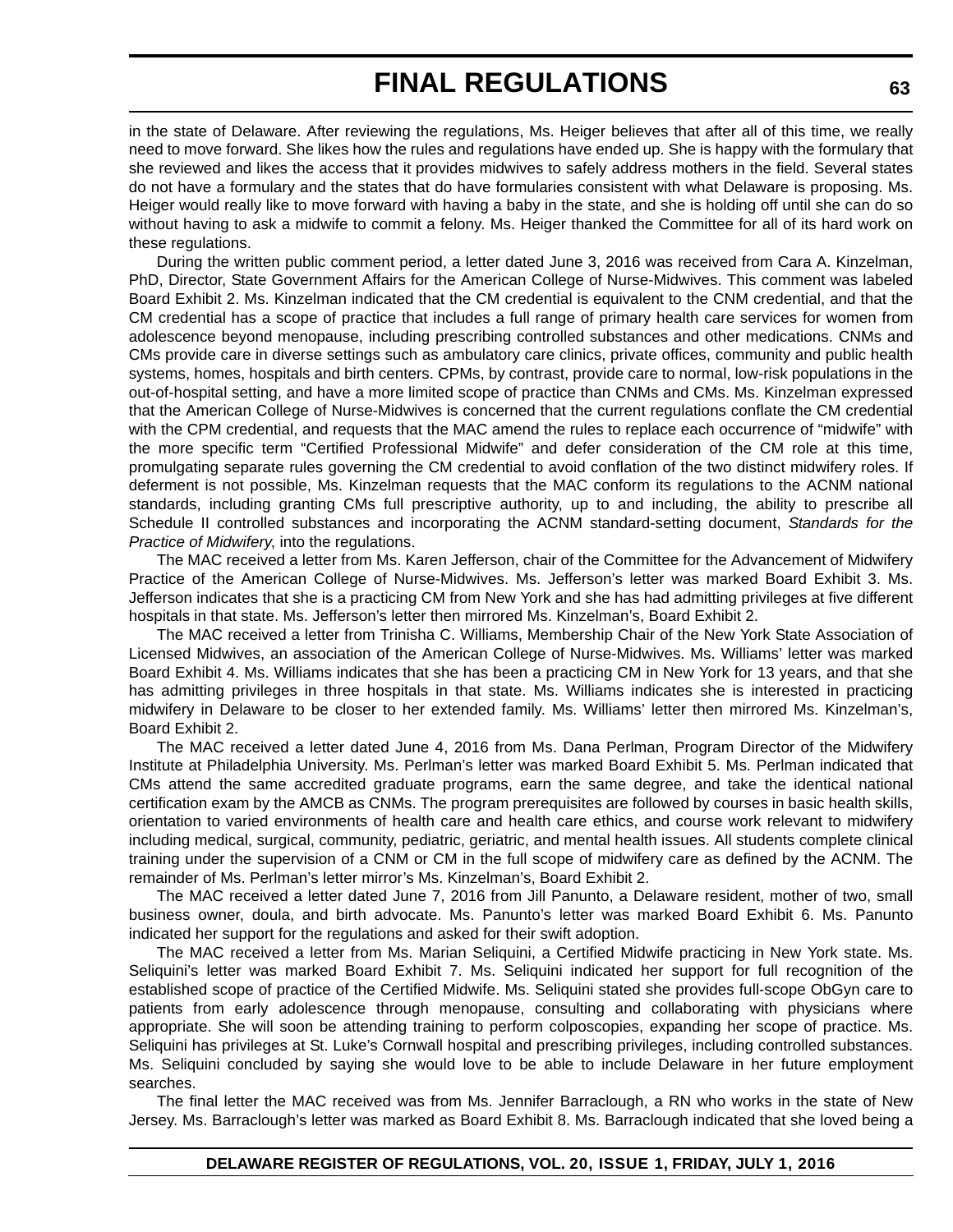doula and decided to continue on this path to become a midwife. However, she did not have a desire to pursue a nursing degree. She excelled in her CM program, but was saddened to learn that CMs could not obtain hospital privileges in the state of New Jersey. She was then forced to obtain her RN, spending thousands of dollars on a degree she did not want. Ms. Barraclough closed her letter by imploring the MAC to reconsider regulating CMs differently than CNMs.

In addition to the correspondence, the MAC received specific comments to its proposed regulations, sent on behalf of the ACNM, that appear to have been drafted by Ms. Kinzelman and Ms. Perlman. These regulationspecific comments were marked Board Exhibit 9. The changes came with a cover letter, urging the MAC to not limit the prescriptive authority of CMs equivalent to CPMs and instead providing CMs prescriptive authority equal to that of CNMs.

#### **Summary of the Findings of Fact**

As a newly created council, the Midwifery Advisory Council is charged with the responsibility of creating regulations: 24 **Del.C.** §1799HH(c). Beginning in September 2015, the MAC met on a monthly basis, formulating regulations governing the practice of midwifery in the state of Delaware. In so doing, the MAC conducted an indepth review of its statutory mandates, reviewed the governance of midwifery in other states to determine what has and has not worked, reviewed national association guidelines, sought and received input from the Board of Medical Licensure and Discipline, and drew upon its collective expertise in the practice to create the regulations published as proposed on May 1, 2016.

The MAC recognizes that changes to the regulations may need to be made once they are put into operation. However, the MAC is cognizant of the public comments received that urge the swift adoption of these regulation. *See* comments of Ms. Panunto, Ms. Kline, and Ms. Heiger. Moreover, the MAC recognizes that the practice of midwifery is completely unregulated until such time as these regulations are adopted and applications for licensure can be accepted.

With regard to the comments of Ms. Kinzelman, Ms. Jefferson, Ms. Williams, Ms. Perlman, Ms. Seliquini, and Ms. Barraclough, the MAC understands the concern expressed that, in the opinion of the commenters, the regulations limit what should be the scope of practice of CMs. For example, public comments posited that CMs should be permitted to practice in hospital or birthing center settings. The MAC regulations, however, do not set forth the standards for hospitals to determine whether or not to grant privileges. Further, the regulations do not preclude a CM from practicing in a hospital or birthing center setting. Indeed, aside from specific regulations governing the practice of midwifery in a home birth setting, the regulations are completely silent as to practice loci. A CM practicing in a hospital or birthing center will need privileges from that location, and it is completely within the discretion of those providers to grant or deny those privileges.

Board Exhibit 9, the specific language suggested by the ACNM for inclusion in the MAC regulations overwhelmingly suggests non-substantive changes to the regulations, suggesting new language covering topics already covered. The suggested additions to the ethical mandates (2.0) and record keeping provisions (3.0) provide only new language for regulations already provided. The addition of these regulations would be the undesirable insertion of mere surplusage and are therefore rejected. The MAC further rejects the suggestion of adding "3.9 Certified midwifery practice may be expanded beyond the ACNM core competencies to incorporate new procedures that improve care for women and their families" *et seq.* as a regulation may not, as this proposed regulation does, exceed the scope of the enabling statute.

These commenters also maintain that blanket prescriptive authority for CMs should be included in the regulations, and the prescriptive formulary set forth in the regulations unduly limits CMs, whose prescriptive authority should mirror that of Certified Nurse Midwives. Likewise, proposed regulation addition 3.6.2 contemplates CM prescribing for "controlled substances categories  $II - V$ ." Delaware's limited prescriptive authority for CMs, however, is consistent with the overwhelming majority of other states that regulate the practice of midwifery. There is no legislative history to support affording a new license type, such as CM, full and total prescriptive authority, to include controlled substances. In fact, the MAC recognizes that during the past legislative session, the General Assembly amended Title 24, Chapter 19 with regard to the practice of Advance Practice Nurses. Previously, Advance Practice Nurses were required to apply for full prescriptive authority. As amended, Delaware law now affords full prescriptive authority to Advance Practice Nurses upon the granting of licensure; however, all newly licensed APRNs must first work under a collaborative agreement with a physician or podiatrist for at least two years and 4,000 hours. The full, independent prescriptive authority sought by the CMs would be unprecedented in the

**64**

#### **DELAWARE REGISTER OF REGULATIONS, VOL. 20, ISSUE 1, FRIDAY JULY 1, 2016**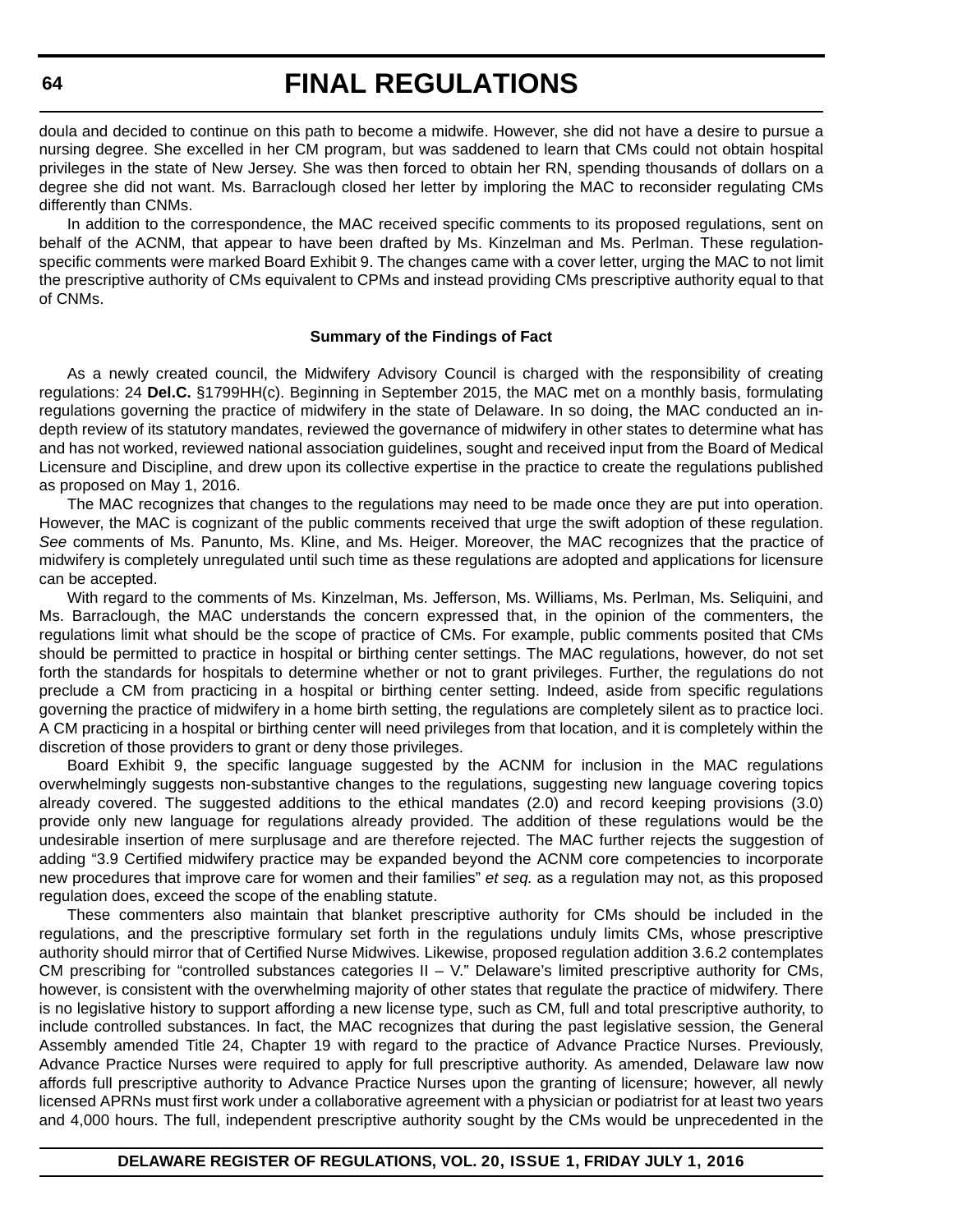state and would be greater than that currently afforded CNMs.

Additionally, the MAC is charged with the licensure and regulation of non-nurse midwifery. Practice limitations have been imposed on both CMs and CPMs as a result of the MAC's enabling statute as well as the Board of Medical Licensure and Discipline. It is the hope of the Council that, over time and with the successful integration of regulated midwifery practitioners into the healthcare system as a whole, the general assembly may be convinced to loosen some of these restrictions and broaden the scope of practice for all midwives.

Finally, the MAC recognizes the commenters' suggestion that regulations specifically relating to CMs may still be necessary. In order to effectuate such a scheme without unduly delaying the implementation of regulations *in toto* the MAC plans to meet with representatives of the ACNM in the upcoming months to address the specific concerns of that organization and its membership and develop additional regulations specifically pertaining to CMs for submission for approval from the Board of Medical Licensure and Discipline.

#### **Decision of the Board**

Having found that the proposed regulations are necessary as outlined herein, the Council finds that the regulations shall be adopted as final in the form as proposed. These regulations will become effective ten days following publication of this order in the Delaware *Register of Regulations* on July 1, 2016.

**IT IS SO ORDERED** this 15<sup>th</sup> day of June, 2016 by the Midwifery Advisory Council.

Philip Shlossman, M.D. Susan DiNatale Shannon Burdeshaw **Pat Gallagher** Pat Gallagher

**\*Please note that no changes were made to the regulation as originally proposed and published in the May 2016 issue of the** *Register* **at page 1001 (19 DE Reg. 1001). Therefore, the final regulation is not being republished. A copy of the final regulation is available at:**

**[1795 Midwifery Advisory Council](http://regulations.delaware.gov/register/july2016/final/20 DE Reg 62 07-01-16.htm)**

# **DIVISION [OF PROFESSIONAL REGULATION](http://dpr.delaware.gov/) 2930 COUNCIL [ON REAL ESTATE APPRAISERS](http://dpr.delaware.gov/boards/realestateappraisers/index.shtml)**

Statutory Authority: 24 Delaware Code, Section 4006(a)(1) (24 **Del.C.** §4006(a)(1)) 24 **DE Admin. Code** 2930

#### **ORDER**

#### **[2930 Council on Real Estate Appraisers](#page-4-0)**

On January 1, 2016 and again on March 1, 2016 the Delaware Council on Real Estate Appraisers published proposed changes to its regulations in the Delaware Register of Regulations, Volume 19, Issues 7 and 9. The notices indicated that written comments would be accepted by the Council, a public hearing would be held, and written comments would be accepted for fifteen days thereafter. After due notice in the *Register of Regulations* and two Delaware newspapers, a public hearing was held on April 19, 2016 at a regularly scheduled meeting of the Council on Real Estate Appraisers to receive verbal comments regarding the Council's proposed amendments to its regulations.

#### **SUMMARY OF THE EVIDENCE AND INFORMATION SUBMITTED**

At the time of the deliberations, the Council considered the following documents:

**Board Exhibit 1-** Affidavit of publication of the public hearing notice in the *News Journal*; and

**Board Exhibit 2-** Affidavit of publication of the public hearing notice in the *Delaware State News*.

There was no verbal testimony presented at the public hearing. No written comments were received by the Council.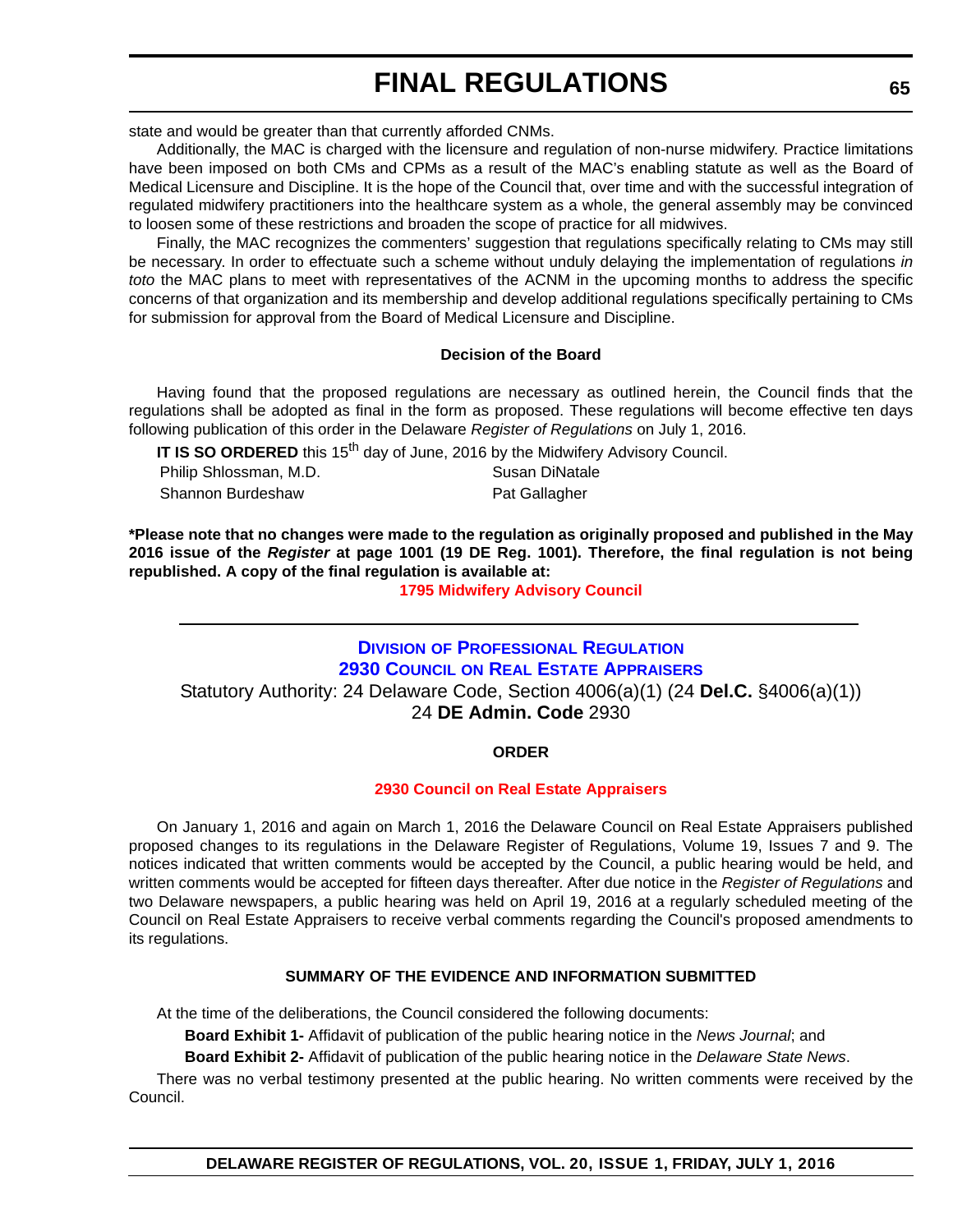### **FINDINGS OF FACT AND CONCLUSIONS**

- 1. The public was given notice and an opportunity to provide the Council with comments on the proposed amendments to the Council's regulations in writing and by testimony at the public hearing.
- 2. There were no public comments provided to the Council during the written public comment periods.
- 3. Pursuant to 24 **Del.C.** §4006(a)(1) the Council has the statutory authority to promulgate rules and regulations to implement or clarify specific statutory sections of its statute.
- 4. Having reviewed no public comments, the Board finds no reason not to amend the regulations as proposed.

### **DECISION AND ORDER CONCERNING THE REGULATIONS**

**NOW THEREFORE**, pursuant to 24 **Del.C.** §4006(a)(1) and for the reasons set forth above, the Board does hereby ORDER that the regulations be, and that they hereby are, adopted and promulgated as set forth in the Delaware *Register of Regulations* on January 1, 2016. The effective date of this Order is ten days from the date of its publication in the Delaware *Register of Regulations*, pursuant to 29 **Del.C.** §10118(g).

The new regulations are attached hereto as Exhibit A. **SO ORDERED** this 17th day of May, 2016.

Lynn Baker, CRRPA, Chairperson Mark Rainford, Public Member Douglas Nickel, CGRPA, Vice-Chairperson Christopher Schneider, CRRPA Patricia Ennis, Public Member Denise Stokes, Public Member Kevin Gillis, Banking Member Georgina Trietley, CGRPA (absent)

**\*Please note that no changes were made to the regulation as originally proposed and published in the January 2016 issue of the** *Register* **at page 592 (19 DE Reg. 592). Therefore, the final regulation is not being republished. A copy of the final regulation is available at:**

**[2930 Council on Real Estate Appraisers](http://regulations.delaware.gov/register/july2016/final/20 DE Reg 65 07-01-16.htm)**

## **[DEPARTMENT OF TRANSPORTATION](http://www.deldot.gov/index.shtml) DIVISION [OF MOTOR VEHICLES](http://dmv.de.gov/)**

Statutory Authority: 21 Delaware Code, Section 302 (21 **Del.C.** §302)

### **REGULATORY IMPLEMENTING ORDER**

#### **[2289 Transportation Network Companies](#page-4-0)**

#### **1. Summary of the Evidence and Information Submitted**

The Department of Transportation, Division of Motor Vehicles, sought to establish regulations regarding Transportation Network Companies.

Notice for public comment was properly noticed in 19 DE Reg. 731, February 1, 2016.

The Department received comments from the public regarding the proposed regulations. Raiser, Inc. (Raiser) submitted multiple requests for revisions. Raiser's first request was to stay rulemaking until the Delaware General Assembly had an opportunity to consider laws governing the Transportation Network Companies (TNC). Adoption of formal regulations will have no impact the General Assembly's actions. In the alternative, Raiser proposed changes to the proposed regulations.

Regulation 4.1.7 of the regulations requires the TNC to advise TNC Drivers of the requirement to obtain a Delaware Business License and that there may be a requirement for the TNC Driver to obtain a local business license. Raiser feels that notifying potential TNC Drivers that a license may be required could discourage them from participating as a TNC Driver. The Department does not believe that this requirement places an undue burden on the TNC or the TNC Driver and will not change the proposed regulation.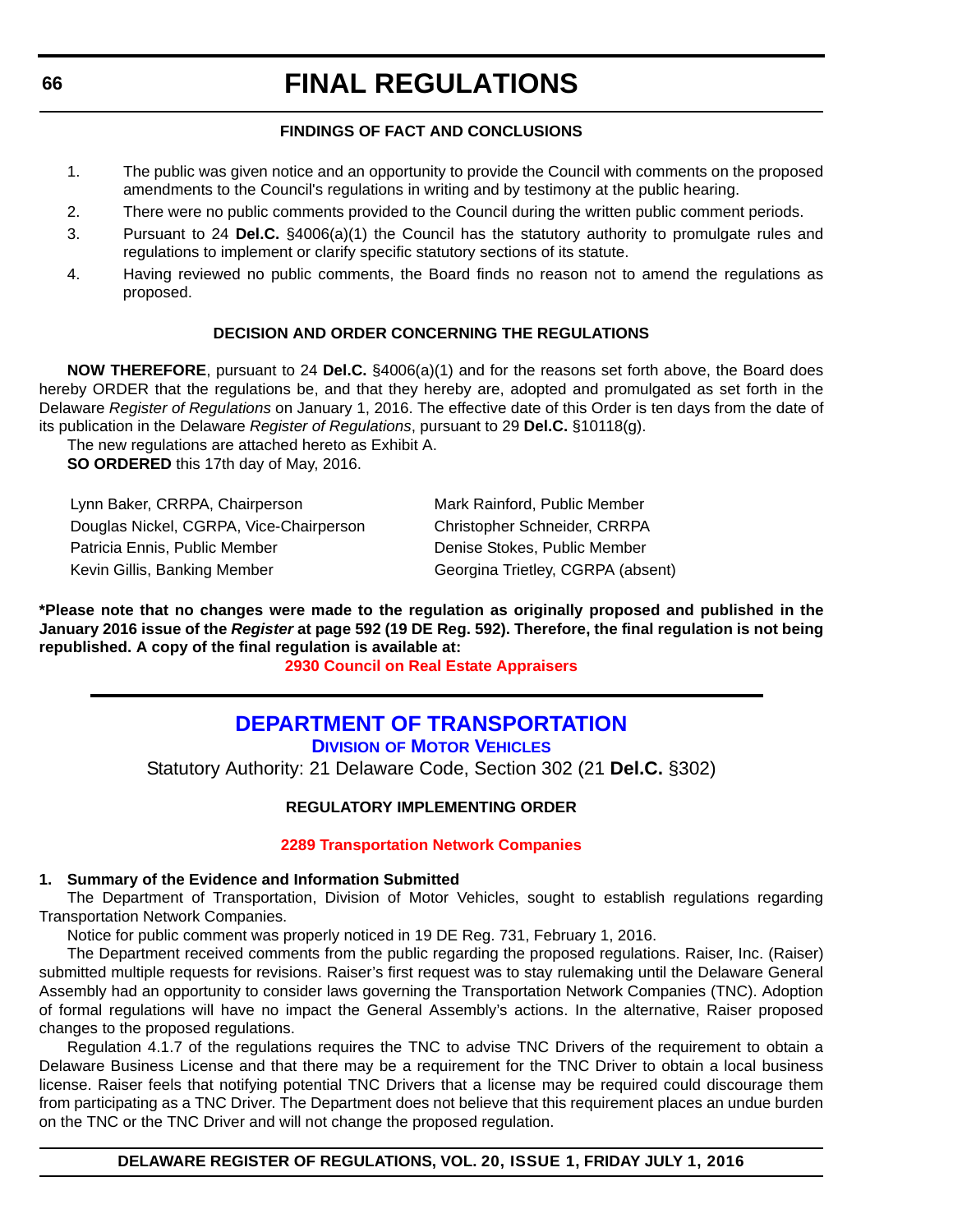Raiser suggests that the requirement in Regulation 5.5.2.1 to carrier proof of a vehicle safety inspection was creating an unnecessary barrier for drivers to become a TNC Driver. Any vehicle registered in the State of Delaware would automatically have this proof via their vehicle registration. Regulation 5.5.2.1 requires that vehicles not registered in Delaware have "A copy of a TNC Driver's personal vehicle safety inspection shall be kept in the vehicle at all times." Therefore, this requirement is not considered to be an unnecessary barrier. The proposed regulation will not be changed.

Regulation 6.5 states "Each TNC must file its insurance policies under seal with the Department as part of applying for a permit. The permit for the TNC will automatically expire upon expiration of the insurance policy, unless and until the TNC provides an updated insurance policy and applies to renew the permit." Raiser requested that the permit date be tied to a specific date each year and not linked to the expiration date of insurance. Regulation 6.5 does not link the two dates, but states that the permit can be revoked if the Transportation Network does not supply proof of the required insurance. Therefore, the proposed regulation will not be changed.

Raiser requested an amendment of the Insurance section regarding a TNC Driver's ability to obtain "TNC" specific insurance should be amended to clarify that the TNC Driver could purchase already-existing commercial automobile insurance products would be sufficient. As this is not a clarification, but a change to the requirements without a rationale that shows the benefit to adding such a change, the proposed regulation will not be changed.

Raiser questions the need in Regulation 6.7.3 to provide uninsured and underinsured motorist coverage since it would run counter to existing requirements under Delaware law. Instead they suggest providing personal injury protection benefits during the provision of TNC Services. At this time, the Division does not believe this does conflict with existing requirements; therefore, the proposed regulation will not be changed.

Regulation 6.5 provides that the "TNC must file its insurance policies under seal with the Department". Raiser requested that the TNC be allowed to redact the premium information from the document as it is proprietary and highly confidential. As the documents are being submitted under seal, pursuant to Regulation 8.3 release of that information is protected and only released with the TNC's written permission. Therefore, the proposed regulation will not be changed.

Regulation 6.8.2 requires TNC Drivers to report all accidents to both the TNC and the Division. Raiser is requesting that TNC Drivers report their accidents to the TNC and only report accidents involving fatalities to the Division. In order for the Division to properly monitor the safety of TNC Vehicles, no changes will be made to this requirement.

Raiser requested a revision to the definition of "Digital Network" in Regulation 3.0 be changed from "any onlineenabled application, software, website or system offered or utilized by a transportation network company that enables the prearrangement of rides with transportation network company drivers" to "online-enabled technology application service, website, or system", removing the word "software". "Software" is just one means of Digital Network. It will remain in the definition; therefore, the proposed regulation will not be changed.

Raiser requested a revision to the definition of "Permit" in Regulation 3.0 to clarify that the permit authorizes TNC Services as opposed to operation of the Digital Network. Per the definition of "Digital Network" in these regulations, it is the key to providing TNC services; therefore, it is the most appropriate tool item to regulate. As such, the request is rejected. Raiser additionally requested a modification of Regulation 9.0 to reflect the proposed changes in the definition of permit. The proposed regulation will not be changed.

Raiser requested the term "for-hire" be removed from the definition of "Transportation Network Company (TNC) Driver" in Regulation 3.0 along with the reference to displaying an emblem or logo of the TNC. TNC Drivers are being hired to provide services and the display of the logo helps customers and regulators identify the vehicle as a TNC Vehicle. In addition, Raiser requested that the reference to "employees or independent contractors" be stricken. The regulations are to cover any arrangement between TNC Drivers and TNC as to the TNC Driver's status. Therefore, the proposed regulation will not be changed.

Raiser requested that Regulation 4.1.3 be revised to specify that any TNC operating in Delaware pursuant to an MOU with the Department be able to continue operating until the Department creates a permit process and sets deadlines. This is not necessary as this is the purpose of the MOU with TNC. Therefore, the proposed regulation will not be changed.

Raiser asked that Regulation 4.1.11 be revised to be either the fare collection method or fare prior to a rider entering a TNC Vehicle. A flat fare is a method of calculating a fare; therefore, the proposed regulation will not be changed.

Raiser asked that Regulation 5.1 be amended to allow for the driving history report be obtained and reviewed by a third party on the TNC's behalf. The regulations don't state how or who gathers this information, but it is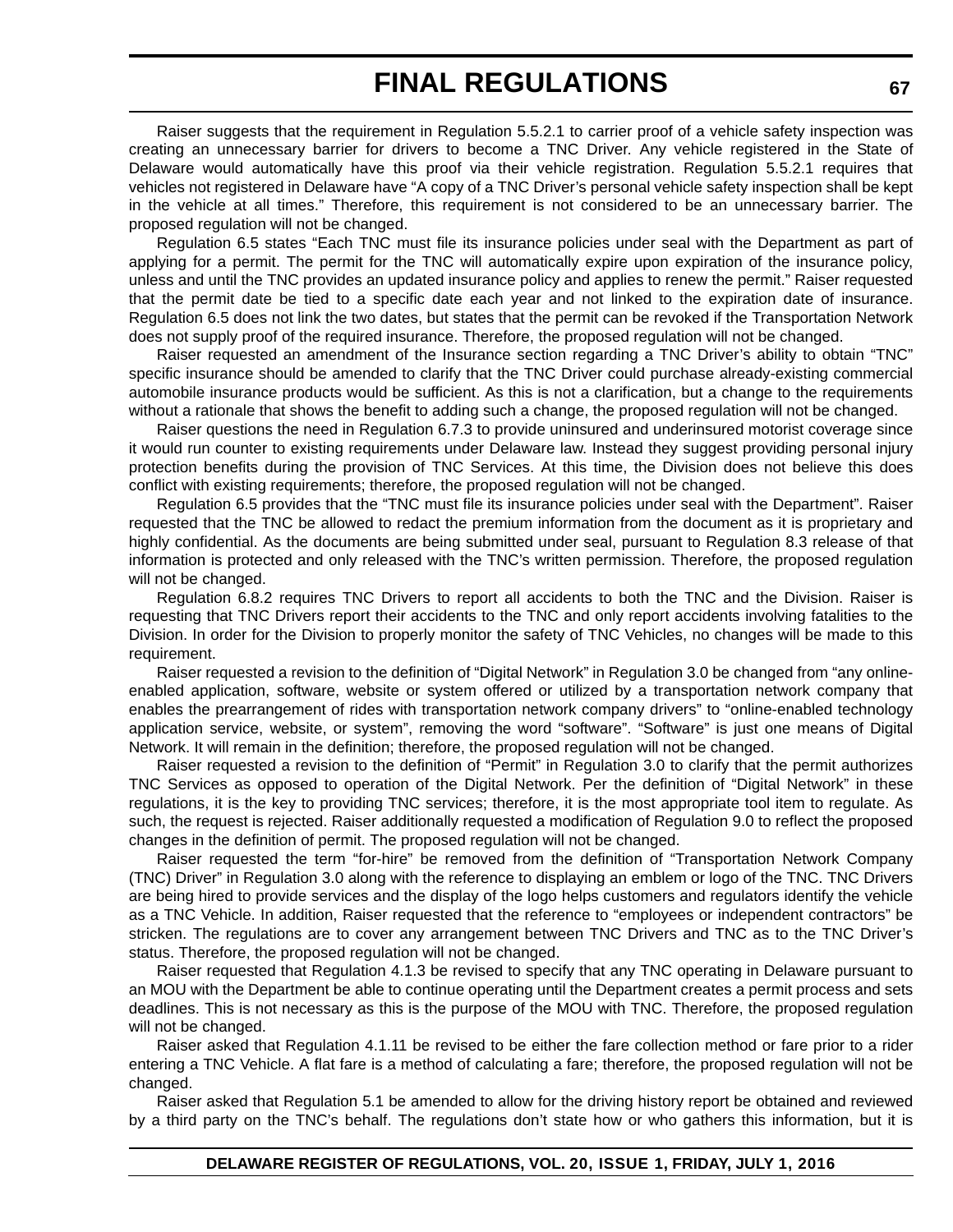ultimately the responsibility of the TNC to ensure that the TNC Drivers pass the background check. The proposed regulation will not be changed.

Raiser requested that Regulation 5.2.2 and 5.3.1 be revised to refer to the U.S. Department of Justice National Sex Offender Public Website instead of the National Sex Offender Registry. This requested change is accepted as the "U.S. Department of Justice National Sex Offender Public Website" is the updated name for the "National Sex Offender Registry". This change will be made in the final form of the regulation.

Raiser requested that Regulation 5.3.2.4 that the three year check of TNC Driver's license be adjusted from 20 mph over the posted speed limit to 100 mph. Changing the requirement to a violation over 100 mph would not sufficiently identify potential aggressive drivers and would put customers at a greater risk. The proposed regulation will not be changed.

Raiser requested that Regulation 5.3.4.2 be amended to specify that a crime against a child be changed to a felony crime against a child. Often time felony charges are reduced to misdemeanor charges in order for a plea bargain. Changing this language would put customers at greater risk; therefore, the proposed regulation will not be changed.

Raiser requested Regulation 5.10 the transportation of hazardous items should be revised to clarify that it applies to a vehicle during the performance of TNC Services. As the performance of TNC Services is what is being regulated, there is no need for this change. As Regulation 8.3 requires the TNC's express written permission to release to any requester including another governmental entity, the TNC has the opportunity to conditions its permission. Therefore, the proposed regulation will not be changed.

Raiser requested that Regulation 7.1 use the defined term of "Personal Vehicle" as opposed the less precise reference of "personal vehicle". The rule is addressing areas were personal automobiles are not permitted and is the appropriate term. The proposed regulation will not be changed.

Raiser requested that a new regulation be added to specify TNC confidential information share with other governmental agencies must be subject to the same confidential treatment by those other governmental agencies. As Regulation 8.3 requires the TNC's express written permission to release to any requester including another governmental entity, the TNC has the opportunity to add conditions its permission. A new regulation will not be added.

Raiser requested that record retention under Regulation 8.6 be changed from four years to two years. As a four-year retention schedule would provide better assurances that records are available to investigate claims that are not made in a timely basis, including auto claims that have a two-year window to be filed, the proposed regulation will not be changed.

Raiser requested that Regulation 9.0 be amended to specify that revocation of the TNC Permit only occur if the TNC engages in a pattern of violations that demonstrates an intentional disregard to public safety. As the regulations grant an opportunity for a hearing prior to issuing of fines to revoking the permit, there will be an analysis of violations are of such an egregious nature that the permit may need to revoked, the proposed regulation will not be changed.

In its own review, the agency staff did identify five non-substantive changes in the proposed regulation. In Regulation 5.9, "driver provide" was changed to "driver may provide". In Regulation 5.10, "In any personal vehicle used for providing TNC services" was changed to "in any personal vehicle used during the provision of TNC services". In Regulation 6.7, "Digital Network or" is added before "Software Application". In Regulation 8.3 the words "and proprietary" are added following the word "confidential" to read "Any records or information that the TNC discloses to the Division pursuant to this regulation are deemed to be confidential and proprietary". In Regulation 8.6, the word "division" was changed to "Division".

#### **2. Findings of Fact**

The Secretary finds that it is appropriate to adopt the Transportation Network Companies regulations as proposed and slightly amended as discussed above, to incorporate appropriate changes to the Transportation Network Companies regulations.

#### **3. Decision to Amend the Regulations**

For the foregoing reasons, the Secretary concludes that it is appropriate to amend the Transportation Network Companies regulations as described herein.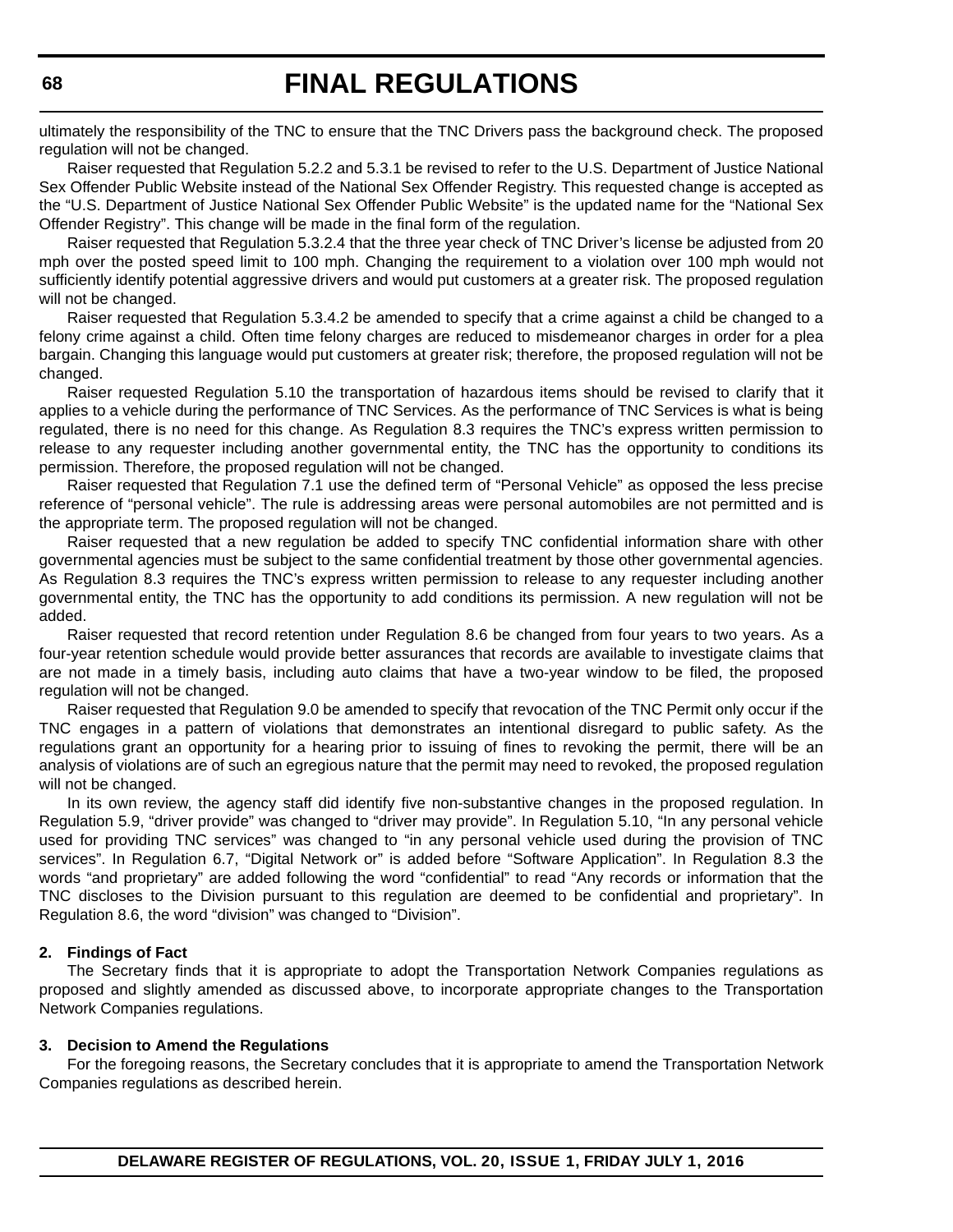#### **4. Text and Citation**

The text of 2 **DE Admin. Code** 2289 shall be in the form attached as Exhibit "A".

#### **5. Effective Date of Order**

The effective date of this Order shall be ten (10) days from the date this Order is published in the Delaware *Register of Regulations*.

#### **IT IS SO ORDERED THIS 15th DAY OF JUNE 2016.**

Jennifer L. Cohan **Secretary** Department of Transportation

# **2289 Transportation Network Companies**

*(Break in Continuity of Sections)*

#### **5.0 Rider and TNC Vehicle Safety**

#### *(Break in Continuity Within Section)*

- 5.2 Prior to approving a TNC driver to provide TNC services, a TNC must conduct, or have a third party conduct, a local, state and national criminal background check for each prospective TNC driver that includes:
	- 5.2.1 Multi-State/Multi-Jurisdiction Criminal Records Locator or other similar commercial nationwide database with validation (primary source search); and
	- 5.2.2 **[National Sex Offender Registry database U.S. Department of Justice National Sex Offender Public Website]**.
- 5.3 A TNC must disqualify any prospective TNC driver whose background check or driving history reveals that:
	- 5.3.1 The individual is a match in the **[National Sex Offender Registry database U.S. Department of Justice National Sex Offender Public Website]**;

#### *(Break in Continuity Within Section)*

- 5.9 No TNC driver **[may]** provide TNC services while under the influence of intoxicating liquor or narcotic or habit producing drugs, use drugs or drink while on duty any alcoholic liquor or beverage, nor shall he/she knowingly be permitted to do so.
- 5.10 No TNC or TNC driver shall knowingly permit the transportation of high explosives, acids, inflammable liquids, loaded guns or any other article which will endanger life or limb, in any personal vehicle used **[for providing during the provision of]** TNC services. This provision shall not apply to firearms carried by police officers or by members of the armed forces while on duty or while en route to or from duty.
- 5.11 No TNC or TNC driver shall permit the transportation of express or parcel freight to such an extent as will interfere with the safety or reasonable comfort of riders.

#### **6.0 Insurance Requirements**

#### *(Break in Continuity Within Section)*

6.7 TNC insurance requirements are defined by three service periods: Period 1: **[Digital network or]** Software Application open - waiting for a match. Period 2: Match accepted - but passenger not yet picked up (i.e. driver is on his/her way to pick up the passenger).

Period 3: Passenger in the vehicle and until the passenger exits the vehicle.

*(Break in Continuity of Sections)*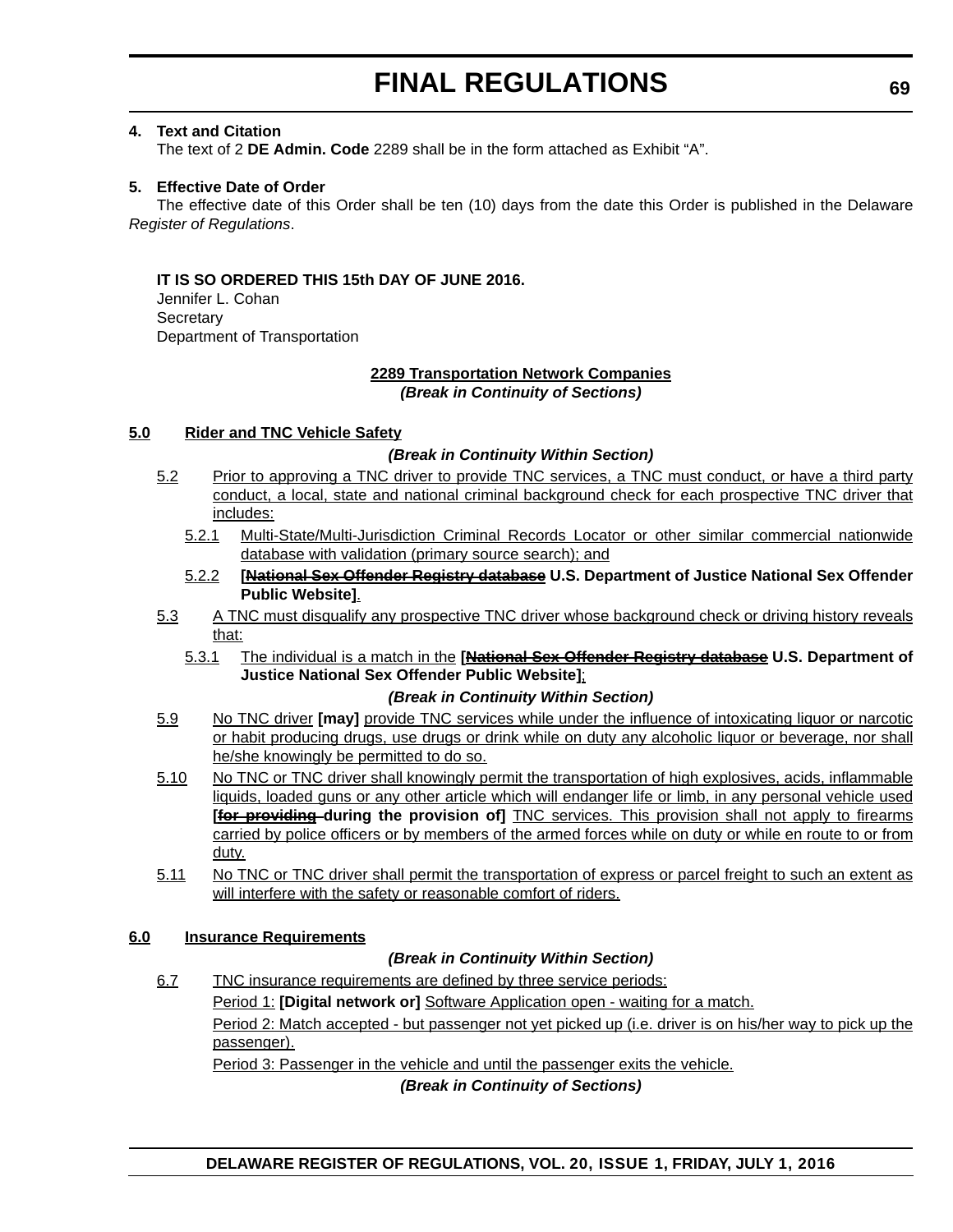#### **8.0 Audit and Compliance**

#### *(Break in Continuity Within Section)*

8.3 Any records or information that the TNC discloses to the Division pursuant to this regulation are deemed to be confidential **[and proprietary]**, regardless of whether the records or information are marked as such, and shall not be disclosed by the Division to a third party or another governmental entity without the TNC's express written permission, unless required to be disclosed by applicable law or court order.

### *(Break in Continuity Within Section)*

8.6 A TNC shall keep and make available to the **[division Division]**, when required, records in accordance with this regulation for a period of at least four years.

**\*Please note that no additional changes were made to the regulation as originally proposed and published in the February 2016 issue of the** *Register* **at page 731 (19 DE Reg. 731). Therefore, the final regulation is not being republished here in its entirety. A copy of the final regulation is available at: [2289 Transportation Network Companies](http://regulations.delaware.gov/register/july2016/final/20 DE Reg 66 07-01-16.htm)**

## **[EXECUTIVE DEPARTMENT](http://governor.delaware.gov/index.shtml)**

**OFFICE [OF MANAGEMENT](http://governor.delaware.gov/boards-comms-omb.shtml) AND BUDGET [STATEWIDE BENEFITS OFFICE](http://ben.omb.delaware.gov/)** Statutory Authority: 29 Delaware Code, Section 5256 (29 **Del.C.** §5256) 19 **DE Admin. Code** 2007

**ORDER**

### **[2007 Disability Insurance Program Rules and Regulations](#page-4-0) Effective July 1, 2016**

The Statewide Benefits Office is requesting to have the amendments, revisions and/or changes to the Disability Insurance Program (DIP) Rules & Regulations approved by the State Employee Benefits Committee (SEBC) during their public meeting on Friday, June 10, 2016 at the Tatnall Building in Dover, Delaware published in the July 2016 edition of the *Register of Regulations*. Epilogue language referenced below from Section 23 of House Substitute No. 1 for House Bill No. 225 (148th General Assembly) allows the SEBC to amend the Disability Insurance Program (DIP) Rules & Regulations.

"**Section 23**. Notwithstanding the provisions of the Administrative Procedures Act, 29 **Del.C.** c. 101 or any other laws to the contrary, the State Employee Benefits Committee is authorized to amend the rules for Employees Eligible to Participate in the State Group Health Insurance Program and the State Disability Insurance Program by approving such amendments and causing the amendments to be published in the *Register of Regulations* with such amendments to be effective as of the date of such publication unless otherwise specified by the State Employee Benefits Committee."

**\*Please Note: Due to the size of the final regulation, it is not being published here. A copy of the regulation is available at:**

**[2007 Disability Insurance Program Rules and Regulations](http://regulations.delaware.gov/register/july2016/final/20 DE Reg 70 07-01-16.htm)**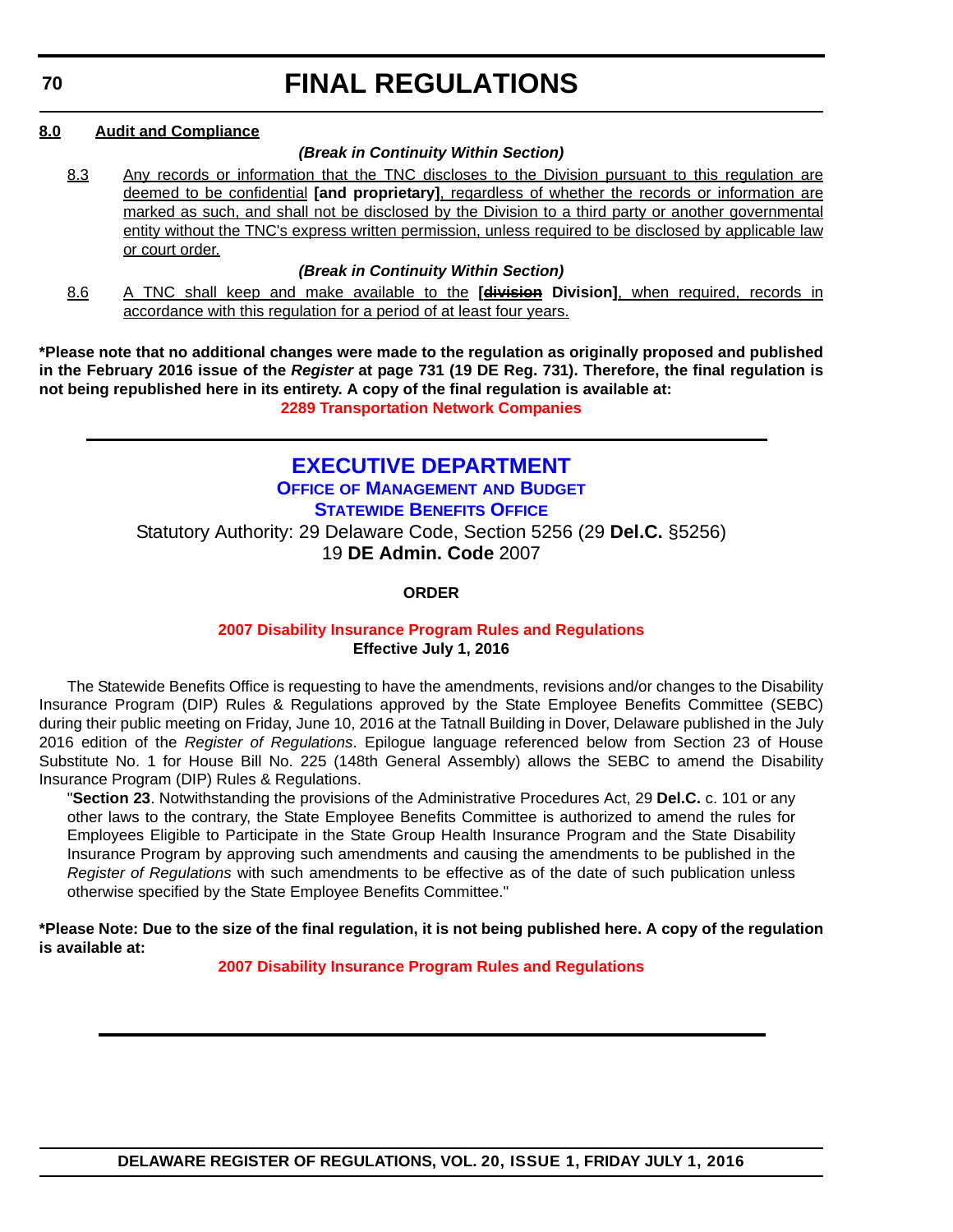# **CALENDAR OF EVENTS/HEARING NOTICES**

## **[DEPARTMENT OF EDUCATION](http://www.doe.k12.de.us/) [PUBLIC NOTICE](#page-4-0)**

The State Board of Education will hold its monthly meeting on Thursday, July 21, 2016 at 1:00 p.m. in the Townsend Building, Dover, Delaware.

### **[DEPARTMENT OF HEALTH AND SOCIAL SERVICES](http://www.dhss.delaware.gov/dhss/dmma/) DIVISION OF MEDICAID AND MEDICAL ASSISTANCE [PUBLIC NOTICE](#page-4-0)**

**Medical Care and Other Types of Remedial Care - Behavioral Interventions to Treat Autism Spectrum Disorder**

In compliance with the State's Administrative Procedures Act (APA - Title 29, Chapter 101 of the Delaware Code), 42 CFR §447.205, and under the authority of Title 31 of the Delaware Code, Chapter 5, Section 512, Delaware Health and Social Services (DHSS) / Division of Medicaid and Medical Assistance (DMMA) is proposing to amend the Delaware Title XIX Medicaid State Plan regarding Medical Care and Other Types of Remedial Care, specifically, *to establish coverage and reimbursement for treatment services for Medicaid recipients up to age twenty-one (21) years of age who have a diagnosis of Autism Spectrum Disorder.*

Any person who wishes to make written suggestions, compilations of data, testimony, briefs or other written materials concerning the proposed new regulations must submit same to Kimberly Xavier, by email: Kimberly.xavier@state.de.us, by mail: Planning & Policy Development Unit, Division of Medicaid and Medical Assistance, 1901 North DuPont Highway, P.O. Box 906, New Castle, Delaware 19720-0906, or by fax: 302-255- 4425 by August 1, 2016. Please identify in the subject line: Behavioral Interventions to Treat Autism Spectrum Disorder.

The action concerning the determination of whether to adopt the proposed regulation will be based upon the results of Department and Division staff analysis and the consideration of the comments and written materials filed by other interested persons.

## **[DEPARTMENT OF NATURAL RESOURCES AND ENVIRONMENTAL](http://www.dnrec.delaware.gov/Pages/Portal.aspx)  CONTROL DIVISION [OF AIR QUALITY](http://www.dnrec.delaware.gov/air/Pages/Default.aspx)**

# **[PUBLIC NOTICE](#page-4-0)**

#### **1141 Limiting Emissions of Volatile Organic Compounds from Consumer and Commercial Products**

To bring Delaware's rule up-to-date with the most current Ozone Transport Commission (OTC) model rule for regulation of the volatile organic compound (VOC) content of architectural and industrial maintenance (AIM) coatings to aid in meeting ground-level ozone national ambient air quality standards. The OTC model rule was developed by a team composed of environmental personnel from a number of OTC states and is based upon the 2007 Suggested Control Measure (SCM) which amended the California Air Resources Board (CARB) 2000 AIM SCM, the ultimate basis of the first Delaware AIM rule in 2002. CARB has a long history of regulating architectural coatings starting in 1977 and amended their rule four times over the years. The EPA developed a national rule in 1998, but the CARB SCM remains the most stringent architectural coating rule and is used by the OTC states, and other states with ground-level ozone attainment problems. CARB has performed significant scientific studies and held many stakeholder meetings to ensure product categories were correctly identified and that VOC content targets specified were attainable. Based upon CARB experience, this rule revision will yield approximately one ton per day of VOC reductions in Delaware.

There will be a public hearing on this proposed amendment on Tuesday July 26, 2016 beginning at 6pm in the Dover DAQ offices at State Street Commons, 100 West Water Street, Suite 6A, Dover, DE 19904. Interested parties may submit comments in writing to David Fees, Division of Air Quality, State Street Commons, 100 West Water Street Suite 6A Dover, DE 19904 and/or statements and testimony may be presented either orally or in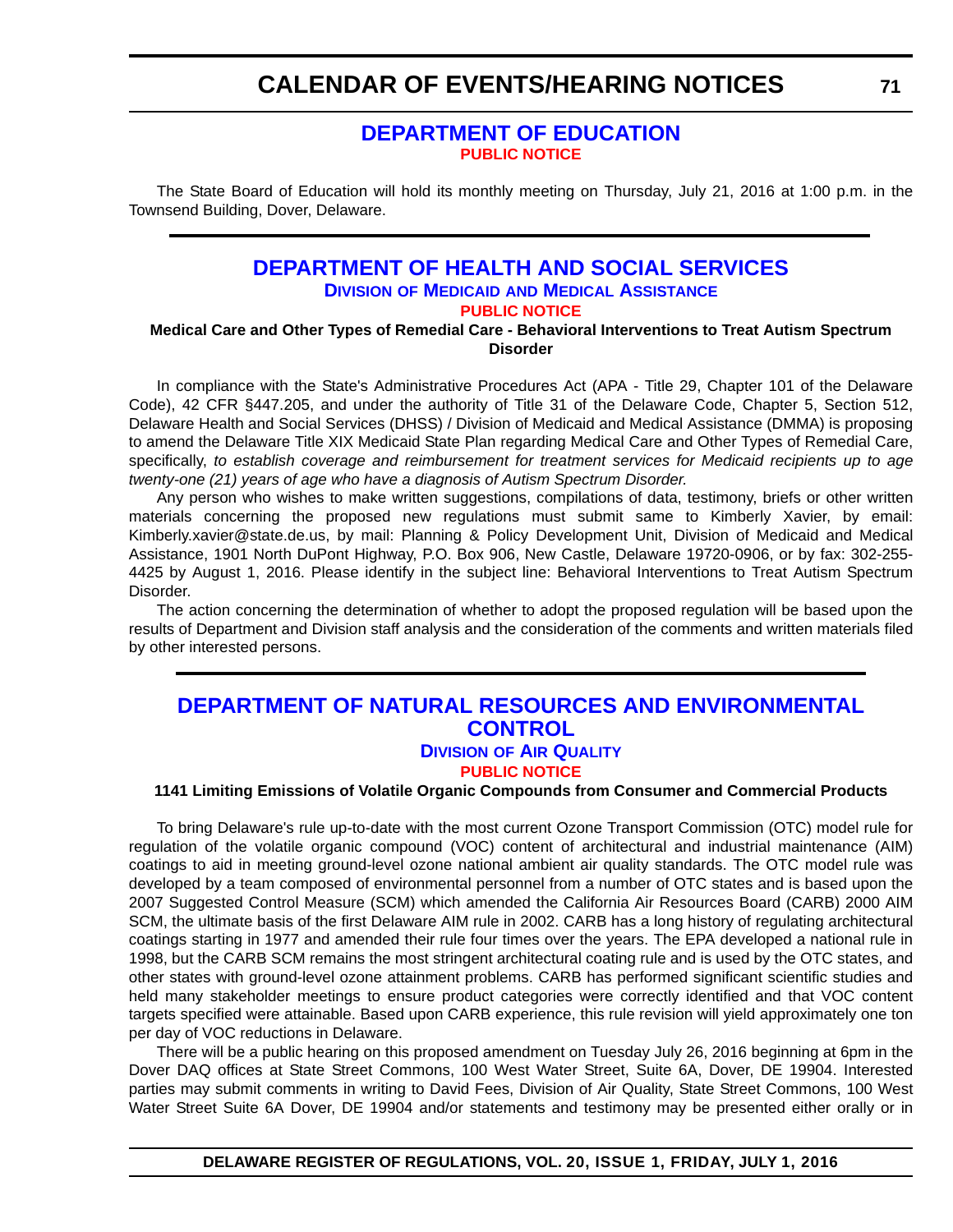**72**

writing at the public hearing.

#### **DIVISION [OF WATER](http://www.dnrec.delaware.gov/wr/Pages/Default.aspx) [PUBLIC NOTICE](#page-4-0) 7102 Regulations Governing Underground Injection Control**

The DNREC Division of Water had scheduled a Public Hearing for the State of Delaware Regulations Governing Underground Injection Control for Thursday, July 14, 2016, at 6:00 pm. This Public Hearing has been postponed to Thursday, July 28, 2016, at 6:00 pm and will be held in the DNREC Auditorium, located at the Richardson & Robbins Building, 89 Kings Highway, Dover, DE 19901. **\*\*\*NOTE: Postponed until later date\*\*\***

## **[DEPARTMENT OF SAFETY AND HOMELAND SECURITY](http://dshs.delaware.gov/) DIVISION [OF STATE POLICE](http://dsp.delaware.gov/) [5500 BAIL ENFORCEMENT AGENTS](http://dsp.delaware.gov/bail_enforcement_agents.shtml) [PUBLIC NOTICE](#page-4-0)**

Notice is hereby given that the Board of Examiners of Bail Enforcement Agents, in accordance with 24 **Del.C.** Ch. 55 proposes to amend the following adopted rules: Rule 6.0 - Training Requirements for Issuance of a License, allows the Board to approve a training/testing facility for the initial classroom training; Rule 7.0 - Continuing Education and Training, allows the Board to approve a training/testing facility for the continuing education; Rule 8.0 - Apprehension Procedures, mandates the BEA to call the 911 dispatch center when clearing an address. If you wish to view the complete Rules, contact Ms. Peggy Anderson at (302) 672-5304. Any persons wishing to present views may submit them in writing, by August 1, 2016, to Delaware State Police, Professional Licensing Section, P. O. Box 430, Dover, DE 19903. The Board will hold its quarterly meeting Thursday, August 25, 2016, 10:00am, at the Tatnall Building, 150 Martin Luther King, Jr. Boulevard South, Room 112, Dover, DE.

## **[DEPARTMENT OF STATE](http://sos.delaware.gov/) DIVISION [OF PROFESSIONAL REGULATION](http://dpr.delaware.gov/) 1100 BOARD OF DENTISTRY [AND DENTAL HYGIENE](http://dpr.delaware.gov/boards/dental/index.shtml) [PUBLIC NOTICE](#page-4-0)**

The Delaware Board of Dentistry and Dental Hygiene, pursuant to 24 **Del.C.** 1106(a)(1), proposes to repropose revisions to its regulations. The proposed amendments to Sections 4.0 and subsection 4.1 seek to clarify that the statutory requirement set forth at 24 **Del.C.** §1122(a)(1) requiring dental candidates to have "received a degree in dentistry from an accredited dental college or university accredited by the Commission on Dental Accreditation of the American Dental Association" may obtain such a degree through either a pre-doctoral dental education program or a post-doctoral dental program of at least 24 months in any specialty that includes a clinical component. The proposed changes at regulation 12.2.28 seeks to clarify that fee-splitting is a basis for discipline of a Delaware dentist or dental hygienist.

The Board originally held public hearing on the proposed rule change on March 17, 2016. As a result of the submission of public comments, the Board will hold a second hearing in regard to this re-proposal on August 17, 2016 at 3:00 PM, Second Floor Conference Room A, Cannon Building, 861 Silver Lake Blvd., Dover, DE 19904. Written comments should be sent to Jennifer Witte, Administrator of the Delaware Board of Dentistry and Dental Hygiene, Cannon Building, 861 Silver Lake Blvd., Dover, DE 19904. Written comments will be accepted until September 1, 2016.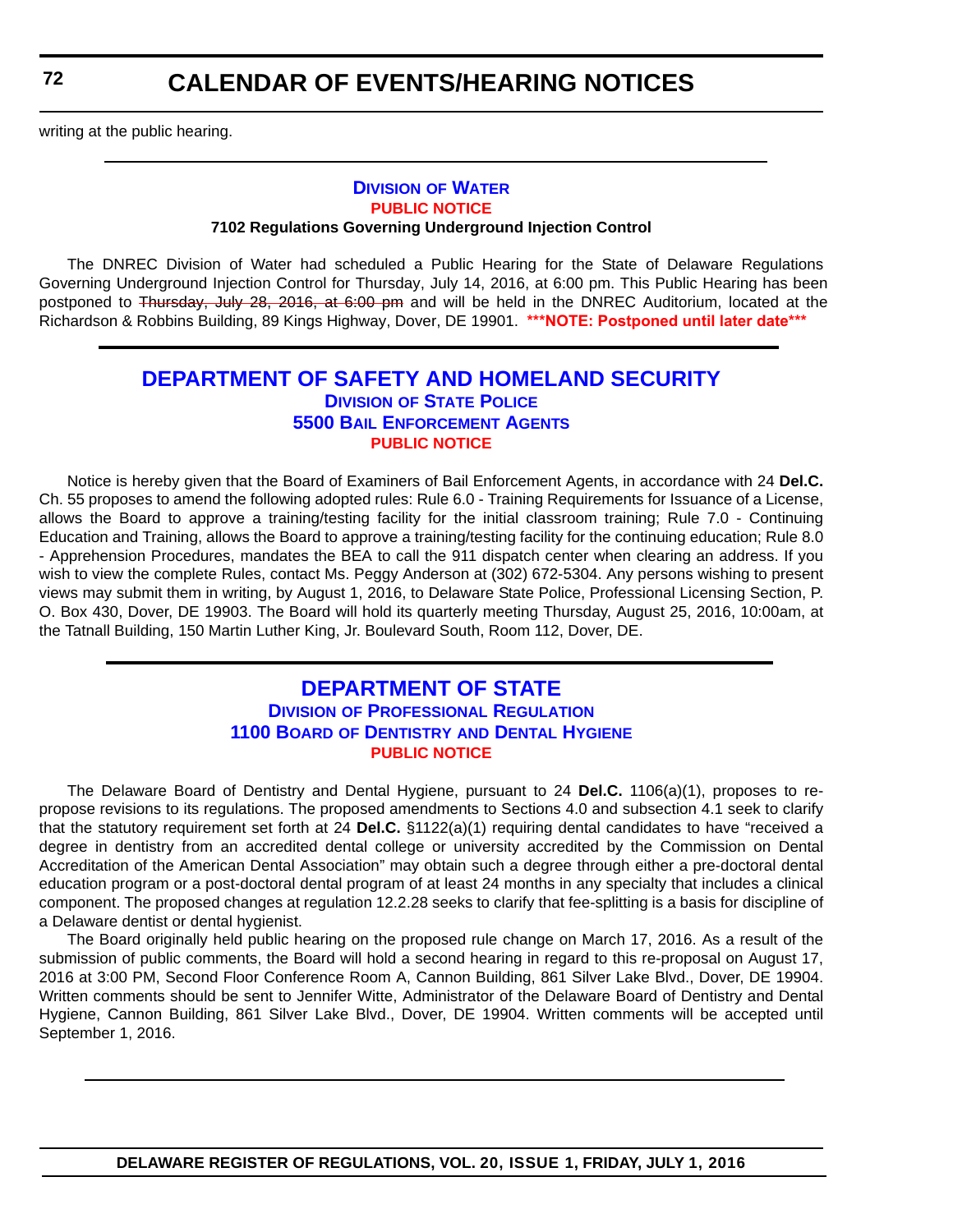# **CALENDAR OF EVENTS/HEARING NOTICES**

### **DIVISION [OF PROFESSIONAL REGULATION](http://dpr.delaware.gov/) 3000 BOARD [OF PROFESSIONAL COUNSELORS](http://dpr.delaware.gov/boards/profcounselors/index.shtml) OF MENTAL HEALTH AND CHEMICAL DEPENDENCY PROFESSIONALS [PUBLIC NOTICE](#page-4-0)**

The Delaware Board of Mental Health and Chemical Dependency Professionals, pursuant to 24 **Del.C.** §3006(a)(1), proposes to revise its regulations. The proposed amendments to the regulations seek to eliminate confusing provisions related to acceptable continuing education credits and amend the list of crimes substantially related to the practice of counseling.

The Board will hold a public hearing on the proposed rule change on August 24, 2016 at 12:00 p.m., in the Second Floor Conference Room A, Cannon Building, 861 Silver Lake Blvd., Dover, DE 19904. Written comments should be sent to Urainer Marrow, Administrator of the Delaware Board of Mental Health and Chemical Dependency Professionals, Cannon Building, 861 Silver Lake Blvd, Dover, DE 19904. Written comments will be accepted until September 8, 2016.

## **DIVISION [OF PROFESSIONAL REGULATION](http://dpr.delaware.gov/) [CONTROLLED SUBSTANCE ADVISORY COMMITTEE](http://dpr.delaware.gov/boards/controlledsubstances/index.shtml) [PUBLIC NOTICE](#page-4-0)**

#### **Uniform Controlled Substances Act Regulations**

Pursuant to 16 **Del.C.** §4731, the Delaware Secretary of State ("Secretary") proposes revisions to the Uniform Controlled Substance Act ("UCSA") rules and regulations.

On July 1, 2015, proposed revisions to the rules and regulations were published in the Delaware *Register of Regulations*, Vol. 19, Issue 1. Specifically, Section 9.0 was added to provide requirements for the prescribing of opiates in order to address potential prescription drug overdose, abuse and diversion. A public hearing was held on July 29, 2015 before the Controlled Substance Advisory Committee ("Committee"). The Committee deliberated on the evidence presented at its meeting on September 23, 2015 and recommended certain revisions to the Secretary. The Secretary considered both the evidence presented and the Committee's recommendations.

Based on that review, the Secretary struck the version of Section 9.0 published in the *Register of Regulations* on July 1, 2015 and proposed a revised Section 9.0, which was published in the Delaware *Register of Regulations* on May 1, 2016, Volume 19, Issue 11. The Secretary solicited written comments from the public regarding the proposed rules and regulations allowing the period of time for such submissions to remain open for the 30 days mandated by 29 **Del.C.** § 10118(a).

Based on those written comments, the Secretary has made further revisions to the rules and regulations, which are attached hereto as Exhibit A.

Any person who wishes to present written suggestions, testimony, briefs or other written materials concerning the proposed rules and regulations should submit such comments no later than Monday, August 1, 2016 to:

Christine Mast, Administrative Specialist III

Office of Controlled Substances

Delaware Division of Professional Regulation

Cannon Building, Suite 203

861 Silver Lake Blvd.

Dover, Delaware 19904

Email: christine.mast@state.de.us

Fax: (302) 739-2711.